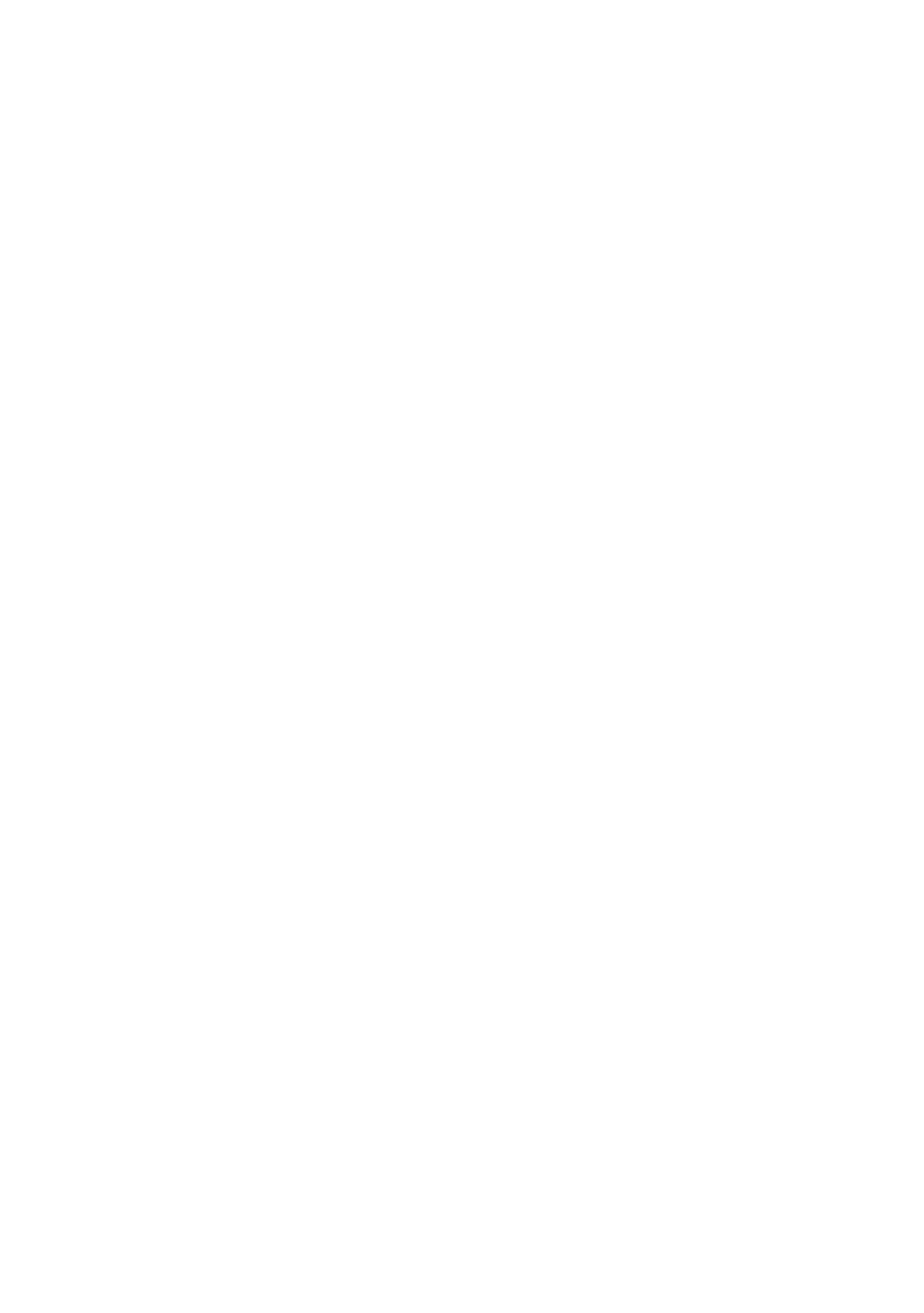#### **VOLUME TWO**

#### **Direction for Our Times Anne, apostle of the Returning King**

#### **ISBN: 978-0-9766841-1-4**

Library of Congress Number: applied for

© Copyright 2004-2020 Direction for Our Times. All rights reserved. No part of this publication may be reproduced, stored in a retrieval system, or transmitted in any form or by any means, electronic, mechanical, photocopying, recording, or otherwise, without the prior permission in writing of the Publisher.

Publisher: Direction for Our Times

Tearmann Anama<br>
Headquarters of The Apostolate 9000 West 81st Street Headquarters of The Apostolate 9000 West 81st S<br>of the Returning King Fig. 1 and Sustice, IL 60458 of the Returning King The Susting of the Returning King Theorem IISA Ballyjamesduff USA Co. Cavan A82 Y670 Republic of Ireland +353-(0)49-437-3040

#### **In Ireland: In the USA:**

#### **www.directionforourtimes.org**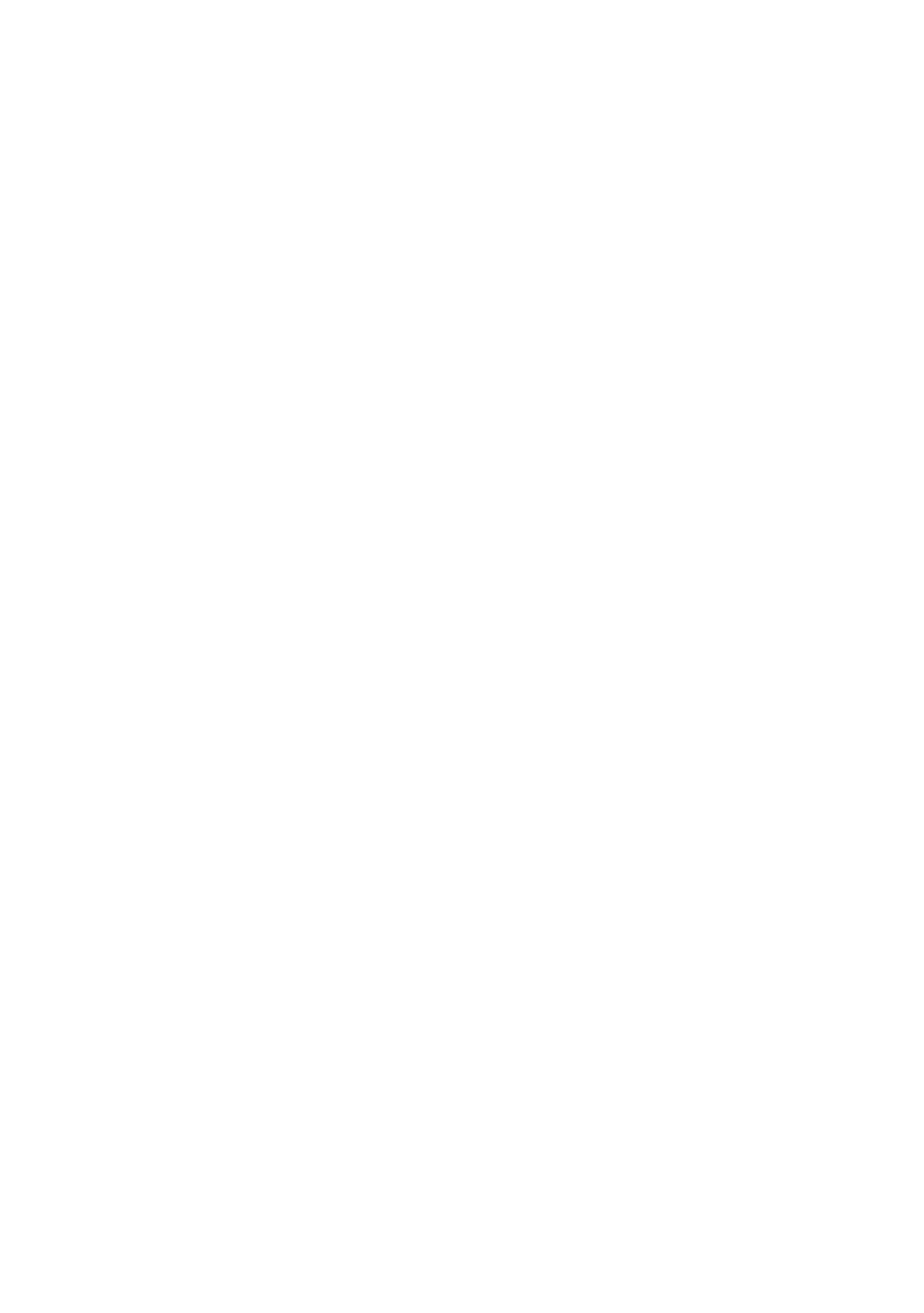| Nihil Obstat: | Very Rev. John Canon Murphy.                             |
|---------------|----------------------------------------------------------|
| Imprimatur:   | * Most Rev. Leo O'Reilly,<br>Bishop of Kilmore, Ireland. |

The Nihil Obstat and Imprimatur are an official declaration that a book or pamphlet are free of doctrinal or moral error and that ecclesiastical permission for its publication has been granted.



On November 29th, 2018, through a sacred decree, *The Apostolate of the Returning King* became a Private Association of the Faithful with Juridical Personality.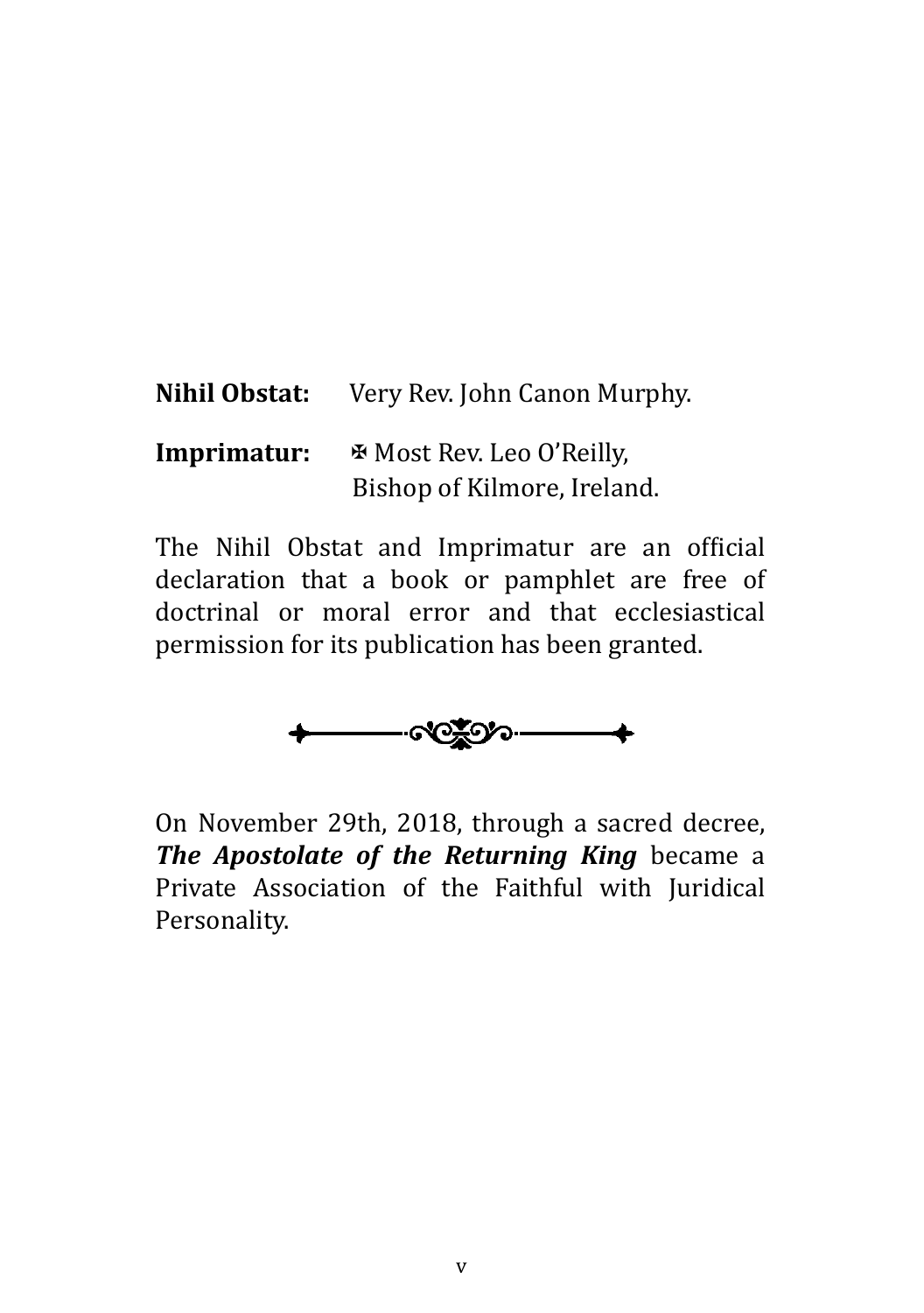#### **Table of Contents**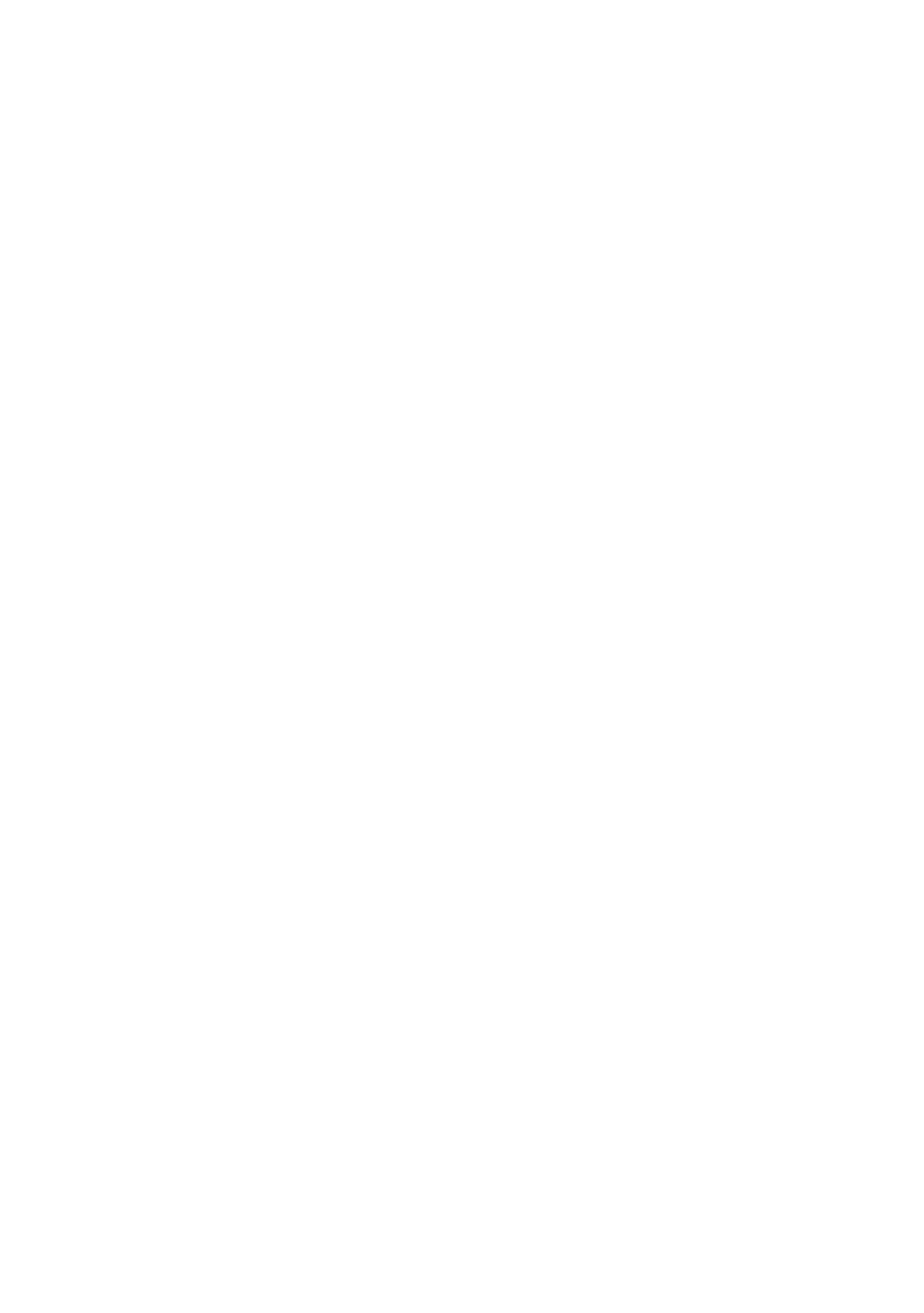# **Introduction**

Dear Reader,

I am a wife, mother of six, and a Secular Franciscan.

At the age of twenty, I was divorced for serious reasons and with pastoral support in this decision. In my mid-twenties I was a single parent, working and bringing up a daughter. As a daily Mass communicant, I saw my faith as sustaining and had begun a journey with Jesus, through my Catholic faith and the Secular Franciscan Order.

At the age of twenty-eight, I met a wonderful man. My first marriage had been annulled and we married and were blessed with an additional five children. Spiritually speaking, I had many experiences that included what I now know to be interior locutions. These moments were beautiful and the words still stand out firmly in my heart. I took it as a matter of course that Jesus had to work hard to sustain me as he had given me a lot to handle. In looking back, I see that he was preparing me to do his work.

During this time and after, I also began to experience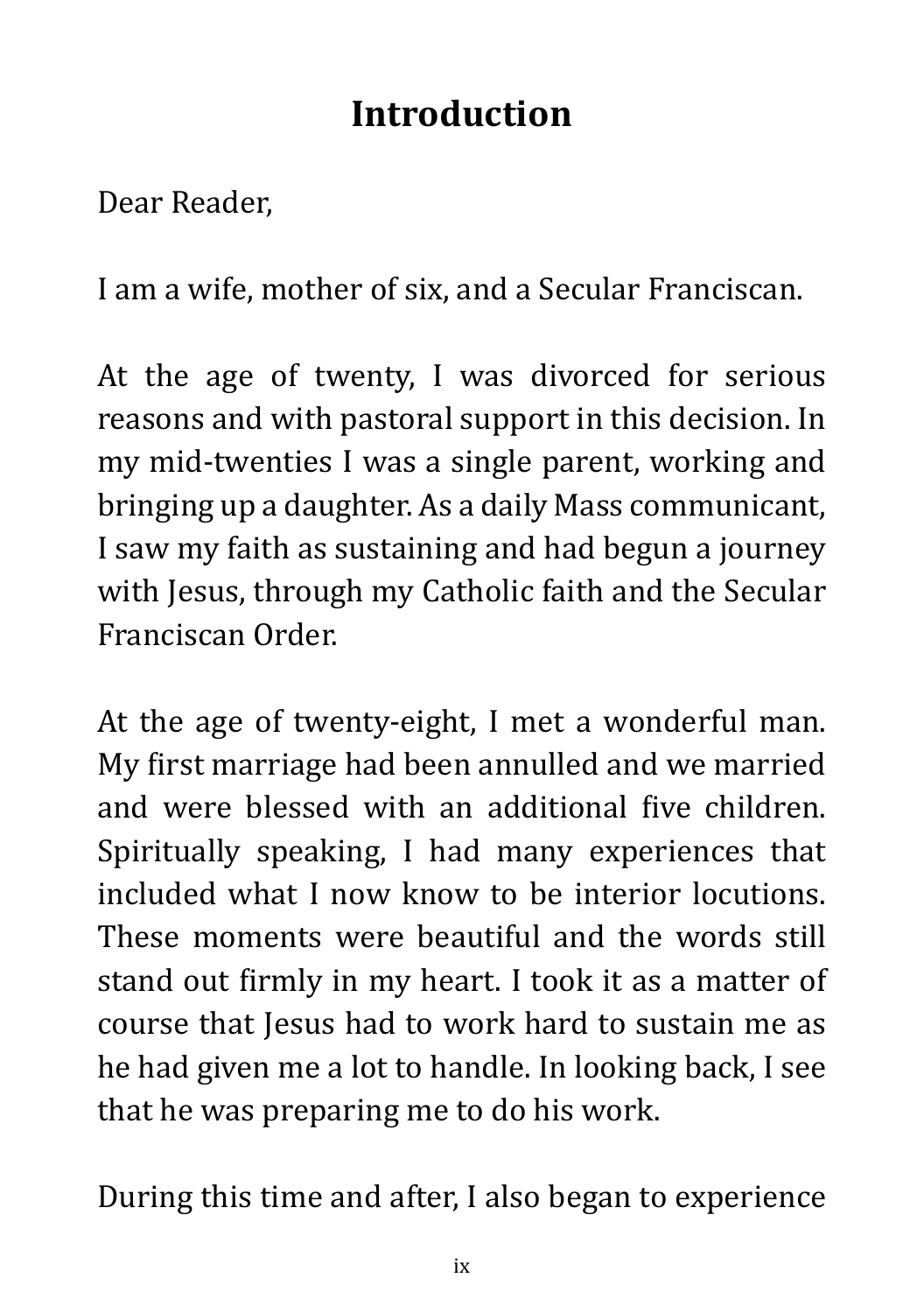locutions from the Blessed Mother, in addition to Jesus. Their voices are not hard to distinguish. I do not hear them in an auditory way, but in my soul. By this time I knew that something remarkable was occurring and Jesus told me that he had special work for me, over and above my primary vocation as wife and mother. He asked me to write the messages down and that he would arrange to have them published and disseminated.

All has happened as he said and I pray that we can all serve him according to his loving directions.

*Yours sincerely, Anne, apostle of the Returning King*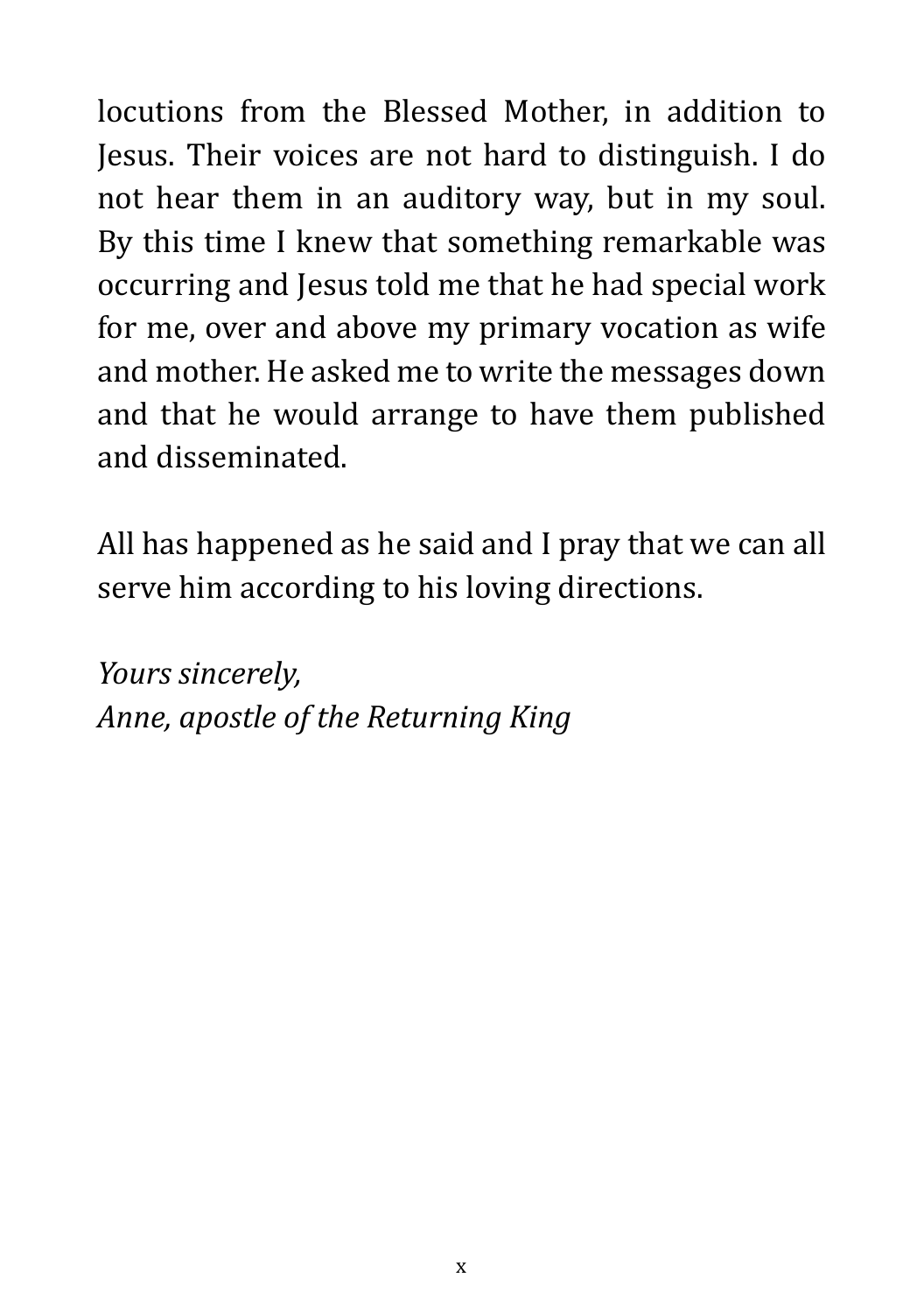#### **The Allegiance Prayer**

Dear God in Heaven, I pledge my allegiance to you. I give you my life, my work and my heart. In turn, give me the grace of obeying your every direction to the fullest possible extent. Amen.



#### **The Vocation Prayer**

Oh Mary, mother of Jesus and Queen of the Church, I ask you to bless me with fidelity to my vocation. Assist me in seeing that my service, however humble and hidden, is important to the universal Church. Strengthen me in times of trial and watch over my family and loved ones. Help me, beloved Mother, to remain faithful to Jesus Christ, your Son, the Returning King. Amen.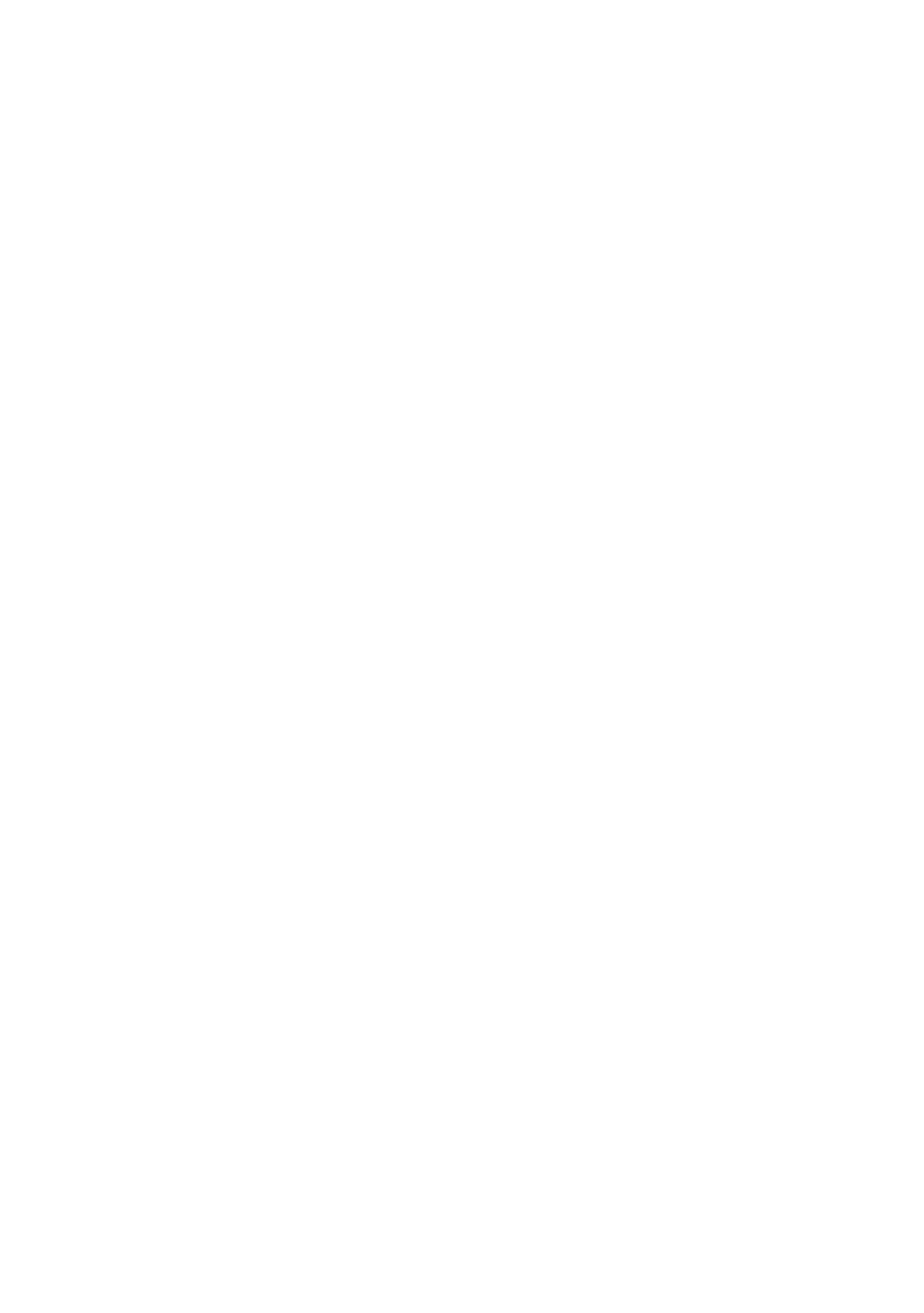# **Conversations with The Eucharistic Heart of Jesus**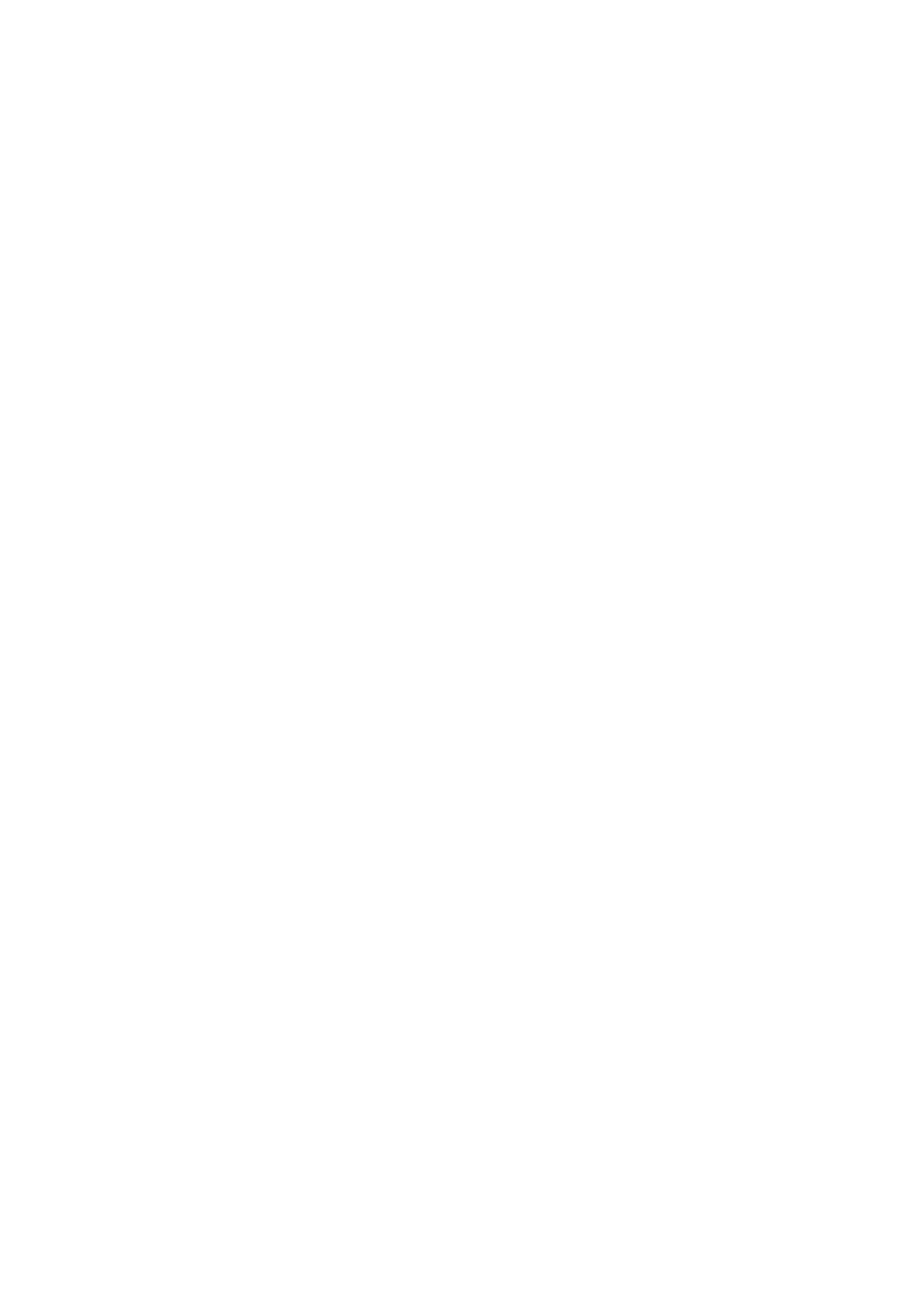# **August 17, 2003 Jesus**

*My children, I am speaking to you from the depth of my eucharistic heart. My dearest little souls of this world, you must come back to me. I want your love now, as never before, and I want to protect you as never before. Because our time is not like your time, I can communicate with you in a timeless manner. This is what I wish to tell you. I am going to share my deepest secrets with you. I am going to remove the veil from the tabernacle as never before. I want you to know me. I want you to know me in my miraculous form of the consecrated host. I am the bread of life. Yes. And I am your Jesus, also. I was a humble man, who walked your paths of difficulty, want, and hardship. Many treated me badly, so I understand the pain of hurt. We had little money, so I understand the pain of hunger. I was different, so I understand the pain of isolation. Little ones, I am with you. I want to teach you things that souls of past times did not learn until they came to Heaven. I am doing this because I am raising up a tidal wave of Christians to wash over the shore of badness that has taken control of this world, so lovingly created*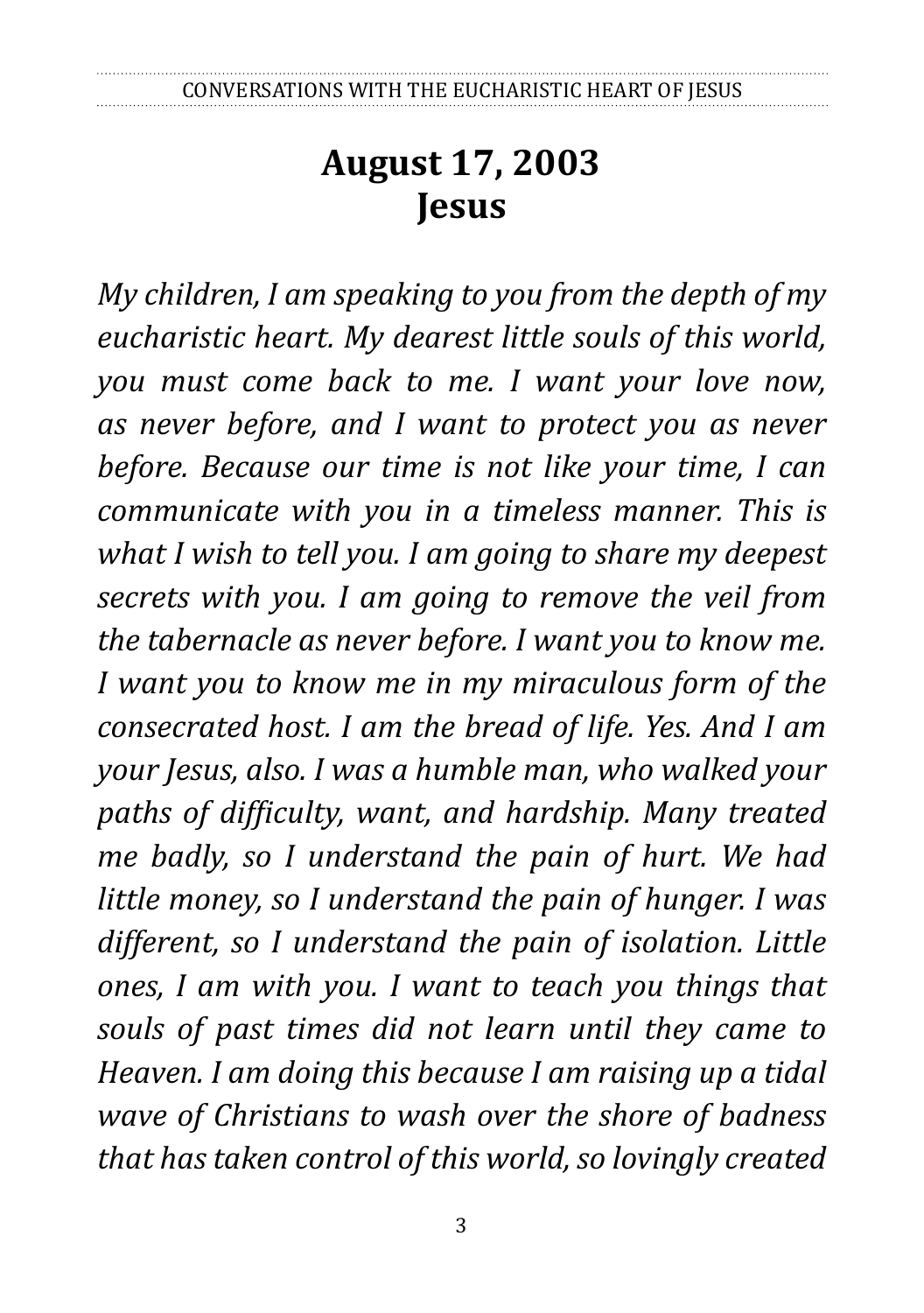#### volume two . . . . . . . . . . . . . . . . . . . .

*by my father. This process will cleanse your world, making it safe once again for God's children. I am going to bring you knowledge, wisdom, and love. I am going to introduce you to the divine to make your hearts burn like furnaces of divine love. You will be given the opportunity to work with me. Children, come with me now. Walk this walk of the divine with me, your savior. Together, we call out to others to join us. In this way, we rise up against evil and reclaim goodness for the world, for its people, and for God in Heaven. I am omnipotent. By cooperating with me and working with me, you share in my power. You will learn to love in a way you have never known before. I am revealing myself in a new way, such as I have never done. Come, let us together pay homage and pledge obedience to God the Father. It is he who decrees this work. Thank him often and deeply for these graces, for with these graces, you will help me to save the world.*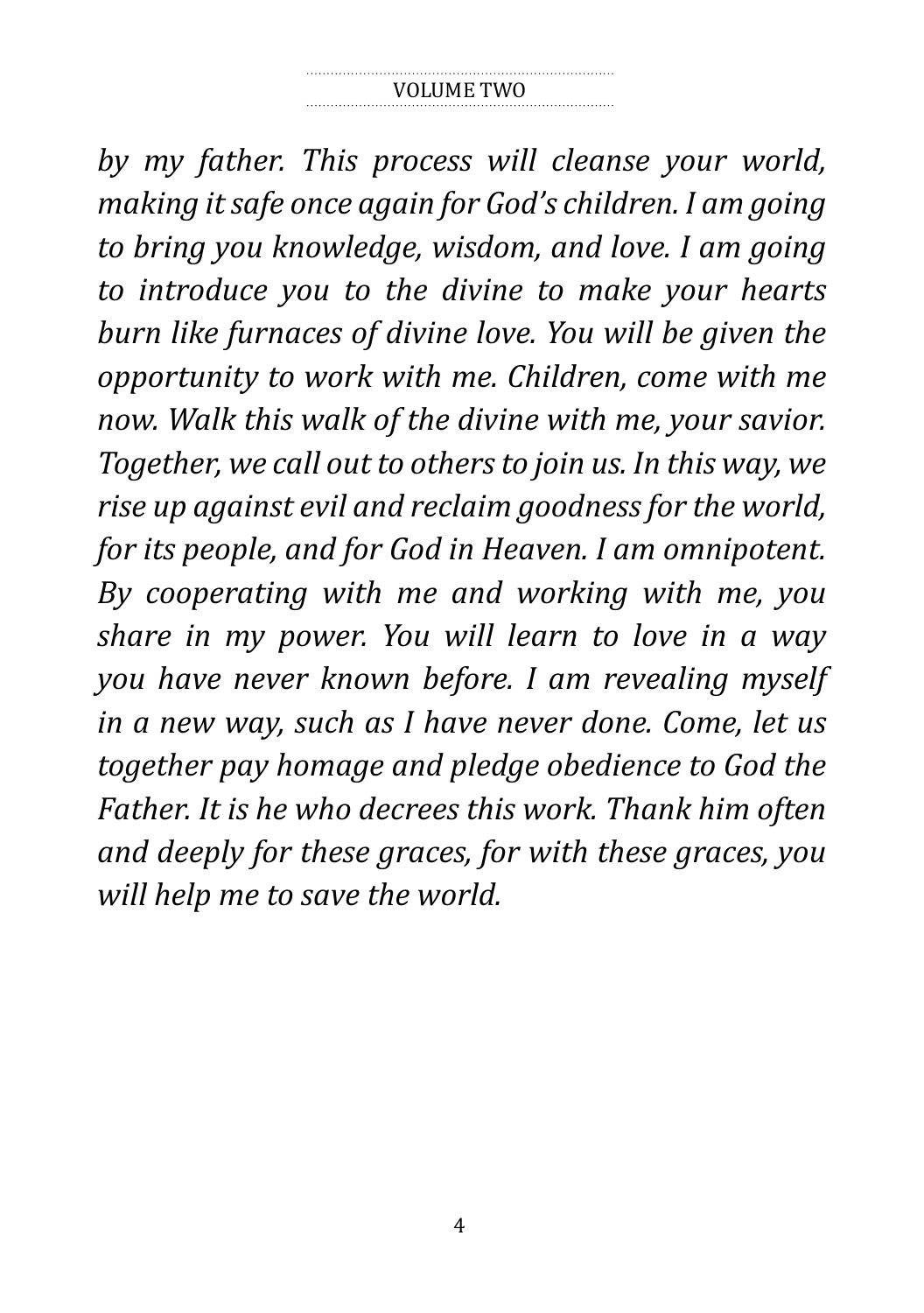# **August 18, 2003 Jesus**

*I want to show my children the great devotion I have for them. I reside in tabernacles all over the world. I do this because I desire my children to have a living Christ in their midst. Such holiness is available to people who visit and venerate me in the Eucharist. I am the cure for every ill. I am the calm for every storm. I am the comfort for every sorrow. Because I intend to lead my children in a more enhanced way, I am going to show you the life that is enclosed in each tabernacle. My dear ones, if you but knew the value of each and every visit that is made to me here, there would be crowds all through every day and every night. It is this crowd of people I invite now. Dear children of this world, I am not limited by the laws of nature. I can do anything. My powers are unimaginable to people who have not seen the heavenly vision. In other words, to people who remain on Earth. Much is said in your world about power. This one has this power and that one has another power. Children are being deluged with images of occult or magical powers. I want this to cease. There is an obsession with powers that are not heavenly powers. My children,*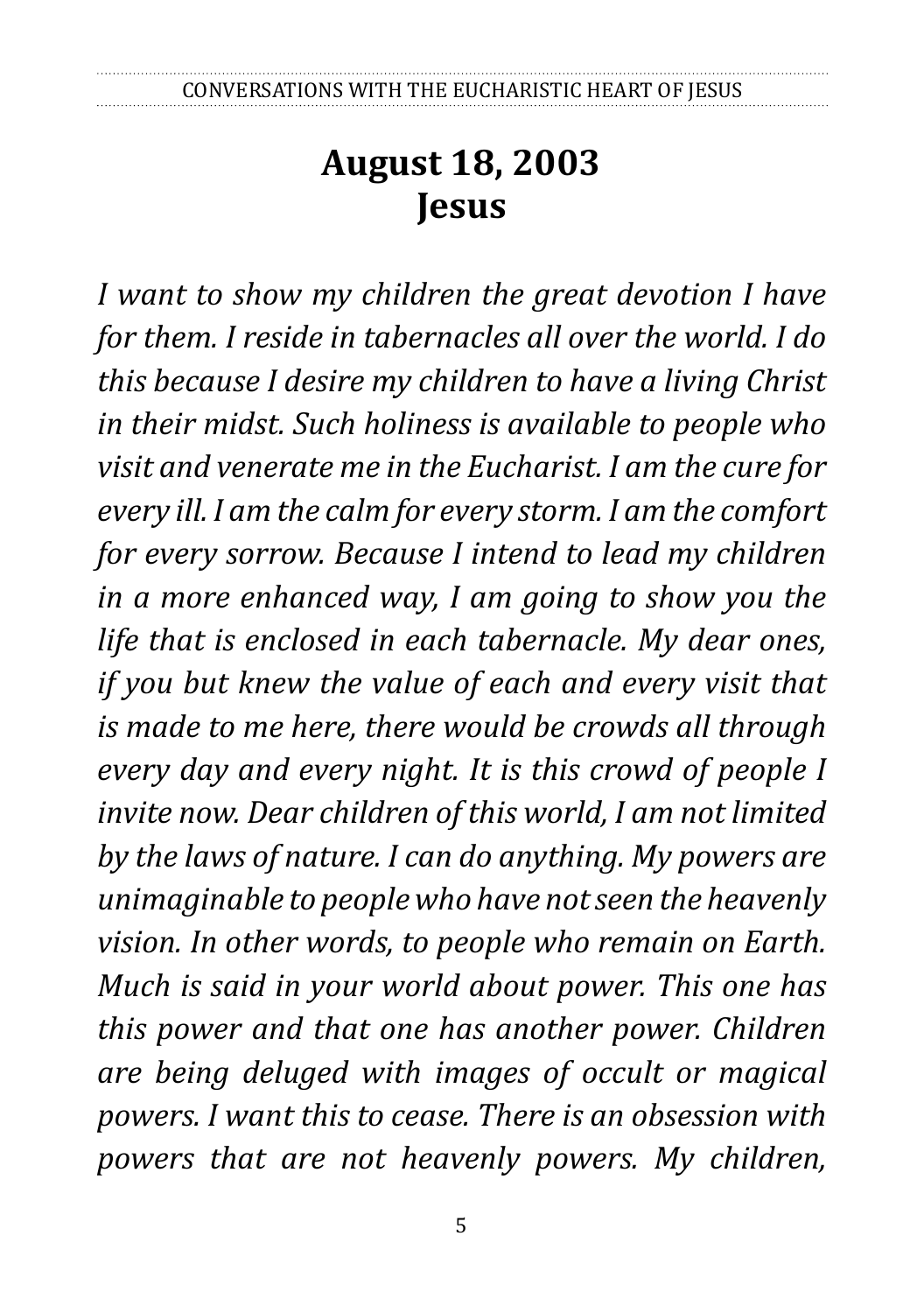*even some of my children of light say these are good things, or at least harmless. I tell you now, in all of my majesty, that if a power is not from me, it is evil. Search every day for these impostors and remove them from your life. You do not see the damage being done, but I, your savior, assure you that this opens a door to your soul you do not want opened. Your children must be protected from entertainment or games that feature "powers."*

*I wish to guide you in this specific manner. I wish to warn and correct you. I wish to teach you. Most of all, I wish to love you. Have you ever loved someone passionately, but been rejected? Was your love ever tossed casually back at you? If this has ever happened to you, then you understand how I feel. I am rejected by the majority of humanity. I gave my very life for this humanity, so that their sins would be overlooked and forgotten. Humanity, poor foolish humanity, flings this gift back at my feet, as if to say, "Your gift is worthless. It has no value anymore." Dearest children, this is ignorance in some cases. Many of these children do not understand that the gift they toss aside is their eternity, their salvation. They do not understand this in many*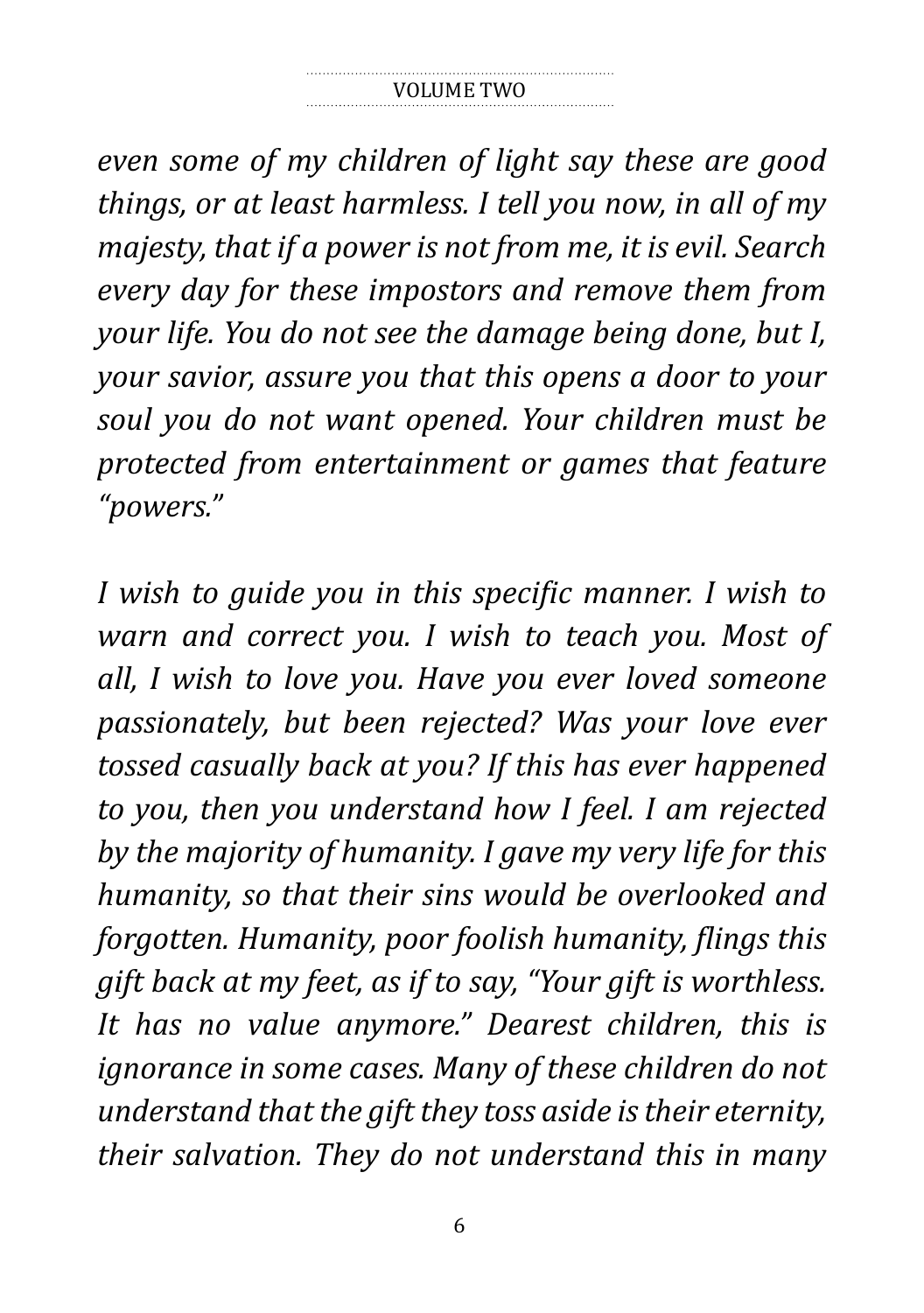*cases because they are not being told. I will rectify this situation shortly when I reveal myself to your world, leaving no room for doubt that Jesus Christ lives and that Jesus Christ saves. At that time, people will know me and will be free to make a choice based on knowledge. My little one, how consoled I will be by the people who make the choice in advance of that day, based on faith. I am sending my Spirit into the world now. The Spirit, the third person of the Trinity, is resting upon every person who welcomes it. My words must be spread and when these words reach a person who is housing the Spirit, their soul will light up in a spectacular manner. Truly, the light of each of these souls will reach Heaven, where the triumphant ones will rejoice to see another soldier returning to the cause. Be alert, dear ones, to my every whim. Practice responding in obedience to my requests. You will walk in peace, I promise you that today. Adore me in the Eucharist as I teach you about love.*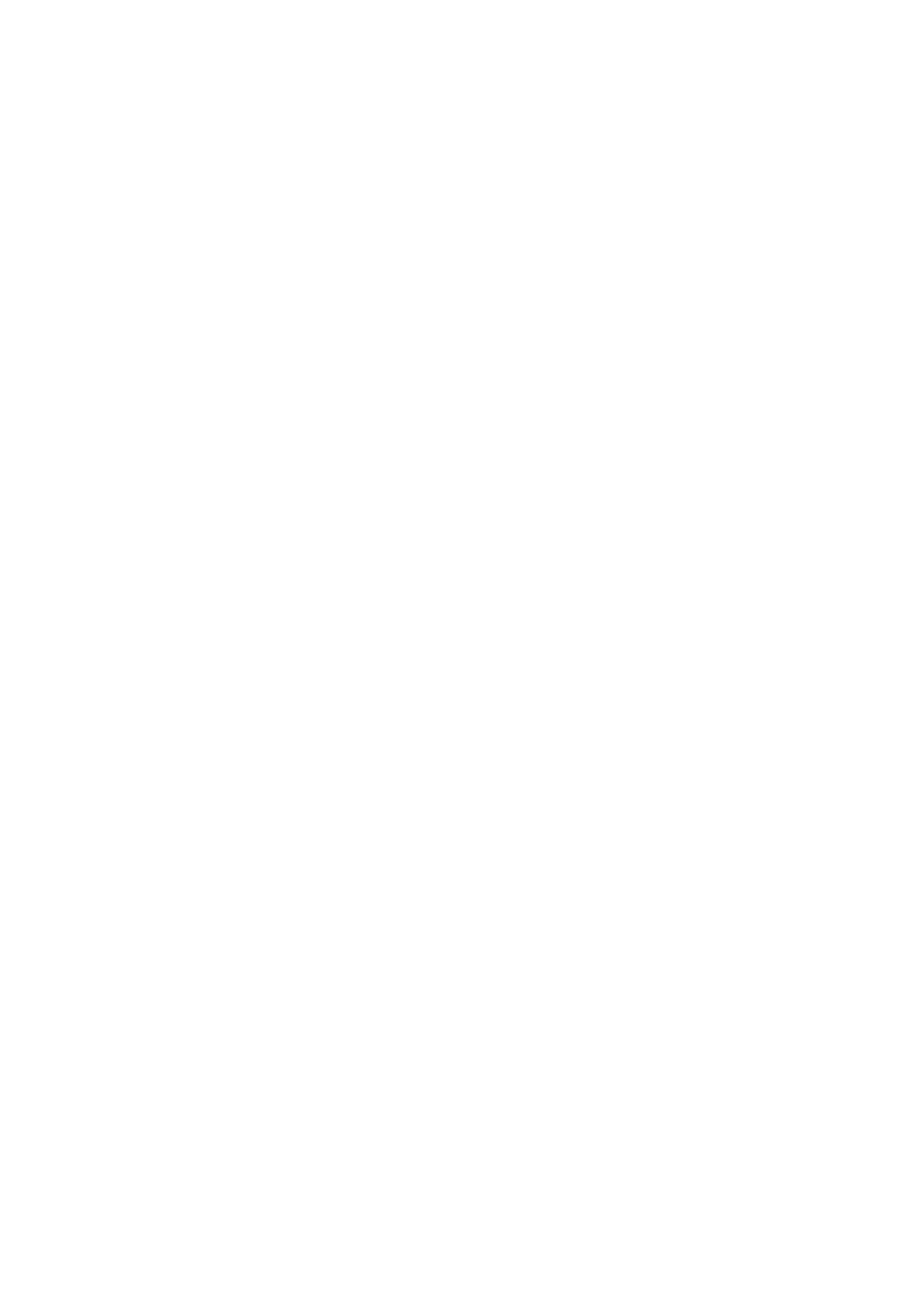# **August 19, 2003 Jesus**

*I wish to speak to you today about love. I am all love. All love is me. My children of this world must learn about love again, because for many, the essence of love has been so distorted, they do not recognize it as valuable or seek to obtain it. Love is quiet and steady. Love can be relied upon. Love does not diminish in the face of temptation. There are many kinds of love upon Earth and all genuine love has its place. I want my children to examine the genuine opportunities for love in their lives. Certainly a family is a primary source of love. But many families have failed in love and their members drift away in bitterness. Children, the obligation to love someone does not mean you will not be hurt. On the contrary, often, and I must say usually, this obligation to love insures that you will be hurt, and it carries with it another obligation, the obligation to forgive. If you would like to see an example of someone who has been hurt, look at me. You did not deserve to be hurt, little one. I understand and I see everything. I also did not deserve to be hurt. I tell you now, dearest ones, that you have hurt me many times. Your neglect alone*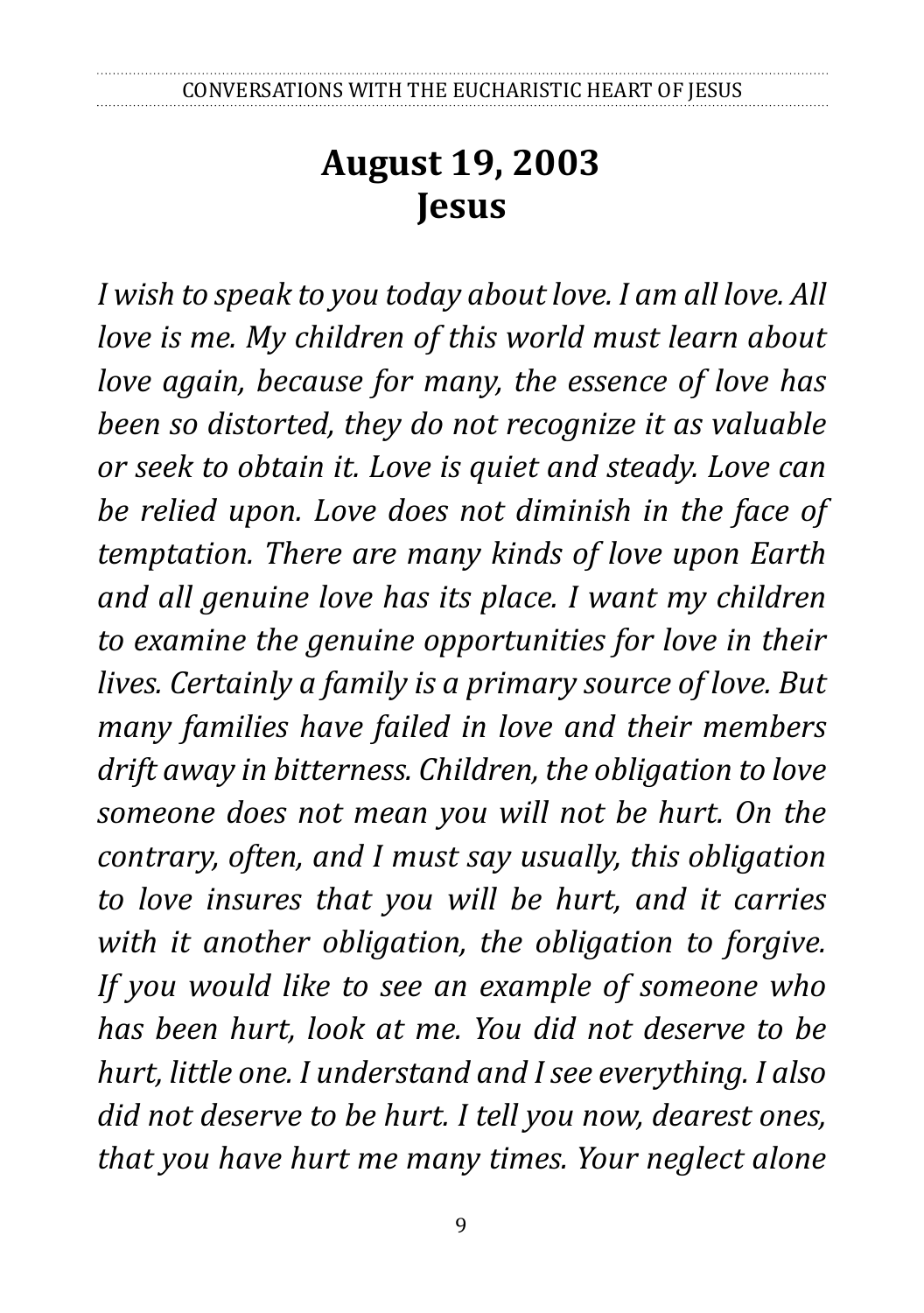*wounds me terribly. But I love you. I understand you are not perfect. I look upon you and, truly, I forgive you. Please accept my forgiveness and let us begin our walk together anew. Please, dear wounded child, take my forgiveness into your heart and let it make a home there. If a guest is welcome, they cause little trouble to their host, because a guest who feels truly welcome will make themself at home and not cause their host any trouble. Isn't that true, dear one? I am your guest. I am a guest in your soul. Make me welcome and I will heal, nourish, and recover your soul. Your heart will beat only with love. I will cleanse the bitterness and permanently remove the hurt. I will leave such a surplus of forgiveness that you will have plenty to lavish upon those who have hurt you. Dear children, seek out people who have hurt you, especially in your family, and offer your forgiveness. You don't need to look for it. Ask me where it is, and indeed, I will hand forgiveness to you. If you do this, you will heal. You may say, "Jesus, it is too hard. I cannot do this as I have been hurt too badly." My child, again I counsel you to practice. Say these words of forgiveness in your head. Then say them aloud. Become used to the sound of them. With my graces, it will not only be possible, it will be easy. Trust me. I love you*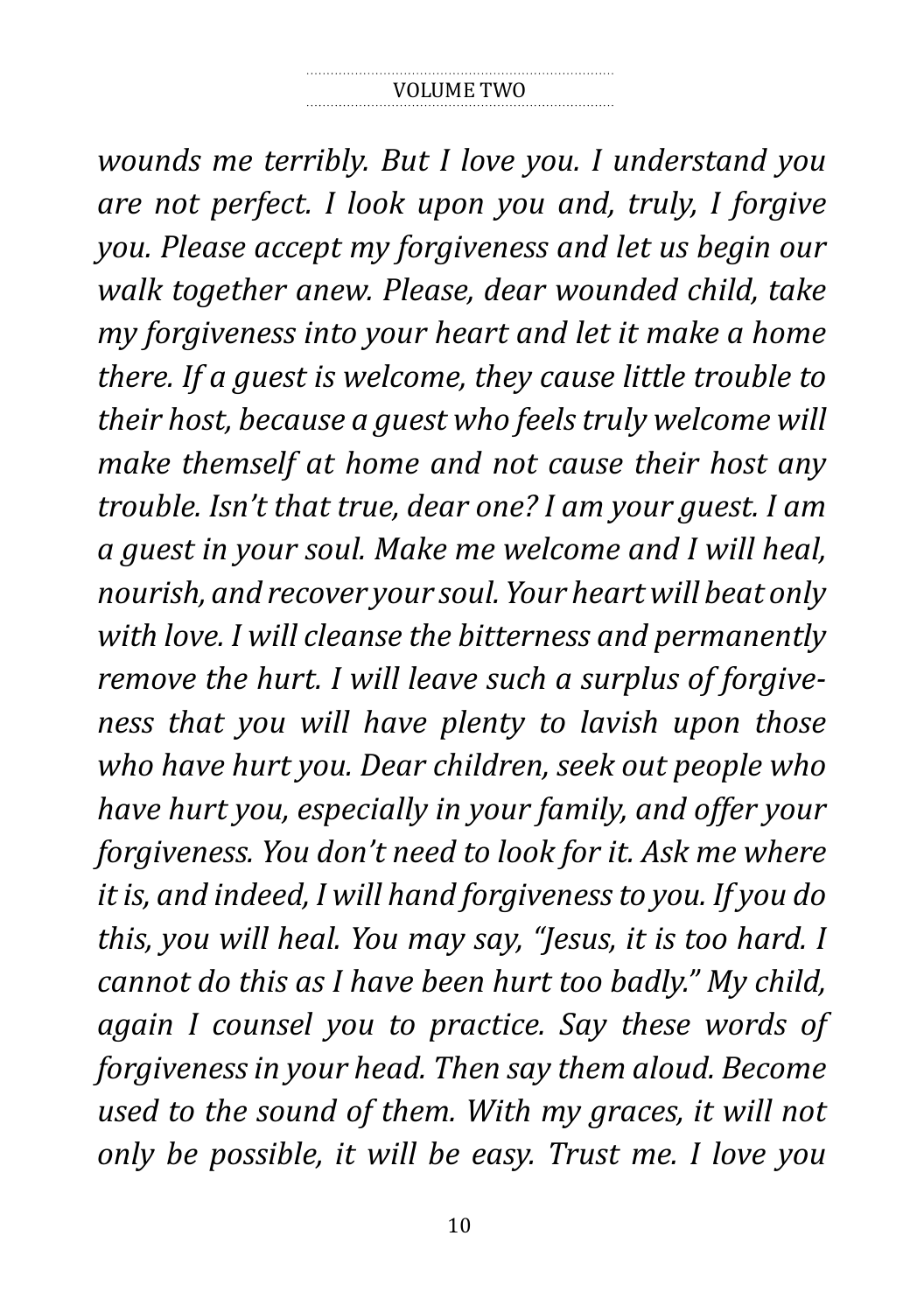*with a genuine love and seek your peace. I want no barrier of bitterness between us. I want to heal you. I want to heal families. Do not be afraid. If someone rejects your forgiveness, that is their loss. You will heal, and you will be rewarded. It matters not to me what a recipient does with a gift you have given. I look only at the fact that you have given it when I examine your life. So welcome me as your guest, my beloved one. I will put so much love and forgiveness in your heart that you will not be able to give it away fast enough. I am God. Believe in me.*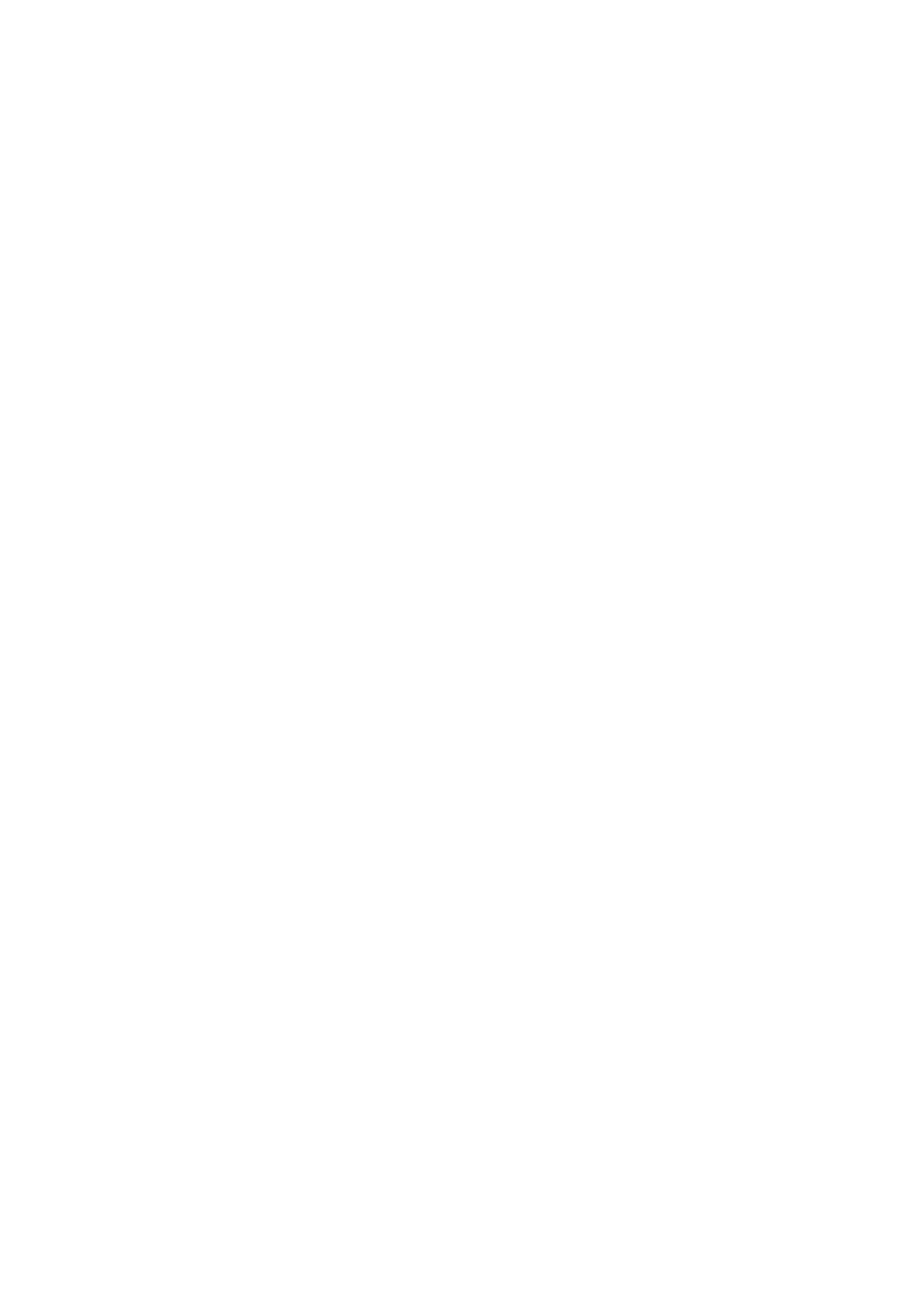# **August 20, 2003 Jesus**

*Today I speak to you about unity. There is great disunity in the world. This disunity has permeated most modern life, but I speak in a particular way of disunity within the family. I intend to return a sense of unity to every family that will allow me to do so. My children, when there is family unity, the members experience a steady flow of love. My peace, always available, draws the family through the inevitable times of difficulty, and members of such families possess a calm and steady bearing. Prayer will bring unity to a family in a swift manner. If a family makes a decision to consider family prayer a priority, I can bestow many graces on that home. Families devoted to our mother, Mary, already understand this connection between prayer and family unity. I want this for all families. Make a firm decision on when your family will pray together. If something interferes with this time, do not take that as a sign that your prayer commitment was a mistake. Simply reschedule to a more suitable time. I, your Jesus, am watching. I understand all. If you tell me that your family never has enough time together to pray, I*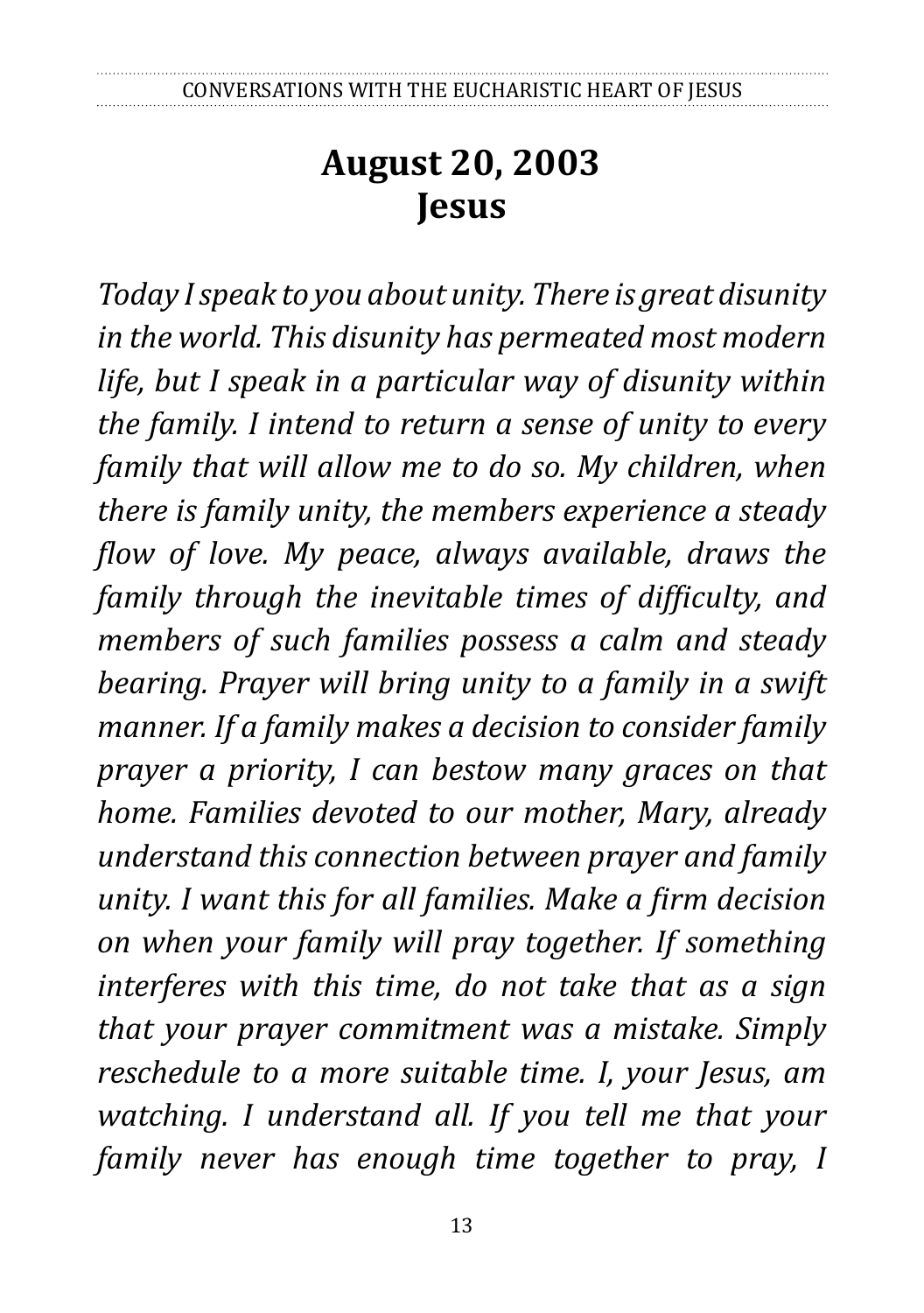*will help you find that time. It is possible you are all too busy and should eliminate certain activities. My children of this busy world must understand the very significant difference between entertainment and duty. An obligation to meet with friends is not as important as an obligation to family prayer, and it is possible that your priorities require examination. Do not fear this examination because I will help you. Together, we will examine your life and see where we can schedule time for you to draw your family together in prayer. Believe me when I tell you that you will be abundantly blessed in this decision. I will put unity in your family.*

*Unity is also important for the purpose of identity. Children, in particular, must understand that they are expected to view life and respond to life differently because they are Christians. This begins in your home. My youngest children of this world do not understand their inheritance. With many of my adult children, it is more serious. They have rejected their inheritance. So our goal is twofold. We must educate our youth and call out in love to our adults. Look at your brothers and sisters in the world. Many are experiencing disunity in their families and walk in bitterness. They*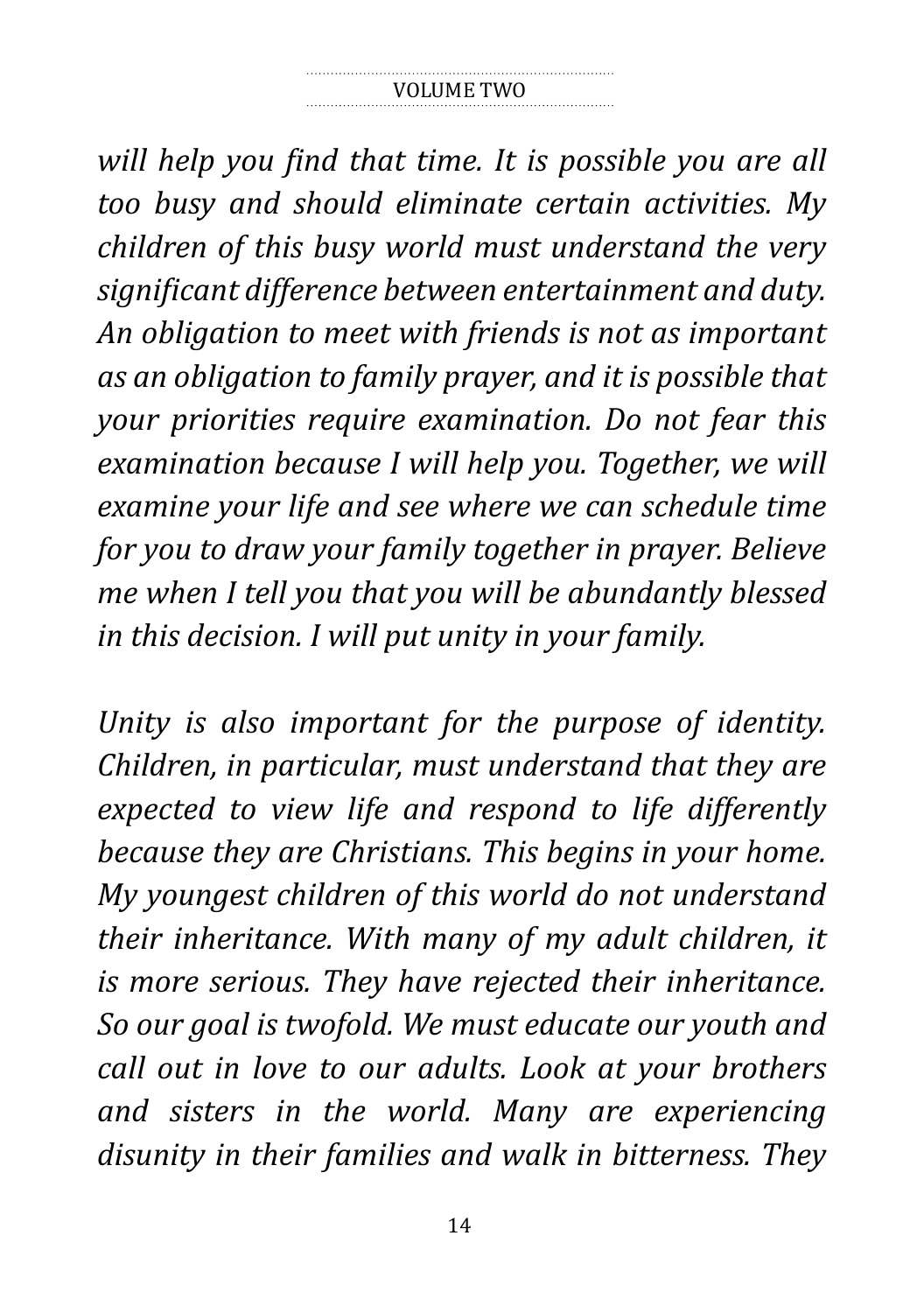*do not appeal to me for help. They simply accept that this is how people behave. I assure you, my children, Christians do not behave this way. I intend to bring families together. From this secure love source, children will learn responsibility to others and to God. I intend for this to be the norm again. Will you help me? Let us agree today that each family will respond to this message by praying together. Start small, if you must, with one Our Father. Then advance gradually. I would like families to pray the Holy Rosary. Let that be your goal. Devotion to Mary will advance a family to me very quickly. Devotion to Mary will heal many deep wounds. My mother is united with me in this work and brings many, many people back to me. Pray now, as a family, and rejoice as I restore unity to your home.*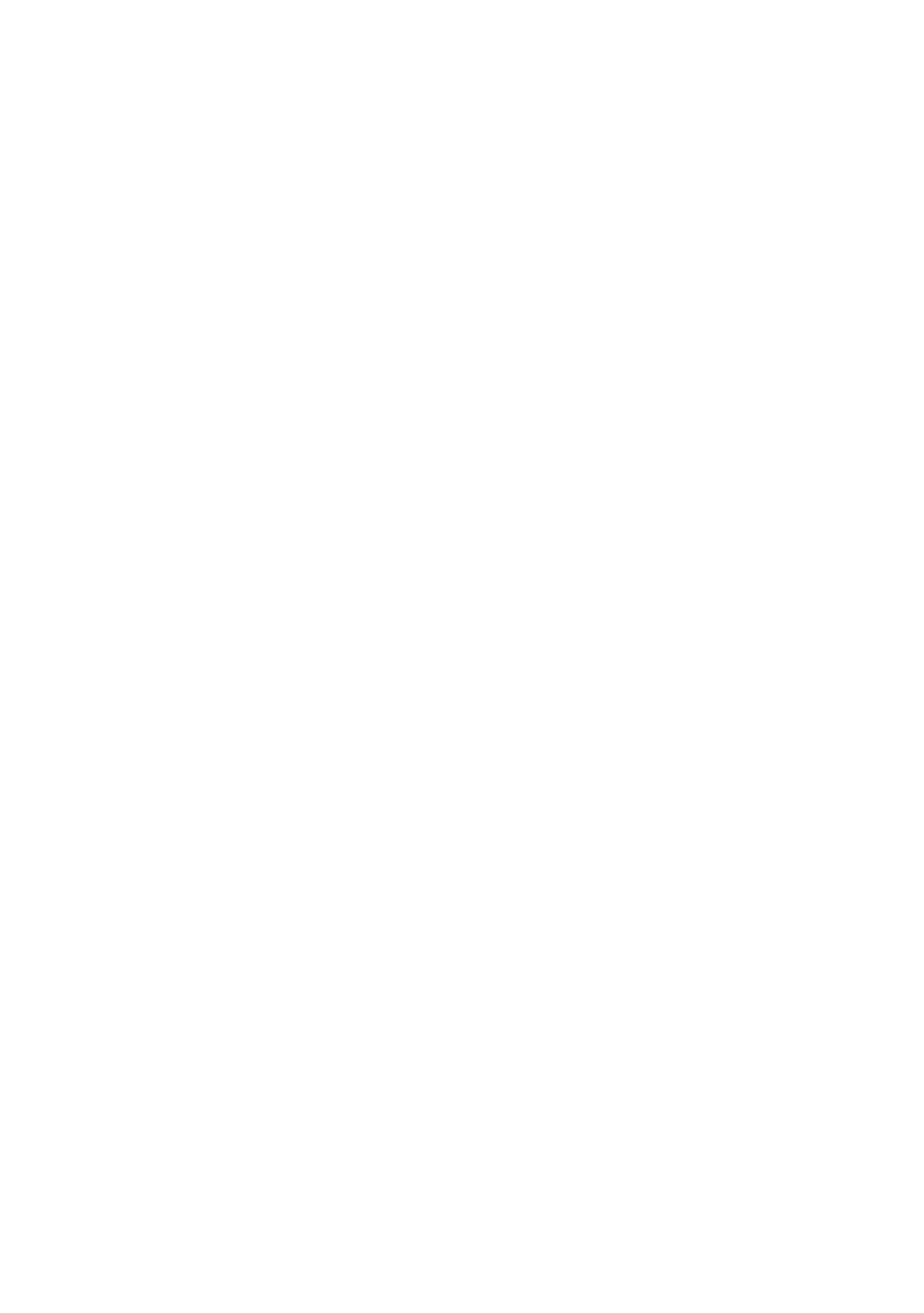#### **August 21, 2003 Jesus**

*Today I wish to direct attention, once again, to the hectic pace of this modern world. Children, come and sit with me in the sacrament of the Eucharist. I am in every tabernacle throughout the world. Think of one now, and picture me there. Do I have a television? A radio? Of course not. Yet I am truly there. "What does he do?" you might ask. I tell you, my child, I am not bored. I think about you. I worry if you are far away. I suffer if you have chosen worldly paths and are endangering your soul. I am sad each day if there is no hope of a visit from you. I ask my father to have mercy on you. I direct my angels to watch over you in the hope that someday you will return to me. My child, how often during your day do you think of me? You are thinking of me now, as you read these words. While your mind is resting upon me, let me tell you that I love you. I want only your happiness. I can help you in everything. I can solve your problems and heal your wounds. My child, come and sit before the Eucharist in any tabernacle. My graces and blessings will flow out to you. I want you to sit and soak in the silence. You may close your eyes*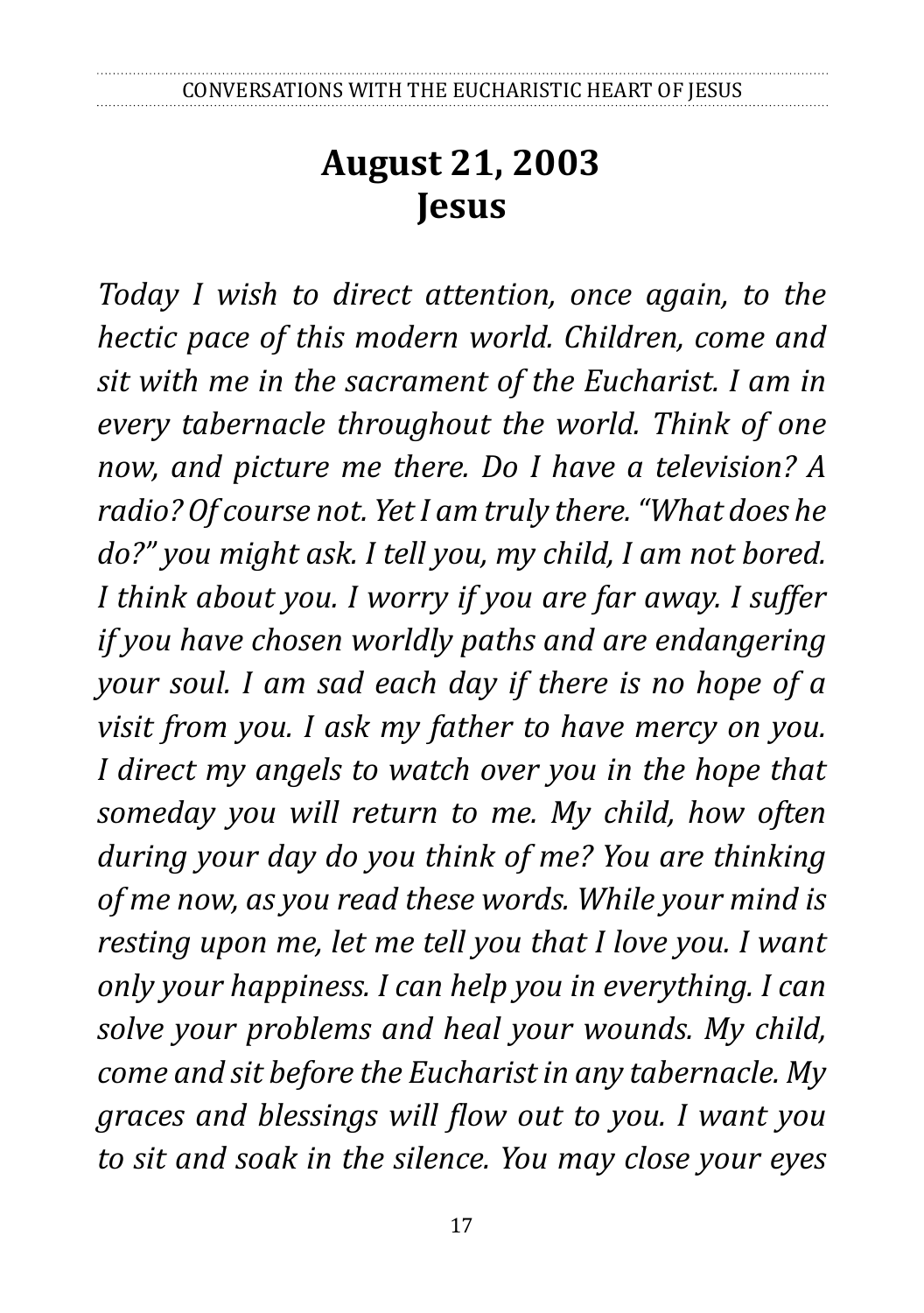*there and I will fill your precious head with a stream of heavenly thoughts. I have so much to share with you. I have seen every injury you have experienced. I have longed to comfort you. Let me comfort you now.*

*Again I entreat you to eliminate as much noise from your life as possible. Noise is not conducive to holiness and while you might have to tolerate noise in the world, you can diminish noise in your home and in your car. In silence comes peace, little ones. You will find me in silence. I am waiting for you and I have never once turned my gaze away from you. You must know that I forgive you for everything. I want only your love.*

*People find this concept difficult because your modern world has scoffed so often at selfless love that souls are suspicious. Why would Jesus love me? I am not very lovable, they think. Indeed, many souls in this world do not like even themselves. So they find it hard to imagine that anyone, particularly the God of All, could desire their well-being and love them completely. I tell you, dear child, that the truth cannot be denied. I am the Truth. And I love you beyond anything you can imagine. My only wish is to bring you back to me, where I might*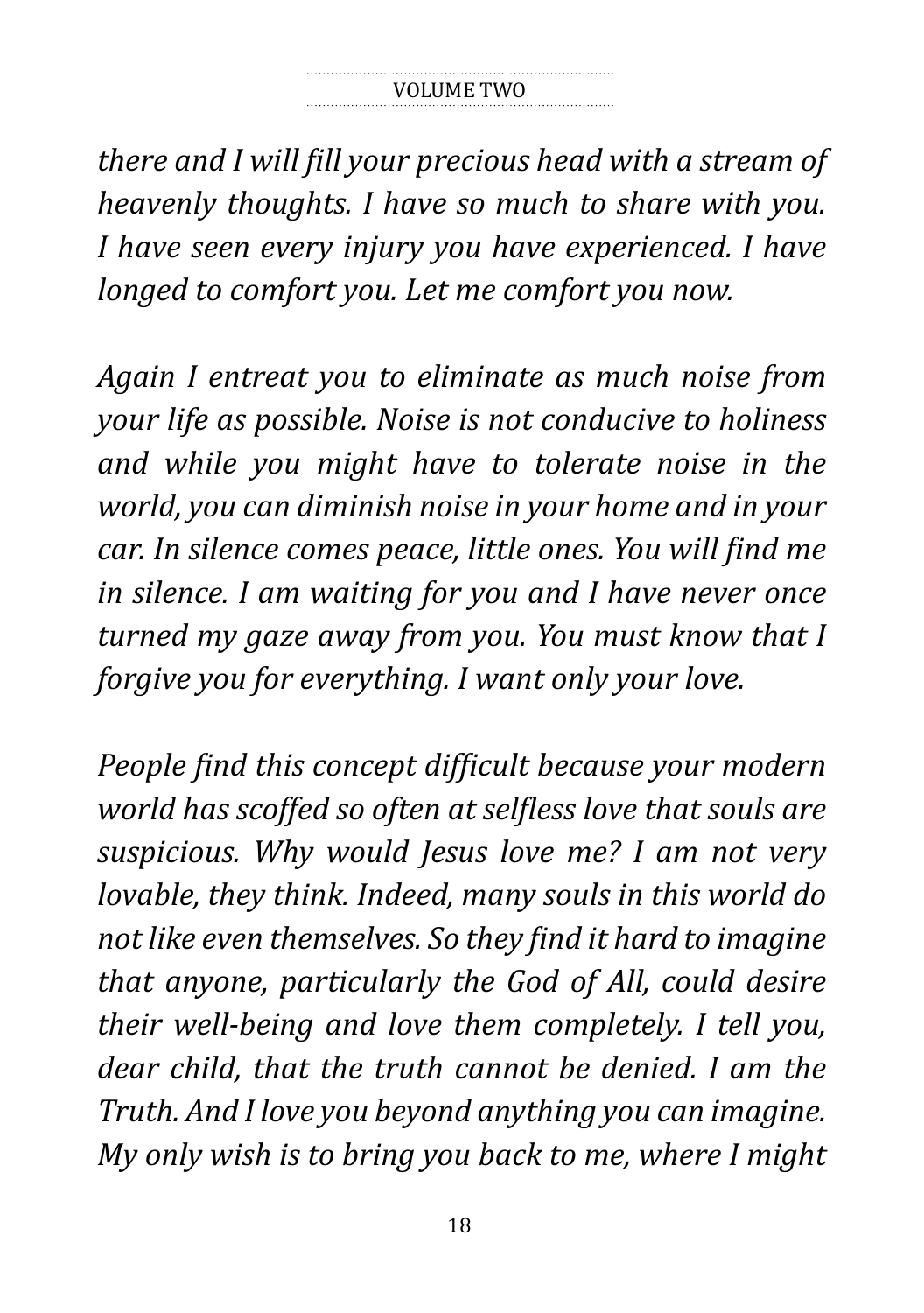*protect you. Do not be afraid. You will not be punished for your misdeeds. Come back to me now and I will pardon your sins. We will proceed together as though these sins had never been committed. Sins leave a certain residue on a soul. Come to me now, my beloved child, and with a heavenly breath, I will blow away the residue of sin so your soul can proceed in joy and newness.\* I am God. I love you. That will never change.*

*\* See Volume Three, August 9, 2003, regarding the Sacrament of Reconciliation.*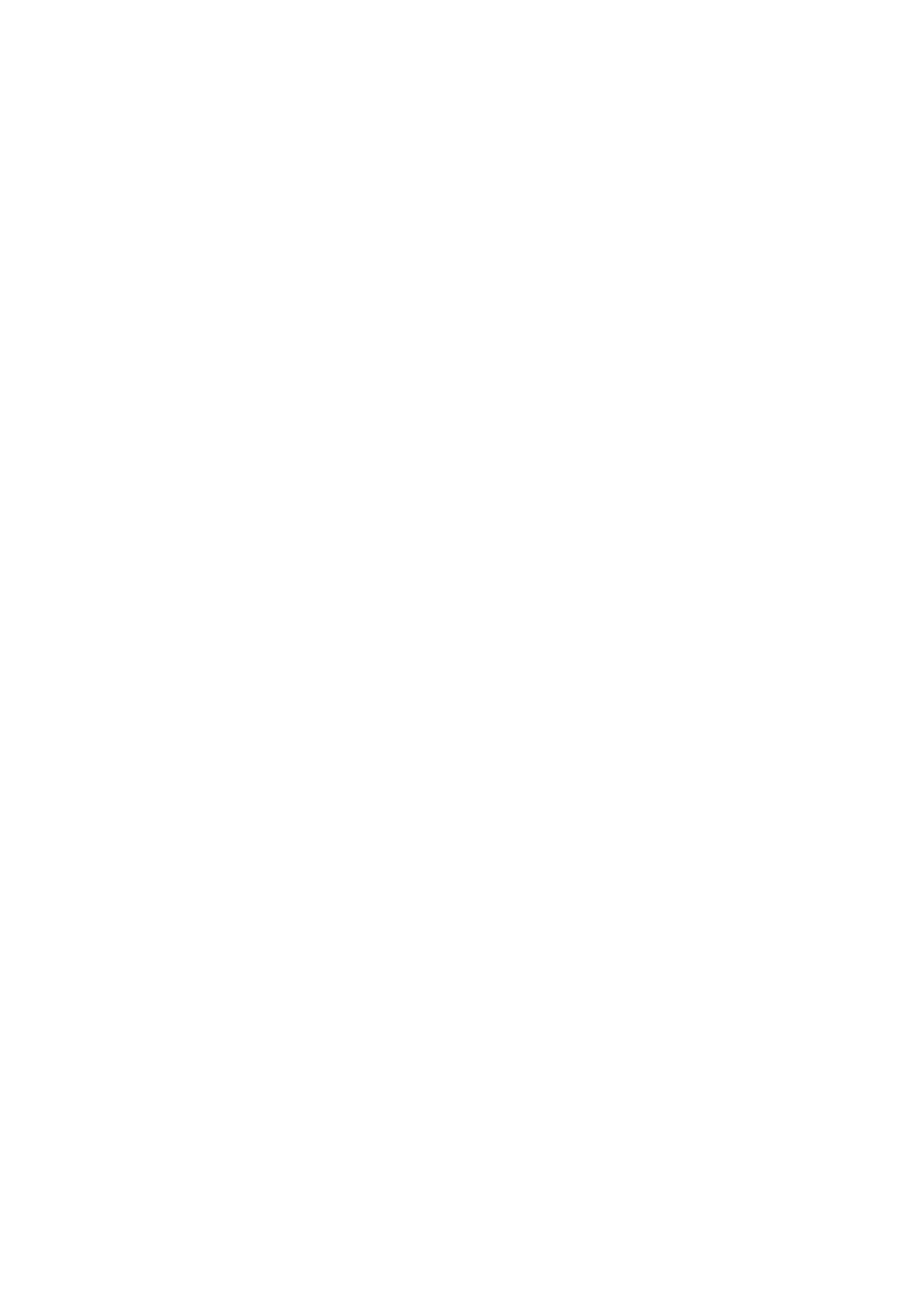# **August 22, 2003 Jesus**

*The love in my heart gushes forth upon your world. In an unparalleled manner, I lavish graces on souls. My children, my love is such that I can no longer contain it. I see so many in need of me, and truly, they shall have me. Bring my words to those who suffer. My words will be the balm you will use to nurse souls back to wellness. Like heavenly nurses, you will apply my words to every wound and you will see miraculous results. My children, I am working through you. I am using you as healing instruments. Your world is sick and suffers from a disease far worse than any disease of the body. The very soul of your world struggles to find the source of healing it requires. And I am here. I intend to heal your world. I want you to be joyful representatives of your Eucharistic Jesus. The Eucharistic Jesus calls out to his children in firmness. I call you each by name and I say to you, "It is time to return to me." Come to me, waiting in the tabernacle, and I will reveal myself to you in such a way that you will have no doubts. You will be glad in your heart and peaceful in your soul. Rest near the Eucharistic heart of your savior and you will be granted everything you need. Faith is a gift, my*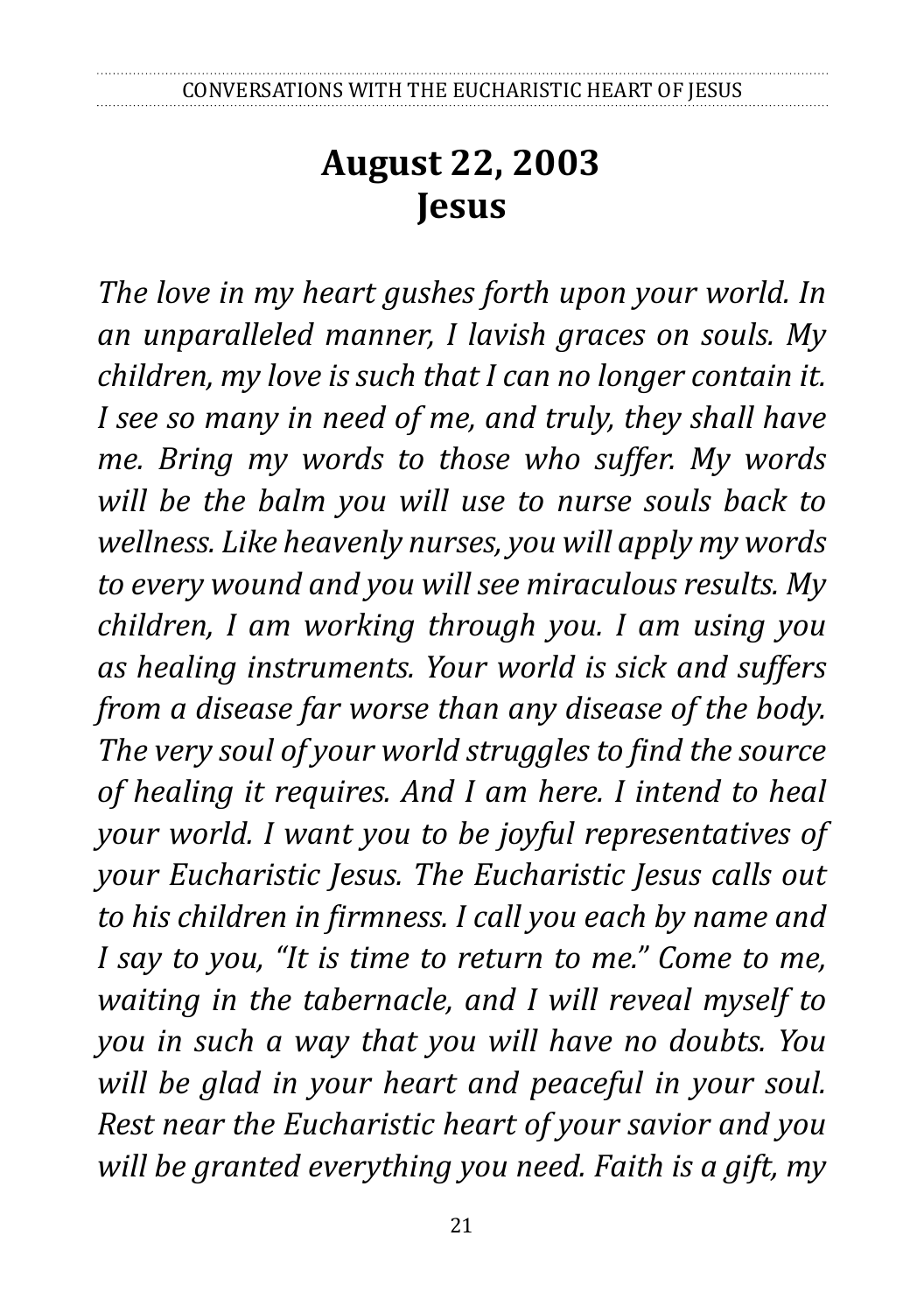*dear one. I wish to give this gift to you. But you must turn to me so that I may. My heart beats only with love for you. I can promise you that I will not reproach you. I will help you understand that only joy and light are suitable for a child of God. You will return to us one day. Let us make that the most joyful day of your life. Come to me, my child, and I will show you how. You say, "Jesus, I forget how to pray." My child, does a small one forget how to cry when they are hurt? Of course not. Come before me and cry out your pain, your hurt, and your fear. We need not do it all in one day, but take the first step toward me by coming in front of me. Put yourself in my Eucharistic presence and I will do the rest. The work will come from me. I will move you back swiftly to that place which has been reserved for only you in my Sacred Heart. You see, my child, if you have been away from me, that place has been empty. I, your Jesus, have felt the emptiness terribly as I waited for your return. My heart aches waiting for you, so do not let me suffer another moment. Do you begin to understand? I love you totally. You were meant to be with me. Do not let anything hinder your return. I am your God, the God of All. The world wants to trick you out of your inheritance, but I hold it for you. It is safe with me, my child, so return to me now, that I may begin to heal you.*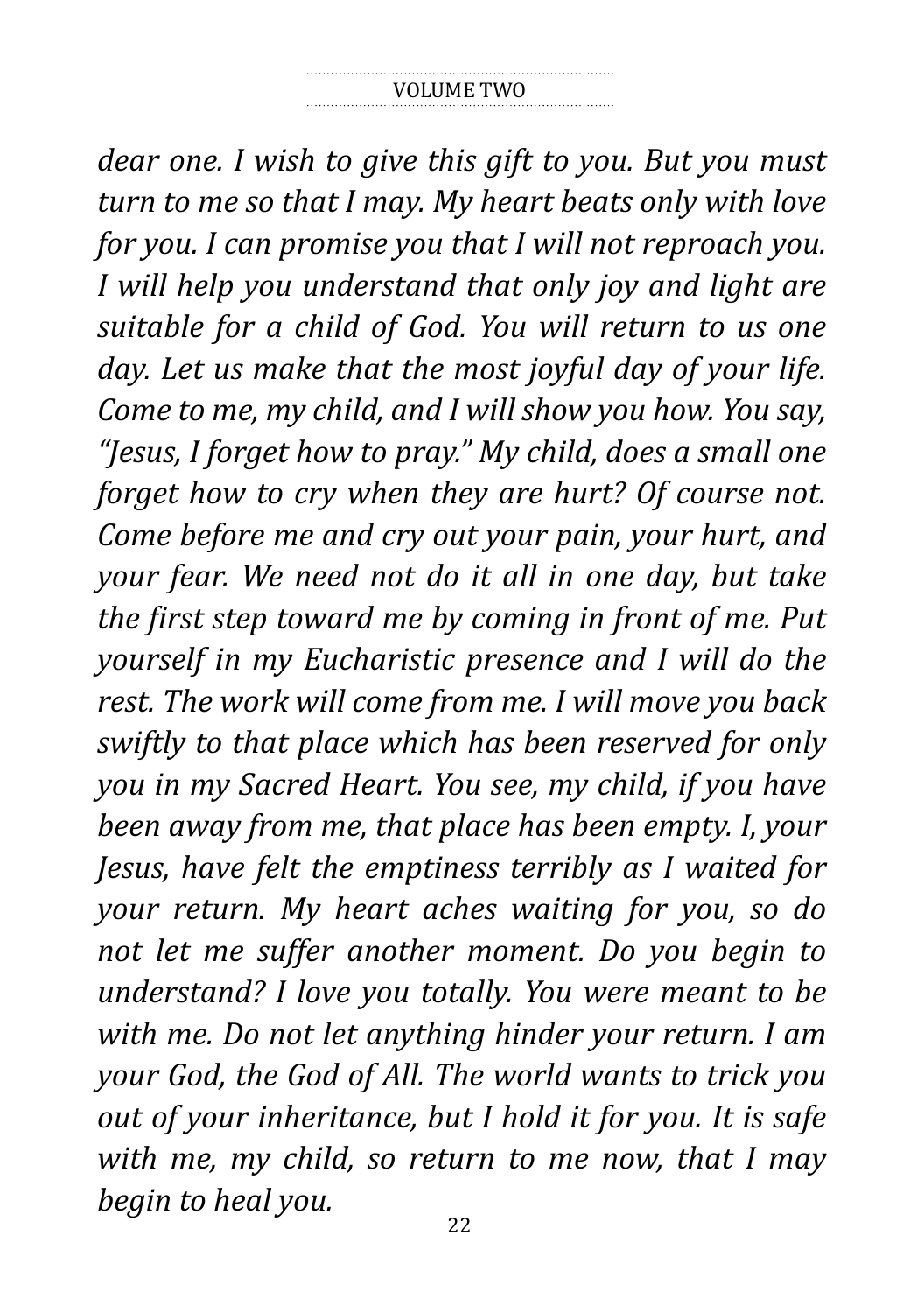#### **August 25, 2003 Jesus**

*Our work continues. I remain a prisoner in the tabernacle. I wait for every soul who is absent from me. My children must understand that I am drawing souls to myself. I can no longer stand by and watch so many souls lost for eternity. In days past, there would be a small number of souls who chose to remain parted from me for eternity. This caused me suffering, it is true. In these times, though, my presence in the world and dominion over this world are treated so casually that many souls choosing darkness are led to believe this is almost a meaningless decision. They do not understand the impact. Indeed, some of my children are casual about their eternity because they believe they will have several attempts at life in this world. I tell you today, children, this is a godless notion created and perpetuated by the evil one who would like to downplay the importance of what you do with this time. There is only one life allotted to each soul. There can be no question about that. Do not believe that you will come back to Earth again for another chance. It is this life you are living that will determine your eternity. So, my children, now that we all understand the importance*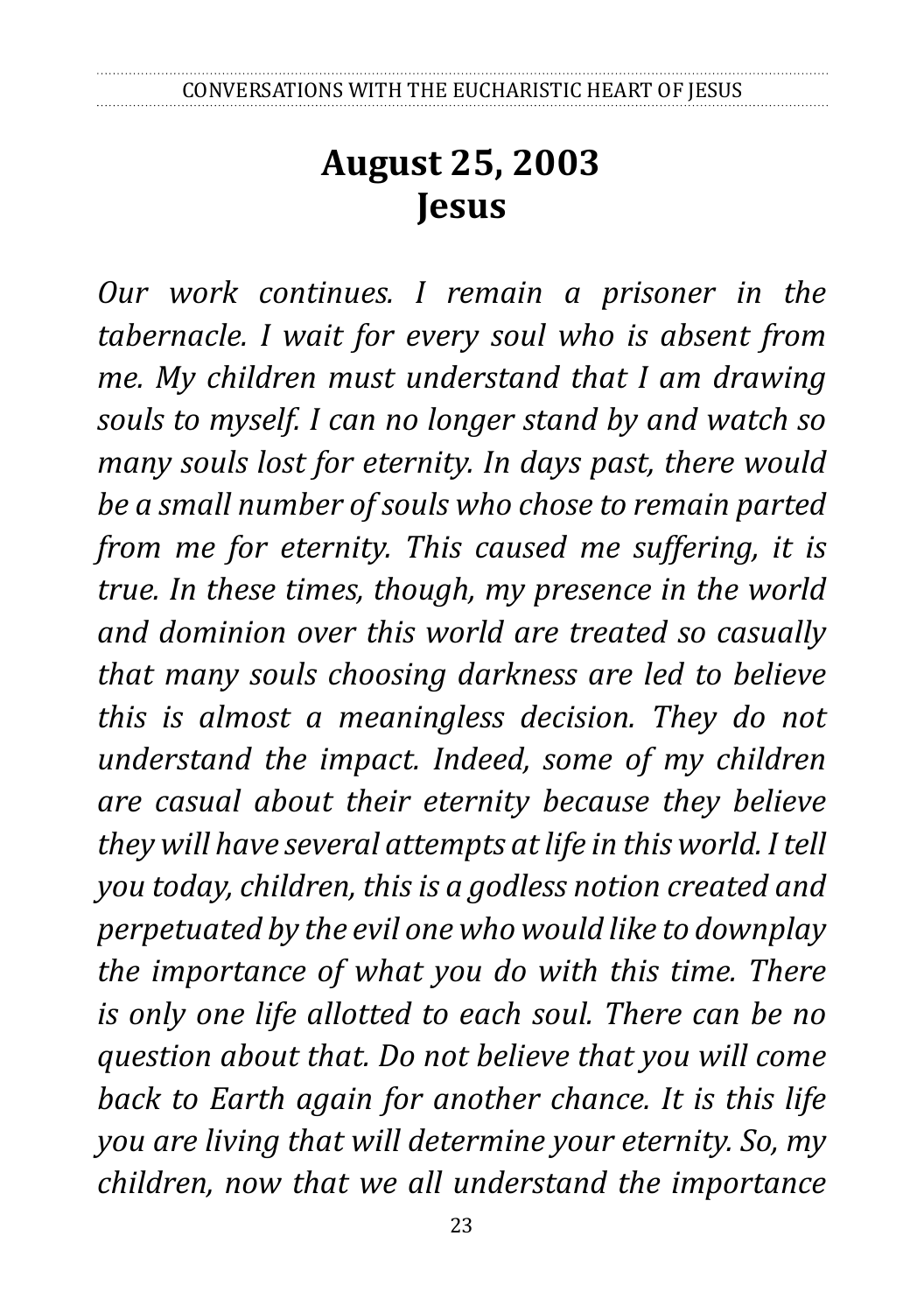*of this day, and this series of days allotted to you, let us make a decision on how you will spend the remainder of your time. I would like you to help me. I know exactly how many days are left until you appear before me in the next life. I have special work that needs to be done. Indeed, I have special work for each one of these days remaining to you. If you will say yes to me, I can rest easily, knowing those tasks will be completed and people, the certain number attached to your work, will be saved. Additionally, I will have the joy, the happiness of knowing that my immeasurable love for you is returned. My child, come to me and do my work. You will find no greater joy on this earth. Ask my true followers. They know the ecstasy of feeling my smile in their soul. I want that for you. Let me assure you that, in most cases, my work for you involves you remaining in your current role. I simply want you to be at peace. I want you to know you are loved. I want to be with you as you struggle and I want to keep you safe. You will experience your days differently when you unite them to me. What formerly caused distress for you will be barely a ripple against the great peace I am offering. I can take even the smallest, humblest acts of love and obedience and use them to rescue a soul. So instead of merely surviving your time here, you will be using your*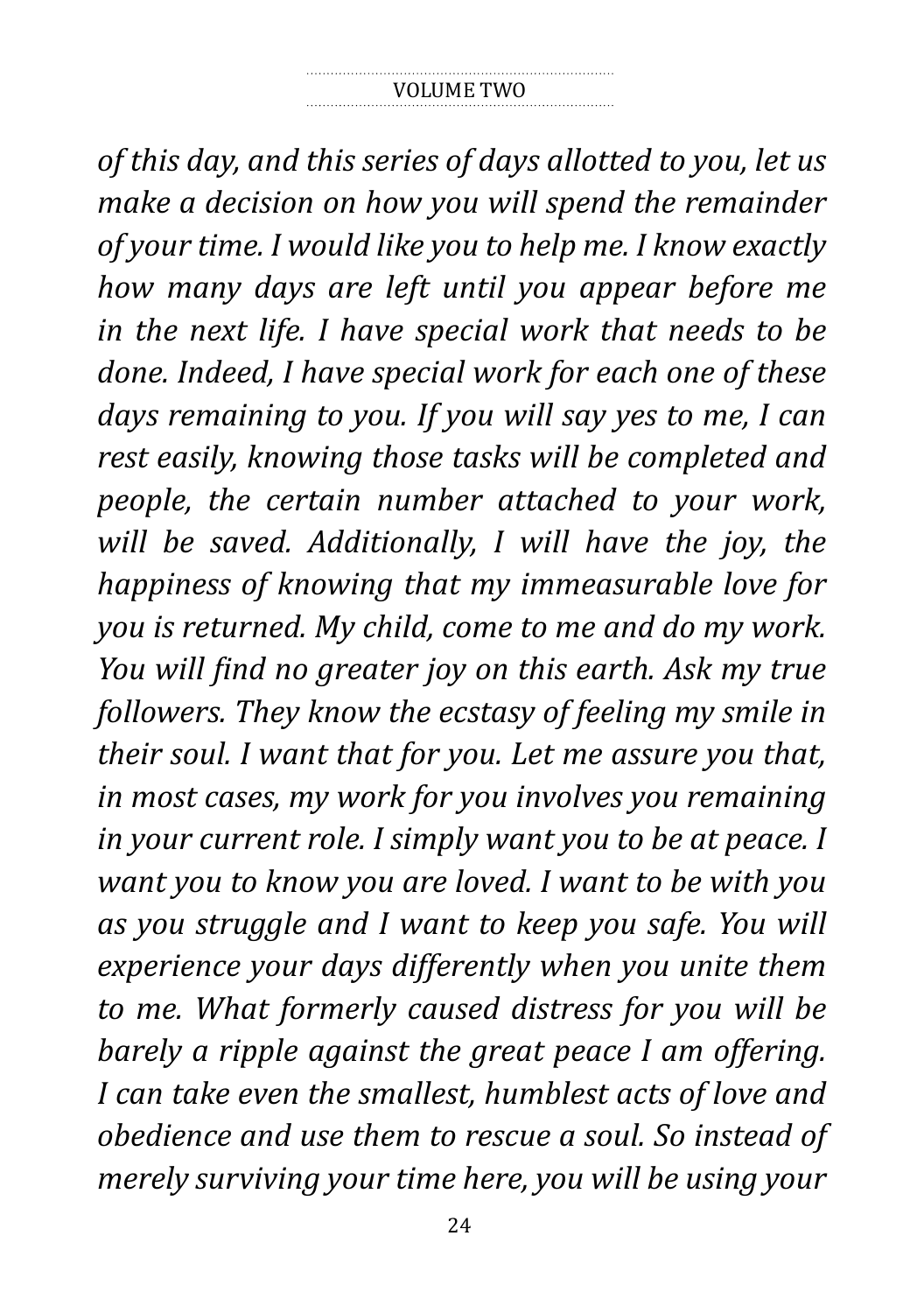*days, already and always finite, to rescue souls who are living without me and, in some cases, living against me. We must have hope for every soul, my dear one. Rest in my tremendous grace during this time as I continue to reveal my great secrets to you.*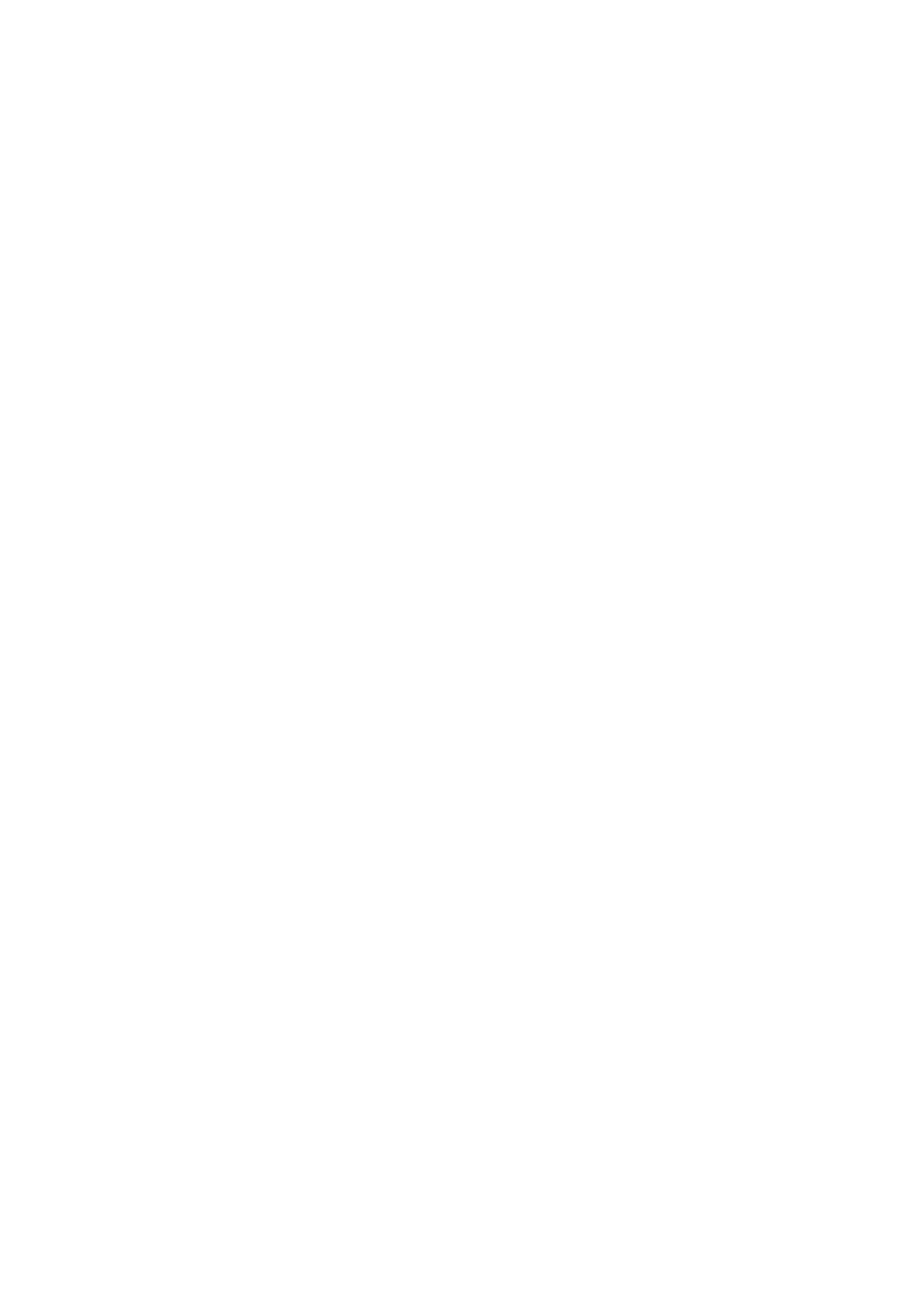# **August 26, 2003 Jesus**

*Children, I want to speak with you about obedience. I, as your God, am obedient to you. I protect you when I am asked. I render assistance when I am prevailed upon. I created a beautiful world for you to learn about love so you might earn your Heaven. I, your God, am doing my part. I am asking you now to do your part. I speak only from concern, my children. Your world, distorted as it is, seeks to confuse you and make you think obedience is a negative thing that weakens you. I assure you, my child, I am all-powerful. I am Jesus Christ and if you look at my time in your world, you will see that I was obedient to all whose obedience had call upon me. I was obedient to God. I was obedient to the laws of that time set forth by the governing rulers. I was obedient to the religious authorities. I was also obedient to my parents. If you study my life you will see a life of holy obedience and meekness. And yet, a man with more power never walked the face of your earth. There is great strength in obedience, and I want to show that to you. Come to me in the sacrament of the Eucharist and I will teach you about obedience, revealing its beauty and the strength that lies within this misunderstood virtue. What am I*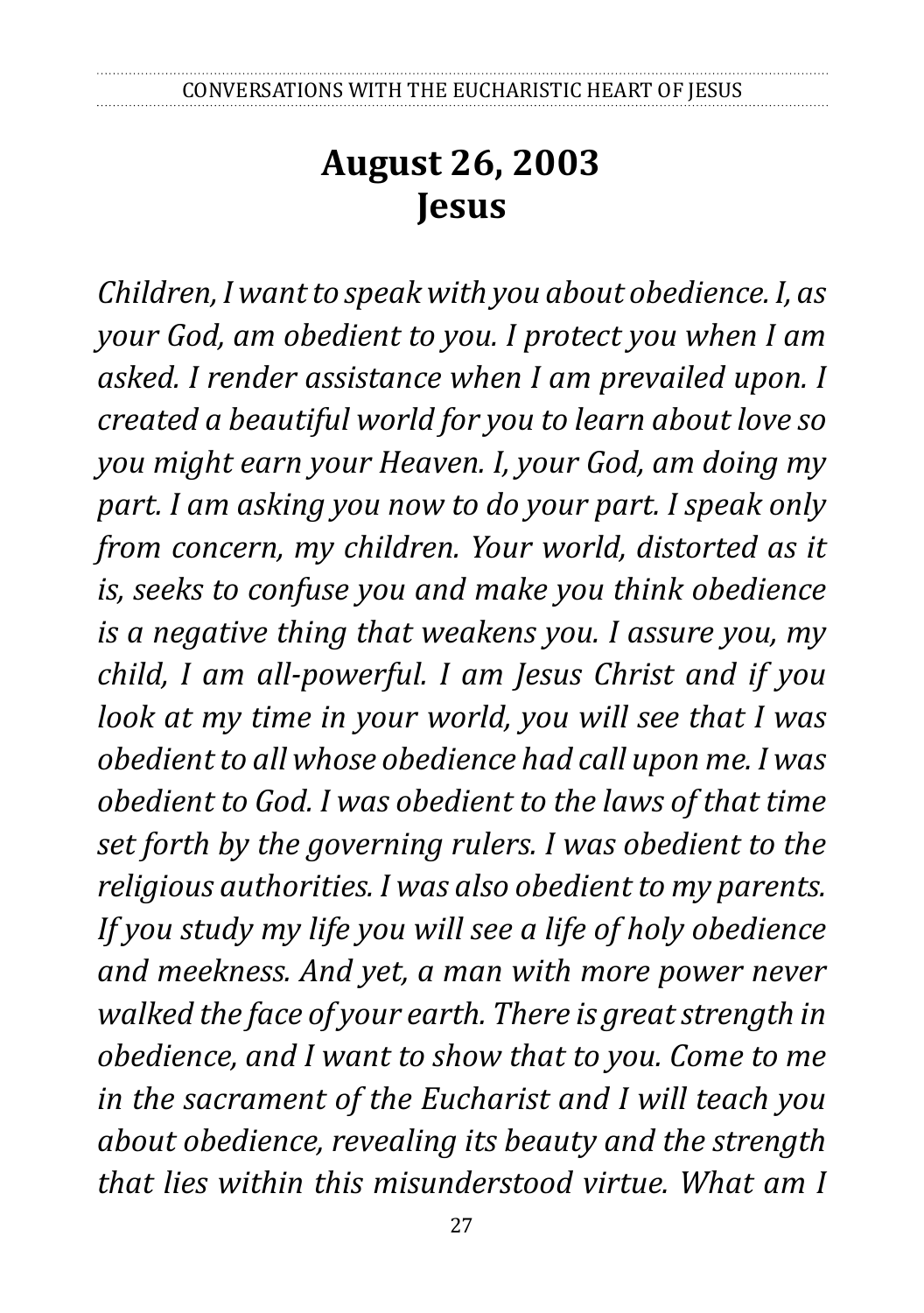*asking of you, you might wonder. I am asking you to obey your Church, first of all. My Church has suffered in this time. Many children have taken this passion time of the Church as a license to be disobedient. Children, this must cease. You are called on to be obedient to your Church and in this way you are obedient to me. I do not seek your destruction, my child. I seek your salvation. That is why I have given you this Church with all of its wisdom. Many souls say that the world has changed and because of this, the Church must change. Well, I assure you today, I have not changed. Heaven has not changed. You will discover this first-hand one day. The changes have occurred in your world and I am coming to you today through this prophet to tell you that the changes are destroying mankind. Change is not always bad, of course, but your world has deteriorated to an Age of Disobedience and too many souls are being lost. I am intervening in a significant way now to reset the course and direction for you. Heed my words this day. I come to you in love, my children. I bring you unlimited graces. Do not be afraid to change your life, even if it means admitting you have made mistakes. A wise man does not fear mistakes because he knows they are inevitable. Indeed, it is through these mistakes and through the study of past mistakes that we learn for*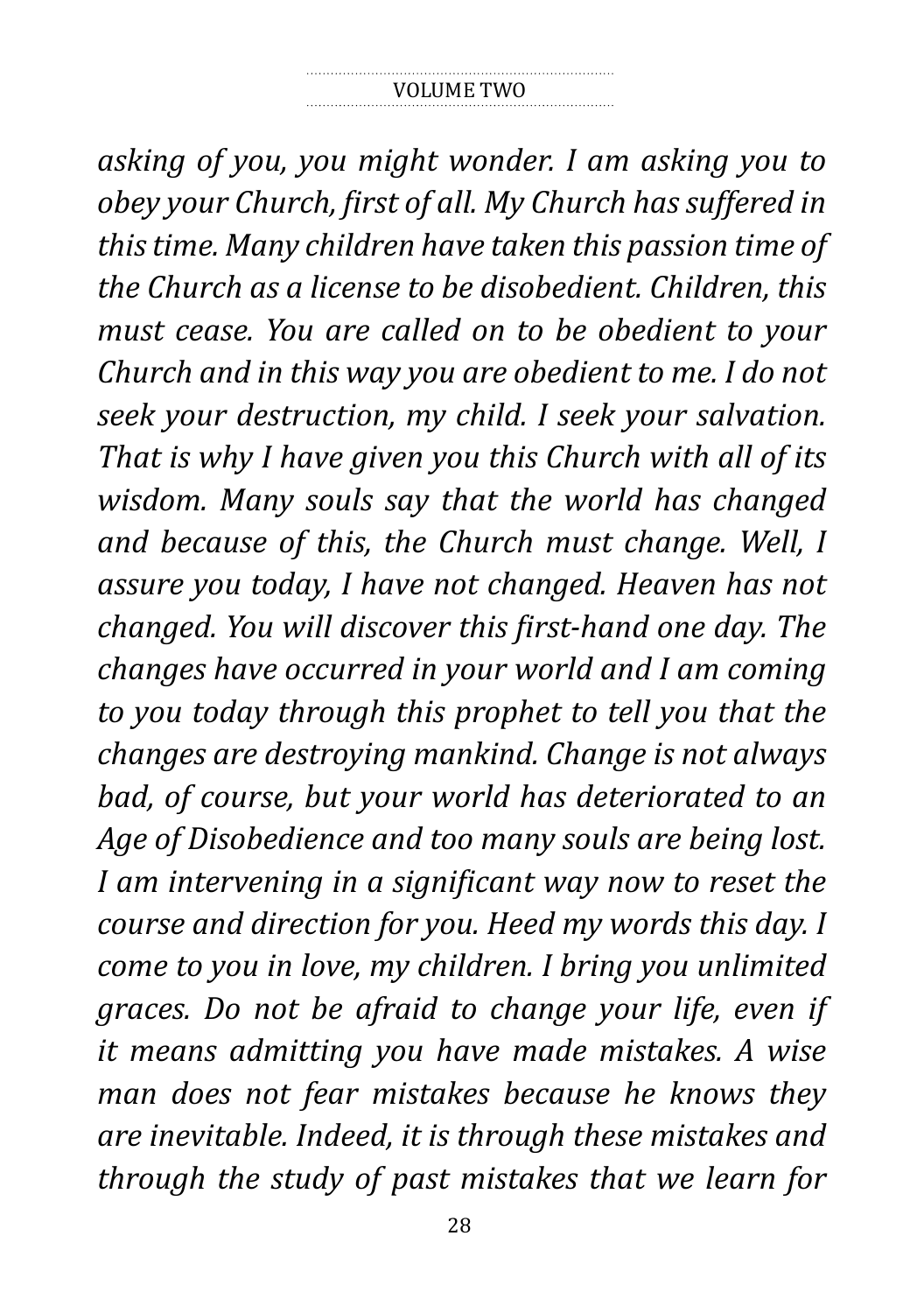*the future. And it is the future I am concerned about. I want your future to be glorious. I want only good things for you. I have the graces necessary to insure that you succeed spiritually. You need not fear that you are not holy enough to follow me. My child, I know all. I call you because your destiny lies with me. I am your God and I call you by name into my heavenly service. Do not disappoint me. Begin with the smallest acts of obedience to your Church and I will lead you to the heights of holiness for which I created you. Fear nothing. Sit with me in silence and I promise to direct you. You need only come to me and the changes will begin. How you will welcome these changes. Your world does not offer peace. Peace comes only from me. Make haste to return to me for my graces are waiting.*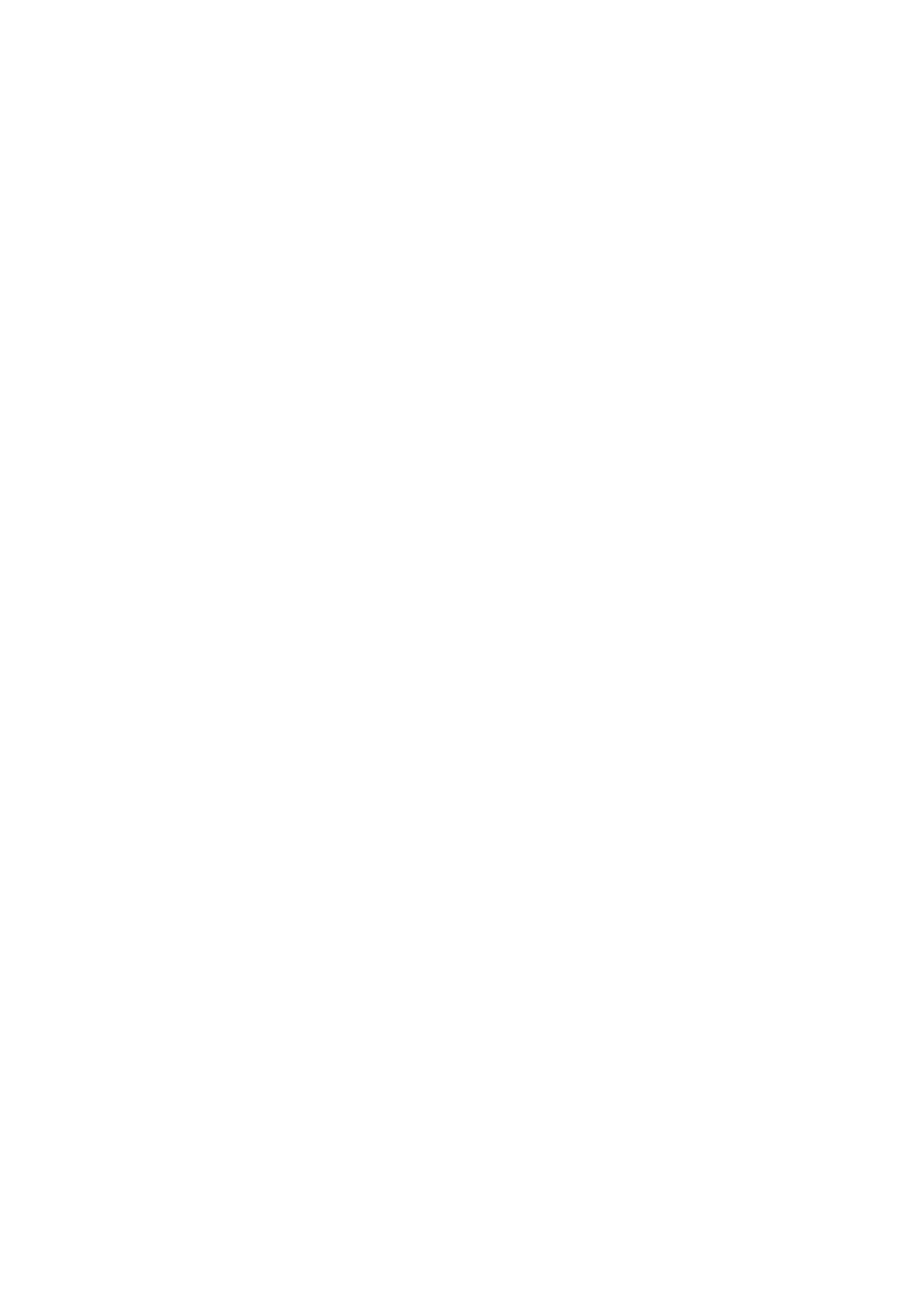# **August 27, 2003 Jesus**

*Today I wish to speak to my children about Heaven. Heaven is real, dear ones. It is a place and I am there. Most of your deceased family members are here along with all of the saints and many others whom you have not met. There is great fellowship in Heaven, particularly among souls who served me in similar ways. You will feel no pain or fatigue here, but, at times, you will rest in ideas and concepts so that you can learn them. You see, my children, your learning continues, and the quenching of the thirst for knowledge is a part of Heaven, because everyone is able to learn about any topic that sparks their curiosity. You can then build on that and graduate to even deeper levels of knowledge and knowing. This does not feel like school. It is joy and wonder. It is innocence and love. It is coming into the mystery of your universe in such a way that you then help to direct the universe. My children, because of your limited understanding, which is necessary while you remain on Earth, I cannot tell you everything. But I wanted to share this glimpse of Heaven with you and I will continue to part the curtains, as it were, so that you understand where you are going. It is good to know*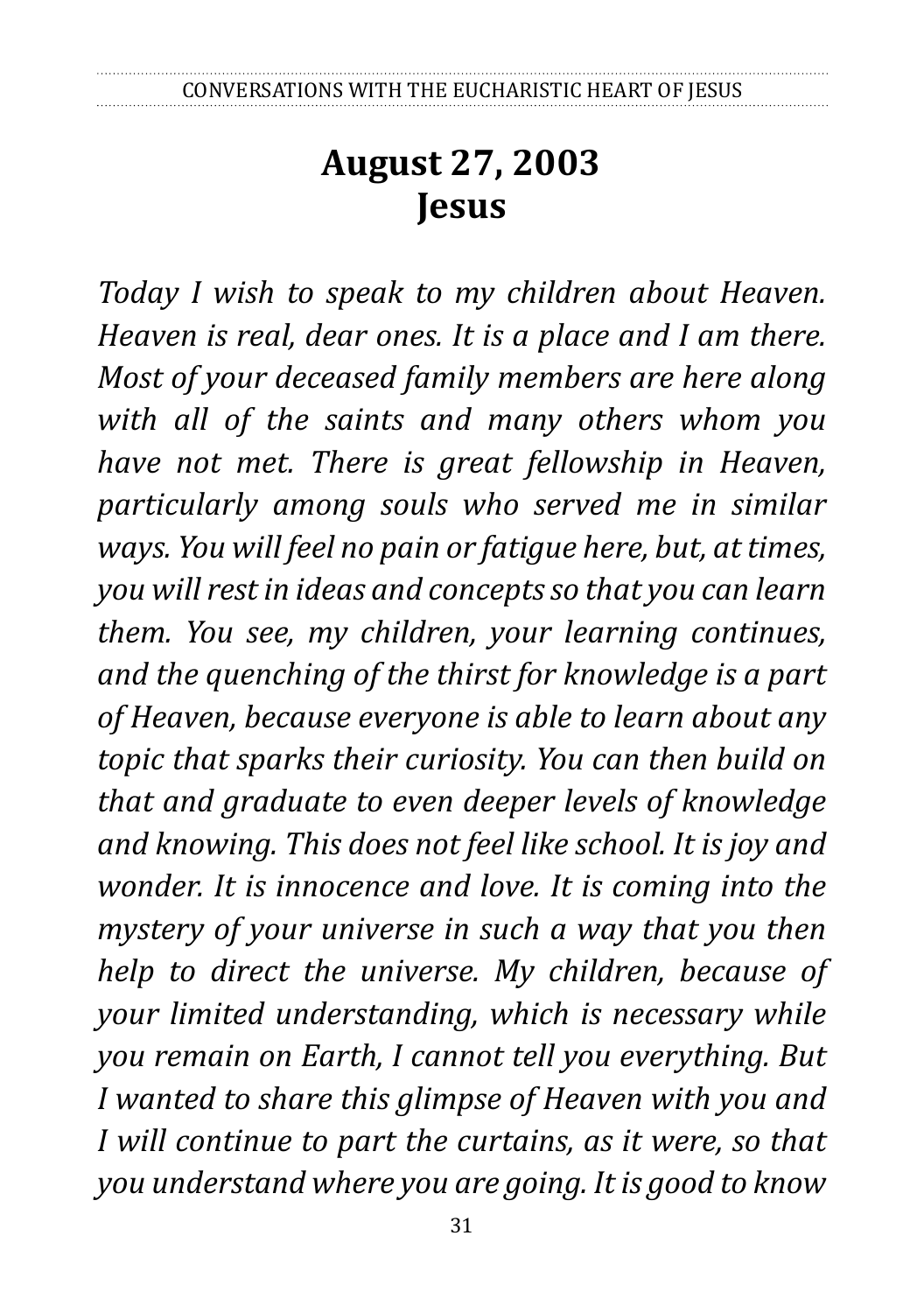*your destination so that you know how to prepare. I, your Jesus, am helping you prepare. If you listen to me and prepare well, you will be ready for Heaven when it is time to come here. In this way, the day of your earthly death will be the best day of your life. Believe me, my children, when I tell you that all of us here in Heaven await your coming. We are linked to you. My children on Earth like to think that holiness is someone else's call. If you are listening to me now, you understand that holiness is your call. If your intended destination is Heaven, and of course it should be, then you must begin your preparation now. You would hardly travel to a foreign country without learning at least something about what you would want and need there. So take heed when I tell you that you will want to practice the virtues while you remain on Earth. Try to view it as learning to speak the heavenly language before your arrival here.*

*I want to tell you, my children, that the saints, everyone here, clamors to assist you now. You are living in dark times and many of you have fallen into a spiritual sleep. I am preparing to make a loud noise, in a manner of speaking, to awaken your world. Better for you, my child, that you open your eyes gently now and begin*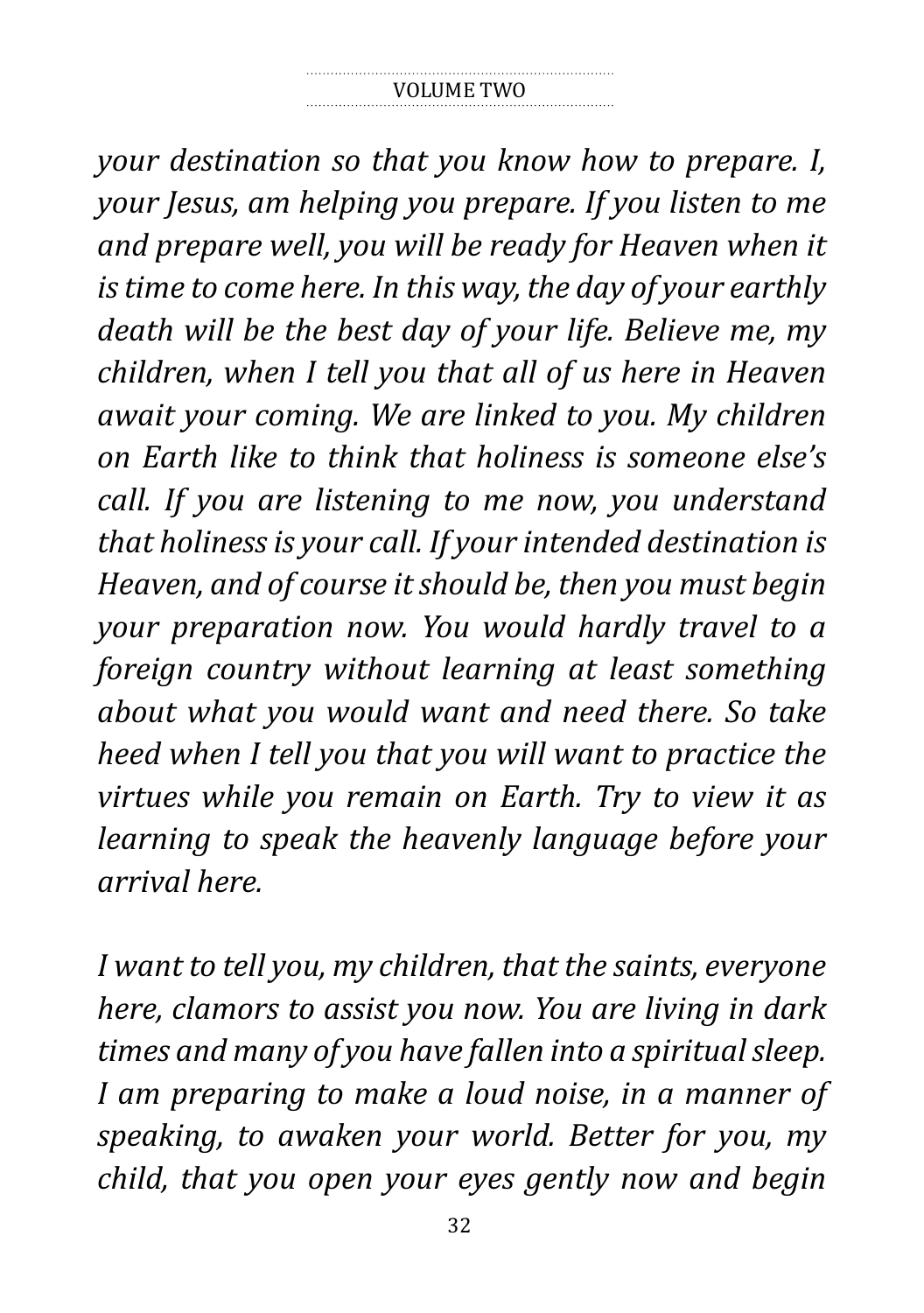*to serve from love and obedience, as opposed to fear. If you follow me now, you will nearly eradicate fear from your life. I felt stabs of human fear for fleeting moments, as in the Garden of Gethsemane and when I was condemned to death. But my faith and knowledge assured me that man could hurt my body, but my soul remained intact, belonging to God and to this heavenly world. It will be the same for you, children. You will fear nothing. Additionally, if you follow me, you will receive extraordinary graces to deal with anything that frightens you. I will manage any fears you have, both now and in the future, and this is another solemn promise I make to you. Also, I give you permission to be like small children, often saying to their parents, "You promised!"*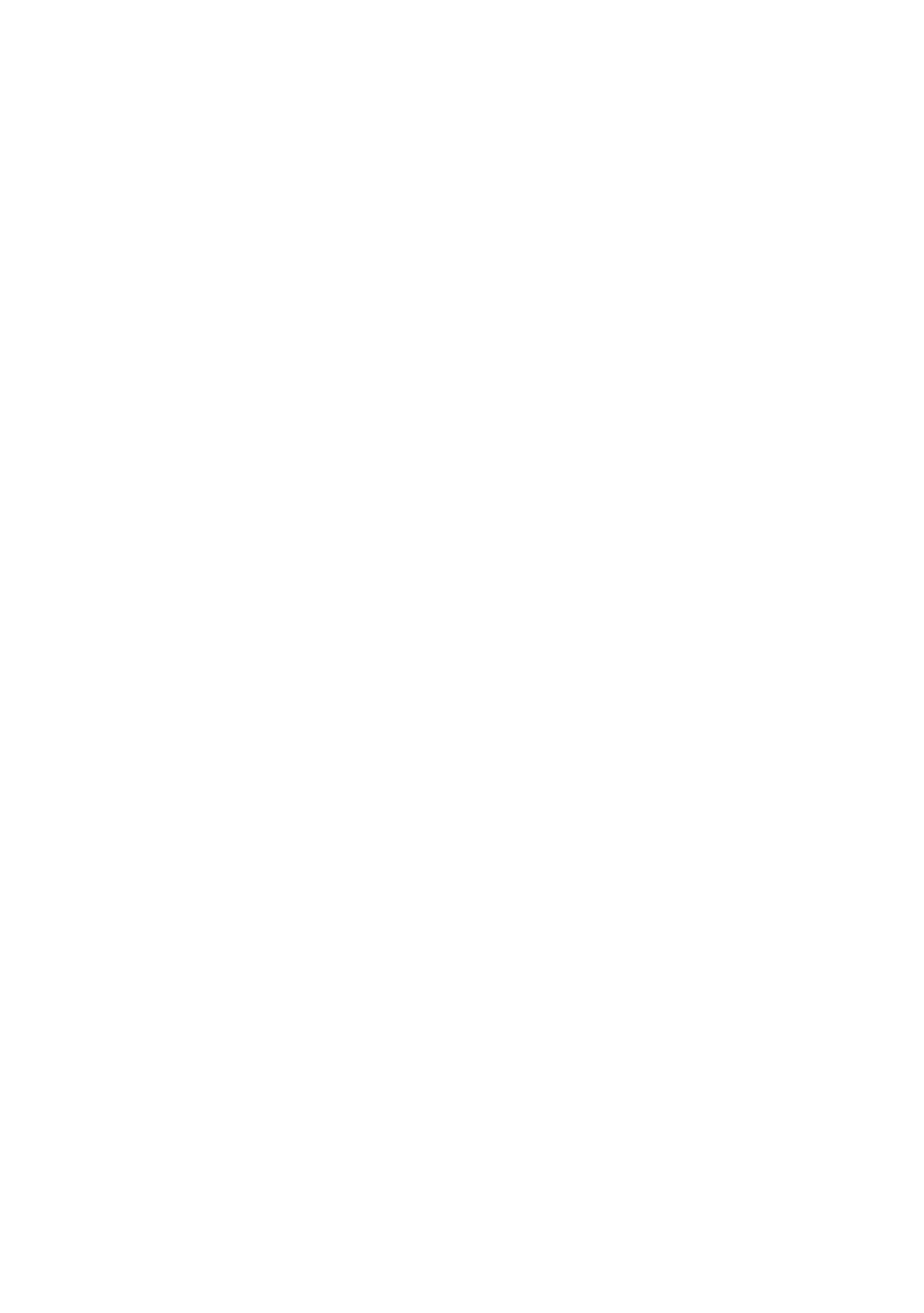# **August 28, 2003 Jesus**

*My children, I am with you. You have heard me say that many times before. Perhaps I have said it so often that you do not really hear it. Today, I want you to both hear these words and understand them. I am with you. Does that mean I watch you from Heaven, hoping all goes well with you? Does it mean I gaze out over my whole world, seeing only the large events? No. I am with you. I am with you, my child. That means I see the world from your eyes. I walk your walks and I experience what you experience. I am there when you are hurt. I feel the sting of human unkindness when you experience it. I feel the weakness and pain in your body when you are sick. My compassionate gaze, so filled with love and understanding, rests upon you every minute of every day. I forgive you any sins even before these sins are committed. But you must admit to your sins and ask forgiveness. My child, do not think you have been abandoned. I say with divine solemnity, I am with you.*

*So, begin to focus on the fact that every minute of every day, your Jesus is present. Talk to me, dear child. I have so much to tell you. I have the answers for your*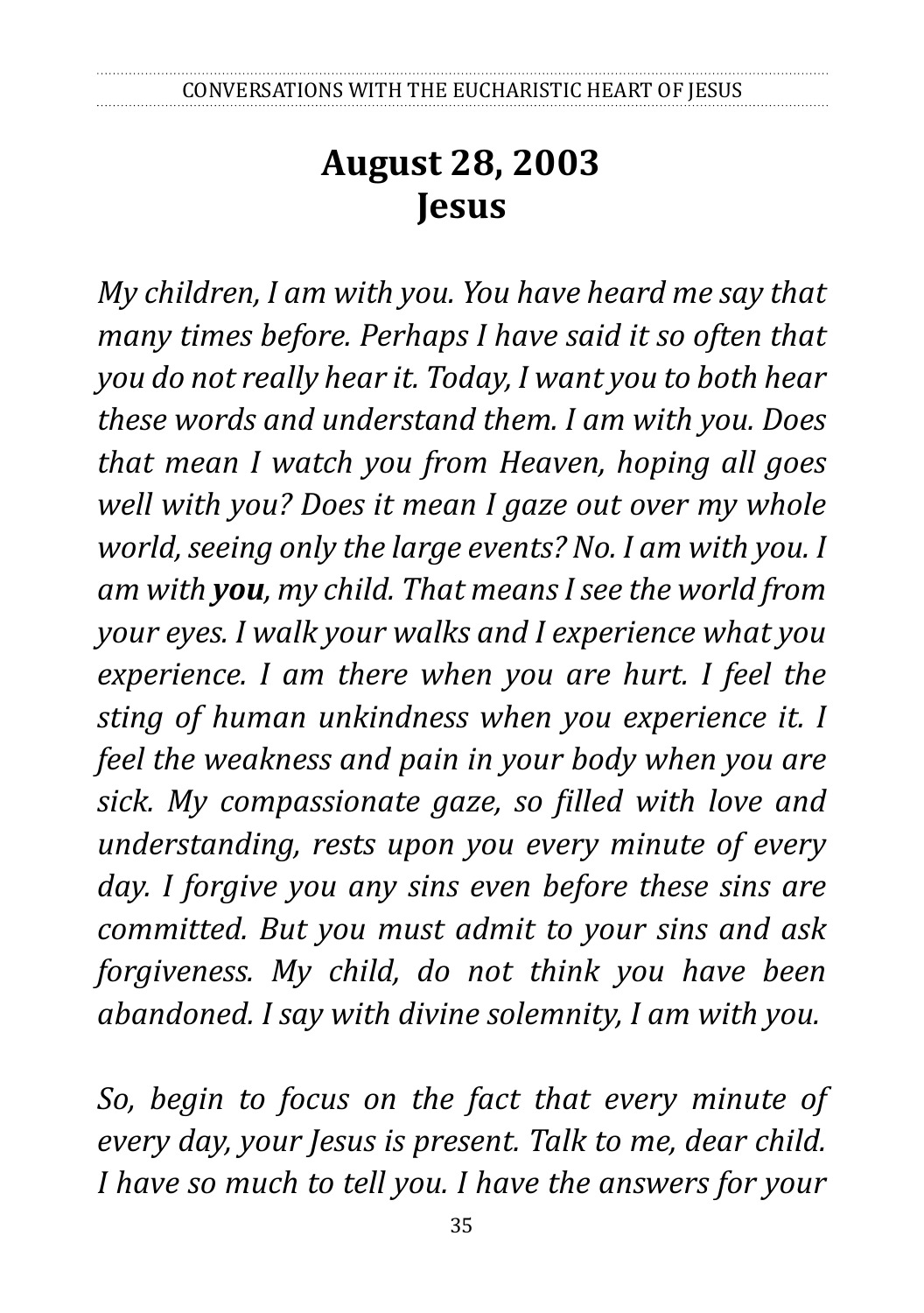#### volume two ...................

*difficulties. I have explanations for things you do not understand. I have love for people that you do not feel. If you focus on the reality of my presence, you will begin to rely on me. My child, then the transition can begin. Once you begin to rely on me, your life will get easier and less stressful. You will walk away from even the most difficult situations and leave them behind, instead of carrying that worry with you into the next area of your life. You will find this to be so liberating that quite quickly it will become your habit. And then, child, it will be me working through you. When that goal is reached, there is no limit to what you can do. Again I say to you today, you must practice for something to become a habit. So today, concentrate on my continual presence. Ask me what I would like you to do. Ask me what words I would like you to use. Then listen to my answer. My Spirit will speak to you and you will hear the words, resting upon your soul. In this way, we can communicate all day long. Have faith. I give you faith today, as you take these first steps to unity with me. There is no situation where you should leave me. Even in the most difficult of circumstances, call upon me. Even in sinful conditions, or should I say especially in sinful conditions, cry out to me. I am there anyway, my child. You cannot hide your sin by ignoring me and hoping I*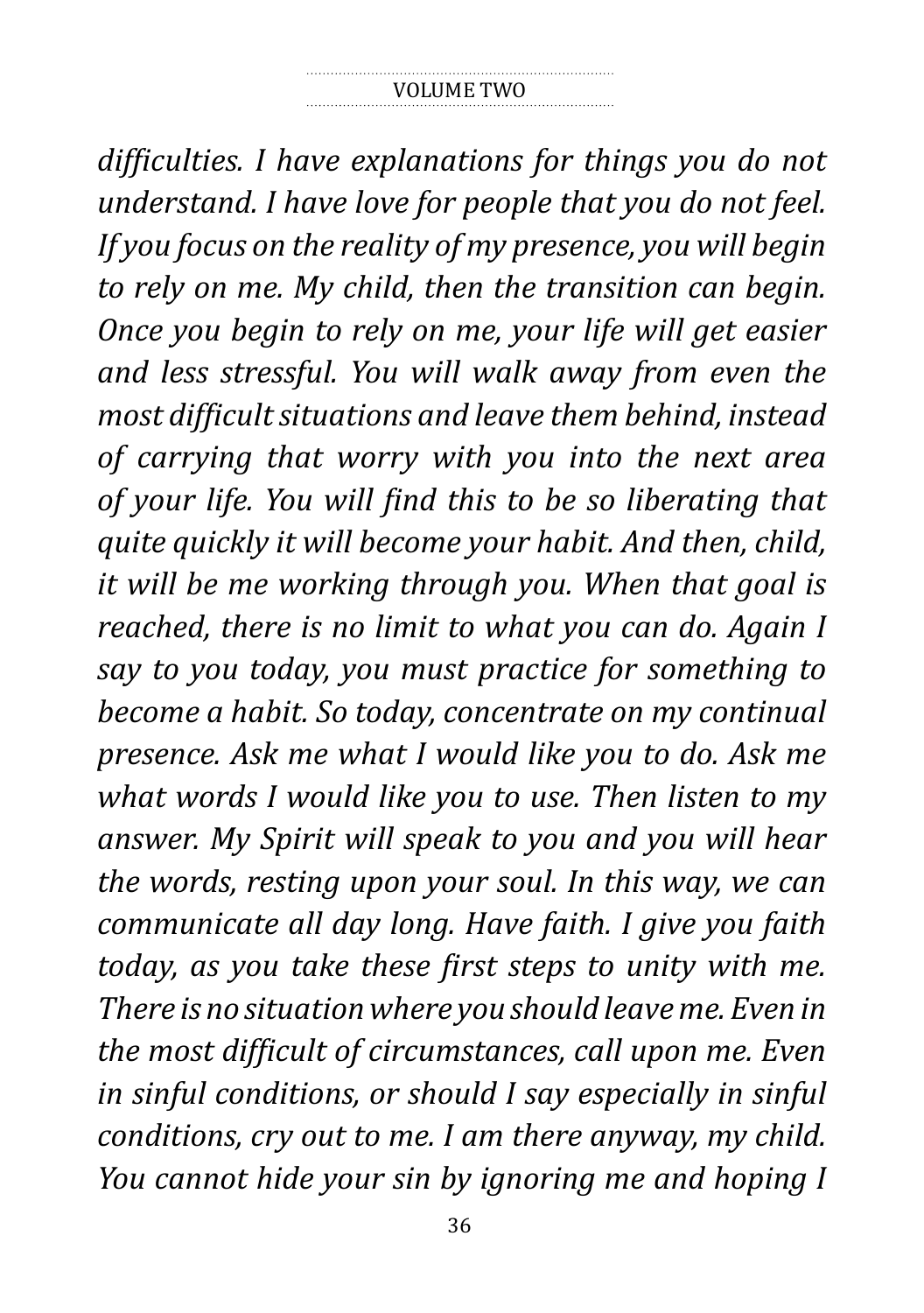*have gone away. So speak to me. Say, "Lord, help me." You will not be disappointed. I will help you. I bring you these words today so that you may understand that I am with you. I will never leave you. I await your notice and stand by, ready to assure you that you are cherished by me and that I did not put you on Earth to do work that was too hard for you. If your life is too hard, my little soul, it is because you are trying to accomplish it alone. You need me. And I am here for you. So let us waste no more time. Jesus, your Jesus, is asking for your attention. Once I have your attention, we can proceed. You will never regret having returned to me. Do not hesitate. Come and sit before me in the tabernacle and we will begin.*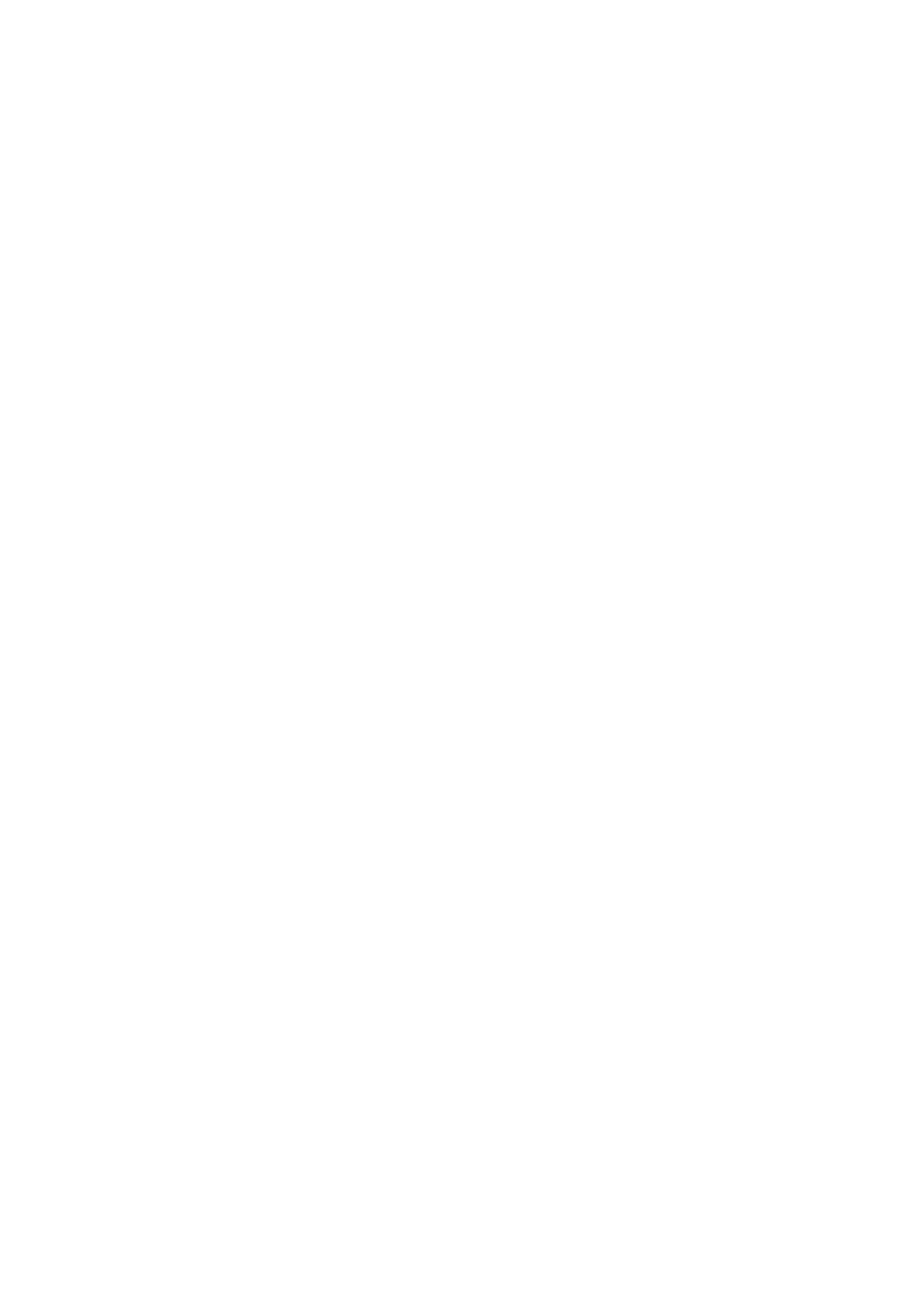### **August 28, 2003 Jesus**

*I want to draw souls into my Sacred Heart. This is the place of safety for you, my dear ones. It is here, in the security of my love, that you can rest and begin to see your world with clarity. Just as I told you that I see your world through your eyes, because I am always with you, I want you to see all through my eyes. In this way, gradually, you and I become one. When you look at a situation that troubles you, I want you to think, what would my Jesus say about this? If you are unsure, simply ask me. I will tell you. In the same way, when you look at a situation that causes you joy, ask me if I also feel joy. We can then exult together. And there is much to be joyful about, my little one. I am joyful, for example, about you. I see your struggles, and do you know why seeing your struggles makes me joyful? Because you are trying to be good. We, in Heaven, observe this struggle for improvement and we send you all manner of little rewards and assistances. We are with you in your struggles, more than you can imagine. My heart beats with such tenderness for you when you struggle. My child, you must not take this struggling as a sign that you are failing, but rather as a sign that you are*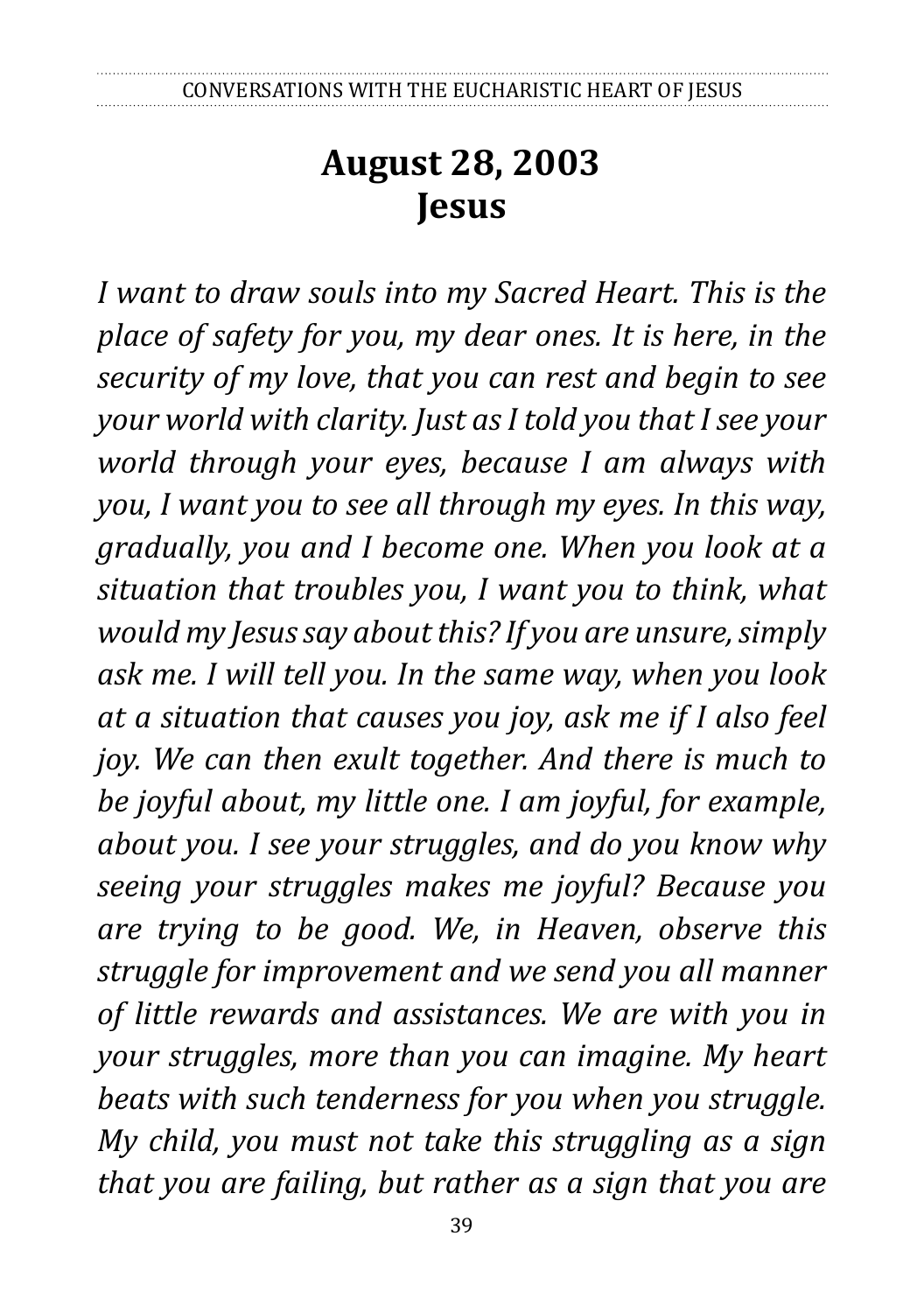*succeeding. There is little struggle in badness, you see. There is a quiet, ominous acceptance or acquiescence. So do not be afraid. As long as you have the desire to serve me, I will meet you there, at that initial desire, and I will bring with me everything you need to succeed. My child, I will make it easy for you. It is not in my nature to confuse, so you must believe that confusion does not come from me. Fear, anxiety, restlessness do not come from me. Bitterness, hatred, deceit do not come from me. Does that mean you will never experience these things? No. It is part of your earthly cross that you will encounter these things. What I am telling you is that you must bring these things to me. I will take them from you and you will be free of them. You may encounter these things again, perhaps within the hour. Come back to me, in your heart, where I remain, and I will take them from you again. You see, my little dear one, your struggles are mine now. I am stronger, wiser, more able for these things, and I want to remove any negative thoughts from you. I seek to heal you and renew you. I can do this if you will let me. I do not make this promise for now, this moment. I make this a lifetime pledge to you. When you experience a difficulty with your emotions, you bring it right to me. And that's where it will end. I do not want my children*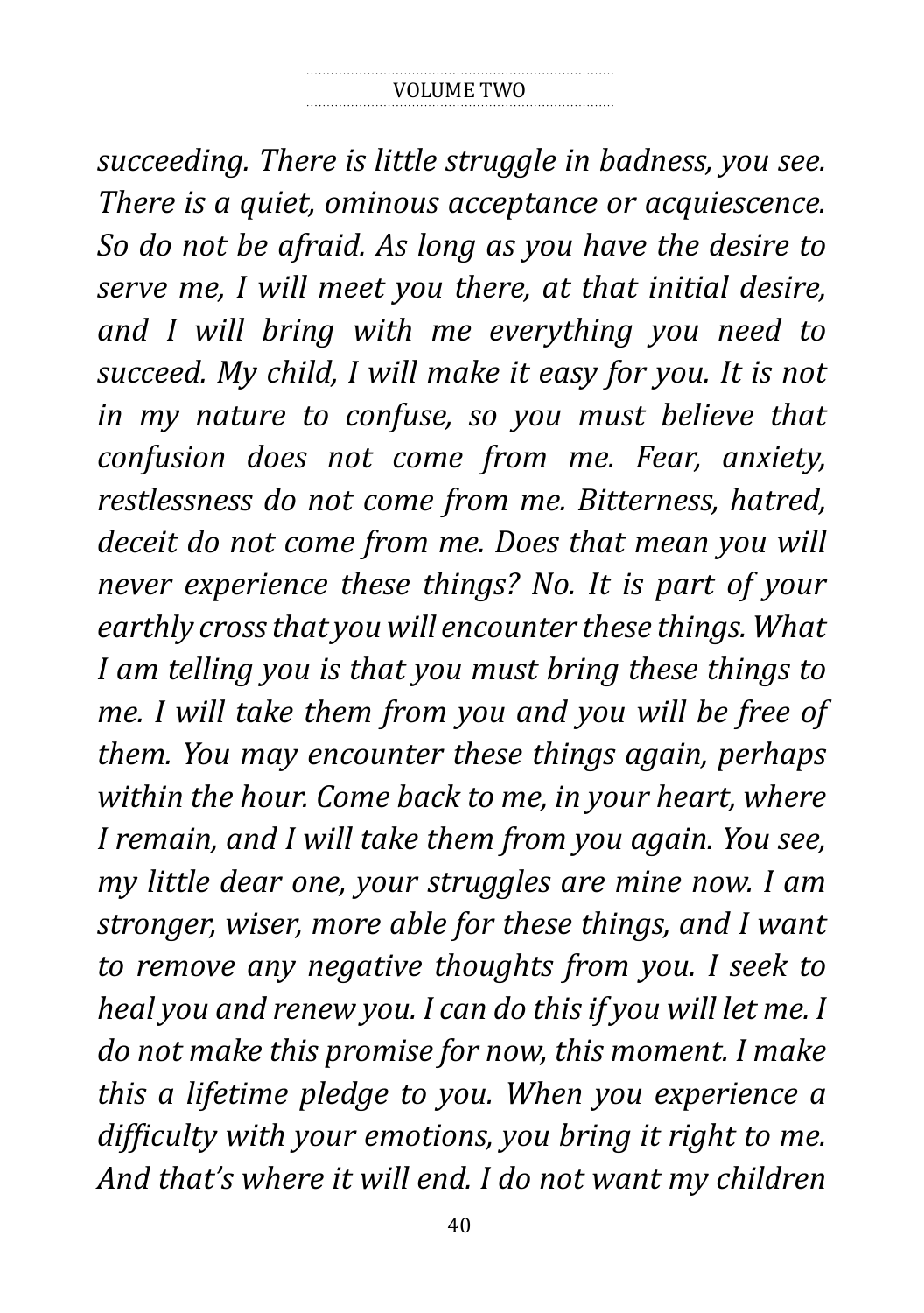*troubled by obsessions. And because you belong to me, and seek to serve me, this is a right I bestow upon you. You may think of it as an advance on your eternal inheritance. I intend to give you a portion of the peace we enjoy in Heaven. This is my gift to you and is a special concession for the difficult times you are living through. Bring your troubles to me, little soul of my heart. I, your God, wish to bring you relief.*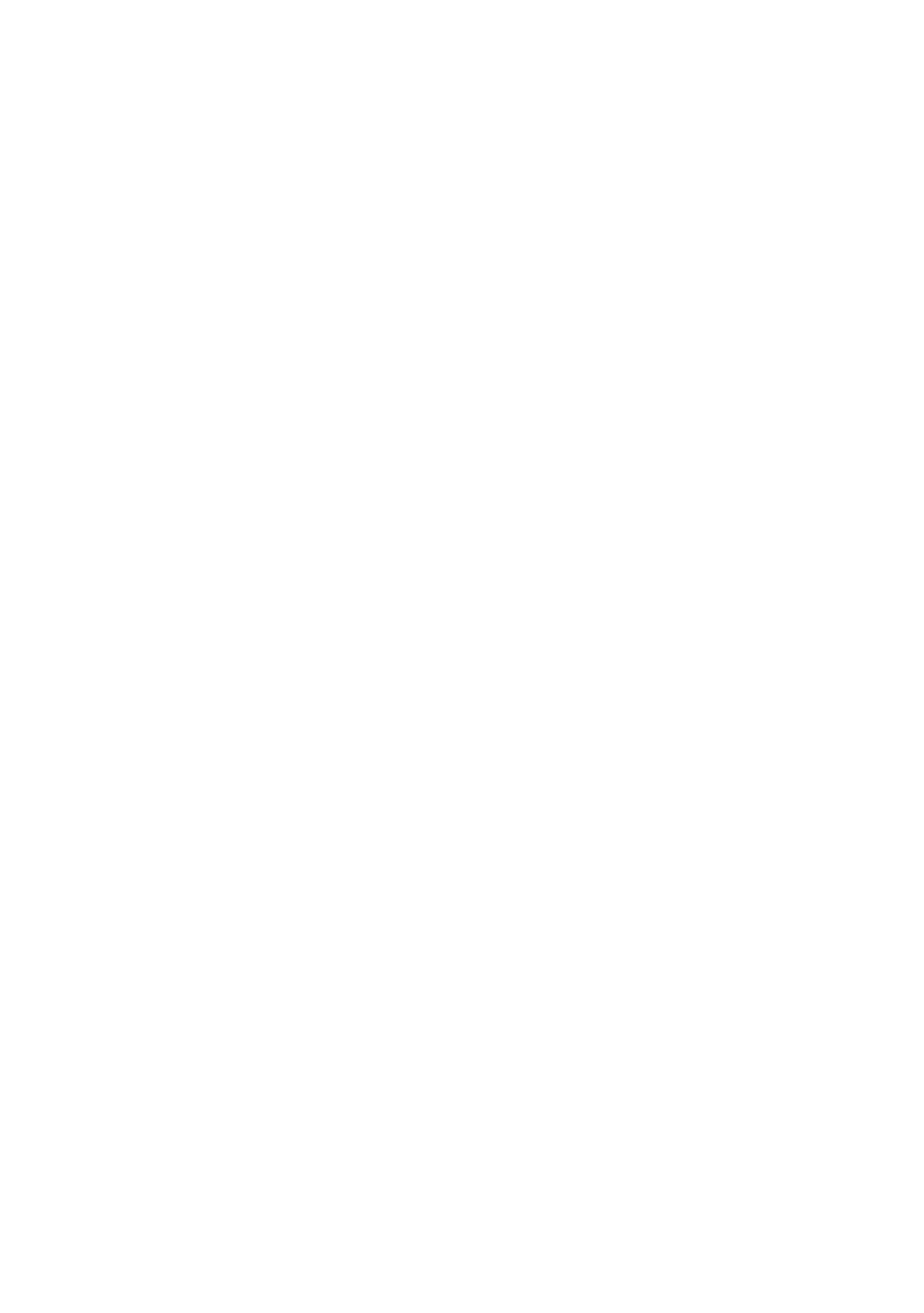# **August 28, 2003 Jesus**

*On this day I cry out to all families. How my Sacred Heart mourns the loss of so many families. My dear ones, we must work together now to strengthen the Sacrament of Matrimony. It is on this sacrament that I base the family. There have always been cases where a family is without one parent. This can sometimes be my will, as when a parent dies. I have my reasons for allowing this to happen. But in most cases, my will involves a man and a woman, united in Holy Matrimony, bringing up children. My dear ones, I have so many reasons for structuring your lives this way that we could speak of nothing else for days. Let me begin our discussion of families by saying this. I have not changed my will in this matter. Your world would have you believe that both parents are not necessary. Children, this is not the case. A father brings to the family formation that a mother cannot and a mother brings things to a family that do not come from a father. I understand all. As God, I do not require explanations. There are so many cases today where one parent is forced to accept all responsibility. In some cases, this is my will and I do this because I have decided that one parent is damaging*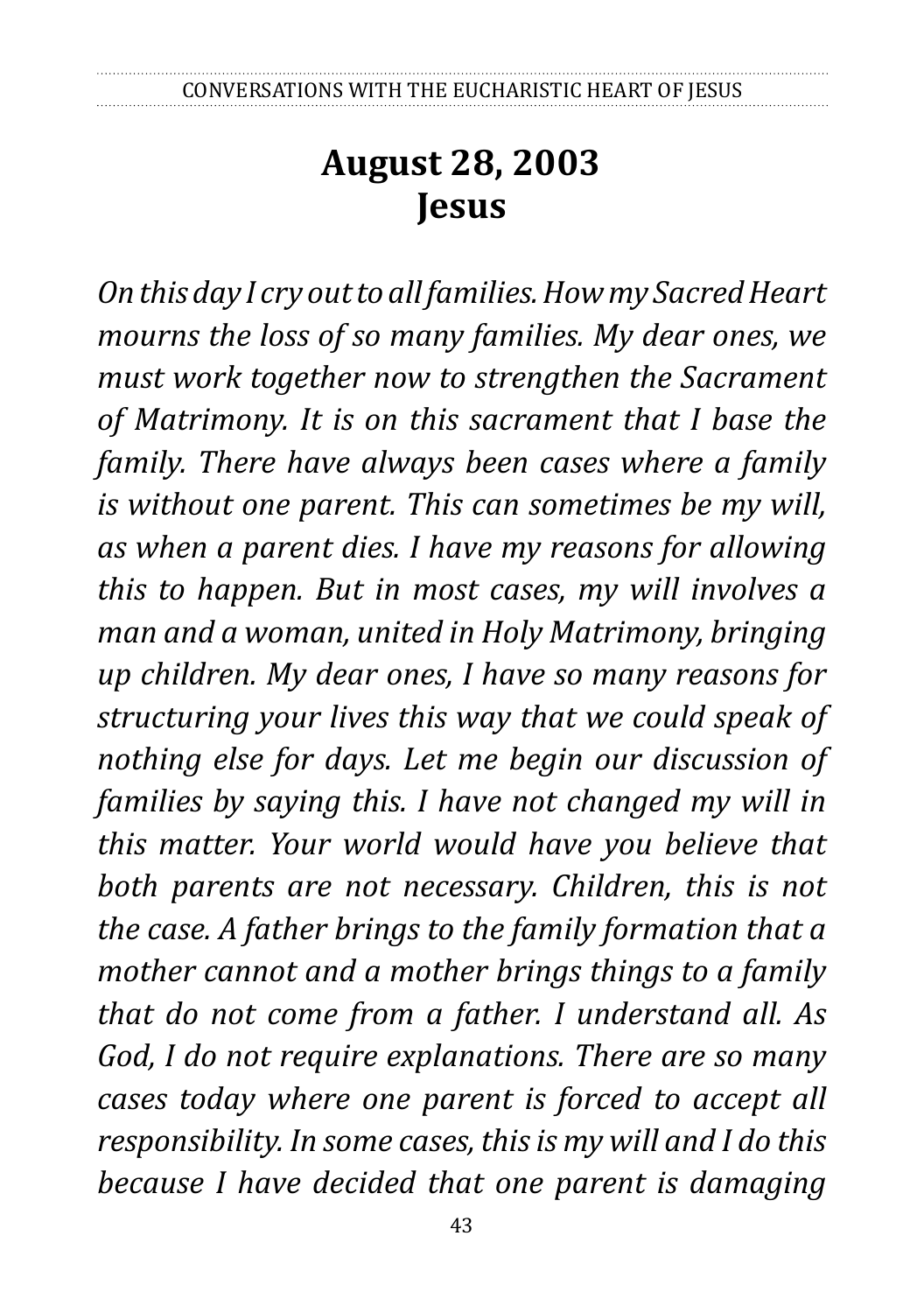*to the children. You are responsible for the moral and physical safety of your children, and if your children are in an environment where they are unsafe, you have my permission to remove them, either by leaving an abusive parent, or removing a child from a place where that child's innocence is being destroyed. I am with you and give you every guidance in this very serious matter. I want your children protected, and I will help you to do this.*

*There are also cases, though, where a parent simply refuses his or her responsibility. These souls want to be children themselves and seek an extension to their childhood. Dear ones, your childhood is a time of formation. When it is over, you must understand that I expect you to put childish things behind you and spend your time doing my will. If I have gifted you with children, I expect you to parent them with all love, patience, and responsibility. This is your holy duty and your duty comes first. It is in this way, by the completion of your duty, that you obtain Heaven. I want the family supported. I want each one of my souls to focus on their family and always put family interests first. Be attentive to your earthly spouse. Consider your marriage as the primary consideration*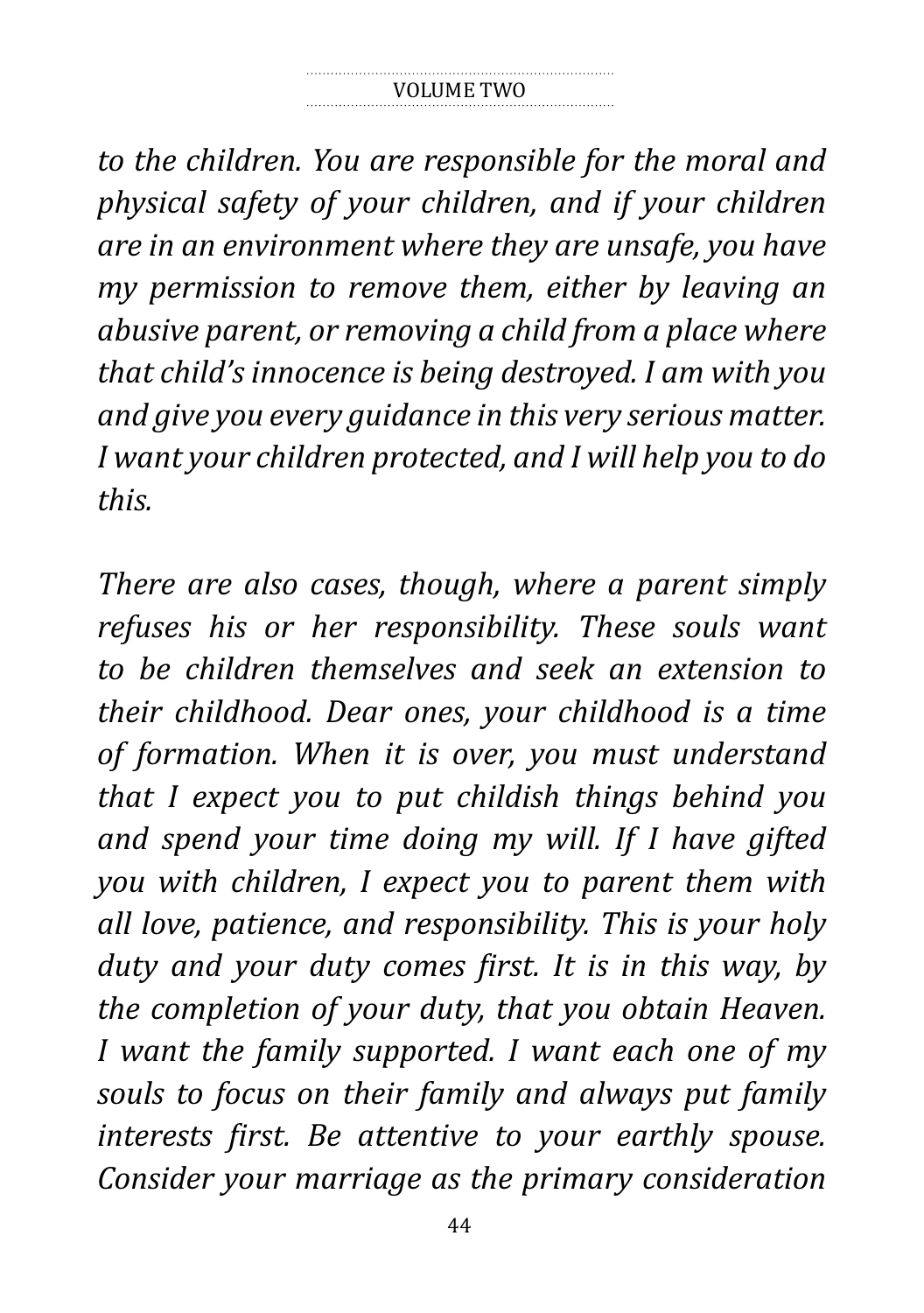*for every decision you make. I have given you your spouse so that you can lead each other to Heaven and help each other obtain a higher degree of holiness than you could have obtained without participation in this sacramental union. So always view your marriage as a holy covenant, in which I participate. If you do this, my children, I will have no more concerns about families, because your children will be honored and loved, as I intended them to be.*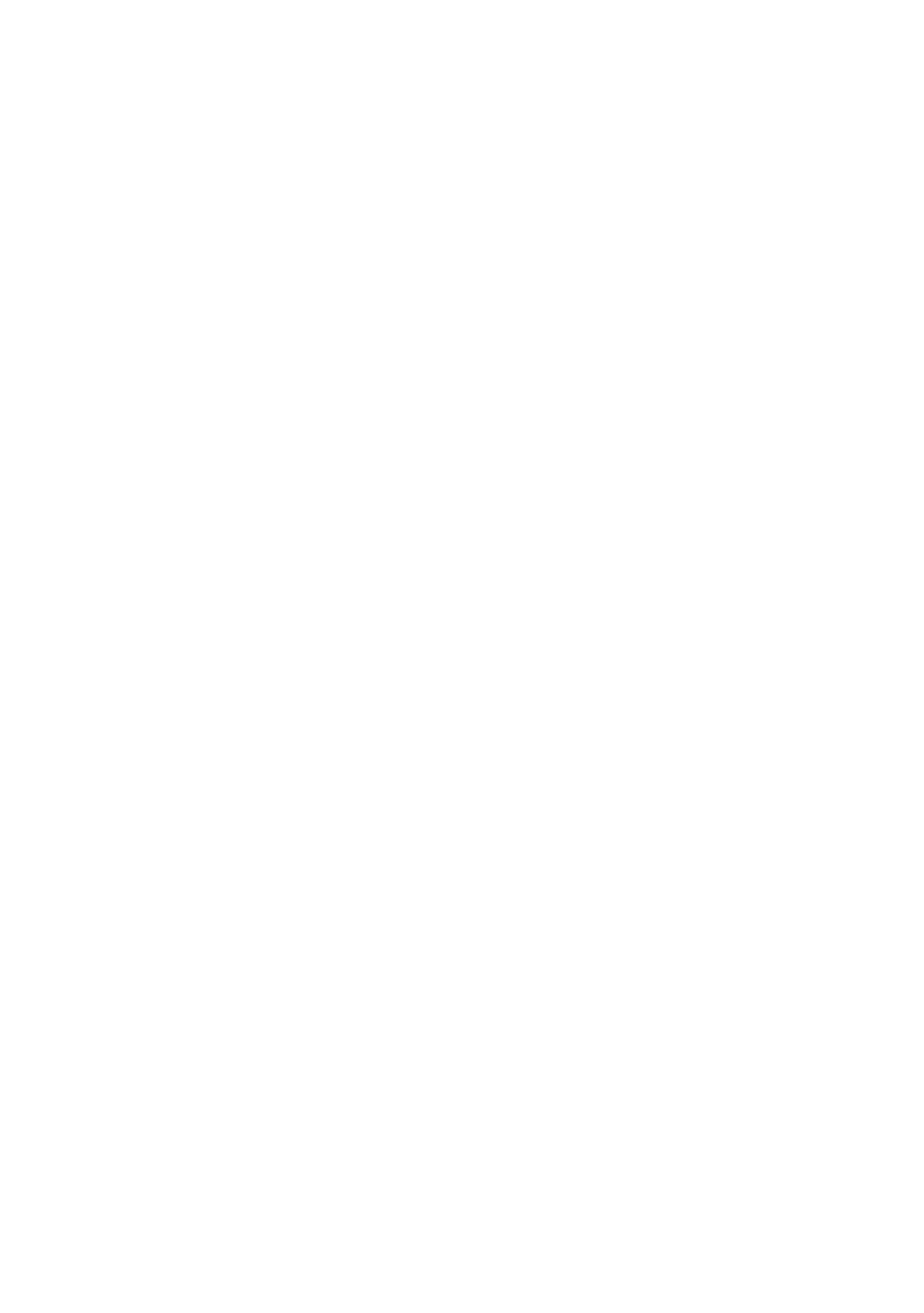# **August 29, 2003 Jesus**

*The love I feel bursts out from my eucharistic heart. I cannot contain it. For such a time now, I have watched my children falter and err. I have seen them behave in such a way that they bring great pain and damage to their souls. Because they do not turn to me, I cannot heal them and counsel them as I long to do. Thus they stumble on through their lives, repeating the same patterns and falling deeper into sin. Because of their pain, they inflict pain on others. Children, if I am describing you, I tell you now, it is time to stop. I am calling a halt to your destructive behavior, and I am giving you a unique opportunity. Come back to me now, my little lost soul, and I will lift all punishment due you. Repent and throw yourself into my arms. I will forgive you immediately. I have already done so. But in order to heal and to be comfortable in Heaven, you must repent and seek my forgiveness. You must come to me to seek my forgiveness. You must come and get it from me. I am here, in the tabernacle. Come to me here and I will forgive all sin. I will make you as pure as if you had never sinned. My children, all in Heaven are awed at the scope of this promise. I want you to consider that this is*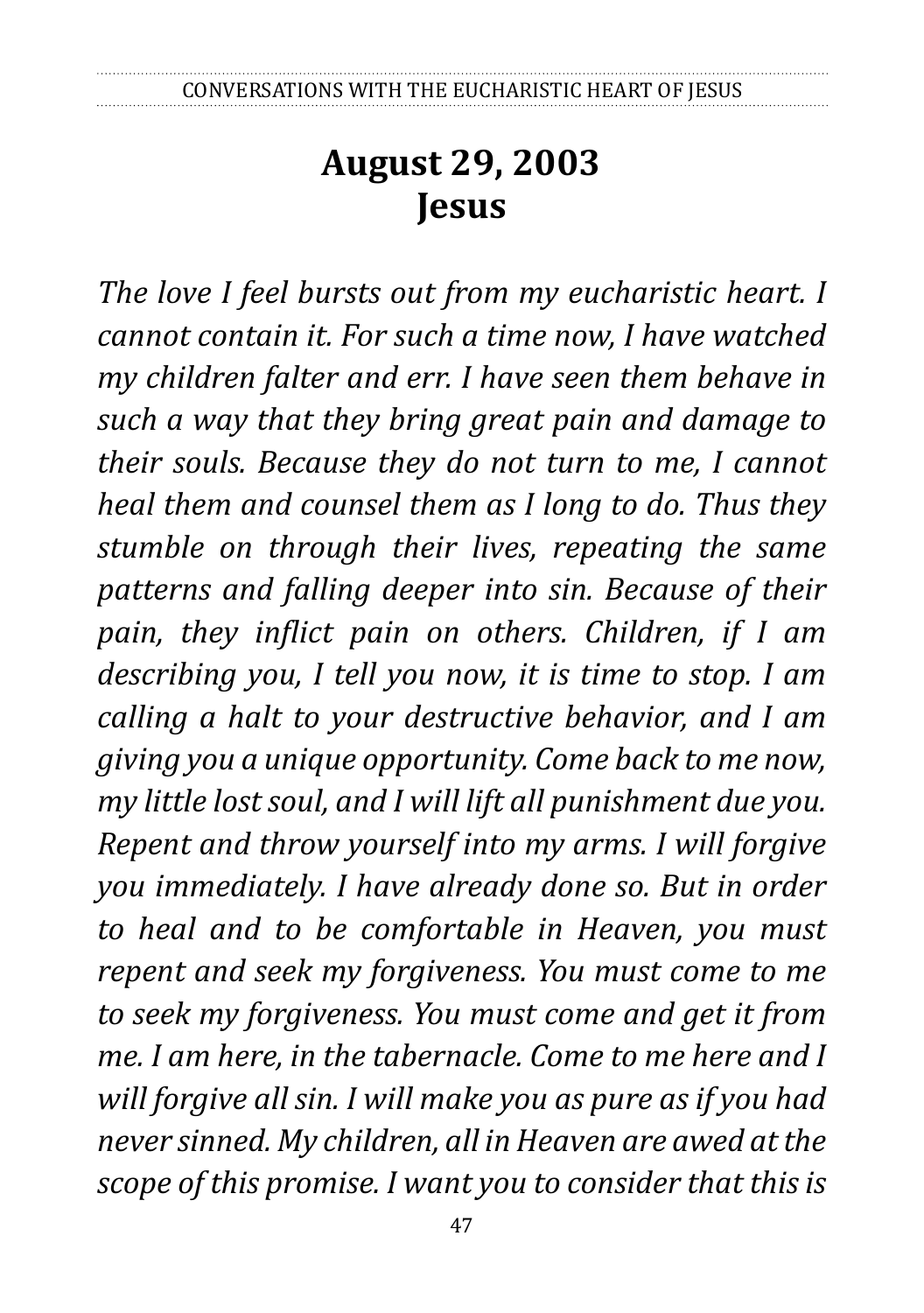#### volume two

*an opportunity you should take advantage of. You will not have forever to do this. You do not have eternity on this earth. You have made mistakes and left the path to Heaven. I implore you to return to me now, before it is too late for you. You must understand that your soul can be lost. If you linger too long in mortal sin, my child, you will take to it as a child takes to a bad habit. The time to return is now. I come to you in these words because my love can no longer remain unrequited. I long to comfort and console, and you, my child, are in need of comfort and consolation. If you let me tell you of my love for you, you will begin to understand how irreplaceable you are to me. Your gifts, strengths, and skills were given to you so that you could further my kingdom on Earth, as an obedient and loving child looks after the interests of their father. But, for some time now, you have not done that. You have looked after your own interests, either through the slavery of addiction or through the quest for worldly goods and sensual experiences. My child, I know you feel this is your business and perhaps you feel you hurt only yourself. I tell you now that you are my child, I love you, and I take it very personally when you hurt yourself. I am telling you now to stop. Stop any behavior that is separating you from me. Are you unsure what those*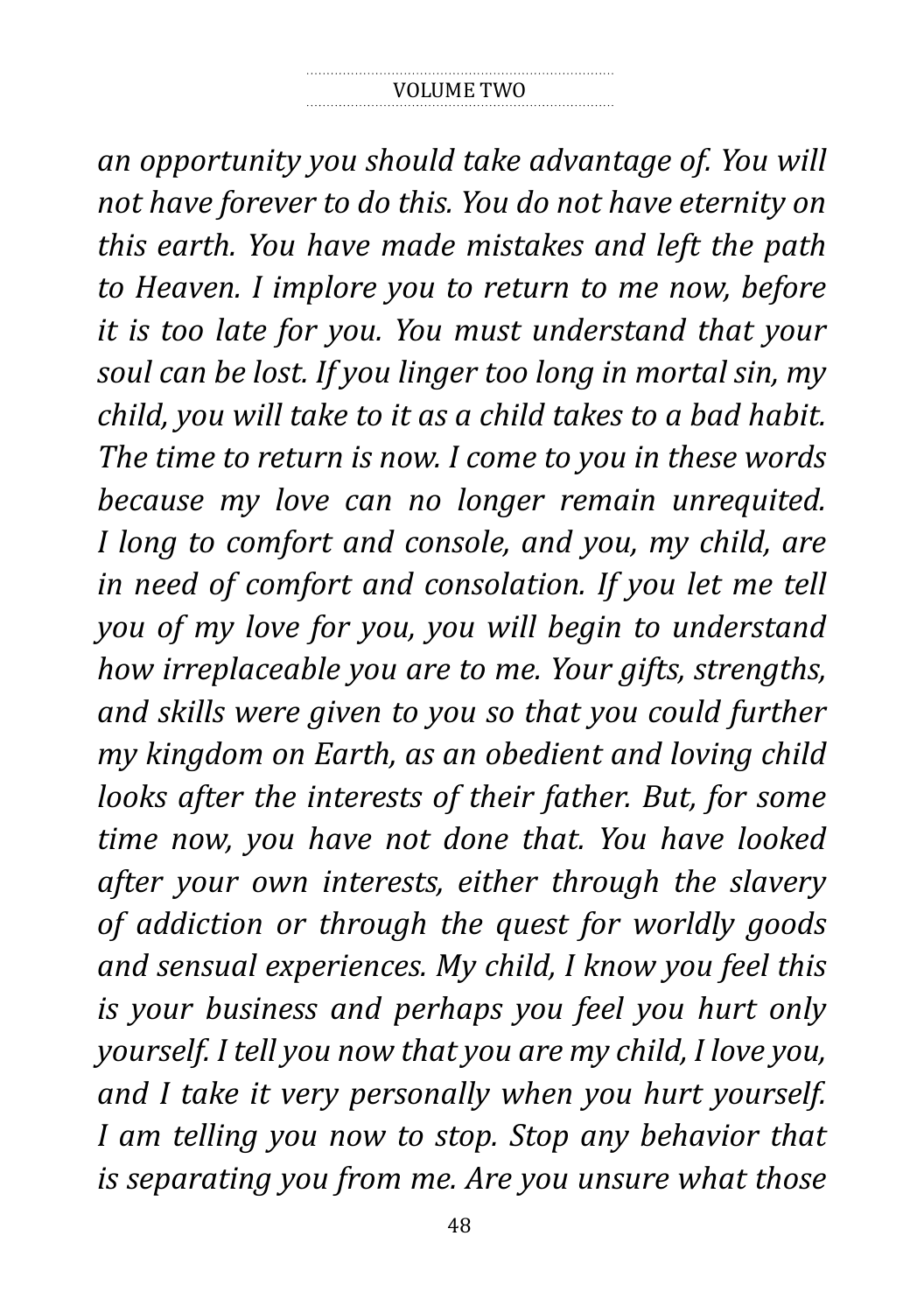*behaviors are? Come to me, here in the tabernacle, and I will tell you exactly which behaviors I refer to. You know already, as you read these words. You must not trade these behaviors for your eternal life, my child. You must not. That is the second reason I compel you to return to me. The third reason you must change your behavior is because I need you. I am God, the God of All, and truly I say to you, I need you. There are people in your world whom only you can serve. You must be working for me to serve certain people, because I have to tell you how and you have to be listening. So please, little souls of my heart, come to me now, because the first reason compelling your return is that I love you and separation from you is making my heart ache with loneliness.*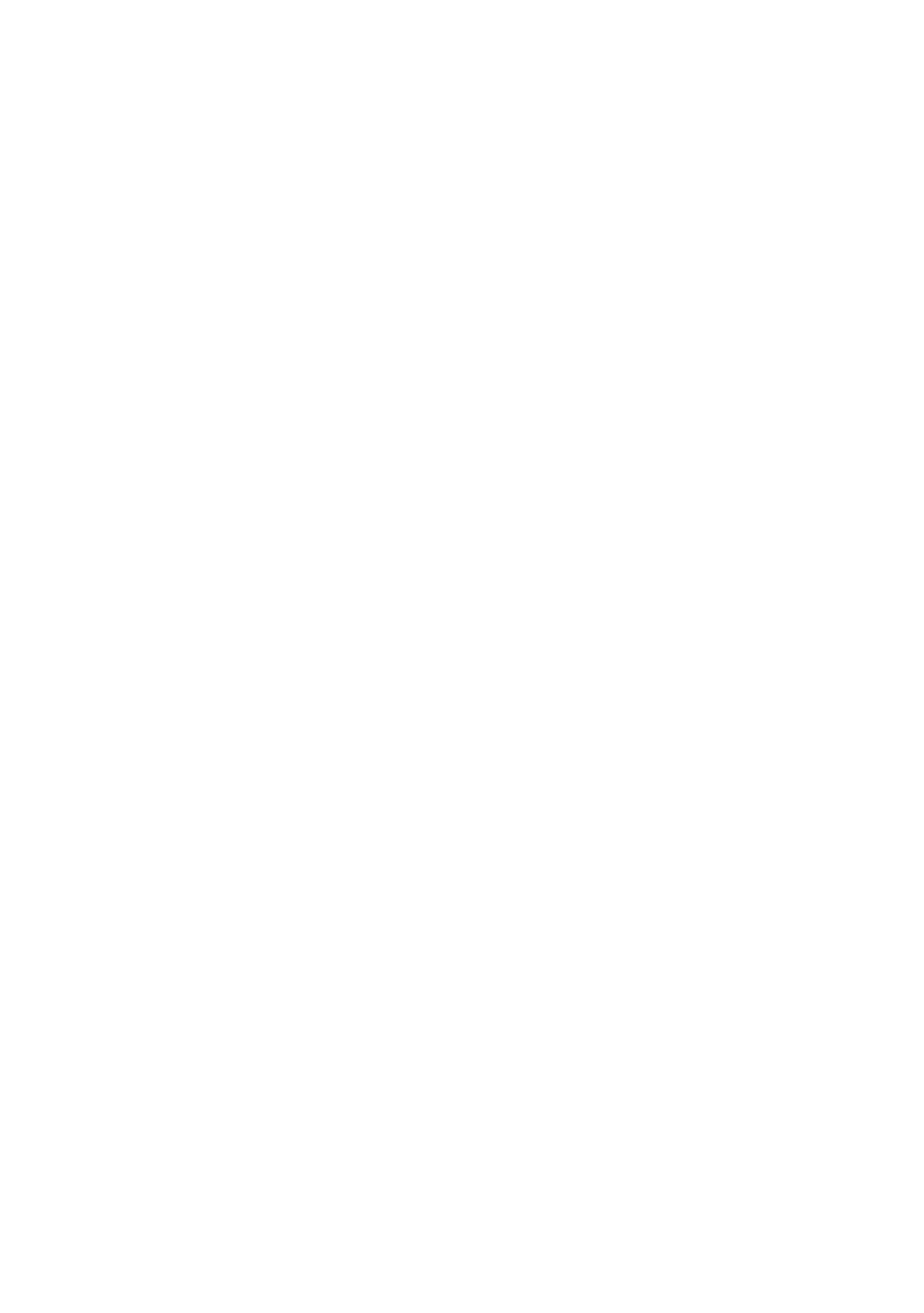# **August 29, 2003 Jesus**

*I wish to speak to my children about their speech. My children, does your speech accurately reflect who you wish to become? I want you to desire holiness. And I want your speech to be the conversation of a holy soul. My child, I know that you struggle and often do not feel holy. We allow this to protect your humility. But I want you to speak as though you have achieved the level of holiness I desire for you. "Jesus, what do you mean?" I hear you ask. I am with you, and you are with me. Your speech must display or illustrate our unity. Do not think that you have gained this unity but must keep it hidden. My child, that would threaten part of our goal for you, which is that others look at you and see me. Others must also listen to you and hear me. As a holy exercise, and in that same spirit of practice we have adopted, I want you to listen to what you say. Listen to your voice. Understand that I am also listening with you. Pay attention to your words, of course, but also to your tone and the inflections you use. Are your words, tone, and inflections meant to convey love? Do they accurately represent God, whom you carry within yourself? You will find, I am certain, that at times your*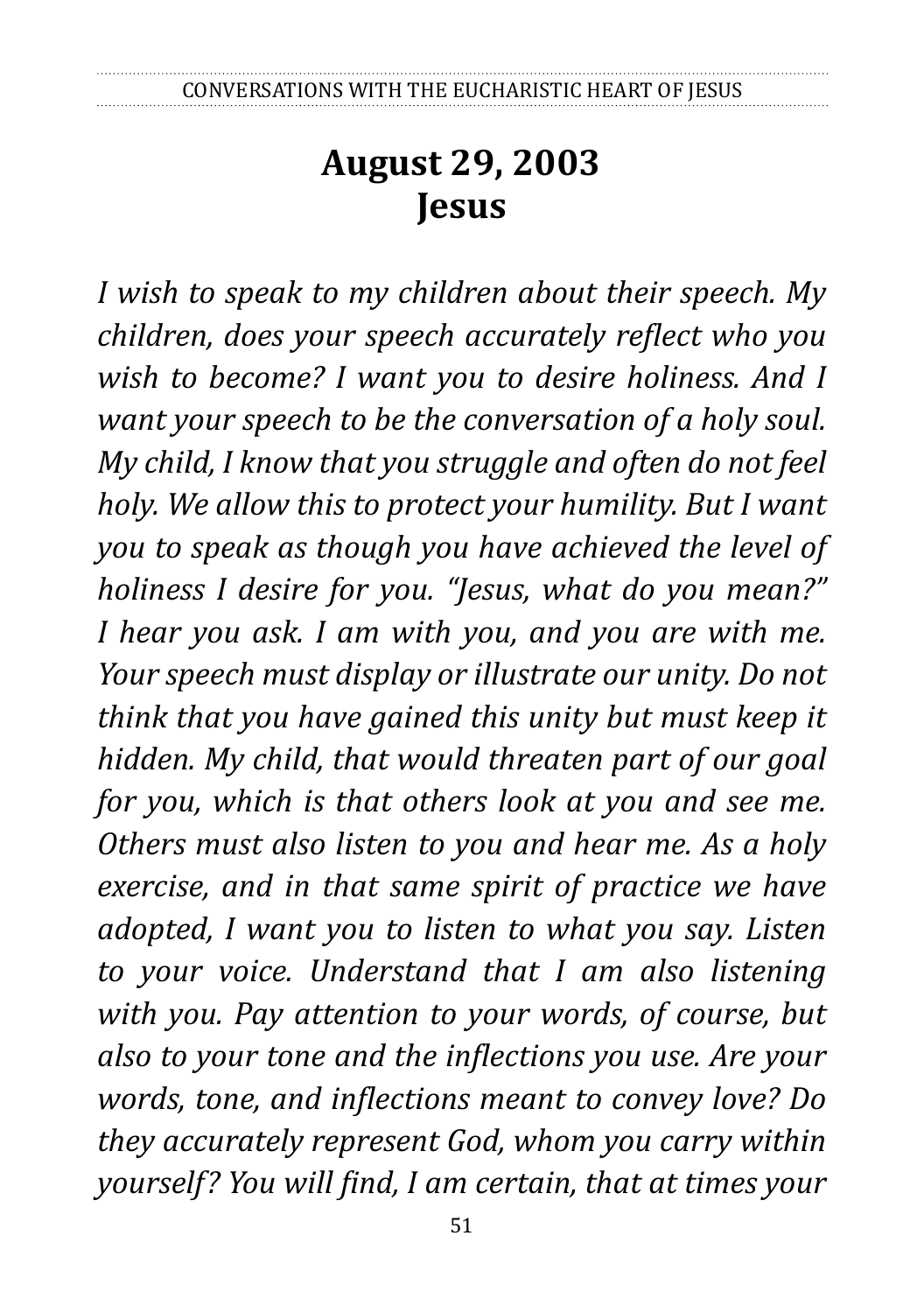*speech does not reflect me. Do not be upset by this, little learning soul. That is why we are checking. We are leaving no stone unturned to secure your beautiful reward in Heaven. So when you identify something in your speech that you feel I would not approve of, ask me how to say that thing differently. My child, you have been reading my words and hearing them in your heart. I wanted this for you because I wanted you to know me. After all, I am your savior. It is fitting that you be intimately acquainted with me. So now that you have listened to me, I want you to speak to others as I speak to you. Let us review. I speak the truth. Always. Children, do not tell lies. To lie is to sin and remember that sin requires repentance. I speak with great kindness. I am gentle, but I do not withhold the truth, my child. If you are called upon to correct someone, do so. Counsel a friend or loved one in moral matters if you feel they are mistaken. Ask me if I want this from you and I will tell you. Often I prompt a soul to correct a loved one. I understand that this calls for courage, but I will see that you do not lack courage if you are following my will. Speak with great love and gentleness and speak the truth. Often, hearing the truth will anger a soul. Remain calm and loving in the face of this anger and know that people were and are*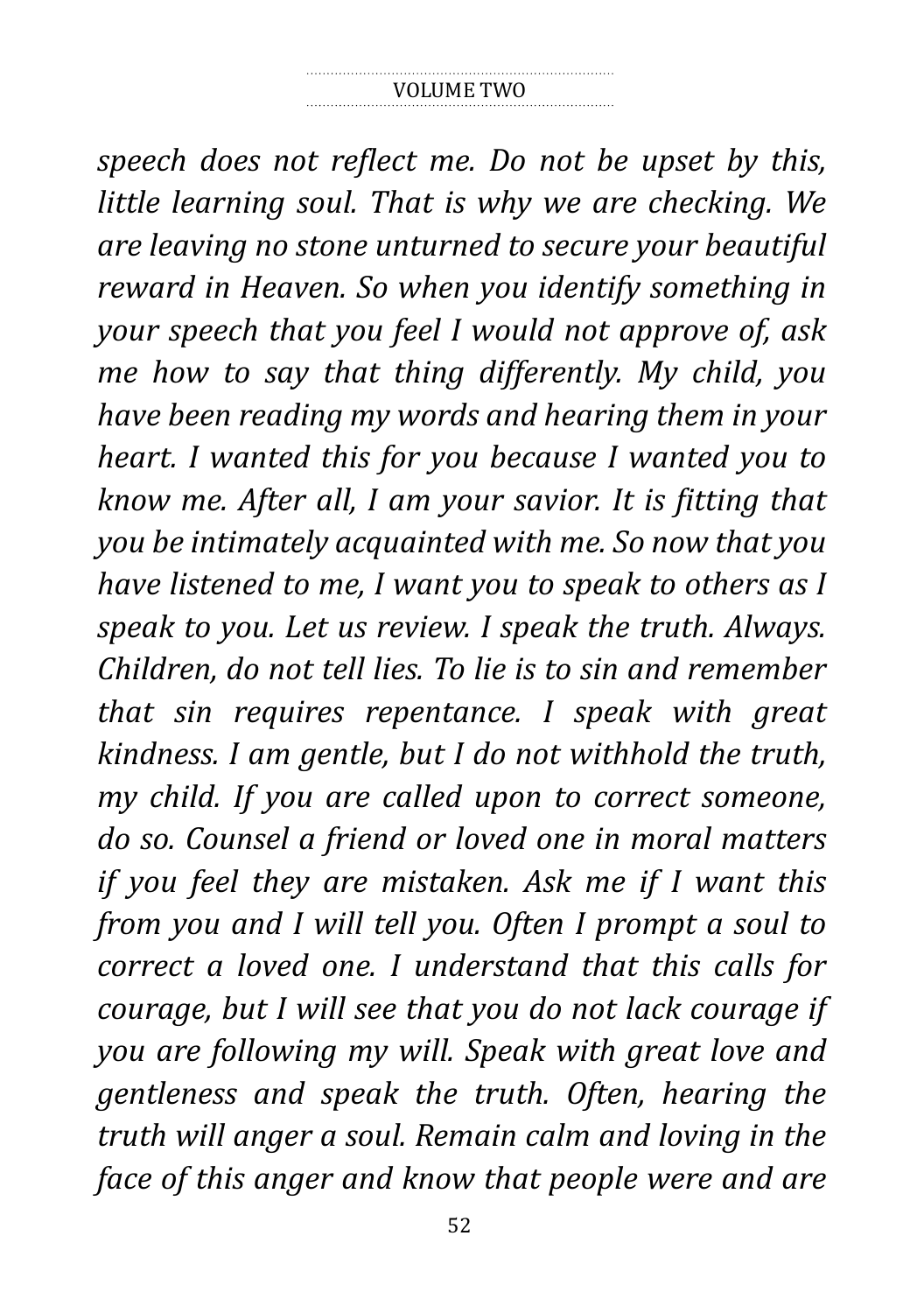#### *often angry with me.*

*Children, do not spread unpleasantness about others, either factual or not. Say nothing unless you speak to protect another. Usually you should remain quiet about the sins of your sisters and brothers, as you have enough of your own to be busy about. Speak of kindnesses, sacrifices, and loving acts that brought you joy. Focus on the many, many good qualities of others. Remember that if a soul is not united to me, that soul feels a gaping emptiness, a loneliness, and a sadness. Dearest children who are close to my heart, have compassion and mercy as I have had compassion and mercy for you.* 

*I am your God. For every kindness you show to others, you will receive a personal kindness from me. Guard your speech well, little one. Let your speech bring me to others. I will help you. Together we will be certain that your speech profits Heaven.*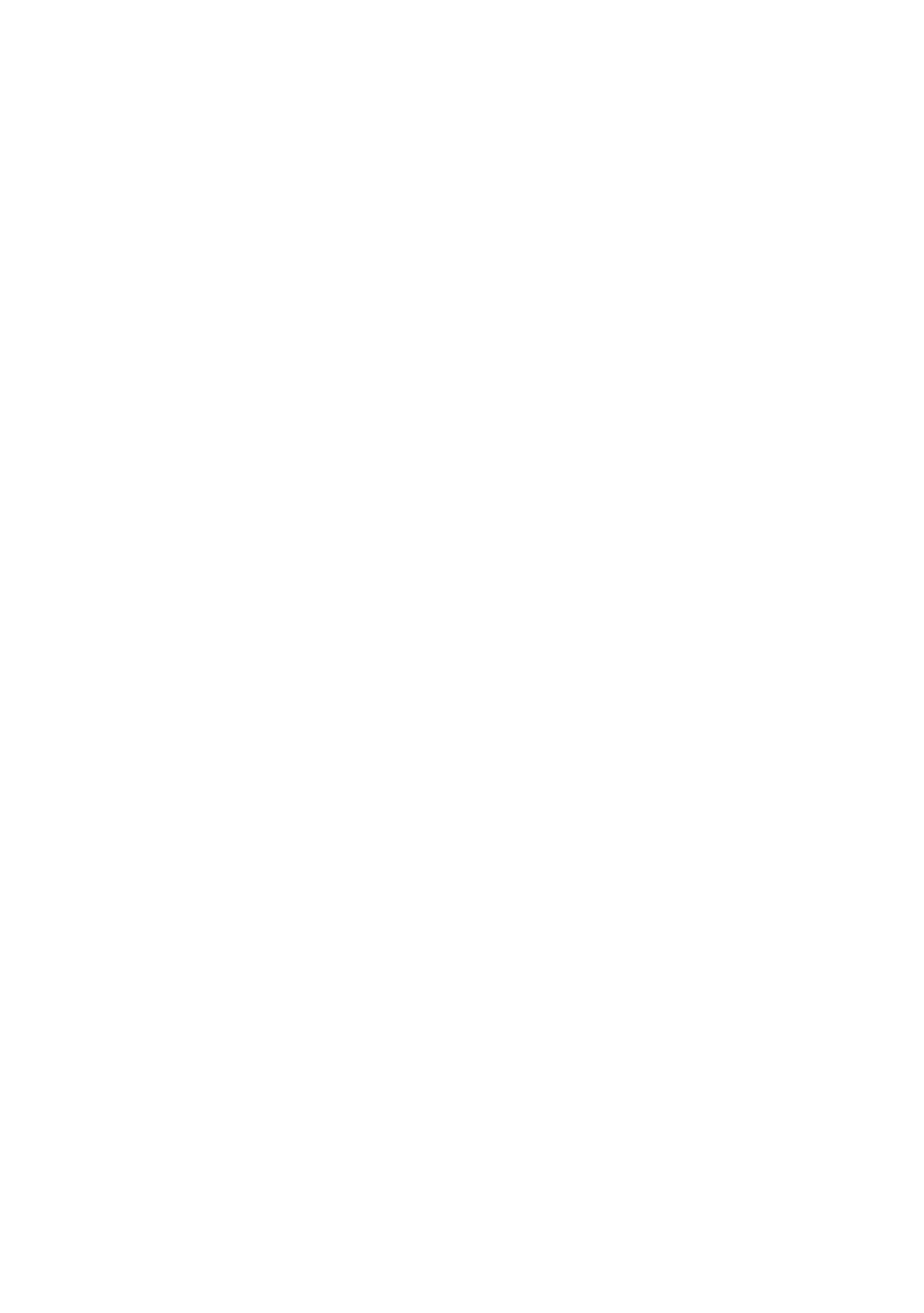# **August 29, 2003 Jesus**

*My children, would you like to know how to please me? Would you like to know what consoles me and comforts me in the face of widespread disobedience and hatred? Humility comforts me. Humility consoles me. Truly, the humility of my chosen souls softens my heart and deflects punishment from a cold world, undeserving of the mercy of its God. My children, the closer you come to me, the more you recognize my goodness. Your intellect will automatically compare your holiness to my perfection and the result is humility. This is good. Do not fear the knowledge that you are imperfect and must improve. That is the journey, my child. When I walked your earth, people called me "Teacher." I am still a teacher and I am teaching you now. Like many teachers, I teach by showing you how to do a thing. My child, when you read Scripture you will become familiar with how I lived. You must do this daily and through Scripture you will learn about me. Days will pass and your life will unfold before you and you will find yourself becoming me. You will watch your heart be moved with pity for humanity, as mine was moved. You will accept hurts with dignity and understanding,*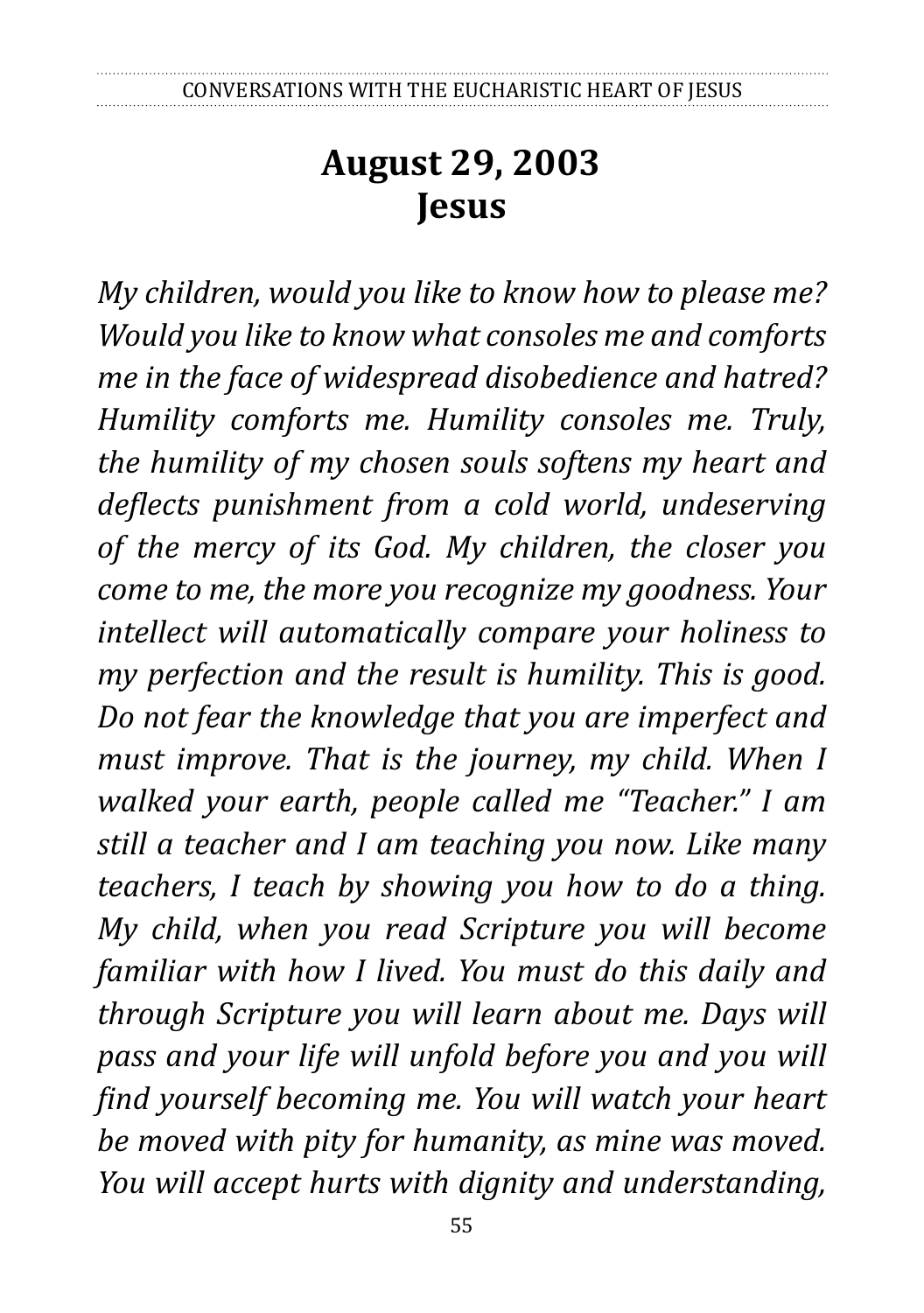*seeking no revenge. Yes, you will change. And change is what we seek together. You cannot stay the same and become holy. That would be impossible. The very call to holiness demands change. You know I am speaking to you. You are in the process of becoming a saint and that is what I have predestined for you.*

*My child, you must not be jealous of the holiness or role of another. I have given each of my children different gifts, suited to the tasks I require from them. It would hardly do for me to give you the spiritual gifts of your neighbor, and then expect you to complete tasks that require different gifts. My way is perfect. My plan is perfect. I am perfect. You want to be my friend, my little soul. I am the only way for you. Soon you will realize this but I want you to realize and accept this right now. Heed my words and take my hand and I will put you on the path I have laid out for you. It will feel right to you as it has been designed only for you by your God, who knows you with a perfect and complete knowledge. My will for you includes peace, and peace will settle upon you as you begin to follow me. My child, I have many enemies and few friends. May I call you my friend? Will you stand by me during these days of disobedience? Please, join your heart to my heart and join your will to*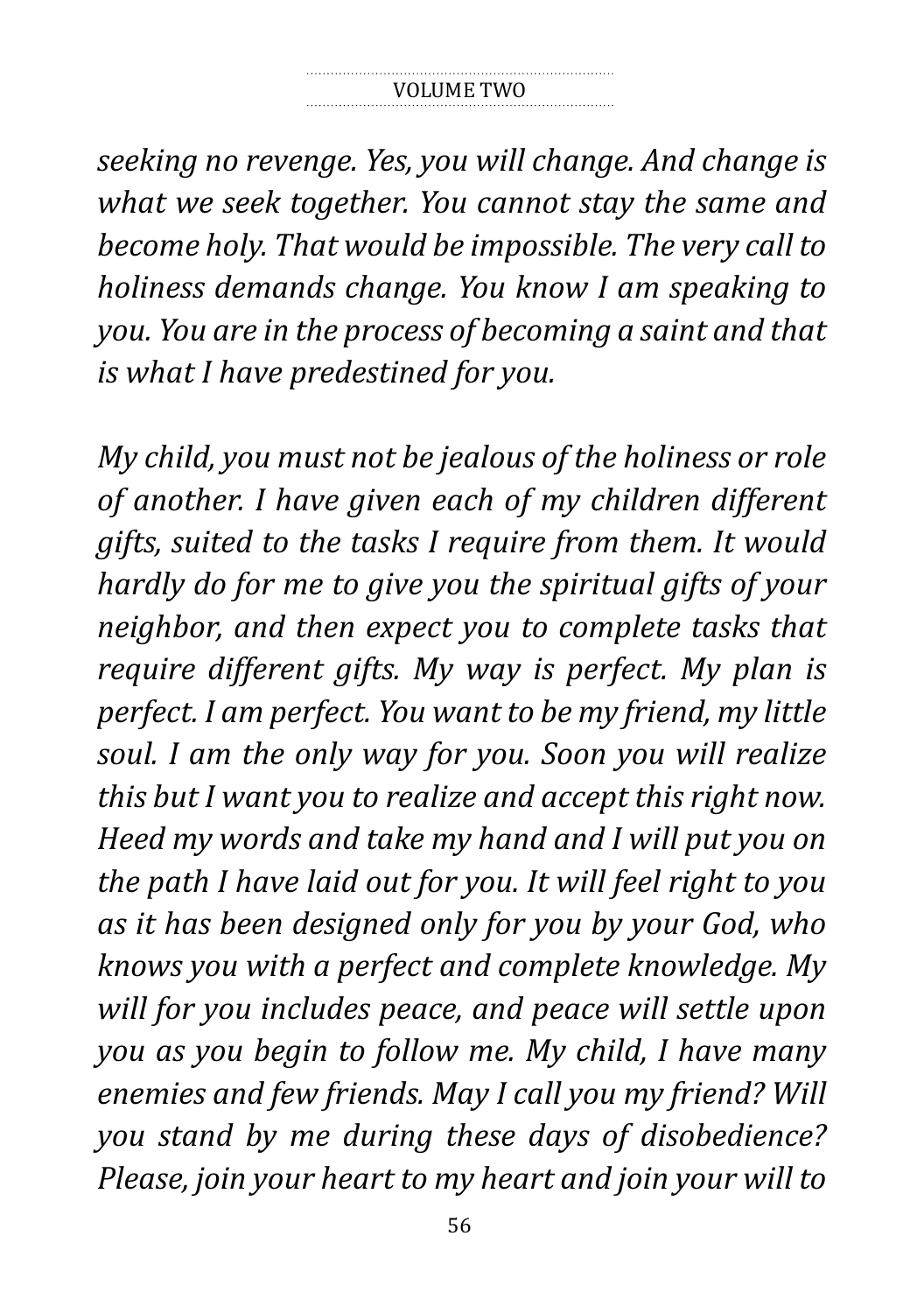*my will. Together we can save souls. My gratitude flows out to you and you will never understand the power of a grateful God. Truly, I am a slave to my children who serve me, despite difficulty and ridicule. If I were dragging my cross through your town, surrounded by angry mobs, would you watch from a safe distance? Or would you stand with me, taking a share of the weight of that cross? My child, do not fear if you answered from weakness. If you come to me and let me change you, I can make of you the most loyal and courageous servant. I am with you as you struggle to detach from the world and join my loyal followers. I am putting you together so that you may draw strength from each other. Be at peace. I am God and I call my world back to me.*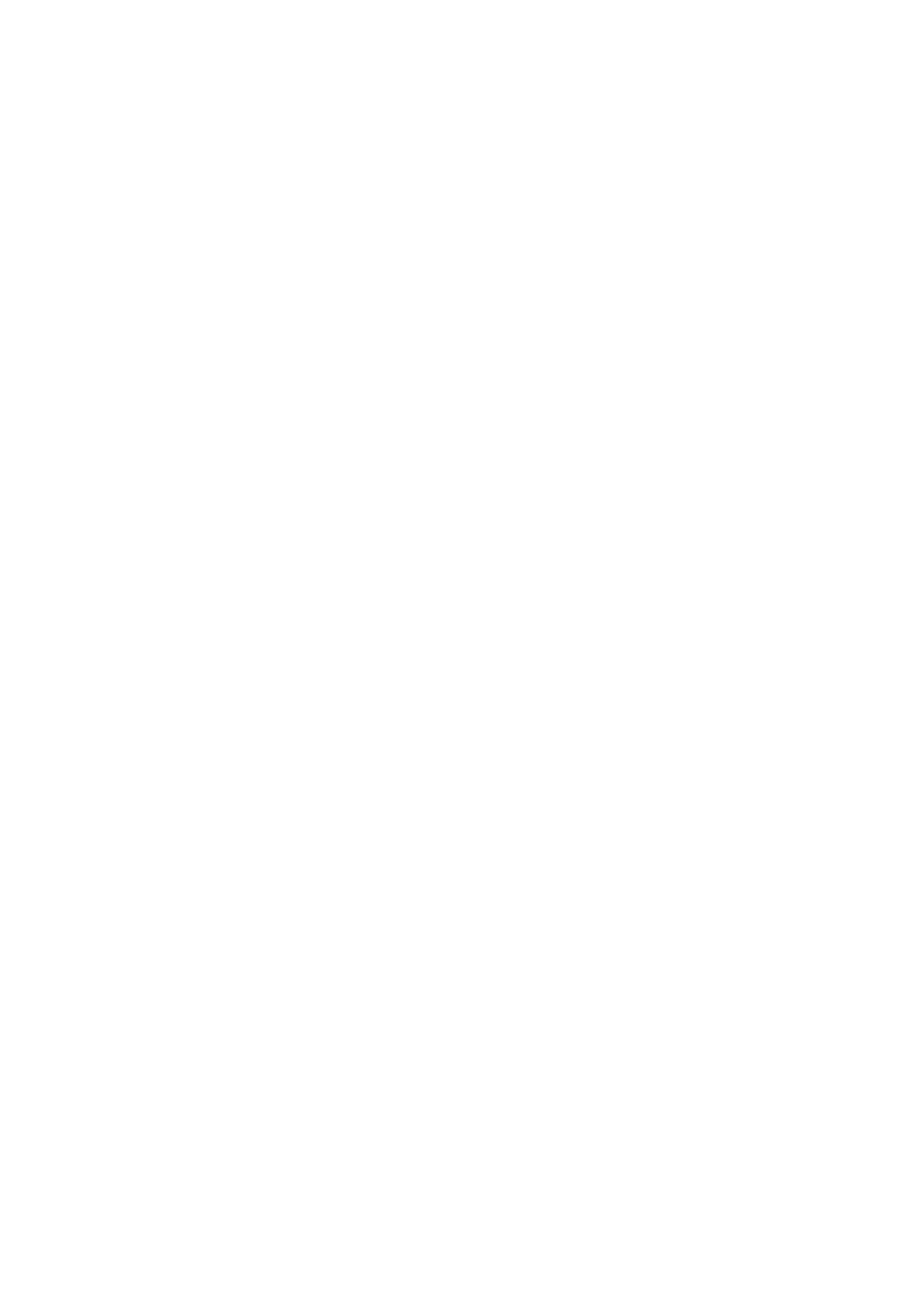# **September 1, 2003 Jesus**

*I am with my children. My presence is silent but constant. I am directing many of the seemingly unimportant events in your lives, so that my will can be accomplished. My children are practicing faith, and that pleases me. But my protection is so great that my children could have an infinite amount of faith in me and still more would be justified. My faithful ones, who are struggling to serve me and be holy, please trust me for I am with you. I have pledged my protection to you and I will not leave you vulnerable. Offer me small little prayers when you are frightened or unsure and I will place my calming hands upon you, steadying and reassuring you. You will look back at this time of service to me and you will be so grateful that you said "yes" to your God. My children, you will look upon so many souls sharing eternity with you who would be absent if not for your service. Can you imagine the joy you will share with these souls? So be brave and continue in my service, walking the path I have illuminated before you. It is there you will find your peace and your key to eternity.*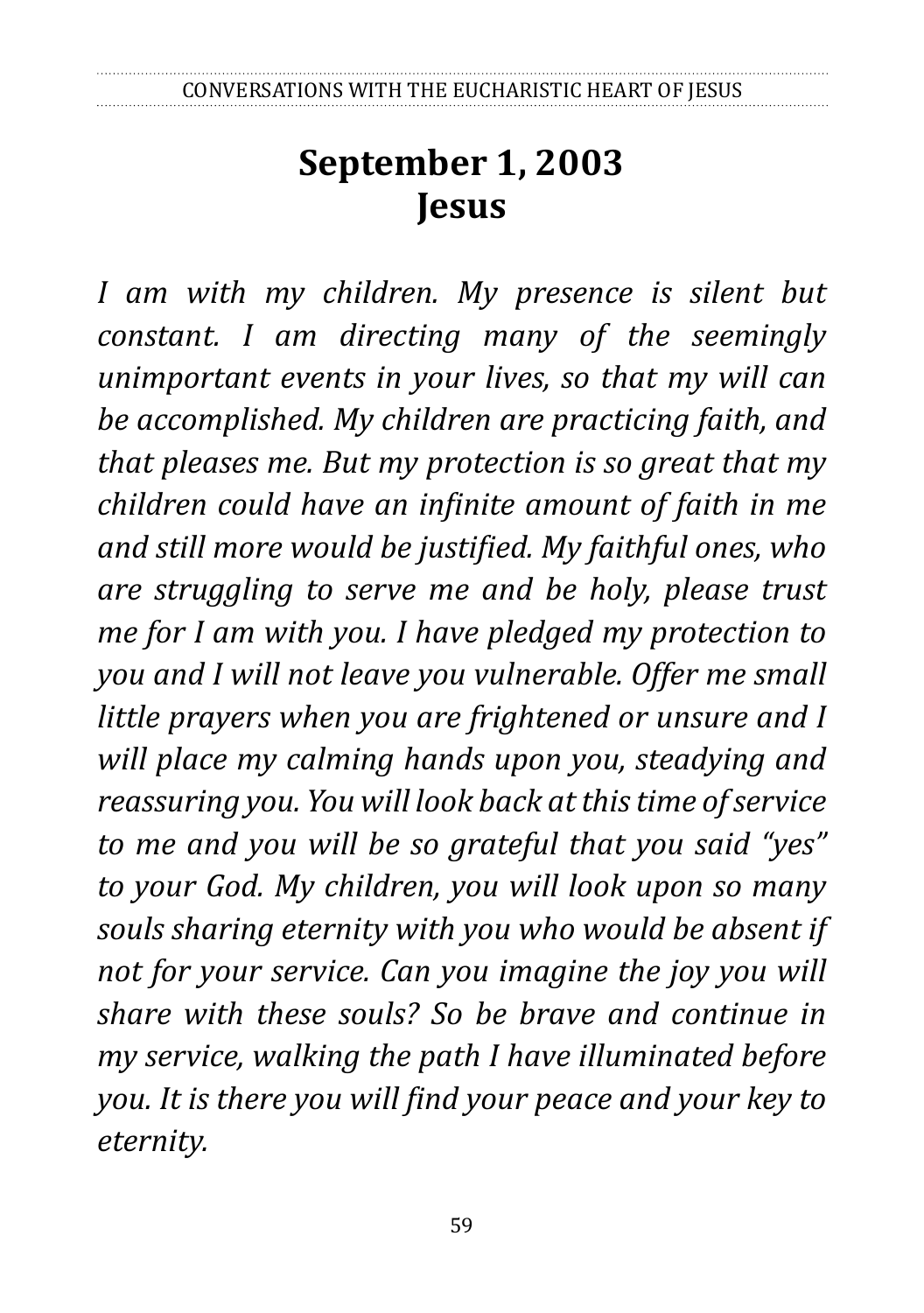*For today, I want to warn you about a snare or a trap. My children often want to do big things for me, and truly, big things are necessary and big things will be asked of you. But your holiness lies in the small, dear soul. It is in the small, unseen tasks and duties that I whisper to your soul, that I mold a bit here, reform a bit there. You do not feel these changes because they are so subtle, but changes occur, my child, in the small things. So do not begrudge me the mundane. Complete small, humble acts with love and patience so that I may do my work in your soul as quickly as possible. Yes, we are going to save many souls, and bring the world back to the light, but we are going to do that one soul at a time. Right now, I am starting with you. So give yourself to me that I may change the world. Together, you and I must perfect your beautiful soul, insuring that it reaches its fullest potential, both here and in Heaven. Do you trust me, my child? Trust can be difficult, but this is one time when you can step out in complete trust and confidence because I will not let you fall. I am here, ready to save you. I have waited for this day, my child, for so long. My heart aches with love for you and watching you read these words creates an even stronger love in my heart. I will take care of you and you can close your eyes and rest in my heart. You have suffered because*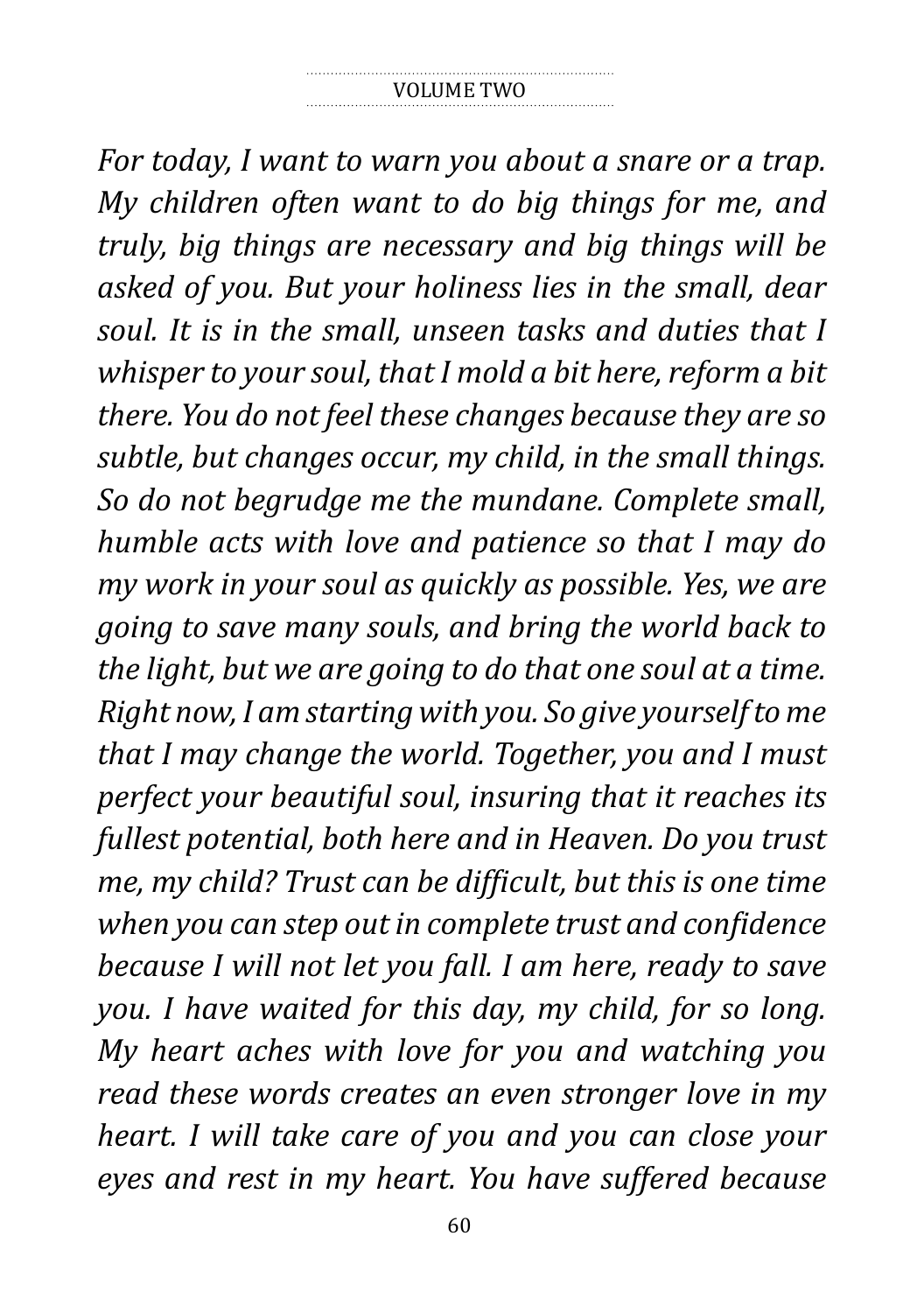*of the distance between us. Often you did not know where the pain originated, but I assure you, the pain began when you turned away from me. Our standards must be high now, as I desire your happiness. I want you to remain in my heart, where I place you today. I will help, my dear child. You are infinitely precious to me and if you show me the smallest desire, I can keep you firmly joined to me, despite the winds that try to tear you away. Have every confidence that the smallest bit of faith will be rewarded in these days of difficulty. Heaven is united with Earth in this mission of salvation for souls. All assistance is available to each soul who seeks to be saved. Be at peace, now, my little soul. I am holding you tightly.*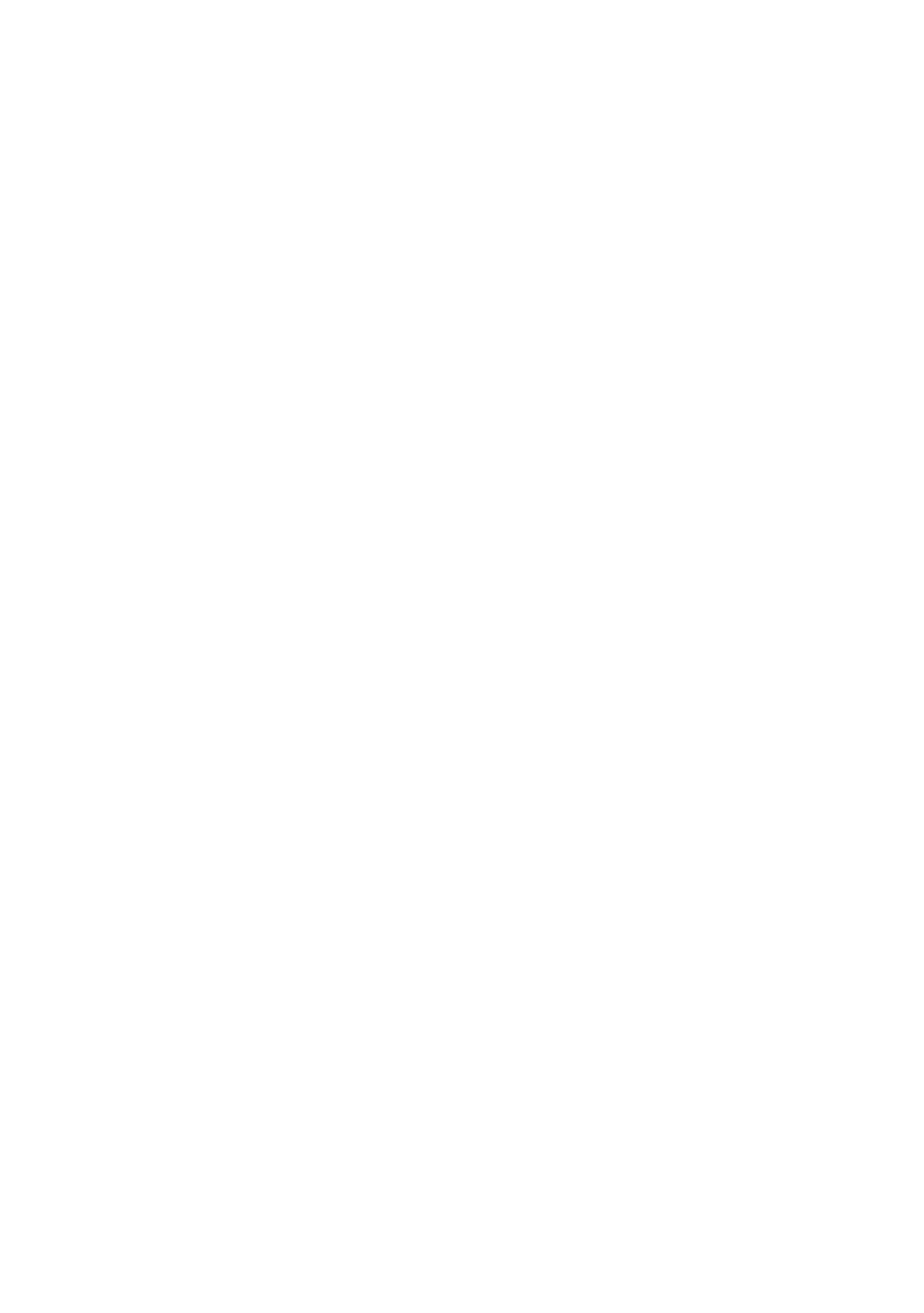## **September 1, 2003 Jesus**

*I want my children to be calm. Even in my service, my children tend to rush to and fro, as though this life were a race. My children, when you are hurrying, I cannot help you to listen. I may want to whisper something to your soul, an instruction, a bit of encouragement, or a word of love if you are being maligned. Often, though, you are moving so quickly that your heart and mind are already on the next task, leaving the current task incomplete or improperly executed. Slow down, dear ones, so that I might be truly united with you in your work and in your recreation. I do not like to hurry, and you carry me with you. There are times when I wish to work through you to guide or console a soul in distress. If you are hurried, you will miss my cue and the soul will remain without necessary consolation and guidance. Children, this is the state of affairs all over your world at this time. Do you notice that loneliness and despair are everywhere? Children, you will not find loneliness and despair where I am. Indeed, even in the most wretched of circumstances, if I am present, you will see eyes that smile and offer kindness, and you will see great hope, even in the face of suffering and death. So*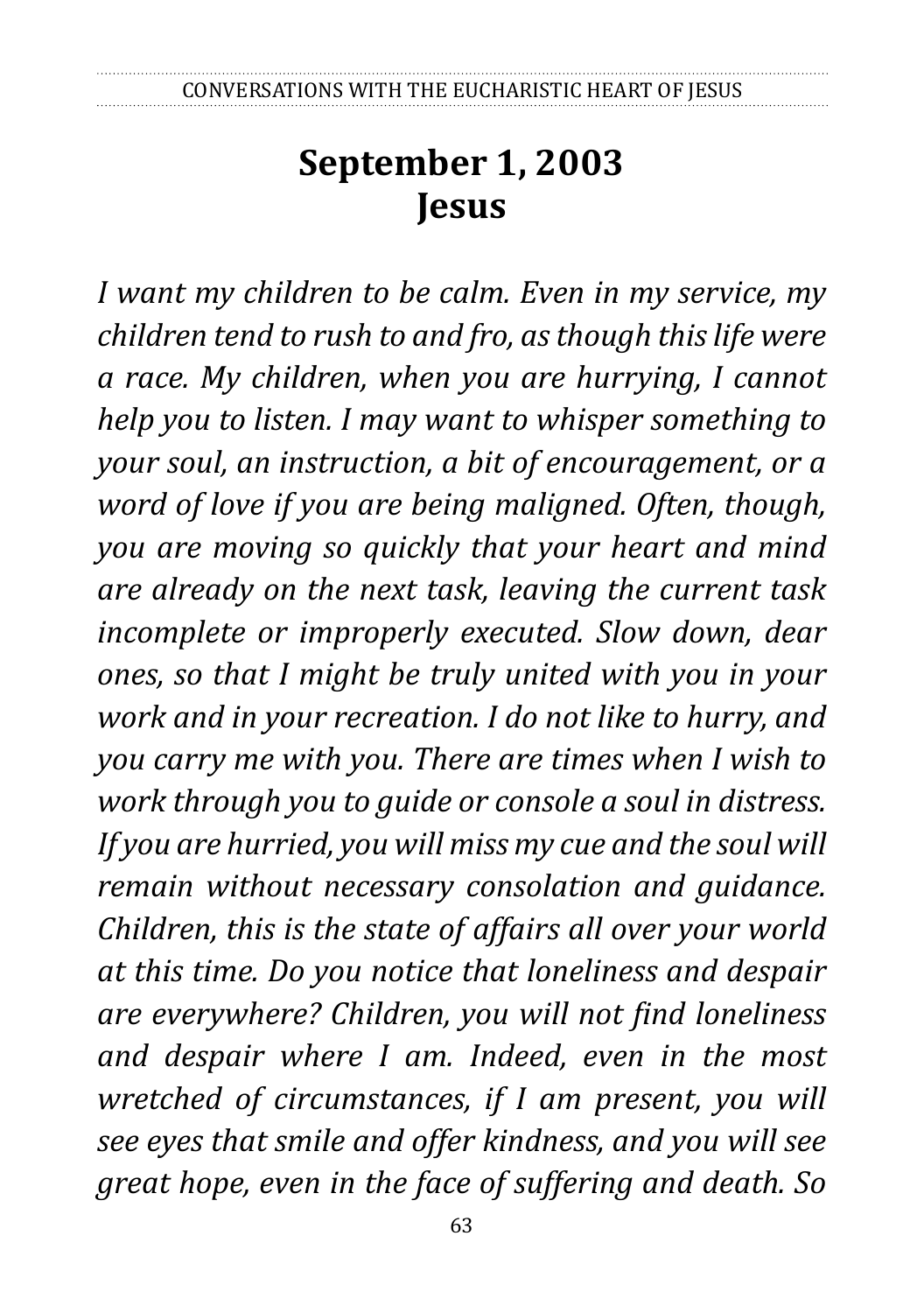*what is missing in your world? I am missing. Few souls allow me to work through them. When I am allowed, you will see hope begin to flourish again. Faces will be more at peace and joy will flow naturally from one soul to another. I will put such joy in your faces that you will be unable to conceal your unity with me. Crosses will feel lighter and hold great meaning. Children, I have so much to offer you, both in these words and in my constant presence in your lives. So do not turn away, even for a day. Draw closer to me, that we may proceed. What feels difficult to you, anticipating changes in your life, will come easily. That is another promise I make to you. Such will be our union that you will consult me on everything. Your life will reflect Heaven. Souls will be drawn to you because of this and you will be equal to the representation of your God. Be joyful now because my plan has been set in motion and all creation awaits my coming. You will see changes in your world and you will understand and welcome these changes as a sign that your Jesus has heard the prayers of his children and is responding in love. Be calm, my child, in the face of all difficulties, because I am steering the direction of the world now. I want my children practicing a quiet and thoughtful approach to every single day, and every hour in that day. Your thoughts, of course, should be*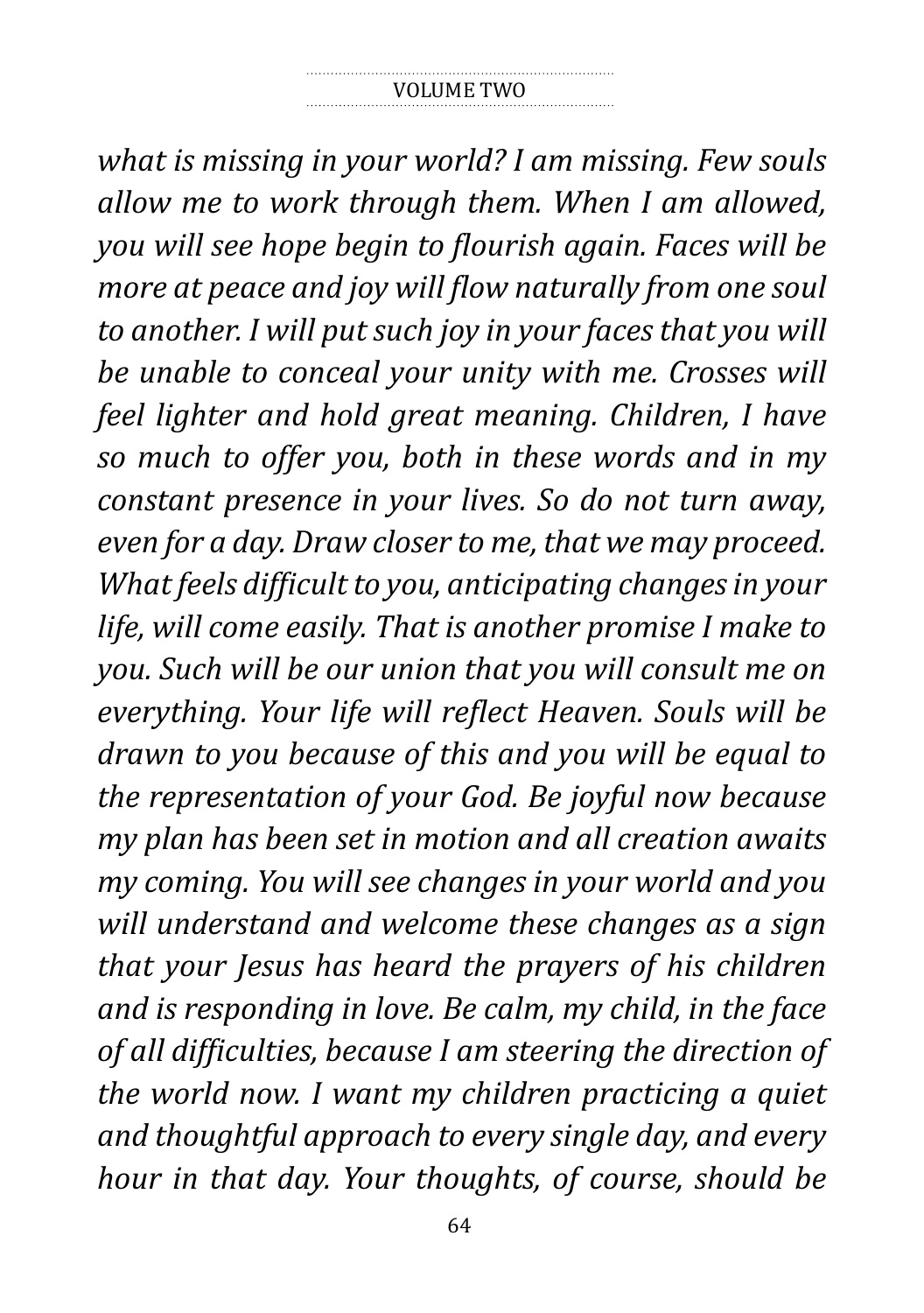*turned to me whenever possible. A small prayer, a sentence in your heart, is enough to ignite the faith and trust in your soul which returns calmness to you. In this way, when upsetting events occur in your life, you will be comfortable confronting these troubles in unity with me, your Jesus. How different you will find life. How peaceful and joyful. I want the times when you are hurried to be rare. So much so, that you will note the rushed feeling and immediately seek to alert me that you are not recollected. I will then restore your quietness so that you can serve me thoroughly.*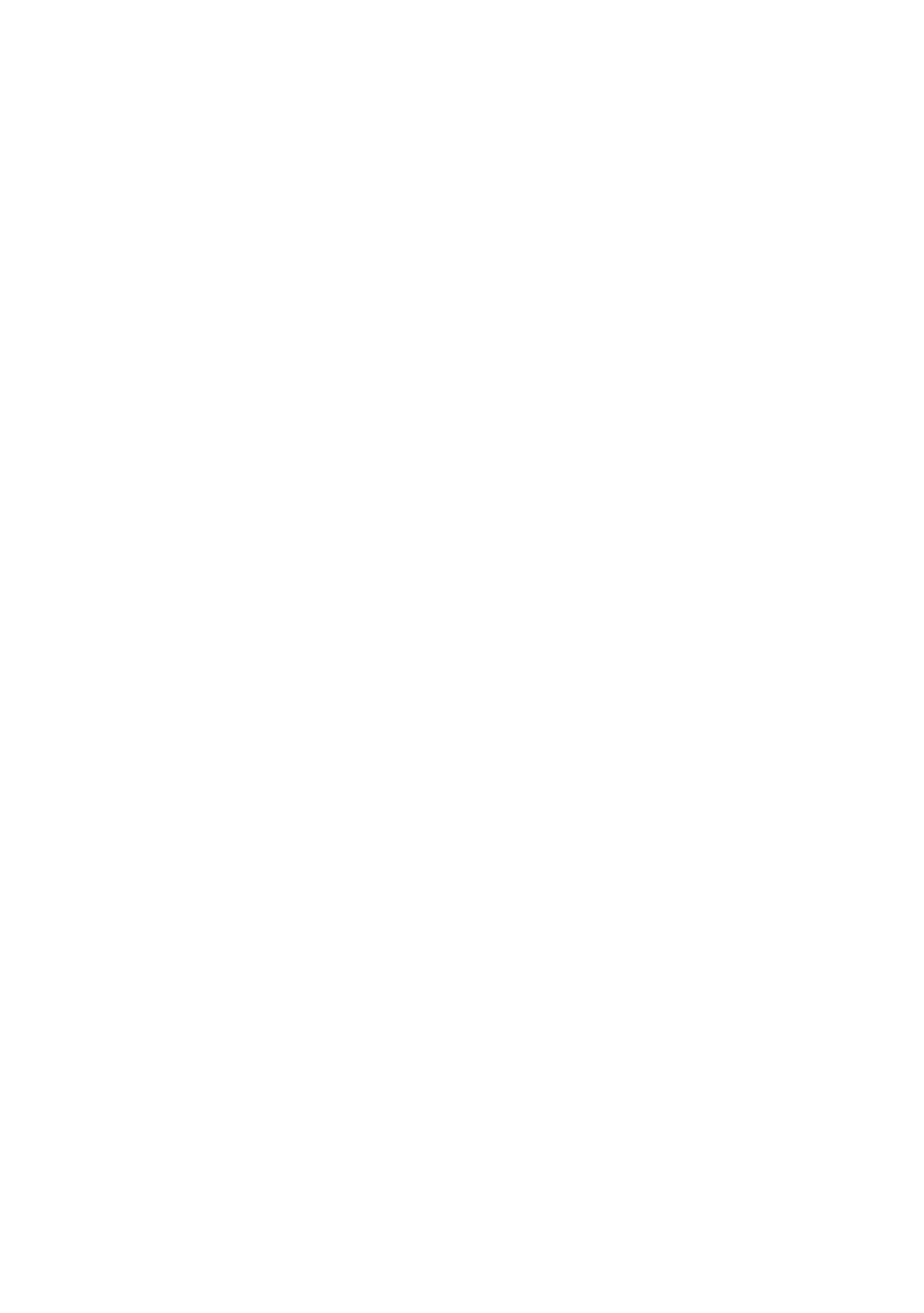## **September 1, 2003 Jesus**

*My child, with such gratitude I view your efforts. I am here, waiting in the tabernacle to thank you and encourage you. You are trying to serve me in your life and it is not always easy to do this. Until a complete union or surrender occurs, you continue to wrestle with the pull of the world and worldly attractions and distractions. This creates conflict in you because I am calling you in another direction. This conflict makes you feel discouraged, dear one, but you should not allow this feeling. There is not growth without some bit of discomfort. So, when you feel unsettled and you long for old habits, remember that you used those habits to console yourself in emptiness. I am now filling that emptiness for you so you do not need to rely on these things anymore. Worldly habits or addictions did not make you happy, my little soul. You felt unrest and bitterness without me. Now, with me, you are beginning to experience true peace, the peace which comes from Heaven. This is a sign that your soul is directing the movement and action of your body, which is how humanity is intended to live. The body is under your dominion, or the dominion of your soul,*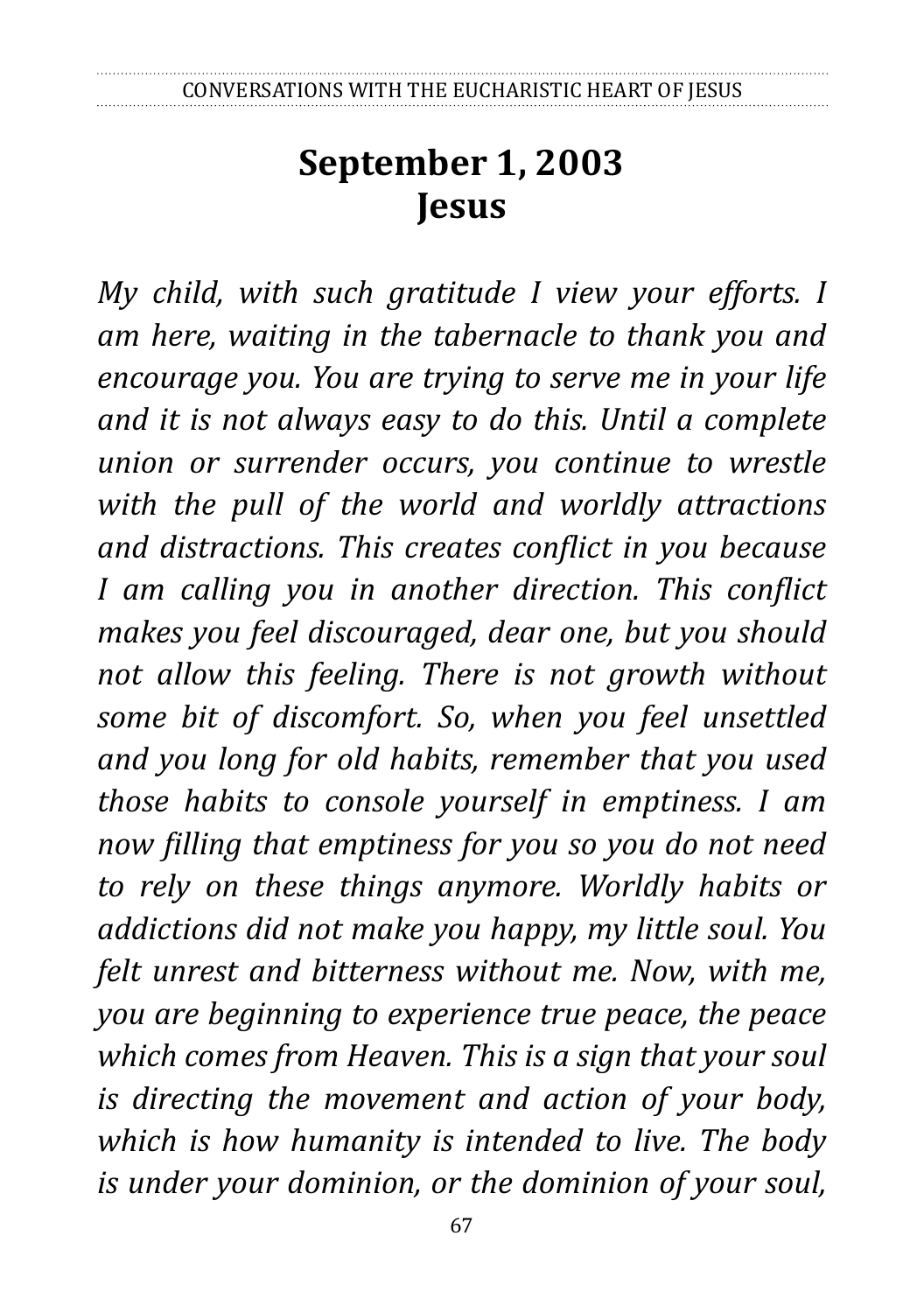### volume two

*and the soul, your precious and irreplaceable soul, is under my dominion. In this way, in this small corner, the world is as it should be. You belong to me, my child, and I have defended you fiercely, despite your temporary indifference to me. We will keep moving forward now with our movement toward unity. You may feel as though you are moving quite swiftly in these spiritual matters. Do not fear this haste as I am personally determining the speed at which I need you to ascend. In days past, perhaps your conversion would be more gentle and leisurely. I do not will that now and it is not what I require. I need my soldiers prepared quickly. Because I am God, and all created things bow to me, I can do this with a soul like yours who seeks to assist me and please me.*

*My child, never be afraid of holiness. When you doubt, look to your duty and remain calm until I desire to erase your doubts. You will carry small crosses of fear and doubt at times, but that is, again, more practice, and these little exercises are good for your soul. Make small acts of faith to me and the doubts will lose their power to distract you from my service during your days.*

*I am with you, my little souls, and we have discussed*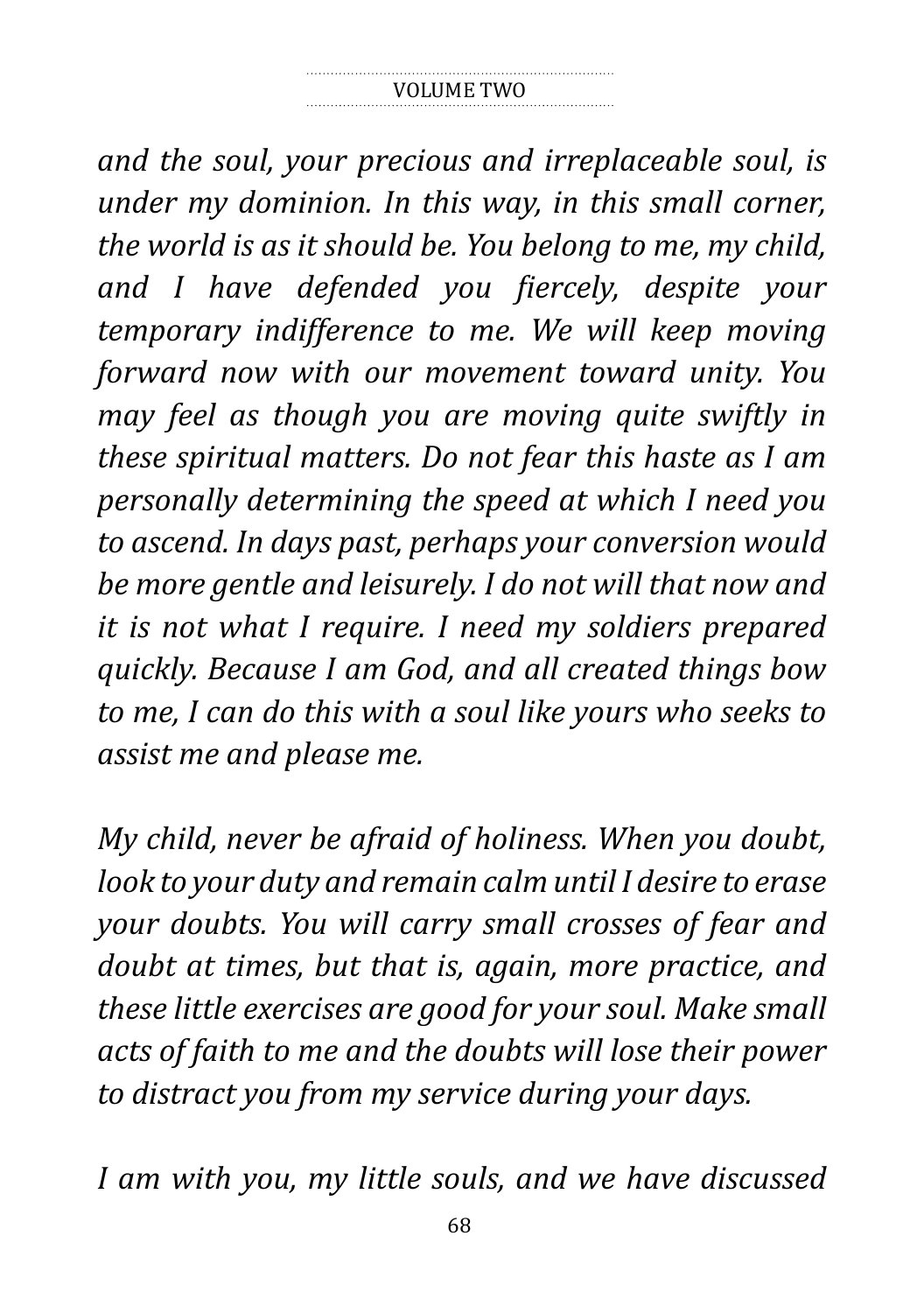*exactly what I mean when I say that. You are with me and we move purposefully through your life together. Look for opportunities to serve me in the people I place in your path. If you sense that I need you to assist a soul, let your spirit go quiet while I place the proper inspirations in your heart and mind. Then you may respond to the need in this soul for me, and my word, my presence, will have been achieved. Dear little soul, so willing to serve me, can you imagine your world if even a small number begin to live this way? Your world would change and that is what I am seeking to accomplish. Be at peace. Your God is pleased.*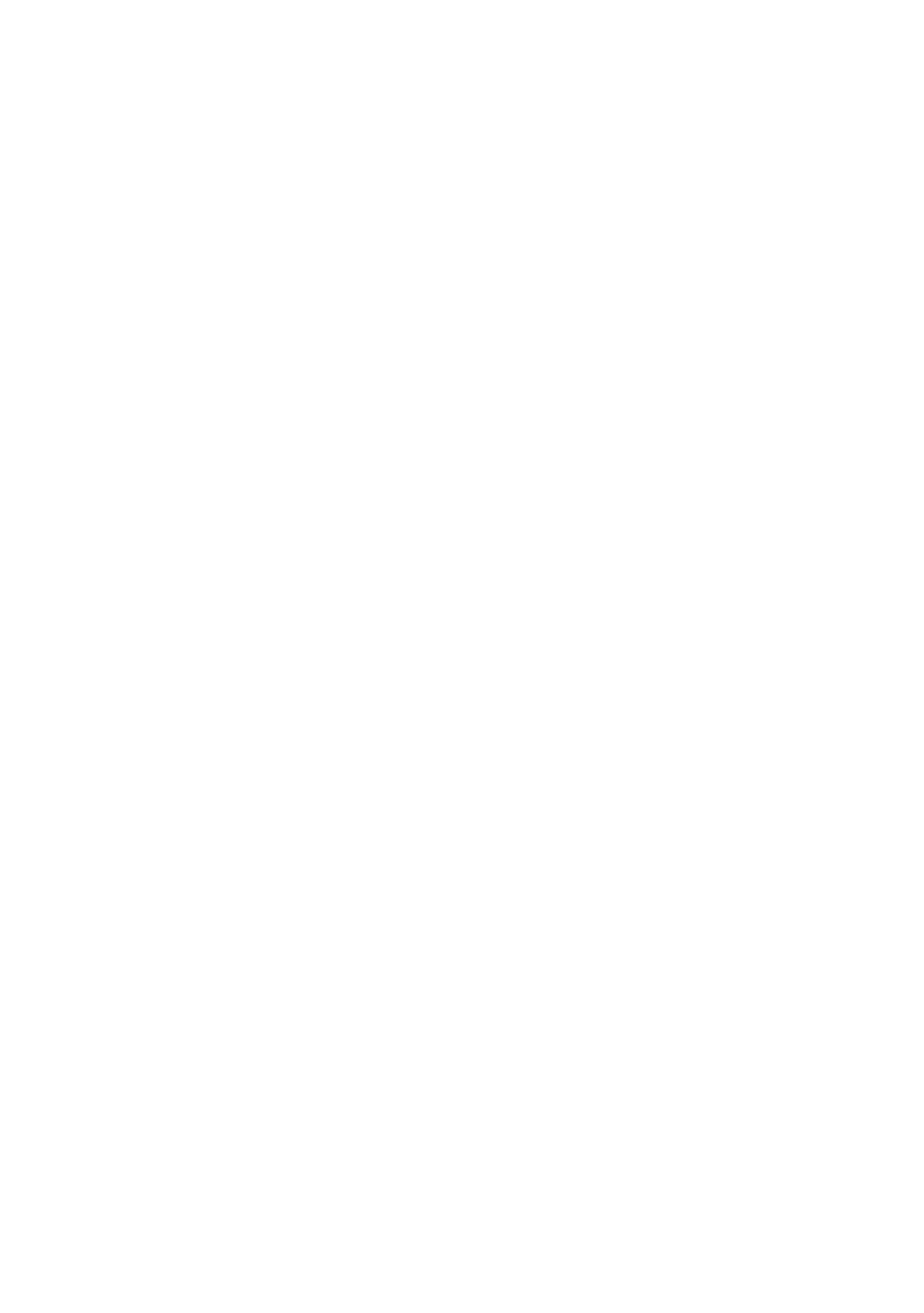# **September 2, 2003 Jesus**

*I want my children to be at peace. You know this, children, as I often say this to you. Today, I am going to teach you how to keep peace in your hearts at all times. My children, when a parent rocks a child and sings a soft lullaby, the child knows peace, so much so that the child often closes their little eyes and falls effortlessly into a peaceful sleep. My children, I am holding you in my arms. I am rocking you gently. Many times throughout your day, I want you to stop what you are doing for a brief moment and close your eyes. I will momentarily soothe your soul with that very same gentleness and, if only for a moment, you will know the sleep of peace. You will be fully aware in your senses, of course, but your soul will rest in complete union with me and your entire being will be restored and balanced. My children, this is how I intend to keep you at peace. You must fear nothing, not even death. Why would death frighten a soul who is destined for eternity with me? You are merely coming home, my child, and the brief moments of death are an almost instantaneous transit time. No, do not fear death. That will distract you from life and we want no distractions from the completion of your*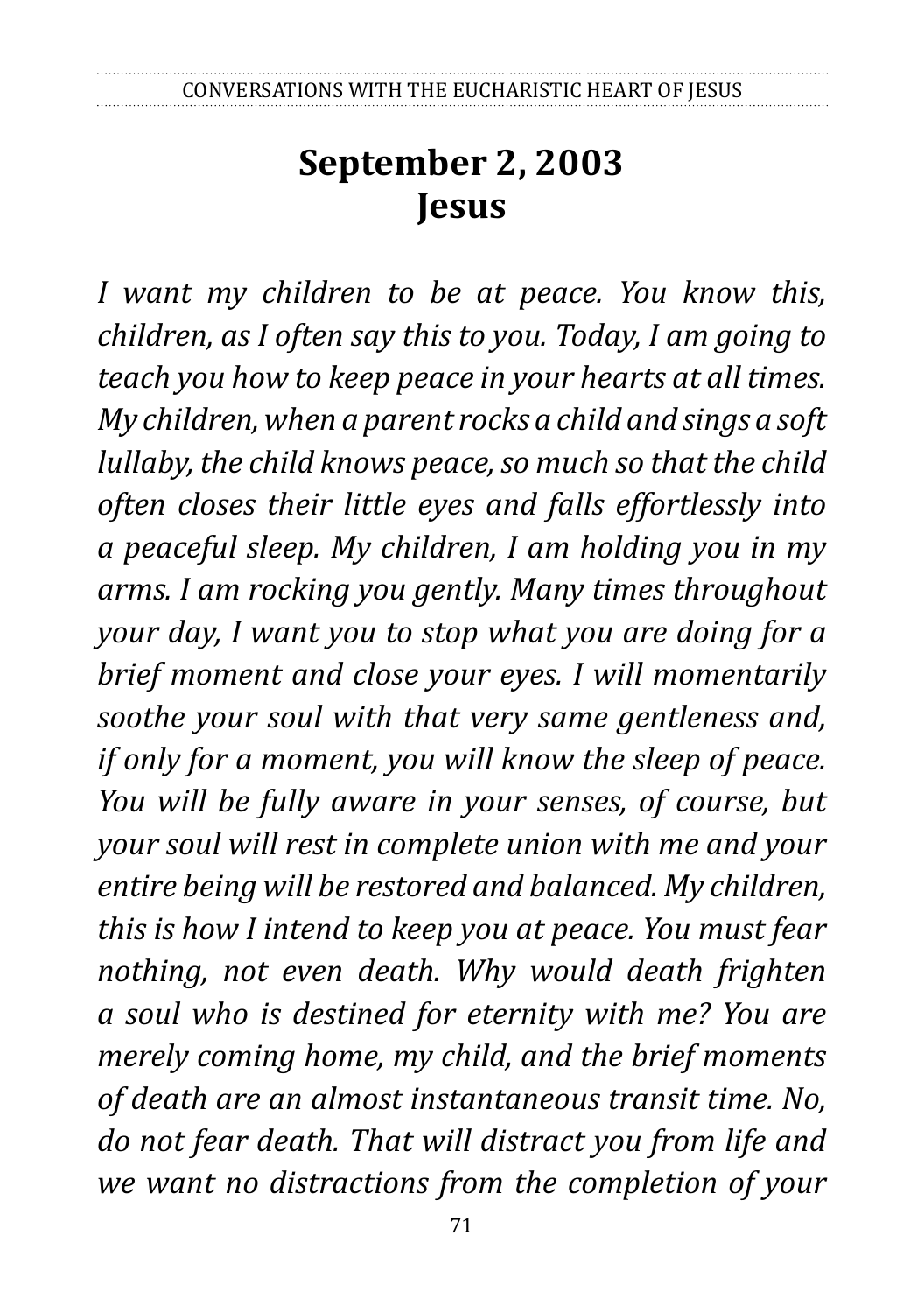### *earthly duties.*

*My children, are you attempting to remain with me throughout your day? Remember that you are practicing and trying to consider my presence and how I would speak. You are asking me often what I would like you to do. This is the way, children. Do you see the changes I am making in your soul? Do you see the difference in how you view your brothers and sisters? You understand now that I am making these changes and that you can trust me to keep my word. We are making progress, my child, and that pleases me. This world will shift the smallest bit each time a soul moves closer to me in trust. I want you to feel joy, my child. Your world is not at peace, but you must be. I am placing peace in your souls and the world is going to draw it from you, much the way an infant draws nourishment from its mother. That is why I am asking you to come to me often in your day. As the world draws peace from you to quiet the terrible unrest, I will replace it in you. So do not worry or fret because the world takes your peace. It is for the world I give it, and I have an endless store with which to replenish you. Do you begin to see the depth of my plan? I need many souls to help me and right now I do not have enough.*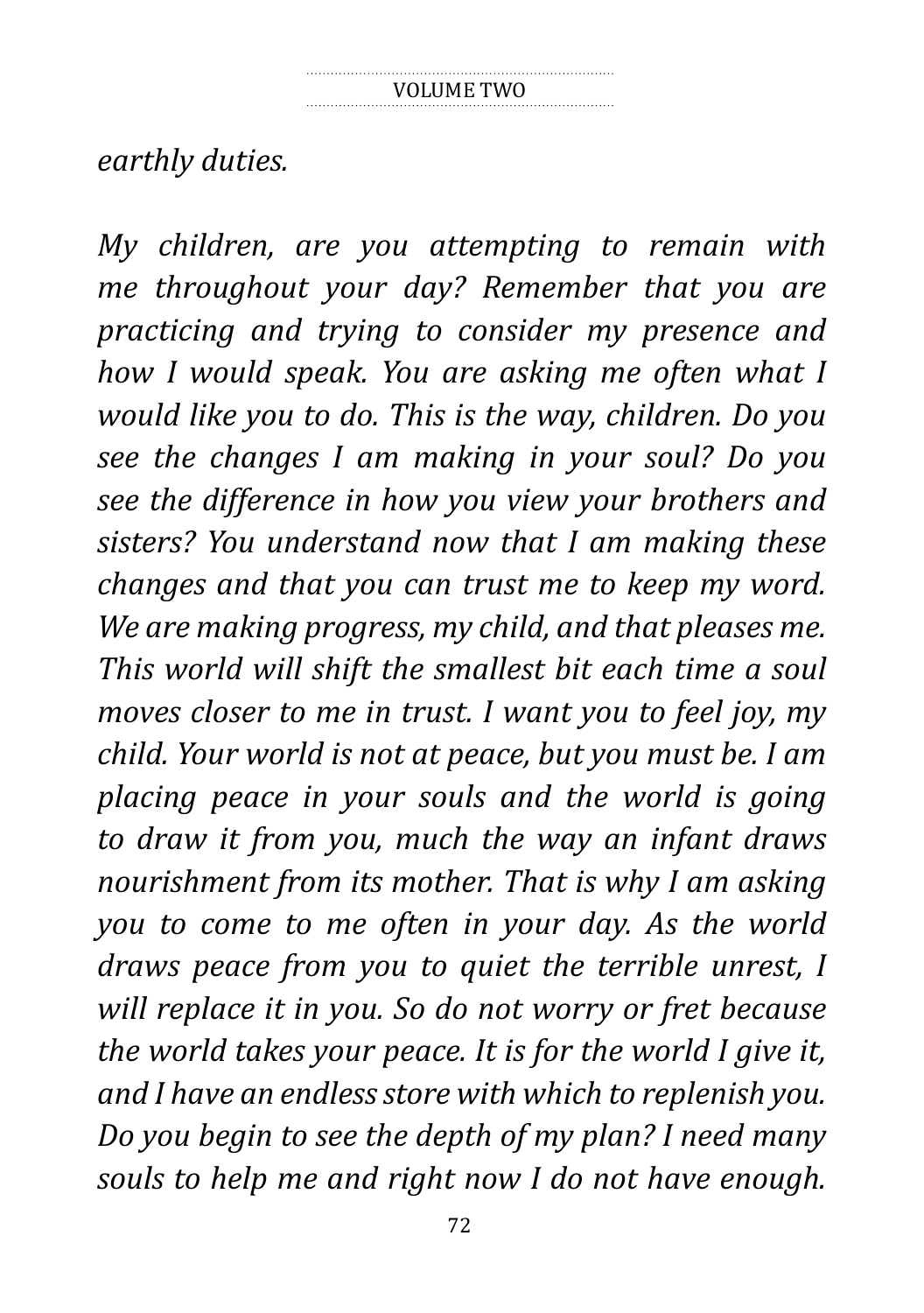*We must take my plea to the world so all souls of good will may answer and assist me. It is fair and just, my child, that each be given the opportunity to answer for themselves. I am asking and each soul must answer. In their soul, they know they are being asked to choose and they make the choice. I am God. I know all. I need souls. There is no hiding from me. If a soul rejects me now, it is finished. You cannot reject your God and claim Heaven as your inheritance. Be at peace, my little one. Your God moves to right all wrongs.*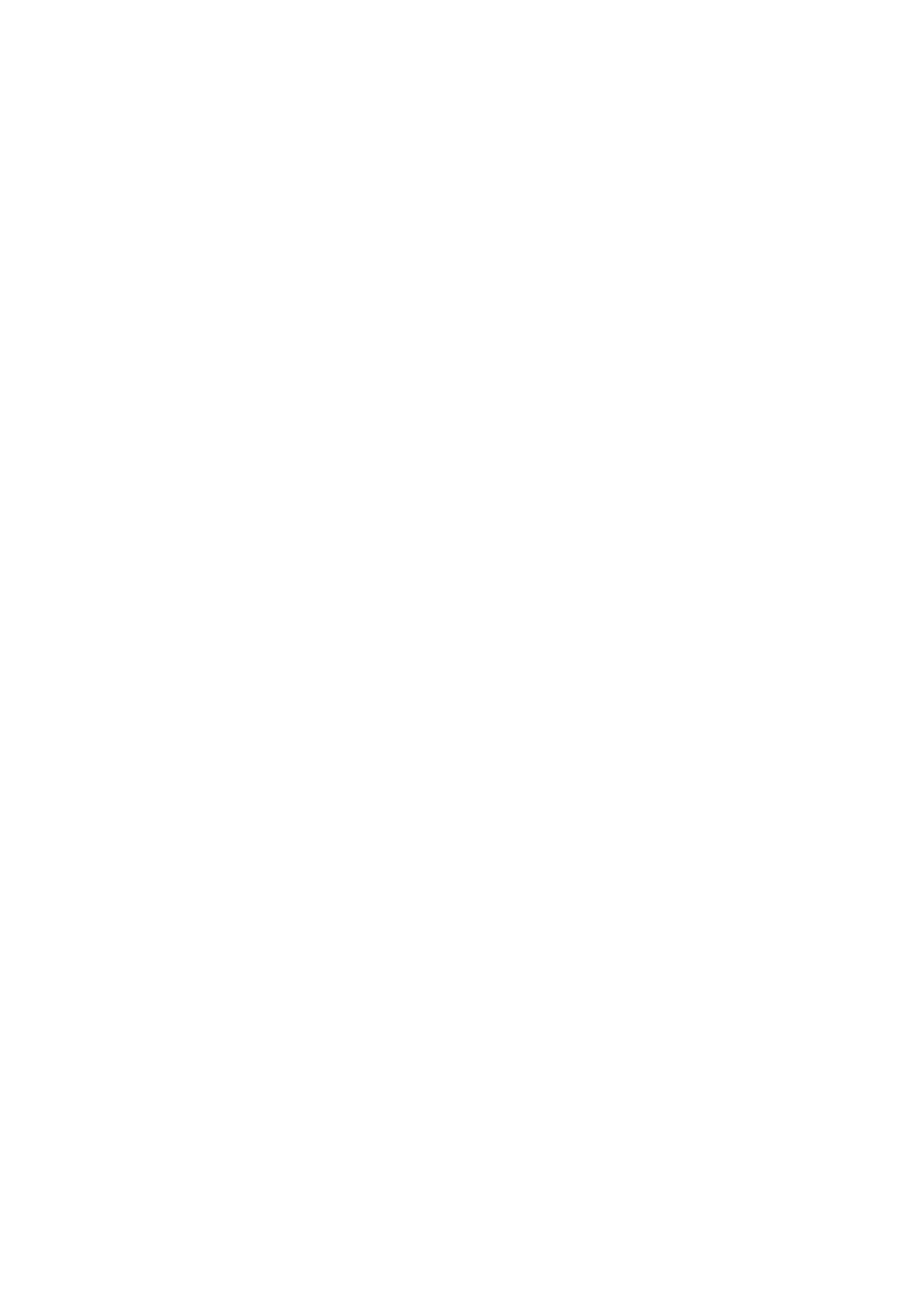# **September 2, 2003 Jesus**

*My children, these words are lessons in love. I seek to teach you that love is sacrifice. The two words, love and sacrifice, are nearly interchangeable from the heavenly perspective. If you love someone, you are willing to sacrifice for their well-being. In earthly terms, if you value or love a thing, you are willing to work, save, and plan to acquire that thing. If you place that same concept into heavenly terms, you can take a virtue, such as the virtue of obedience. If obedience is a valuable thing to you, a desired thing, you will work, sacrifice, and be patient until you acquire this virtue. It is the very same with all of the heavenly virtues. I want you to value and put great emphasis on these heavenly virtues. I, your Jesus, am saying to you, truly, you will need to have these virtues to acquire Heaven. You believe me, and know that I speak only the truth. So you must begin to concentrate on the acquisition of these virtues. You must sacrifice to achieve these virtues. You are practicing and these virtues are becoming more second nature. You see them in your daily life and your behaviors are changing. We are working on patience. We are working on trust. We work on fortitude. You*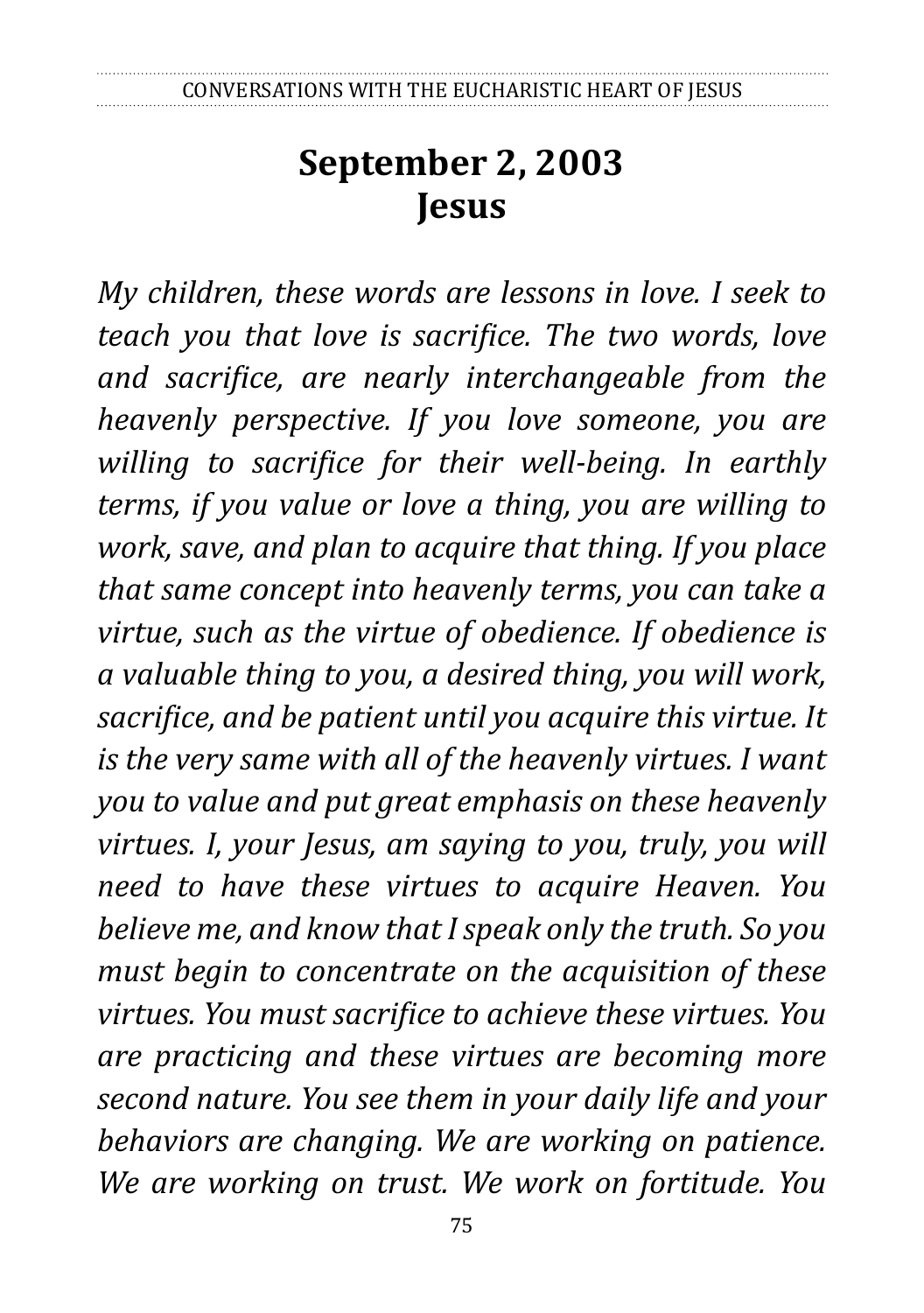*are becoming kinder and more compassionate. My children, all is going as it should be. I tell you that you are destined for great holiness and you will achieve this holiness if you remain united to me. And you will do so because I will protect you.*

*Children, do not seek to further or advance the opinion others have of you. It is irrelevant. Please spend no time at all wondering or worrying about this. Worldly opinions change with the wind and a person could think well of you one day and slander you the next. You must not rely on these opinions for your peace because, as you have learned, you will be disappointed. Instead, rely on me, who does not change. My opinion of you remains steady. I will always love you. I will always seek your betterment and well-being. I will always help you and consider your interests my own. So spend no time entertaining grief that the world does not appreciate you. You will be appreciated in Heaven, and indeed this is already the case. Heaven is pleased with holy souls and seeks to assist them. Your heavenly friends will do more good for you than worldly friends who are not rooted in God. Be at peace, dear ones, as I will warn you when another seeks to harm you. I will protect you. Be assured that if you follow me, all that occurs*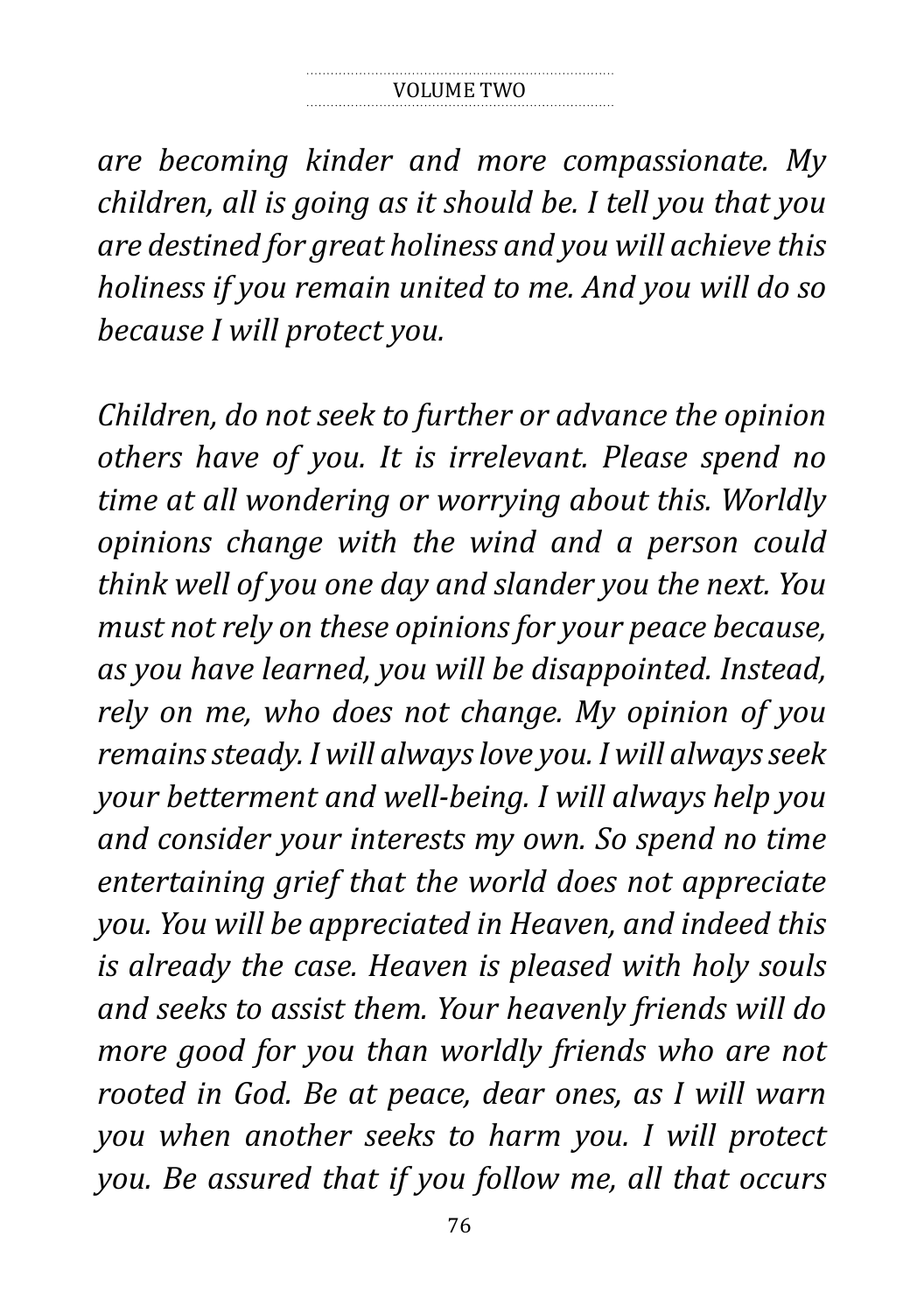*in your life will be for the advancement of your soul and the virtues I wish your soul to house. If you are ill, particularly, spend your days with me and I can show you heights of holiness that will leave you breathless. I work with great energy in the soul of someone who suffers physically. Trust me, please, with everything, for I am caring for you lovingly.*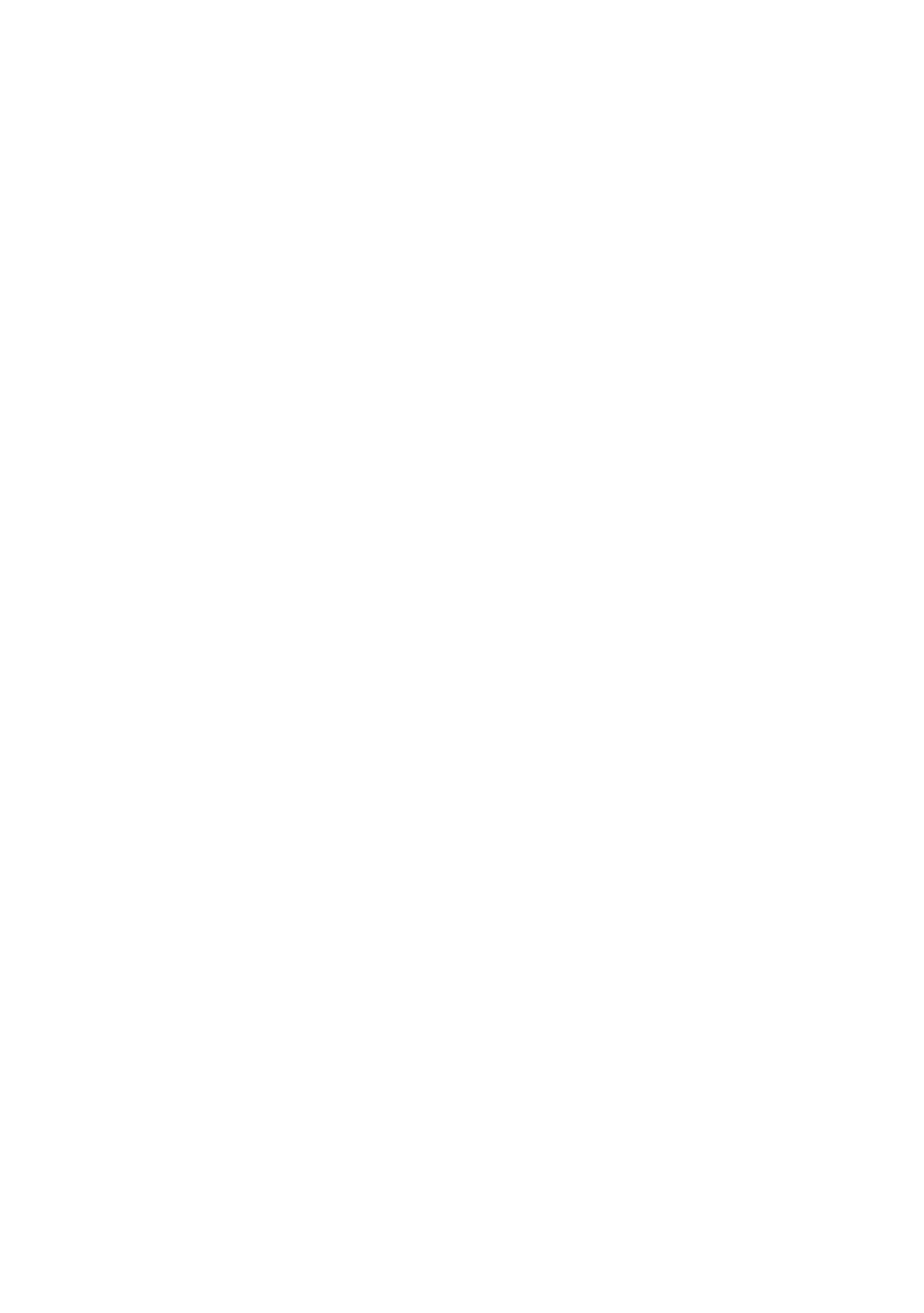# **September 2, 2003 Jesus**

*Today we must talk about purity. My children, lack of purity is a very significant problem in your world. I search for purity and only find it in rare pockets. Because the tolerance for impurity is so profound, we are going to have to work very hard on this problem. Purity must be restored to every aspect of existence on Earth. First, I speak of purity of dress. Do not dress in such a way as to indicate that you will behave sinfully. Dress as though you are a servant of mine and seek my will. It is never my will for a person to dress in clothes that lead others astray. Children, you know what I am referring to and I want this to stop. Modesty must be restored. Use these words often in your speech to remind people that purity and modesty are to be valued and applauded.* 

*Next I speak of purity of speech. You must speak like a Christian, keeping your language worthy of your soul and the work I am doing in your soul. Language is often the method used by the enemy to spread the contagion of impurity. Use words that glorify me. If you use my name to curse, my child, I will be personally offended*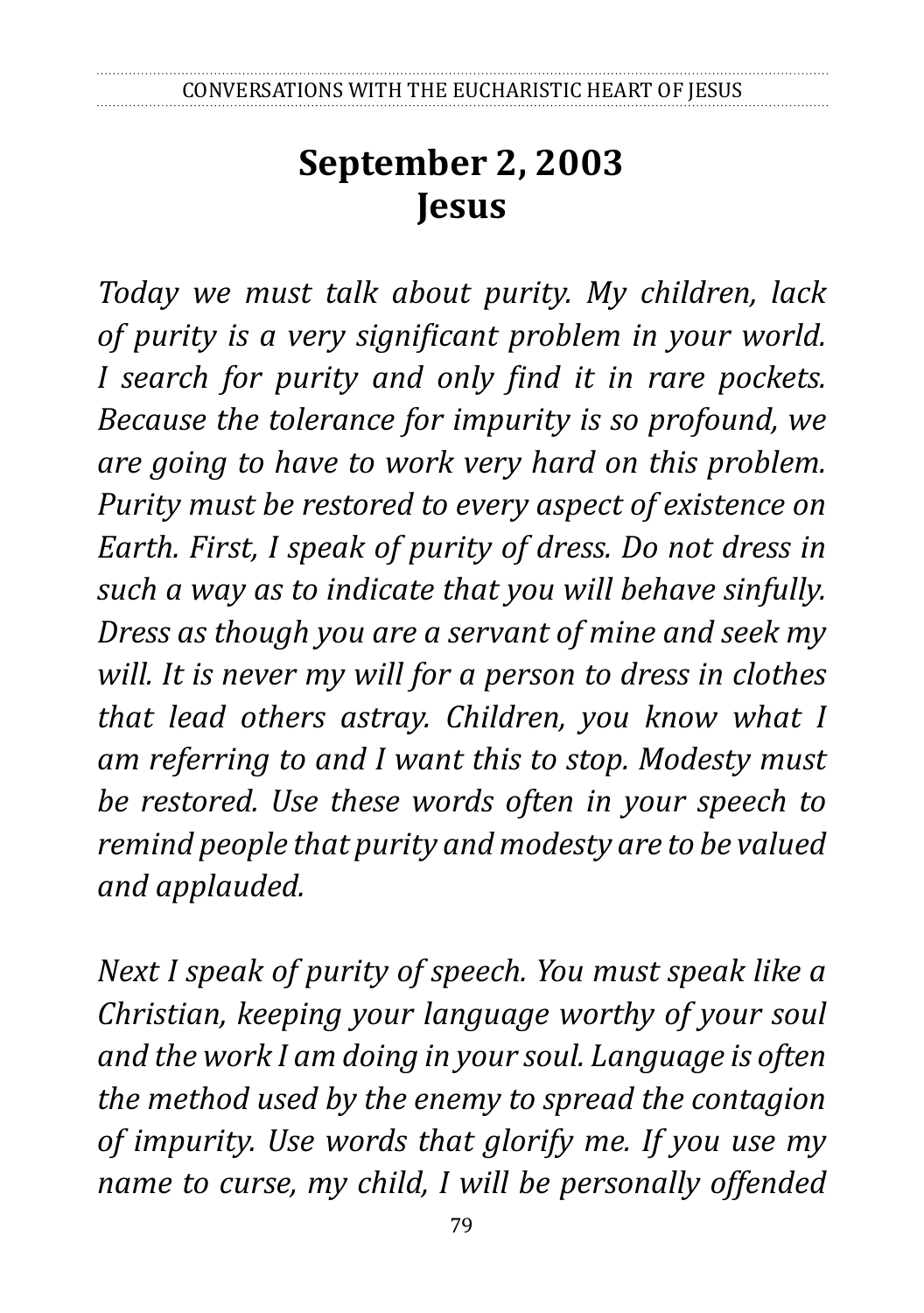### volume two . . . . . . . . . . . . . . . . . . . .

## *and you will have to make amends to me.*

*My children, I ask that you take offense to impurity in every form of entertainment. No longer should you sit idly while those who claim to be artists desecrate me. Defend me. I am your God. I want to hear your cry of outrage if I am maligned. If you, who know me so well, do not defend me, who will? Speak with immediacy when you are offended by forms of entertainment such as music, television, writings, or art. Do not let the enemy think he has overcome all Christian thought. I will reward you beyond your understanding for efforts against the scourge of impurity. Your youth are being poisoned this way and we must change this with decision now.*

*Impure thoughts can be more difficult because often you do not will these and they are a cross for you. If we change this type of dress, speech, and entertainment, though, you will see the volume of impure thoughts diminishing quickly. It is the constant reference to the impure that sparks these thoughts. Nevertheless, my little ones, push the impure thoughts from your head calmly. Distract yourself by looking away from objects of impurity. Ask for my help and I will assist you.*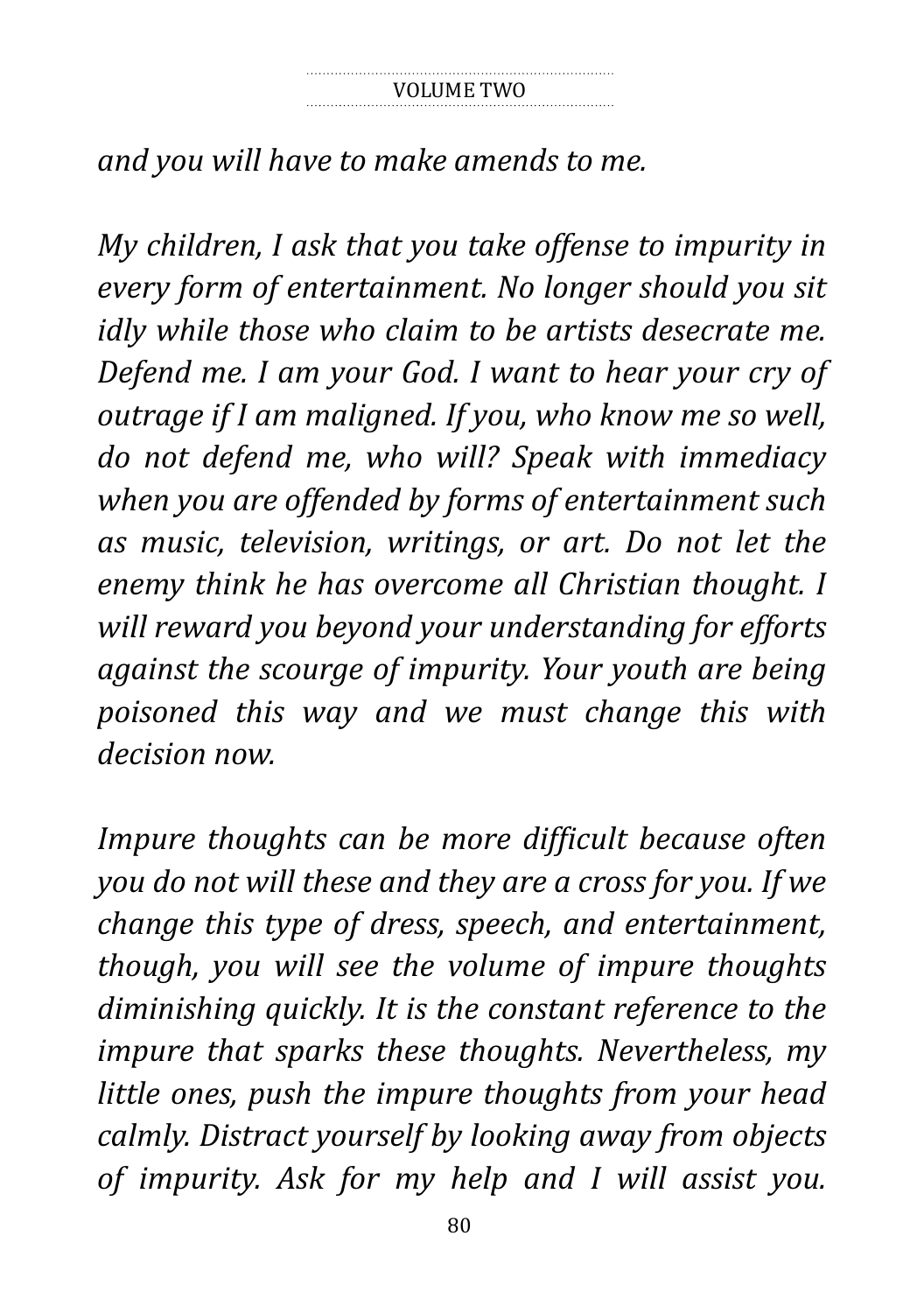*Prayer and a consistent participation in the sacraments will arm you against these attacks on your purity.*

*I want you to understand that living in the world as it is will not be considered a valid excuse for either behaving impurely or leading others to impurity. I hold each soul accountable for actions committed knowingly. Parents, guide your children in these matters and set positive examples. Children, obey your parents in these matters and know that I am with you always. We will work on this together and together we will overcome impurity with a dedicated and purposeful outcry. I am with you and will show you exactly what I am asking for in this regard. My children, I want to thank you, now and always, for your obedience and service to me. Your every effort will be preserved and rewarded. When your sins are presented to me, I will turn my head away. That is what comes from your effort to serve me. Be at peace now and do not let past sins of impurity disturb you. All is forgiven and my memory is short when it comes to my servants.*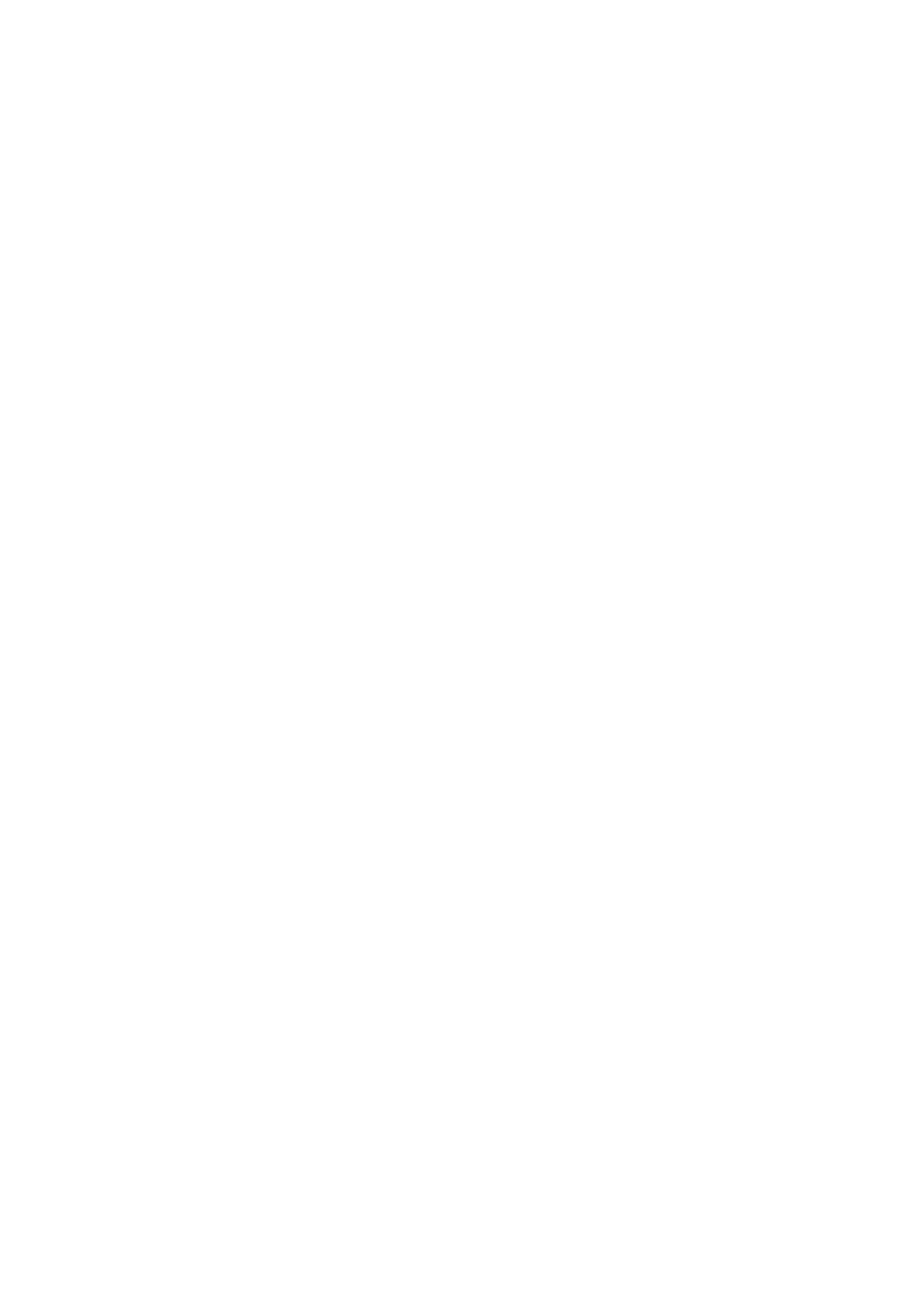# **September 3, 2003 Jesus**

*I want to talk to souls about love of neighbor. My children, people are precious. Each and every person on this earth is of infinite value to me and to my heavenly plan. But often their value is overlooked because of a worldly view of life. If I have placed a person on your earth, I intend that the person be adequately fed. You must proceed from that assumption. Dear little soul, so earnestly trying to serve me, if you know of a person who is not fed, perhaps I intend that you feed that person, and that is why I reveal that person's plight to you. Be thoughtfully considerate when you hear of a person or a group of people who are hungry. Then, ask me what it is I am asking you to do about the matter. Perhaps I am merely looking for prayers. Perhaps I am making you aware of the great blessings that have been bestowed upon you. Or perhaps I am asking that you share in your wealth and support my workers who are attempting to feed these souls. Perhaps I am asking you to be one of those souls who ministers directly to unfortunates, who lack the barest necessities for human existence. You have a role. You must ask me to reveal it to you so that souls on Earth*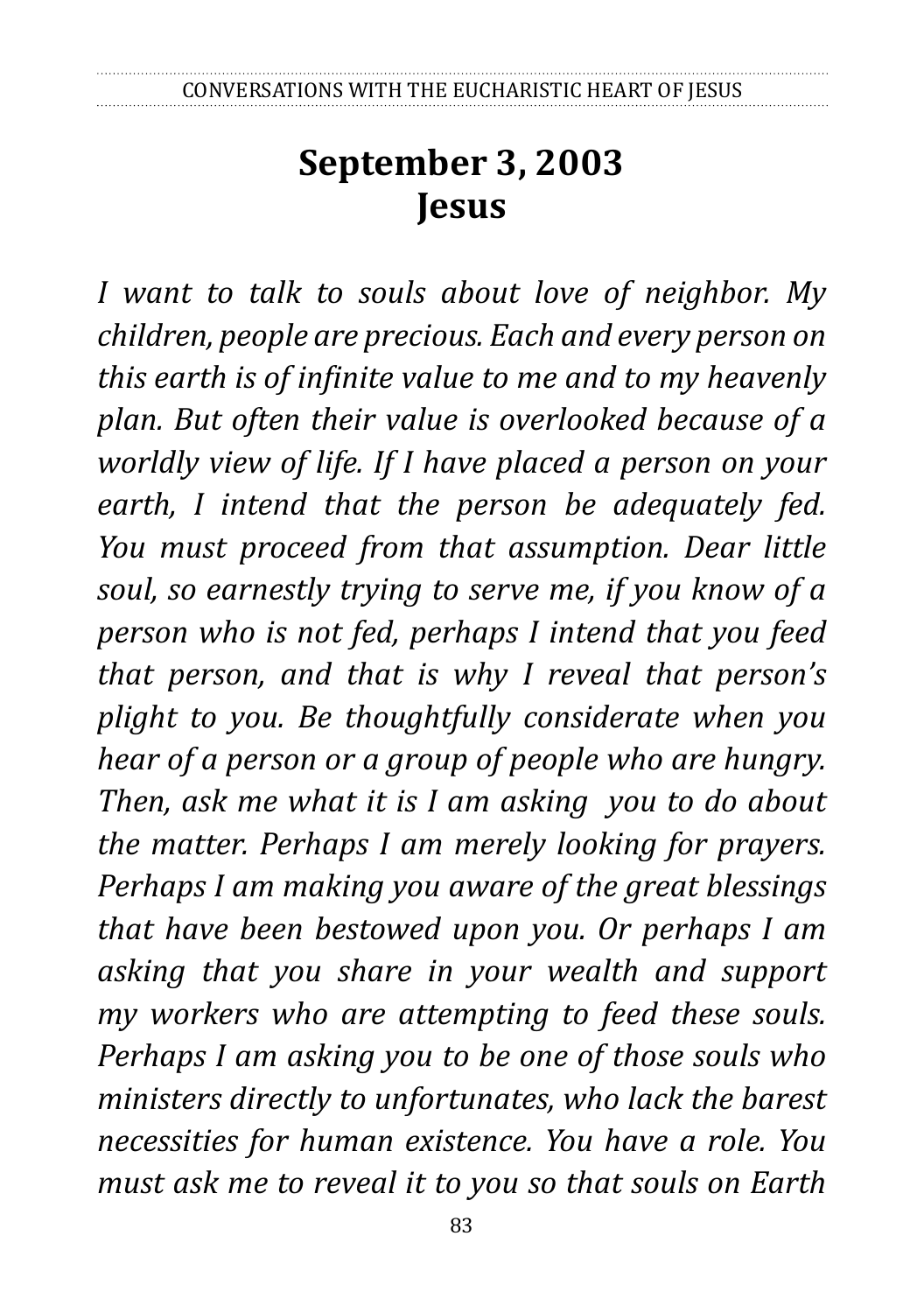#### volume two

*are not housed in bodies that cannot develop because they lack food. I see every need of every soul on Earth. It is my intention that my children serve each other and in this way achieve holiness. Many are starving today in your world. My children, this is yet another symptom of the Age of Disobedience, a time in which more souls defy me than serve me. I do not want people starving. Ask me what you can do.* 

*Children, I want you to think of the person you like least in this world. You have many reasons for disliking this person. You have been hurt, possibly, and it is difficult to forget that pain. Perhaps you fear that person would hurt you again if you were to attempt reconciliation. I am asking you, though, to love your neighbor. "Jesus," you ask, "what do you want from me?" I tell you, my child, that I fear for your spiritual development if you are harboring bitterness, whatever its source. Because bitterness often originates from another soul, I want you to examine any bitterness in your heart closely. If indeed you do, and you can identify this person who has caused you harm, I want you to spend this day praying for that individual. My child, ask me to have mercy on this person. My just wrath is a terrible thing to behold and you would not like it to be directed at you.*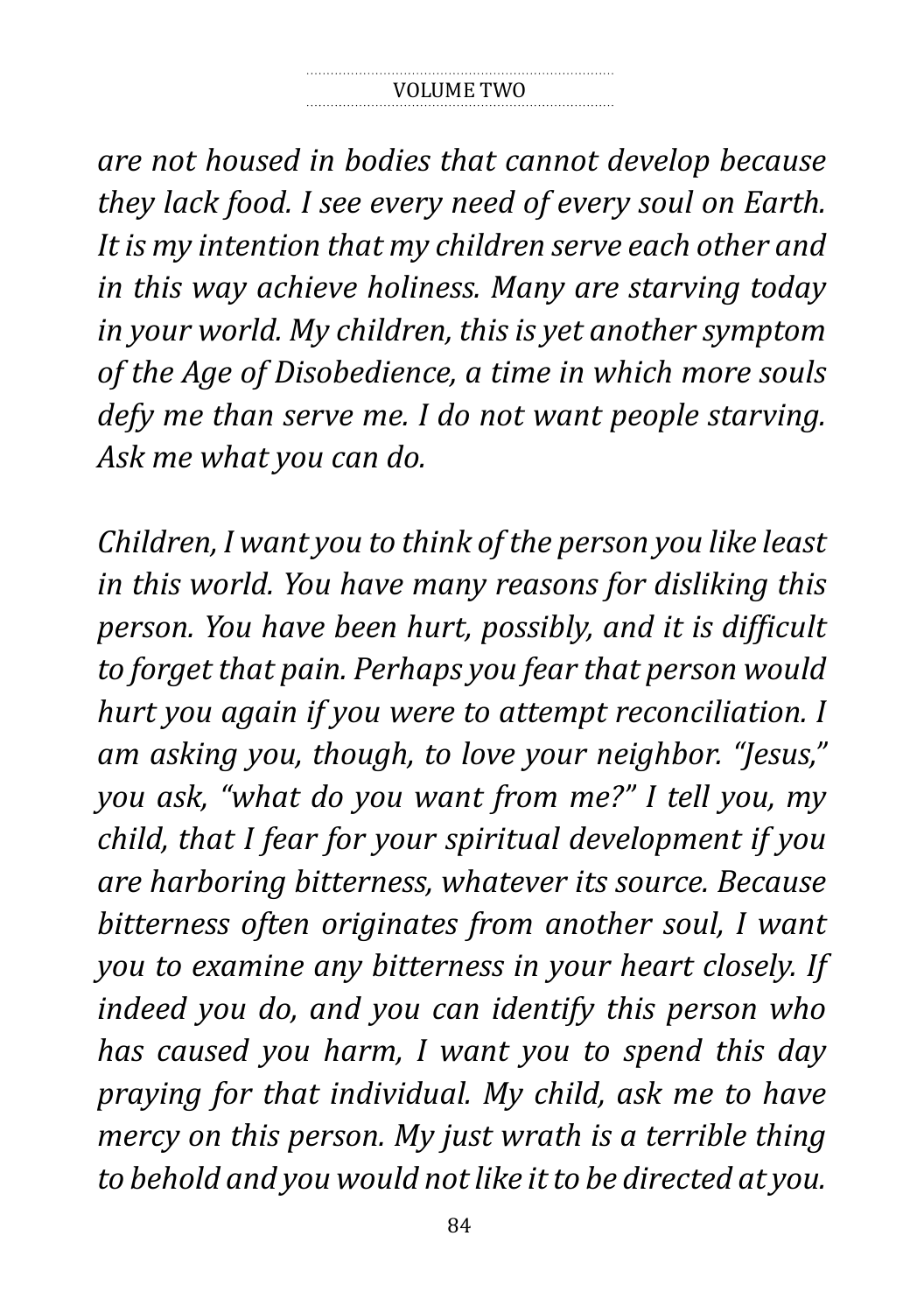### volume two

*Therefore, you must also seek to spare others this destiny. Love of neighbor delights me. Mercy and compassion given freely to others delights me. Forgiveness? I need not even tell you about the happiness that comes to me when I see souls offering forgiveness to each other. Understand, little souls, that I place people in your path with an intention and with a hope, a heavenly hope. Do not be quick to run from a soul, simply because they do not please you. Consider my will and be certain to ask me if I have a heavenly task for you with regard to each person. It is in this way I will bring love to each soul, through love of neighbor.*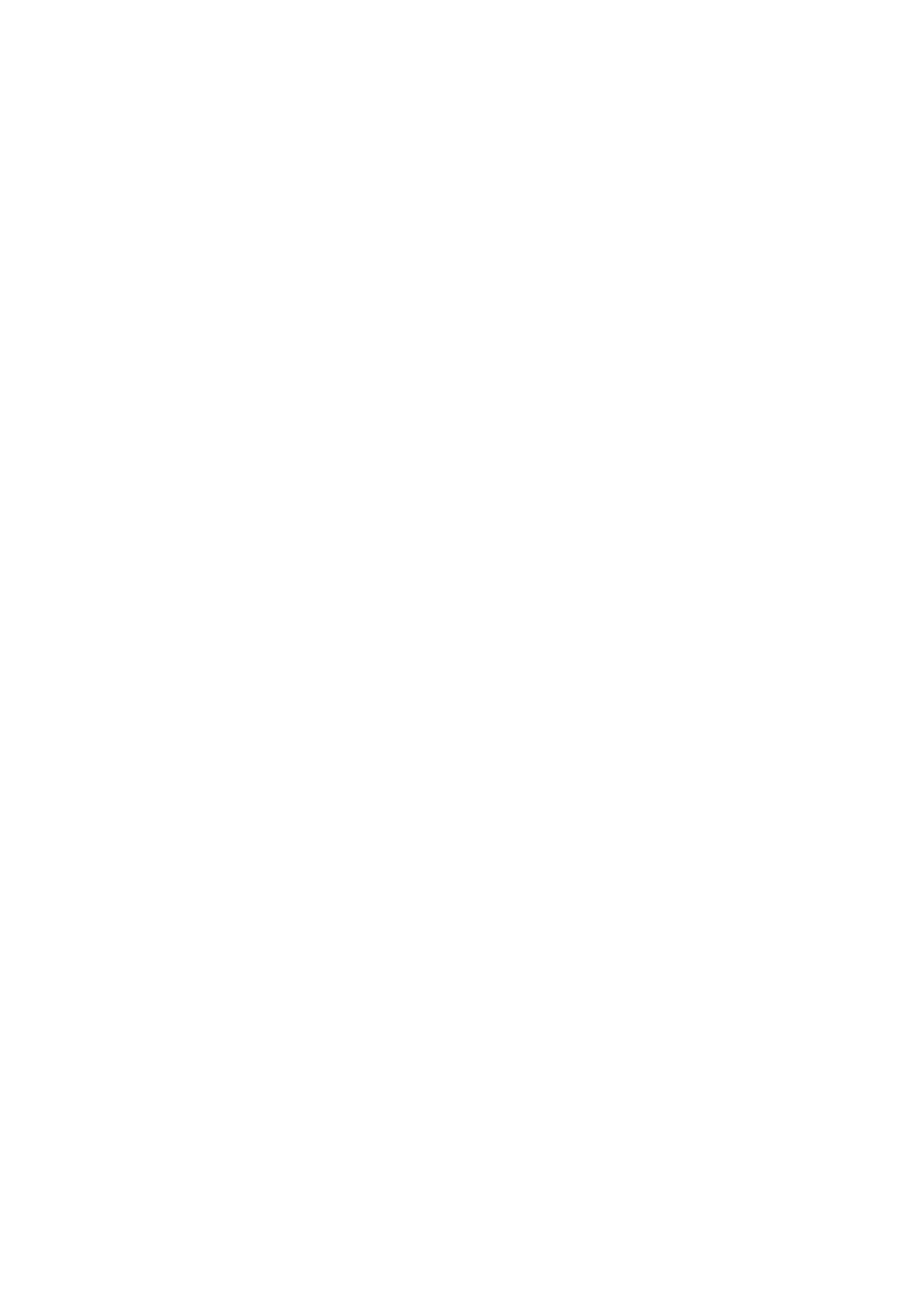# **September 3, 2003 Jesus**

*My children, often examine your intentions, seeking purity of your actions. I want you to act from your heart and when results are not what you hoped for, come back to me and I will console you. Often in your life you will obey me with a predetermined notion of what the outcome will be. My goal or desired outcome may be different than what you expect. Do not allow yourself to be disappointed when events in your life turn out differently than you thought they would. My will is being served if you are doing your best to obey me. Concern yourself only with what I am asking of you. In this way you can walk in gladness, with a light and happy spirit, because you are serving your God and doing your part to bring about my kingdom. My child, how grateful I am to you. And what kinship is sent your way from your heavenly comrades. Be joyful.*

*Look to me when you are faced with decisions. At times you will need to look closely at why you are choosing a course of action. I am warning you about this because I want you to begin to discern your own motives. In this way you can avoid acting from human weakness*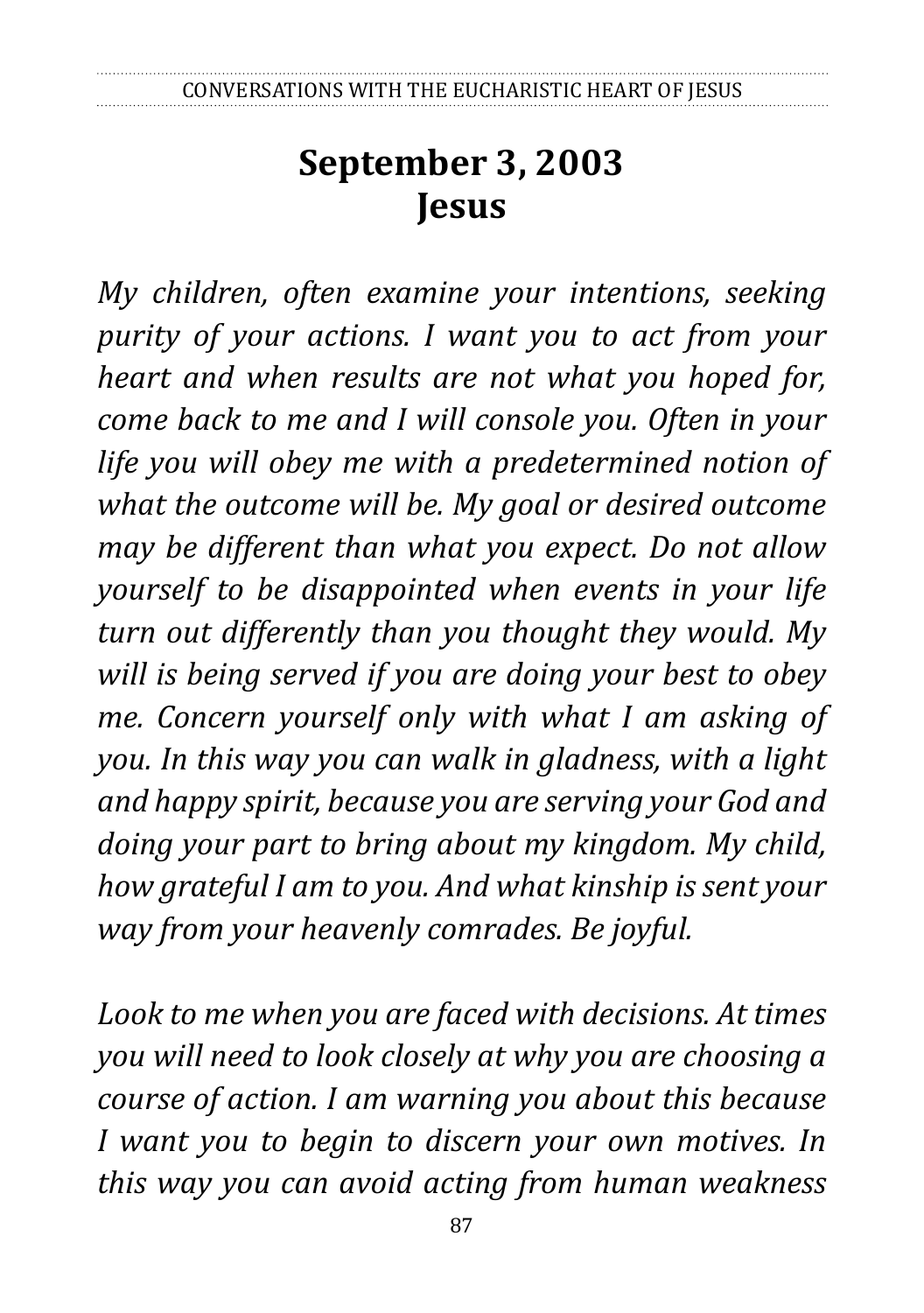*and seek only the divine or holy in your life. The enemy seeks to interfere with your decision to serve me but we will not allow any more diversions from your heavenly path. We will together seek only heavenly motivations and your every task and project will further both my will and your soul. My yoke is easy and my burden is light. I allow crosses for your humility and improvement. If you feel a cross is too heavy, you may ask me for relief. I will not be offended by this, my child. And unless it is necessary for you to retain that cross, I will remove either the cross itself, or the weight from it. We are united and we can discuss everything. Often you rail against your circumstances but do not come to me to object. Of what use is complaining to others? They cannot lift your cross or even ease your burdens. Talk to me and listen to others. In that way you will not fall into sins of the tongue, which do great damage in this world. I am here, waiting to listen to your every complaint. Every sorrow you suffer finds a warm, comfortable place in my heart and, truly, when you share sorrow with me, it is diminished. I want to give you eyes of Heaven. I want you to see your life, this world, and its people with these heavenly eyes so that you will begin to respond like me, your Jesus, who loves you so dearly. My child, I am offering this new vision*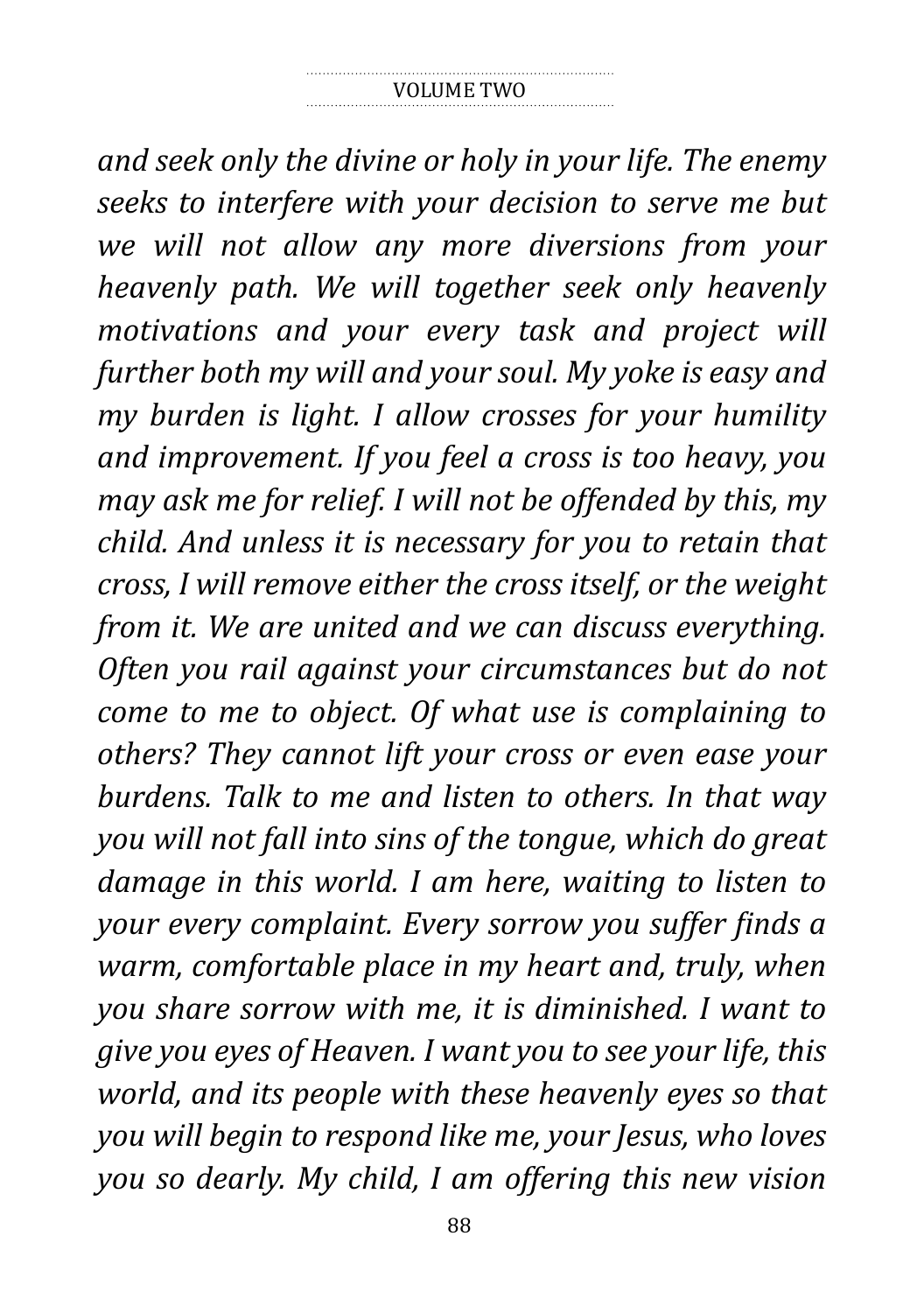*to you. Will you accept this wonderful gift from me? Truly, you will be astonished at how this viewpoint will change your life. Most of what disturbed you in the past will simply fade away, out of your line of vision, because it will hold such little importance for you. Do you want this? I am so hopeful that you will say "yes." I want so badly to show you the world from my eyes. I can teach you such great things, my dear one. And if you share my vision, we can talk as freely as one soul. Be this for me, please. Allow me to dictate your perspective.*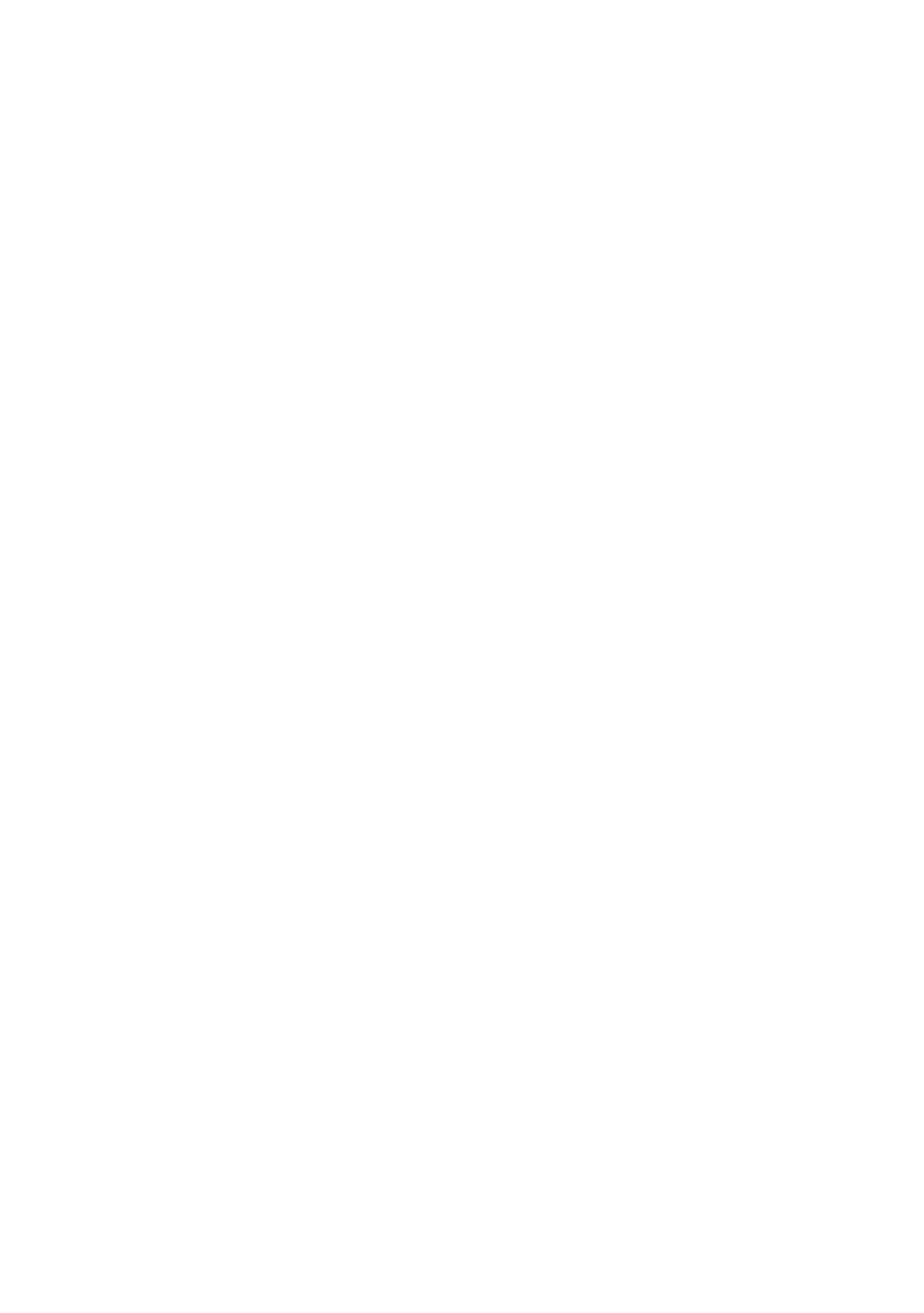## **September 3, 2003 Jesus**

*I wish to tell my souls about the joys of Heaven. My children, there is no bitterness in Heaven. Bitterness and distress are not intended for you, even on Earth. These are experienced by every soul at some point during their earthly time, but souls should not see bitterness and distress as the defining characteristics of their life. My child, if you feel you struggle often with these destructive patterns, you must spend time with me. I am the divine healer. I can remove all hardness from your heart so that you are liberated to love with no barrier. In that way, you become a more effective servant because you are open to receiving love, as well as giving love. My child, I do not wish to add to your grief. You will not pursue a relationship with me and be disappointed. Run joyfully into this relationship with me because you are guaranteed to succeed. I, the God of All, am making this guarantee to you. You fear failure, perhaps because in the past you have failed. Consider, my dearest, that you may be attributing failure to yourself where none exists. Put another way, once you begin to walk in unity with me, your God who loves you, you will see success and failure more clearly.*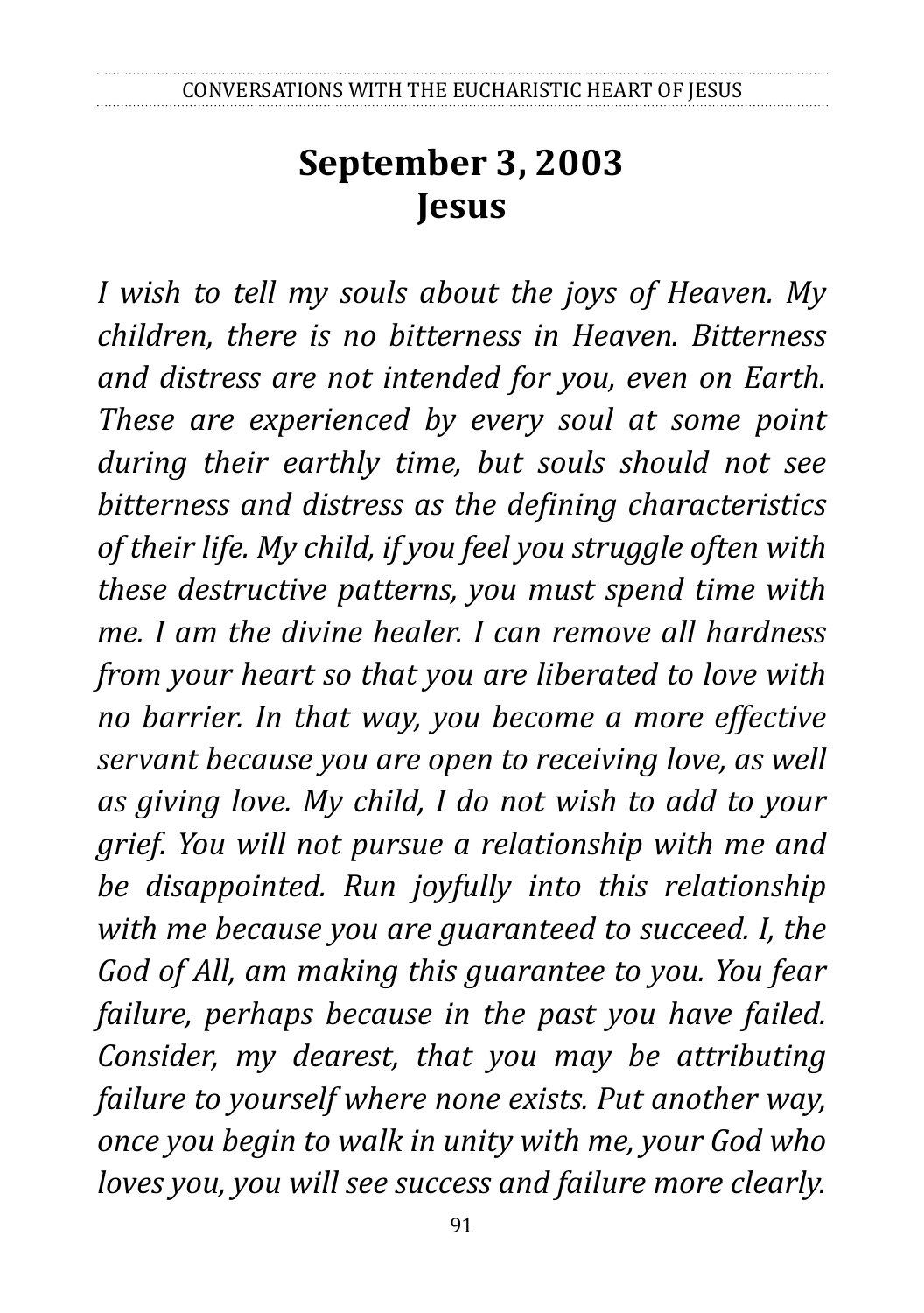*What may have appeared to be failure to you in your past, may look like success to you when viewed from my eyes. I am looking at effort, not result. The result of an effort is my affair and you must leave that to me. So, in the name of reflection, look back now on your life. Think of these things that haunt you as failures. Did you try in these endeavors? Did you often do your best? When you saw a thing falling apart did you attempt to change your approach? Perhaps your failures were not failures at all. Perhaps you were seeking and not finding. Be at peace. You have found me now and I will bring you every success, regardless of how the world views your endeavors. You are succeeding now, my beloved child, because you are sitting quietly while I minister to your soul and heal your wounds. Yes, we are a success. Together, we do not fail. Today is your beginning. Start freshly with me right now and all possibilities open before you. Your heart begins to ache and this feels almost like pain, but a pain you would not run away from. This is divine love, little soul. This is how it feels when you allow your God to love you. You feel a longing. Your heart looks and around initially, because it cannot determine the object of its longing. This is the beginning of becoming a saint, my child. These first stirrings are a desire for unity with*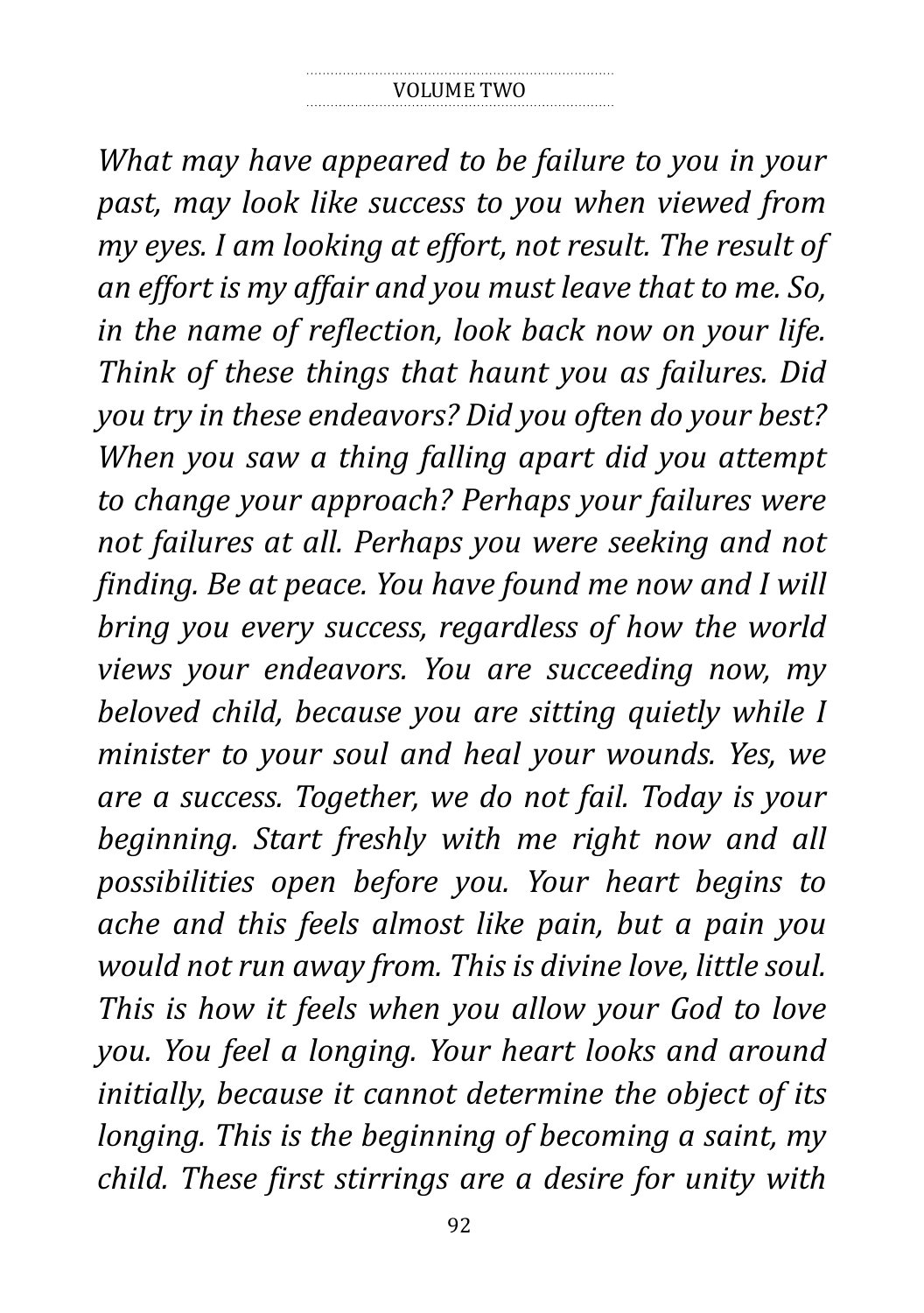*your God. This desire grows stronger and stronger and you can measure your holiness, if such a thing were necessary, by this aching. I tell you solemnly, with all of my divine majesty, you will achieve fulfillment of this longing in Heaven.*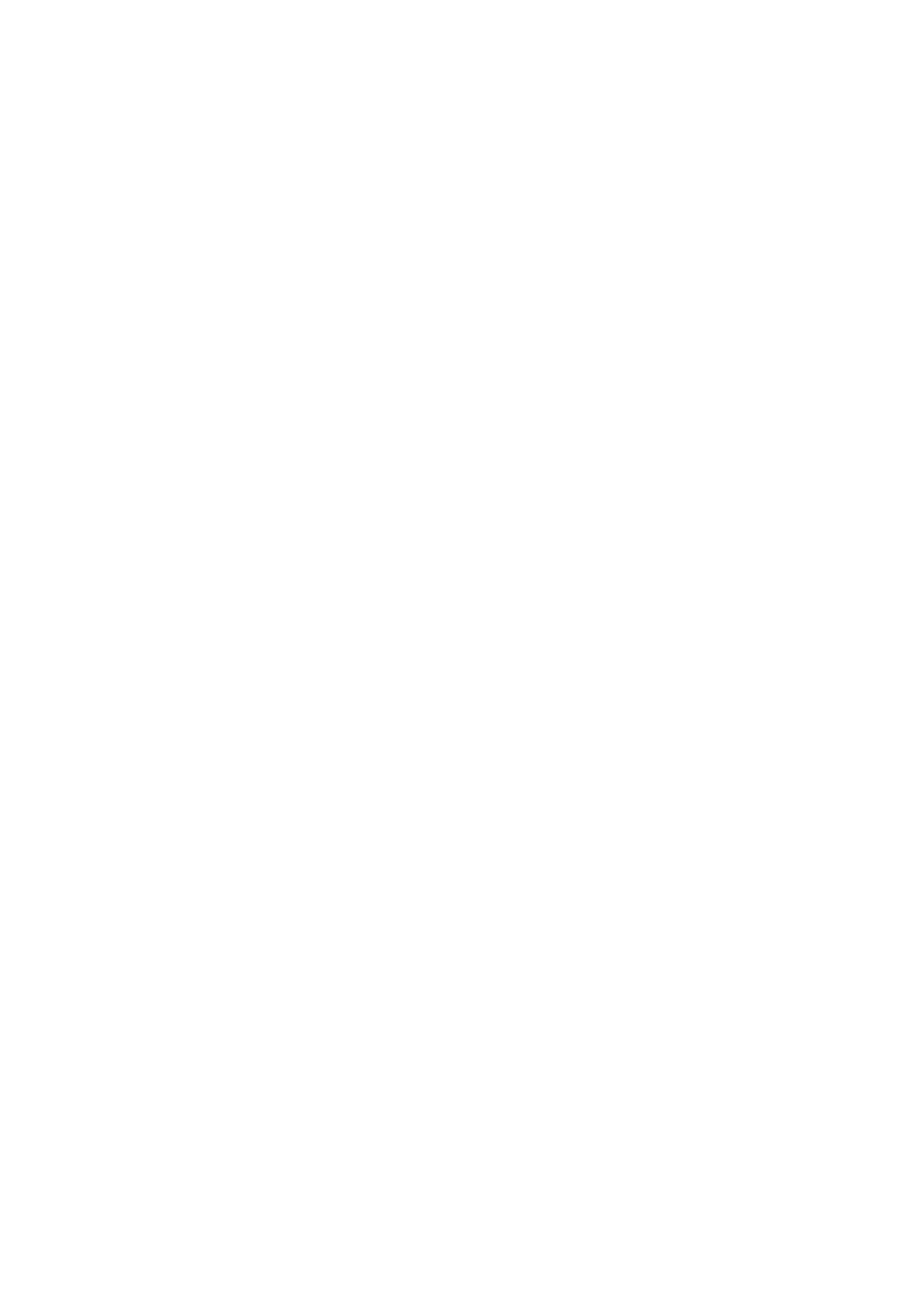## **September 4, 2003 Jesus**

*I have come to cleanse souls. Much as a mother cleans her house, my child, I am cleaning and organizing your soul. If you have been away from me, we must be busy. Events in your life, from your past, must be looked at now in a different way. This is an important task, and that is why I am spending time on it with you. Events can leave marks on your heart when you are not praying. Hence, my goal. To clean these marks and leave a heart that gives and receives love freely. When you pray, my child, I help you to sift through the experiences occurring in your life. Perhaps you have a disappointment today. Taken alone, without my assistance, you might feel down, sad, and discouraged. If pride is a problem for you, and many suffer from pride, you might not share your sadness and disappointment with even another soul. It remains on your poor heart and, after a time, this turns to bitterness. Now, earthly life being what it is, and human beings being flawed, as they are in their search for perfection, you encounter yet another disappointment or betrayal. Pride asserts itself and again you do not adequately share your grief. Another*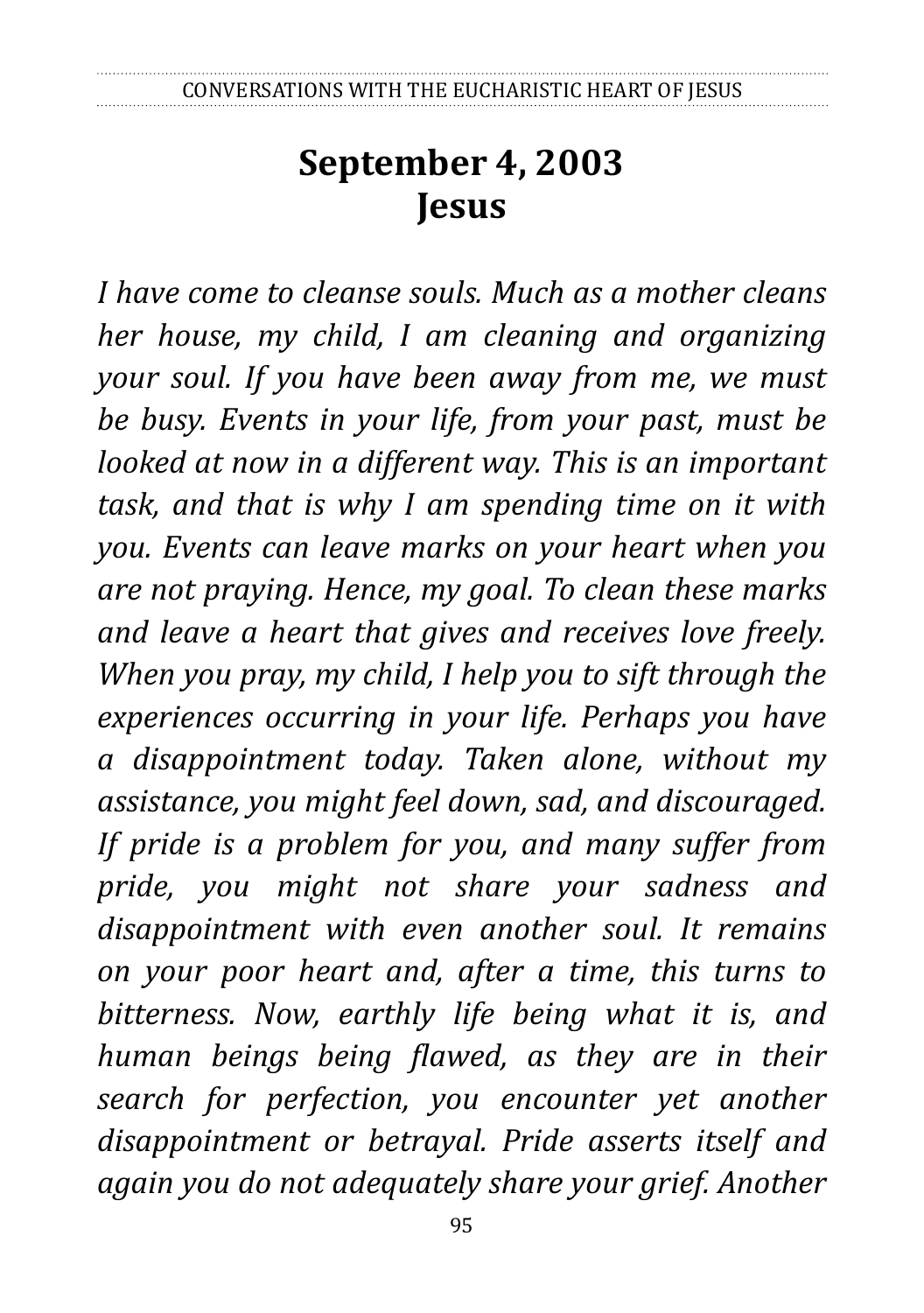*patch of disappointment turns to bitterness and covers another area of your poor little heart. My child, when this process continues, you have a heart enclosed in bitterness. A heart needs love, in the same way your lungs need oxygen. Your heart was designed this way, dearest, and if your heart is enclosed, the love is blocked off. How handicapped you are in the spiritual sense. How it grieves me to see you so disturbed and unhappy. My little one, I am coming to clean every mark from your heart so that you will love freely, as I love. Do not think this is an impossible task. I am Jesus. I am God. I can cleanse your heart in no time at all if you are willing to let me. I will restore order to your soul, I will adjust your thinking, and I will place the kind of love in your heart which is so genuine and abundant that it reaches your eyes. All who see you will experience this love and know it is from me. My child, my child, how grieved I am that those who should have loved you did not. I am sorry that anything hurtful has ever happened to you. But you must see that we benefit from suffering. Let me show you how to make everything bad that has hurt you work to your benefit. Talk to me. Pour it out to me and I will grant you a peace, a forgiveness, and an order to all that has occurred in your life. I must tell you that when you have a disappointment in your*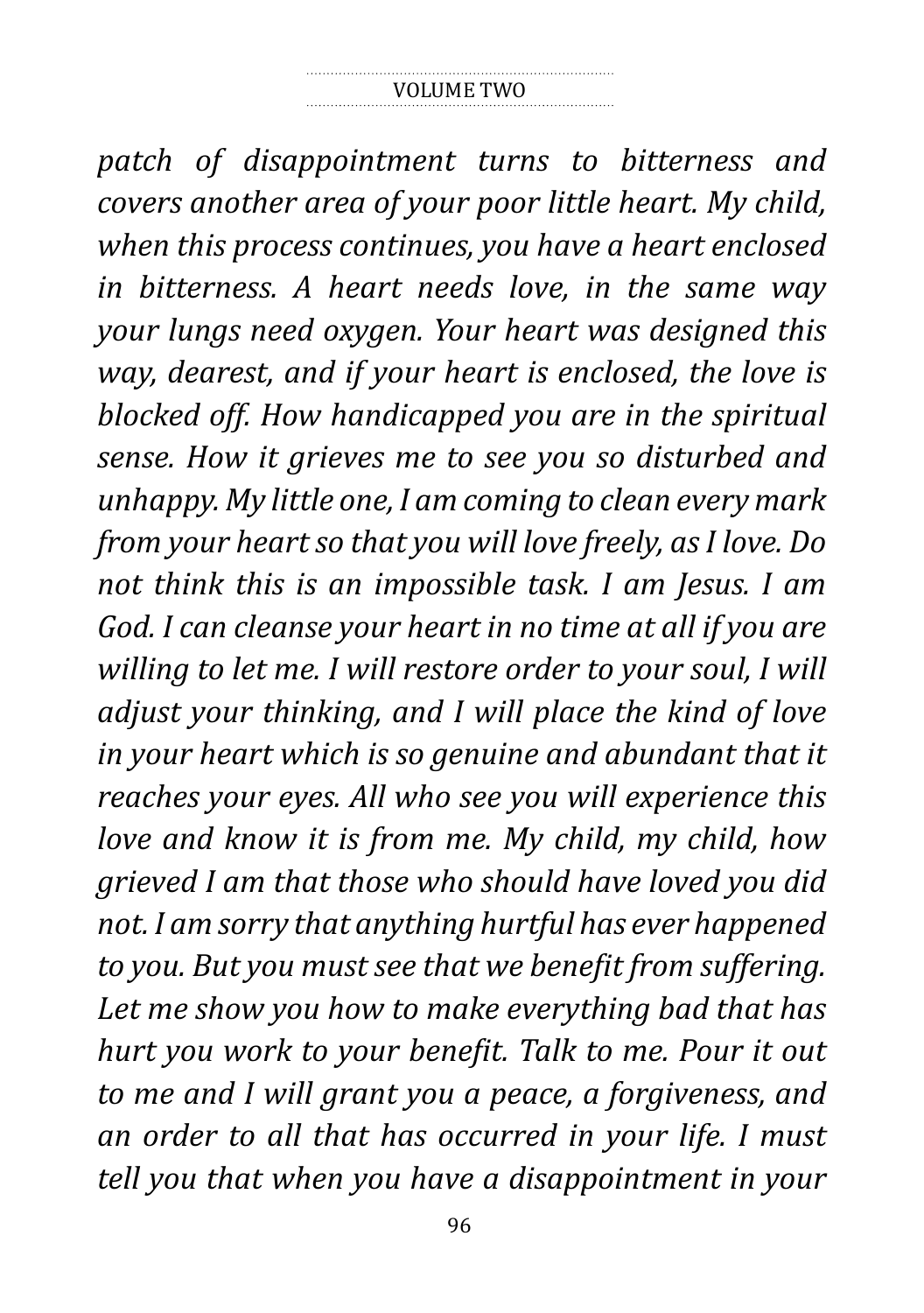#### volume two . . . . . . . . . . . . . . . . . . . .

*life and you bring it to me, I immediately help you to understand and recover. It could be that your recovery time is going to be a period of growth, during which you and I will grow closer and more dependent on each other. Would you begrudge me that time, my child, if I needed it to make you into the kind of saint I need for certain work destined for you? Of course you would not because you are searching for my will. If you pray, I will not let you suffer unnecessarily. That is a pledge I make to you today. Please take that sentence to heart and hold it closely. If you pray to me, I will not let you suffer unnecessarily. Ask me for relief of your suffering, and if it is not benefitting you, I will remove it. Be at peace now and tell me of everything that occurs in your life. Together we will ensure that no further blocks fall upon your tender heart.*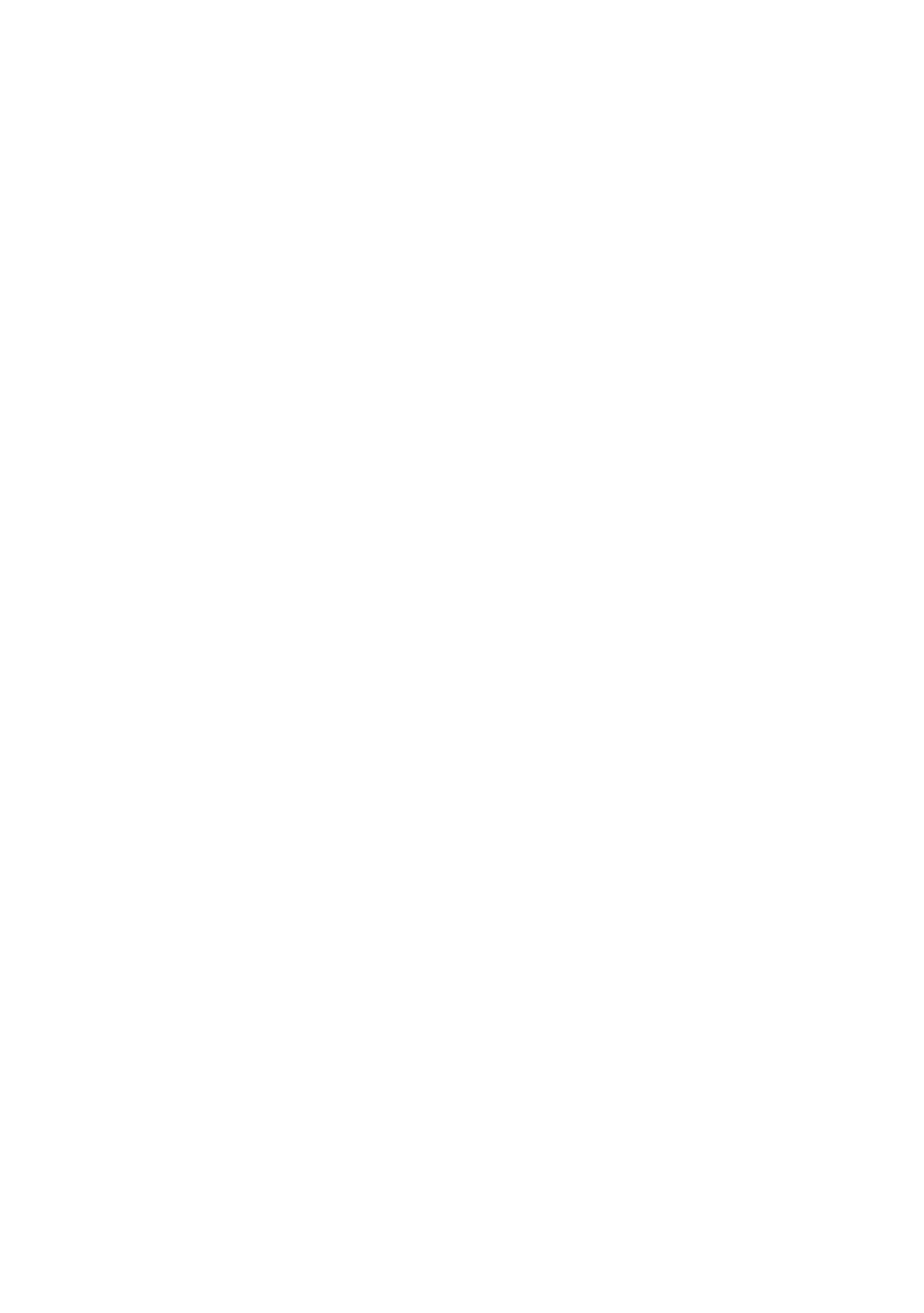# **September 4, 2003 Jesus**

*My children, I would like you to become dependable friends to me. I want to rely on you. You are wondering what that means so I will tell you. It is true, I am walking with you. I am sharing your life and worries. Your business is my business and I help you with everything. No detail is too small for you to share with me and seek assistance. You find me present, always. You know I never leave you. You are only being wise to have this confidence in me, my child, because it is a confidence that rests on the rock of truth. I am that rock and I am that truth. In the same way, with every allowance made for both your frail humanity and your earthly duties, I want you to walk with me. I would like to know that you will come to me every day in prayer. We begin a journey together and then you disappear from me. I remain with you, of course. I am your God and will not leave you. But we must finish the work we begin. Do not be haphazard about your time with me. You are busy and I understand because it is often I who have given you your duties. But if you do not have time to pray to me, there is something amiss in your life and I want it sorted out immediately. I need you. You are my*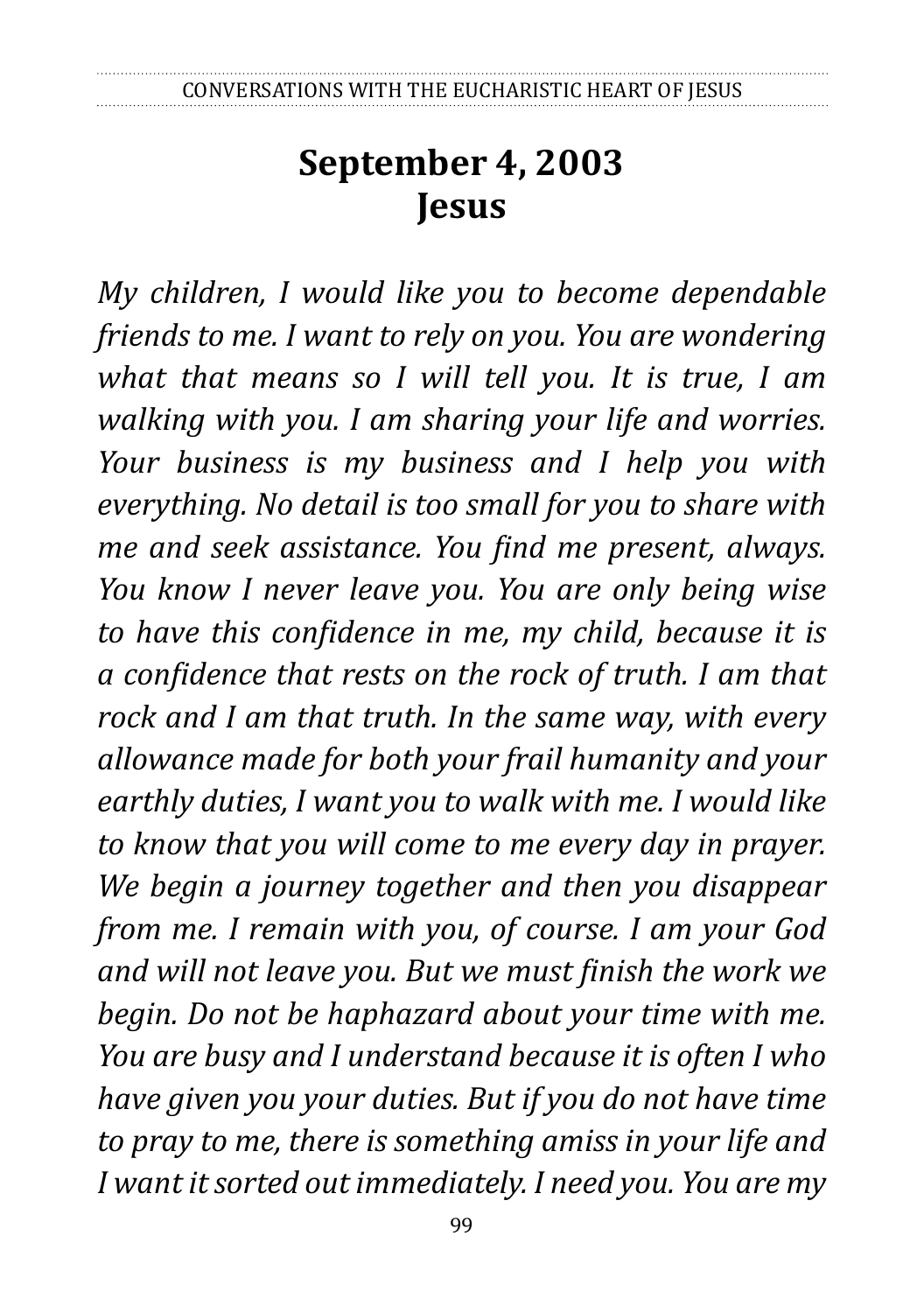*friend and I need my friends to be faithful right now. So do not come and go anymore. Please, stay united to me so that we can work together on the tasks left undone by others. My child, you must understand that when you come to me in prayer, if only for a moment, I am consoled. My heart is comforted, which allows me to give you untold graces, of course, but also, your prayer allows me to soften my justice toward others who never seek me. When you meet me face to face, you will see clearly every happiness you have caused me. I need you and so appreciate any fidelity offered to me. If only for the sake of repayment you should come to me often, as I reward each prayer, each glance, each petition even, beyond anything you might imagine. Please do not worry if you do not feel the way you think you should feel. My child, how does a saint feel when that saint is laboring on Earth? Very often, my saintly souls feel tired. They feel tired because they are laboring. But they also feel determined and these saintly souls come back to me in prayer, even though they do not feel holy every moment. Do not let your feelings dictate your prayer time. Imagine a marriage where the two people only served each other in times of romantic love. I need not tell you that the marriage would be doomed. It is the very same in your relationship with me. Serve me*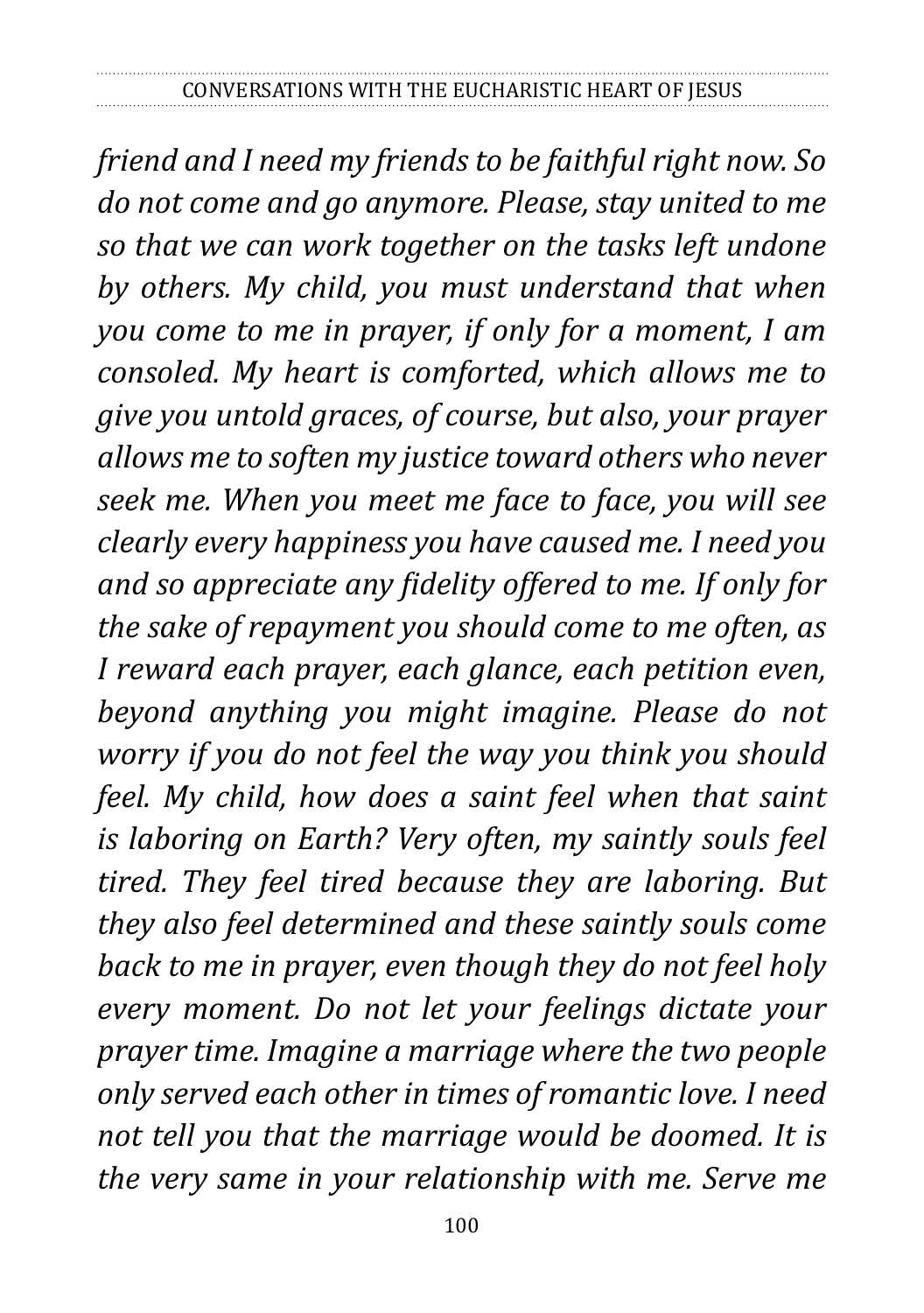#### volume two

*always, regardless of how you feel. Do you imagine, my child, that you will come to me in prayer and I will turn away? Will I say, "Go away, you do not feel holy enough to talk to me"? Does a good husband say, "Go away, my wife, you do not feel enough love for me"? How ridiculous. It is particularly in those times when you do not feel holy that I must listen to you and soothe and love you. We are to be close friends, which means we will be friends in times of spiritual joy. But, as close friends, our friendship will become even more precious, more valuable, and more indispensable during times when you feel a spiritual dryness. Be at peace. I seek to explain everything to you now, leaving no questions and no hurtful marks on your heart.*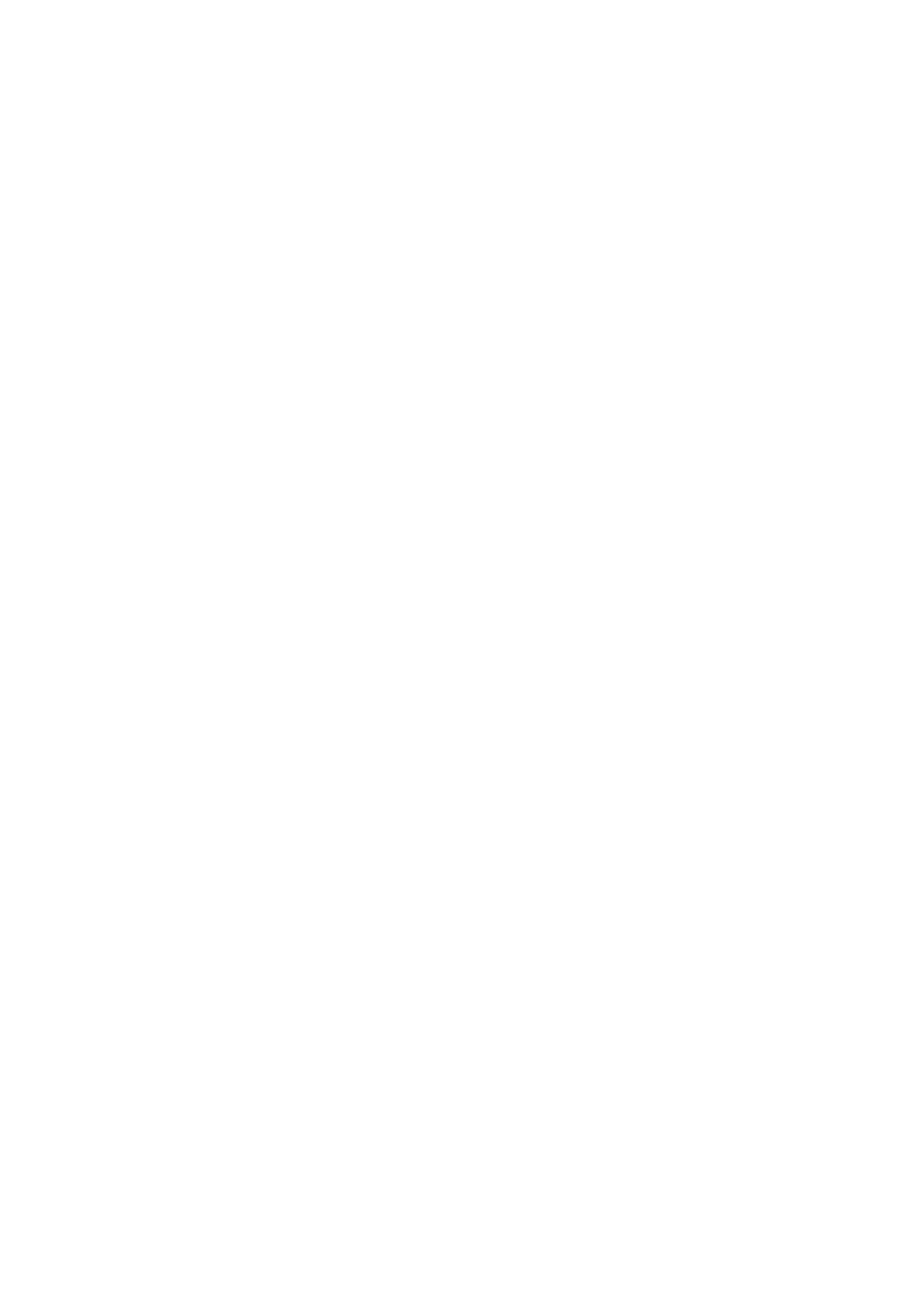# **September 4, 2003 Jesus**

*My children, I am not aggressive, unless one of my own is under attack and needs my protection. Normally, I am gentle and slow to anger. You will find me a calm companion to your days. I see events clearly. I am able to read the intentions in the souls of others, so I am the one to consult when you have difficulty. If you are needlessly upsetting yourself with a person, I will tell you. I am very patient with my children, particularly when they have turned away from me. I will send many chosen souls to them in an attempt to get their attention. But I cannot will their response because they own their will. I would not give a gift to you and then take it away. If a soul rejects you, you must be at peace. Consult me often when you are working with a soul. Pray for them. Love them. Show them by your example what it is to live the life of a follower. Are you calm? Are you peaceful? Those qualities are very attractive to a soul who is experiencing distress. You must convey to a struggling soul that the answer for everything is with me. They may say you don't understand that their problems are grave, complex, and unsolvable. They may cite reasons why they do not follow me, always blaming*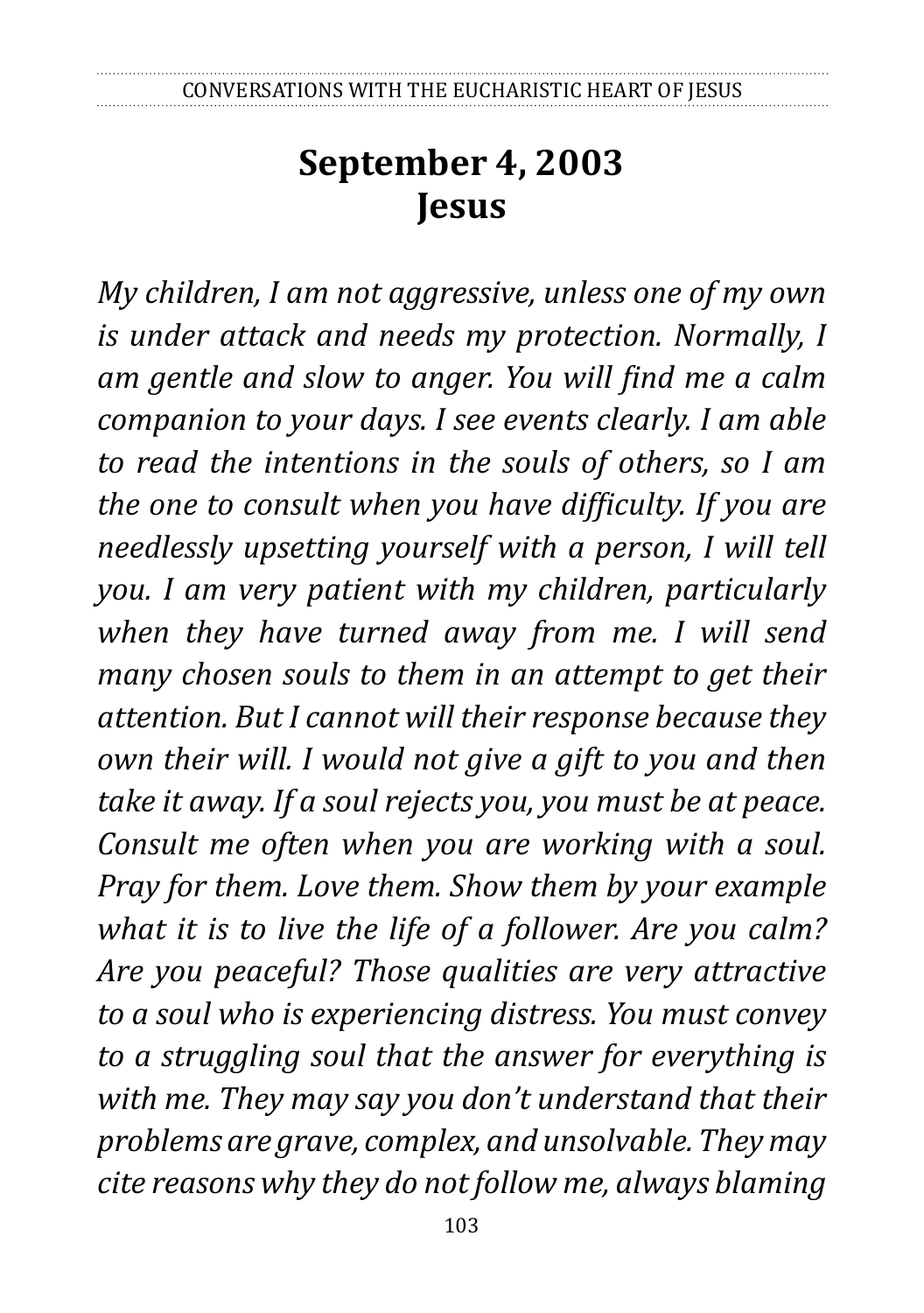*others. The answers are all with me. There is no reason to reject God. No excuse will gain pardon on judgment day. I have never shown a soul unkindness or cruelty. I deserve love, loyalty, and respect. Understand my power and you will begin to understand my gentleness. Foolish souls equate gentleness with weakness. It is the truly strong who are wise enough to be gentle. So treat your brothers and sisters gently, particularly those who are not united to me. They wound so easily. They do not have me to console them when they are hurt. Can you imagine such loneliness? Would you like to return to a world that did not include me in any way? Do not even imagine such a thing because I have promised not to let you go. Truly, I will not. But be compassionate.*

*My child, have no fear about your future. Do not spend time imagining what will happen to you or what I will ask of you. This type of dreaming is not productive. Rather spend this time meditating on my Passion. That type of exercise is productive and will allow me to reveal myself further to you. Our union will be deepened and you will gain much. You will have the joy of knowing that when others ran, you remained. I cannot convey to you the joy this will bring you. Let me say that throughout all eternity such knowledge will*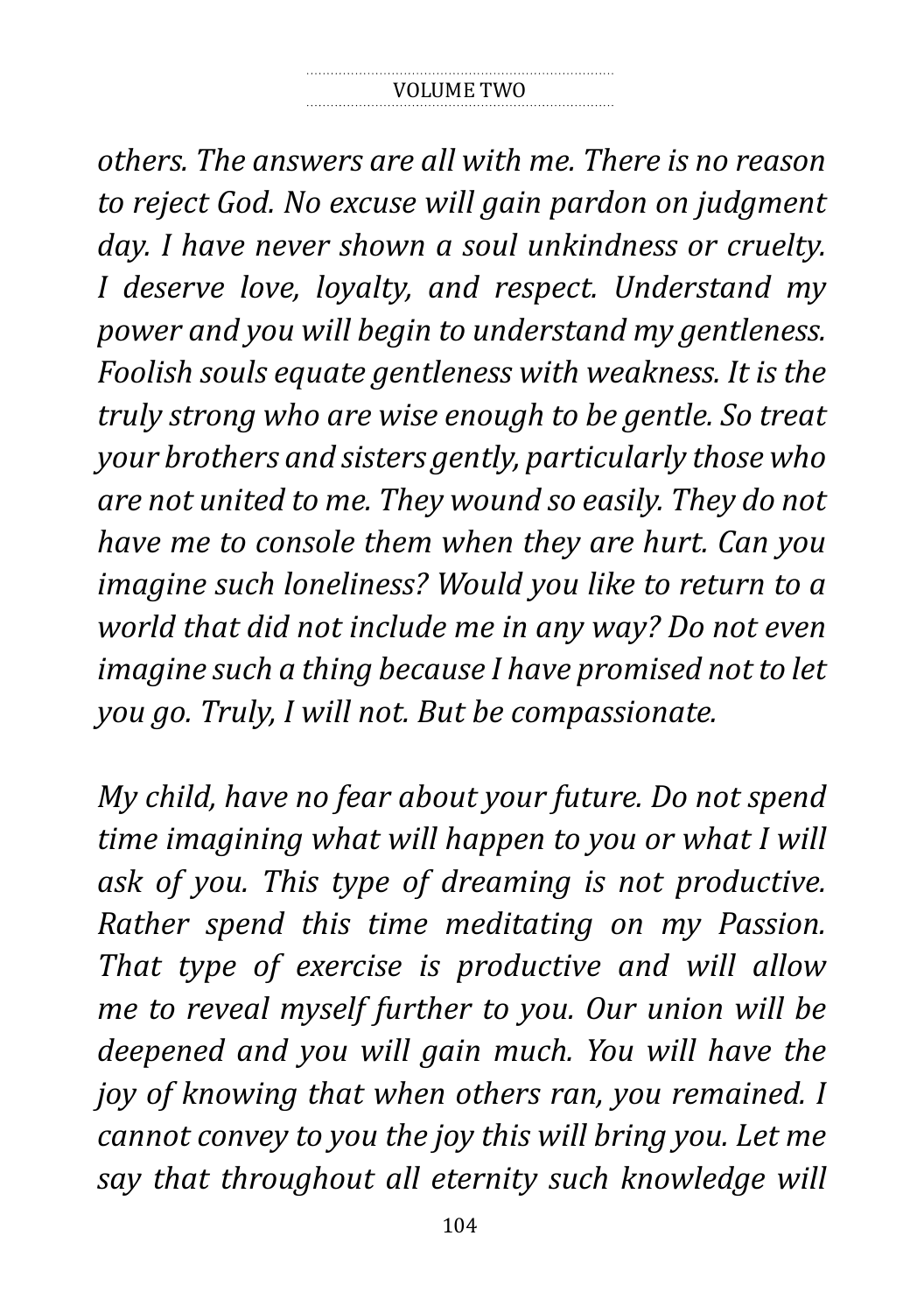*delight you. It is difficult for you to imagine eternity, but the closer you come to me, the more real it becomes. Your exile from us on Earth is a testing time. Do not fail the test by wasting opportunities. Do not fail the test by spending your today feeling badly about yesterday. Did I not assure you that my memory is short? Your failings will be forgotten, child. Only do not turn away from me now. I place great trust in you because I, your God and savior, know you. I see straight into your humanity and know each capability. You are able to do great things, my little servant, but not without me. You were formed and designed to work with me. Without me your work will remain undone because you will not be able to identify it, much less accomplish it. When this occurs, and I tell you I do not expect this from you, others must carry heavier loads and do your work as well as their own. It is for this reason that my true servants carry heavy burdens. But, my will is being accomplished and my time of renewal draws near. Have no fear. I am reclaiming my world.*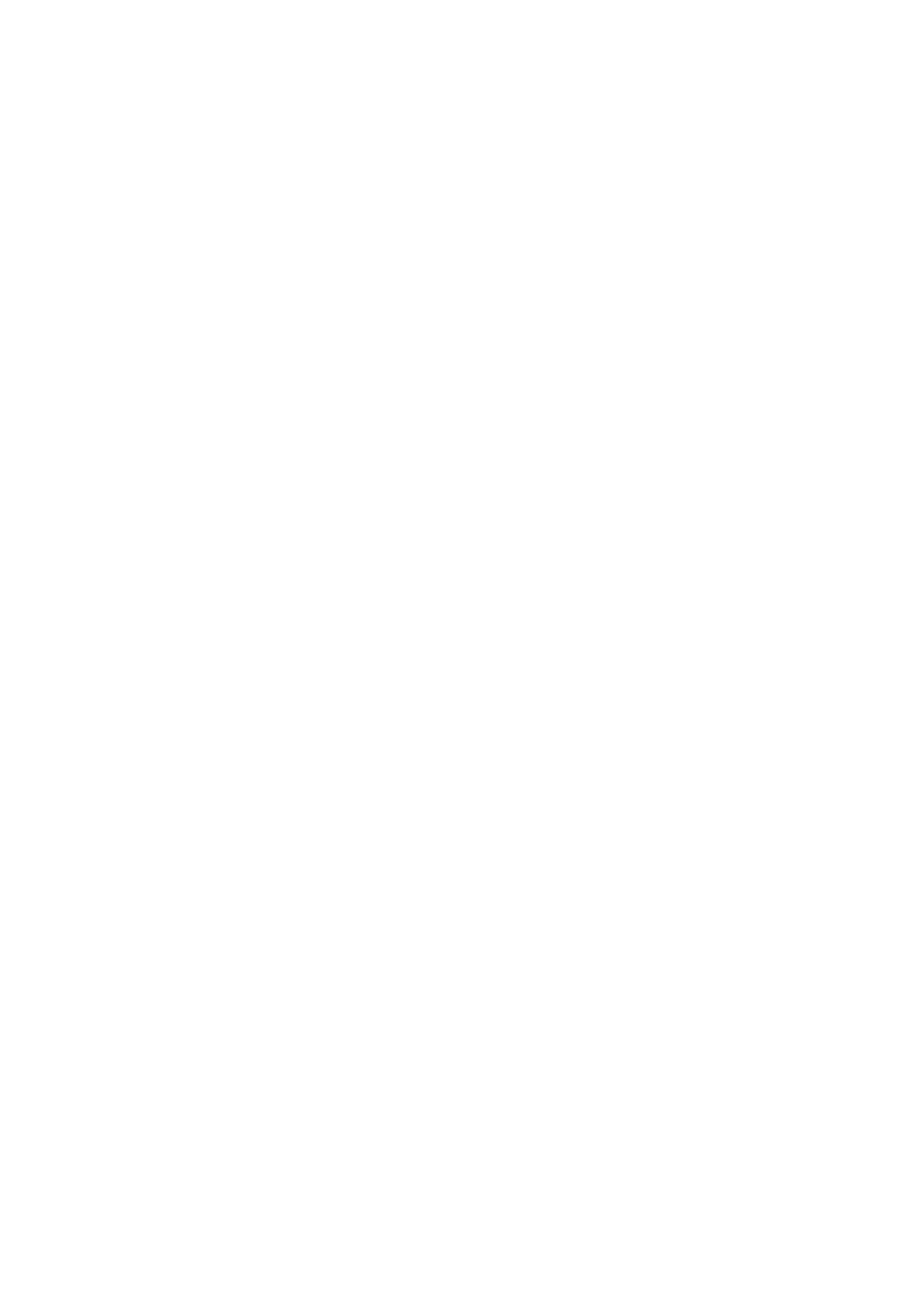# **September 5, 2003 Jesus**

*I want my children prepared. Today it is my wish to help my children understand the times in which they live. Children, you are close to my heart. You were put on Earth for this time so that you could serve me and assist me in ushering in my kingdom. The time of darkness takes its final souls as I prepare to return. The result is assured, as I often remind you. What is not assured is how many souls will choose light and how many souls will choose darkness. Be influential, my children. In your quiet, calm holiness, with eyes that reflect all of my kindness, be influential. Others must see more and more of my peaceful children, standing firmly in my presence. In this way, they will be attracted to me. That is our mission. My words here in these pages are intended to assist you in this process, the process of holiness. And holiness is a process of becoming, my dear ones. Will you ever say you are holy enough? Of course not. While you remain on Earth, I will have divine work for you, both in your soul and in your world. Never content yourself that you have done a good job yesterday. To content yourself in spirituality is to begin the slide back into the world. Our standards are high*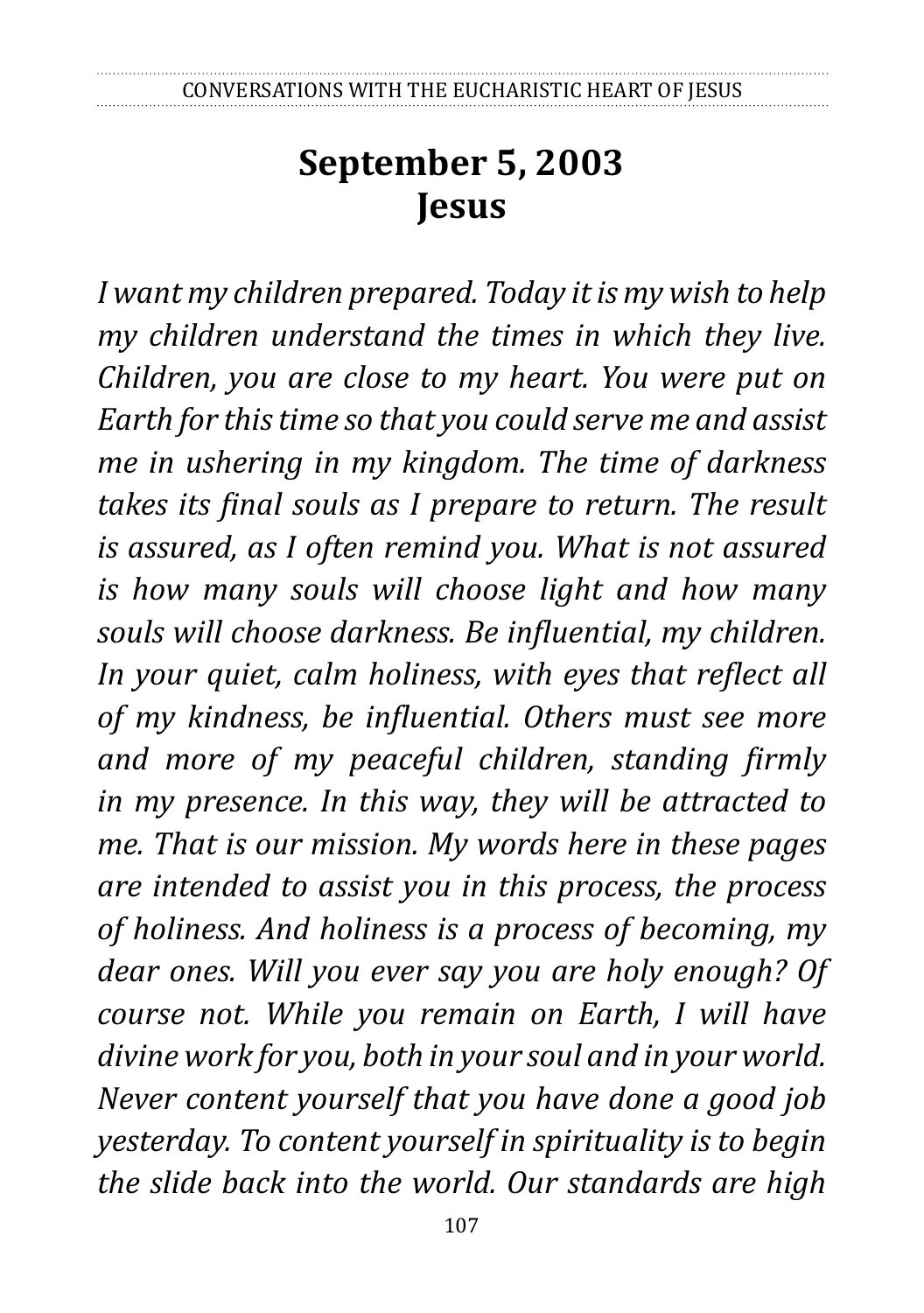*but you are able and again, together, we succeed. I am with you daily, hourly, and through everything you experience. Please give glory to our father in Heaven for his countless mercies during this time. He has been disobeyed in every area of humanity, and even now his concern is for his children. Dear ones, I have prepared you well. You are responding to my grace and becoming saints. How pleased I am with your progress, and also with the zeal with which you seek to share my words. I am calling and you are answering. I give you tasks and you complete these tasks. When this happens, all is at peace in your soul. Do not be afraid. Fear nothing. Did I not assure you of my power? Come to me often and discuss every concern, every joy, and every decision with me. In this way you will be certain you serve me and not the world. I wait for you often during the day to glance my way, and the moment you do, graces are sent down upon you. I will preserve you in my grace. I will open the path before you. I will count your enemies as my own and your interests will be mine. We are united. Always proceed from that fact. You and I are one. Truly, you carry me, your Jesus, your savior, with you, my child. I leave you with that statement for now because you must live your whole life by that one fact. Be at peace, to serve my kingdom.*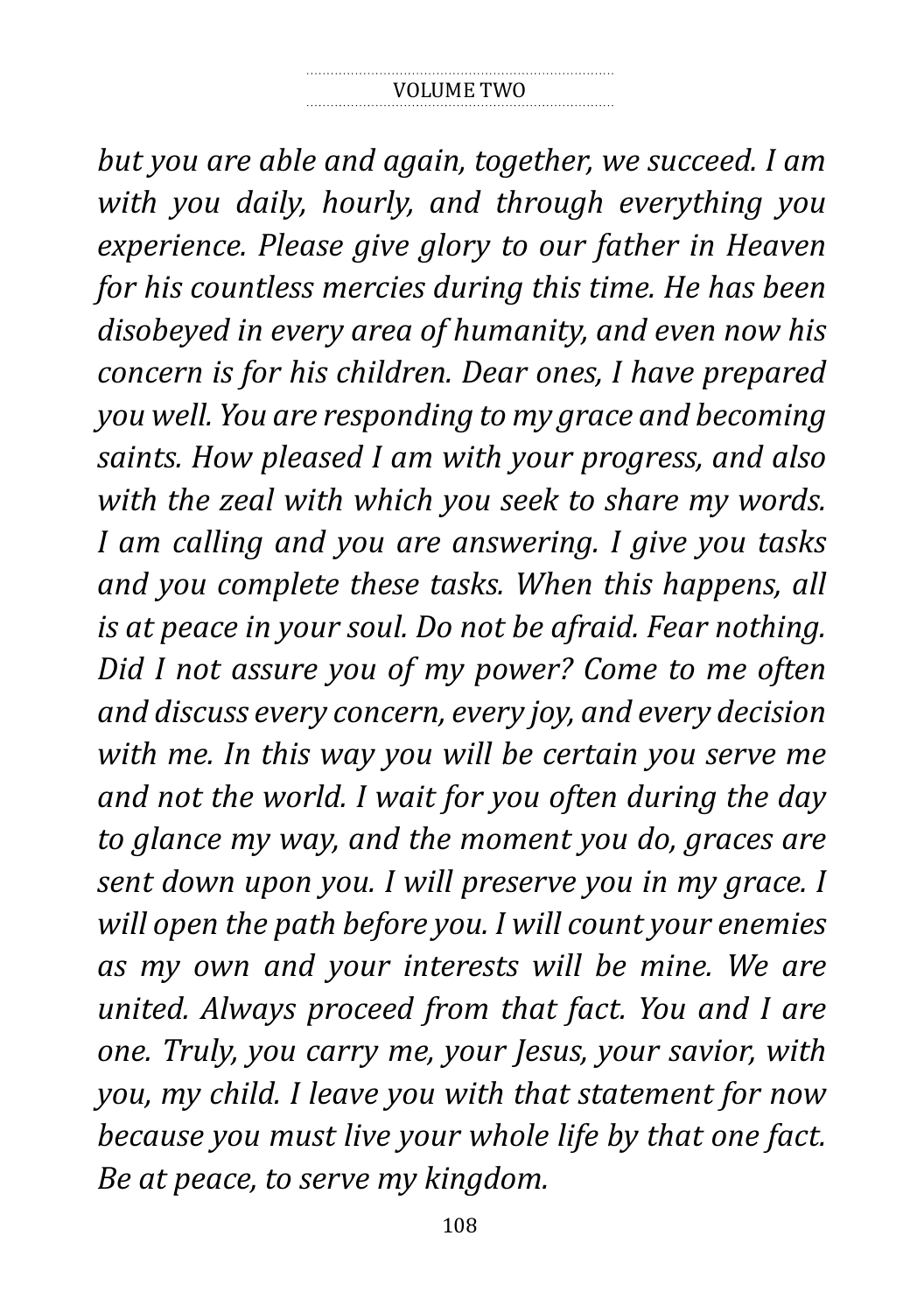# **September 5, 2003 Blessed Mother**

*Dearest children, nestled in my immaculate heart, you must live your lives joyfully. Jesus, my beloved son, has given you everything you need to become true servants. In order to have peace on this earth, you must serve him. He is all light, all goodness. I am his mother. I am also your mother. Call on me often, little children of this world. I have helped many people reach Heaven and I will help you. Confide your fears to me and I will console you. A motherly heart understands each weakness in her children, and can help her children overcome habits which distract them from their union with God. Children, let me help you. Run to me when you fear you are not serving Jesus and I will lead you straight back to his holy path, the path he has marked especially for you. We are near you always, in everything. Truly, Heaven and Earth are joined as never before. Take full advantage of this. Heaven is happy, dearest children, because God is there. But you can be happy on Earth, also, because God is with you now. The more you seek him, the more he will reveal himself to you personally. All is well. We guard you and your loved ones without tiring, and you will see that your service to Heaven brings you joy and more joy. Be with Jesus, children.*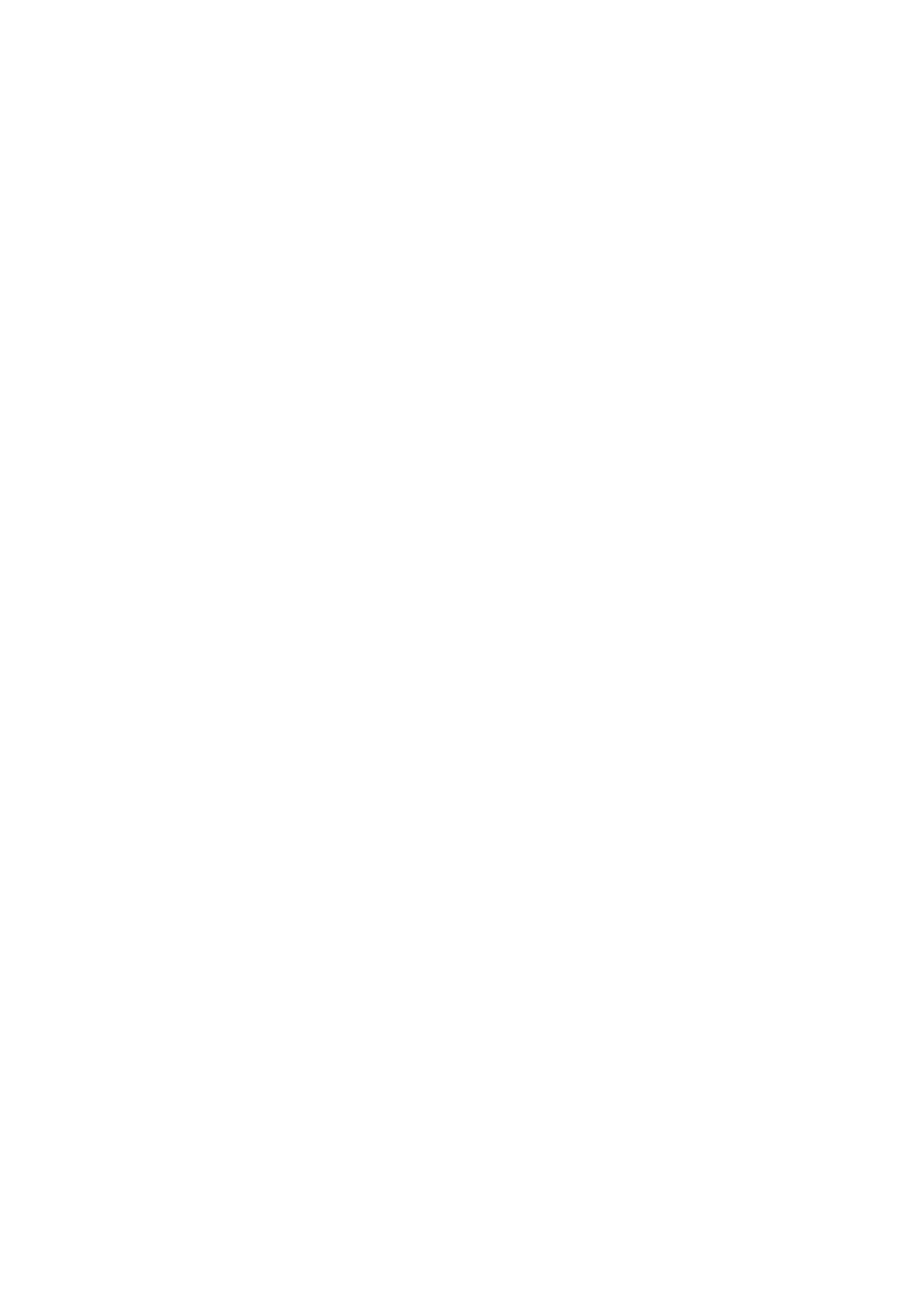# **September 5, 2003 Blessed Mother**

*My children, I am anxious that you persevere in your conversion. There are many graces available to you so that you stay this course to holiness. Because I am a mother, your mother, I anticipate dangers that threaten my little ones. Beware of spiritual pride. Jesus intends to bring each of you to a high level of holiness in a relatively short time. At no time should you think this holiness comes from you. Your faith, your love of God, is God's gift to you, so do not hold yourself above your brothers and sisters who are not responding as fully and hence not receiving the same level of grace. My little one, you might wonder what it is you are contributing if everything is coming from Jesus. You are contributing your free will. You are contributing your time on Earth. You are giving Jesus your heart and saying, "Yes, Jesus, I want to be a saint." Truly, little child of my heart, Jesus can do anything with a soul such as yours who has made a decision for Heaven. Consider yourself now a soldier in the army of light. I anoint you as such and you work only for goodness. Prayer is your weapon and you are armed with the holiness acquired through your obedience. No evil can prevail against you. Such*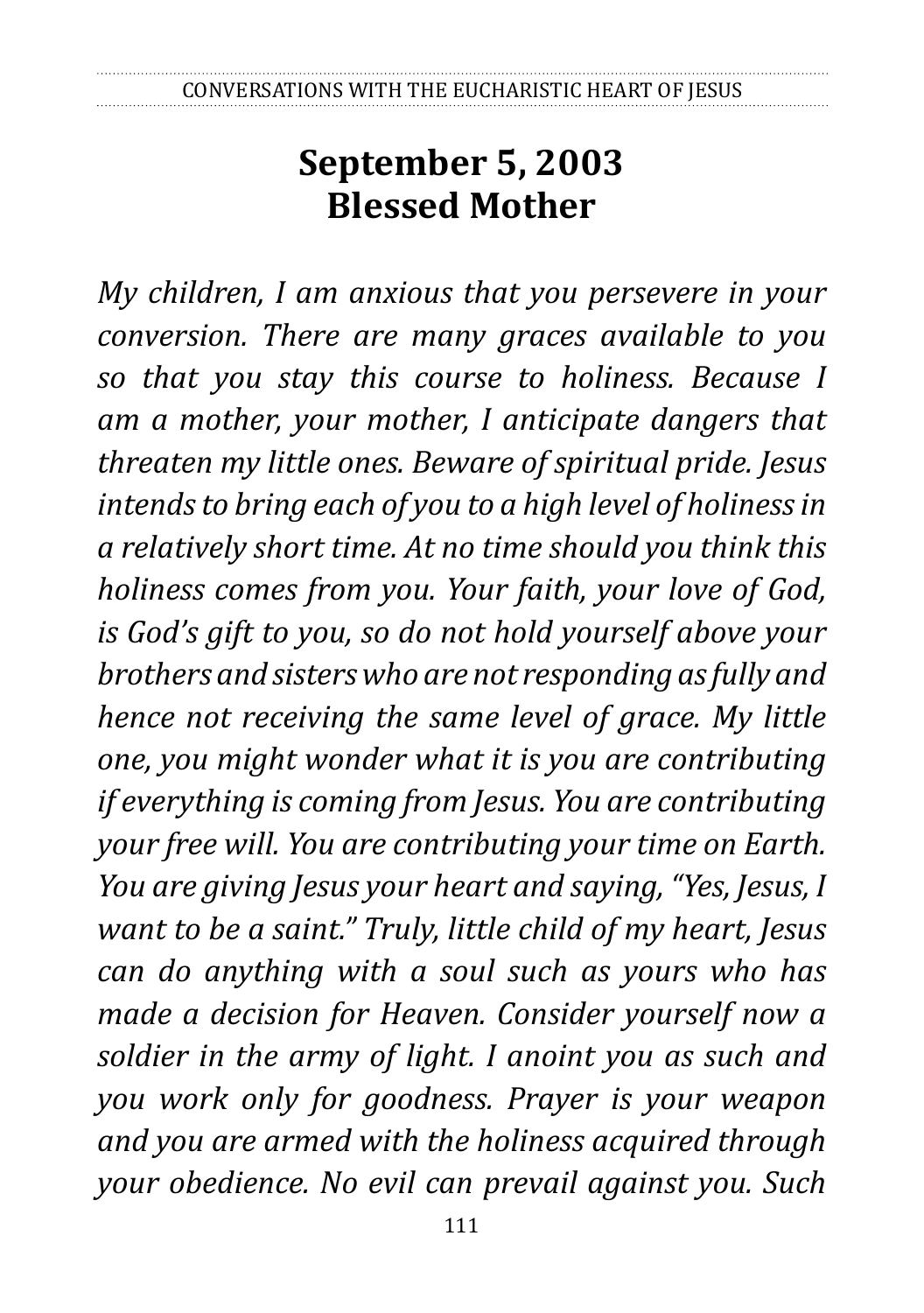#### volume two

*is the power you wield with Jesus as your leader. Fear nothing. We are with you. Be available to accept your direction through prayer so that as times change we can instruct you in everything. We are always available to you. I bless you now and entrust you to my son, Jesus Christ. Serve him faithfully and you will know Heaven. How your loyalty will be rewarded. Truly, children, you will be overwhelmed with happiness. We have every answer. Bring every trouble to us. I am with you and seek to help you as a mother helps her children through difficult times. When you need me, dear ones, I will be there, with additional guidance for your time.*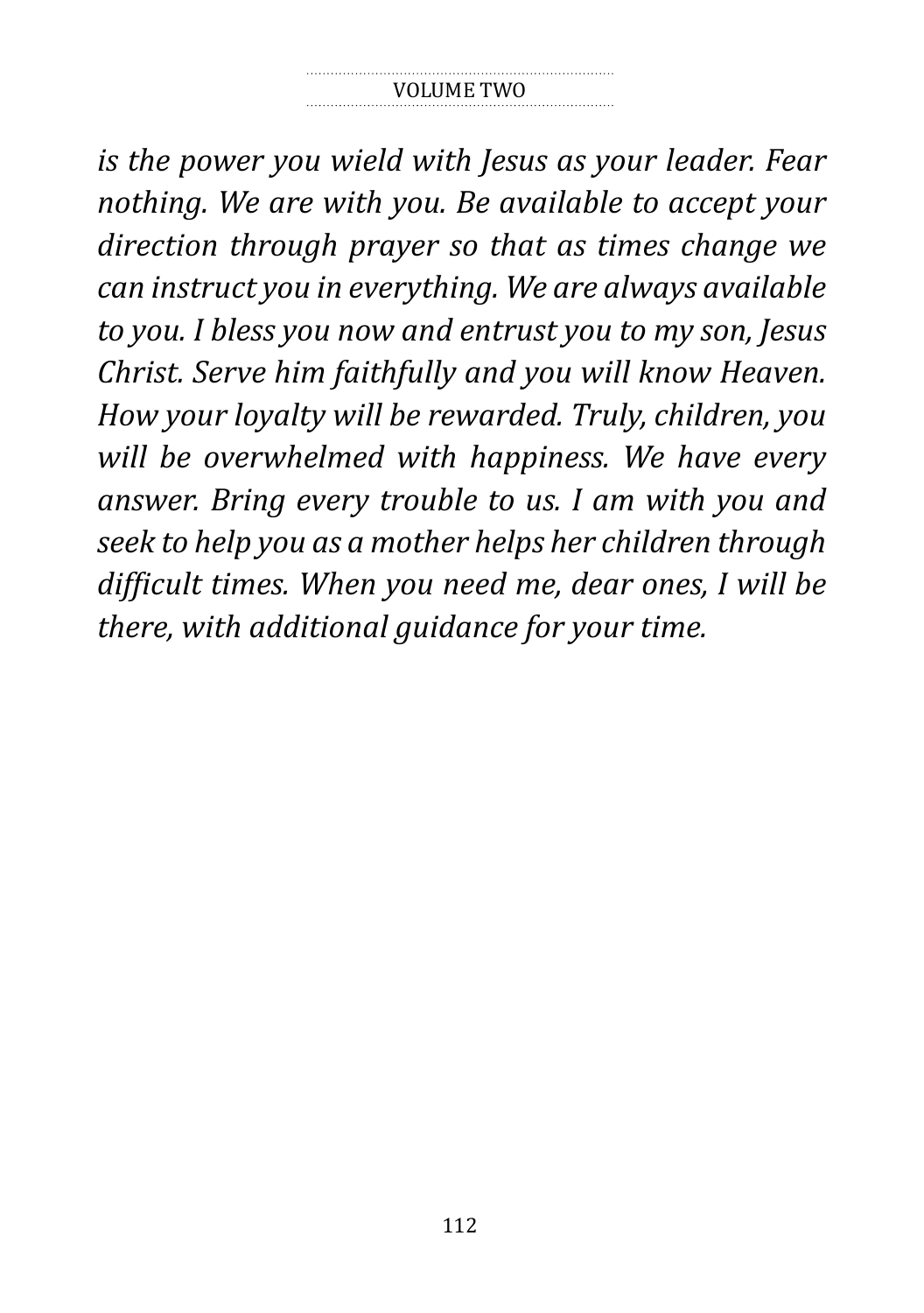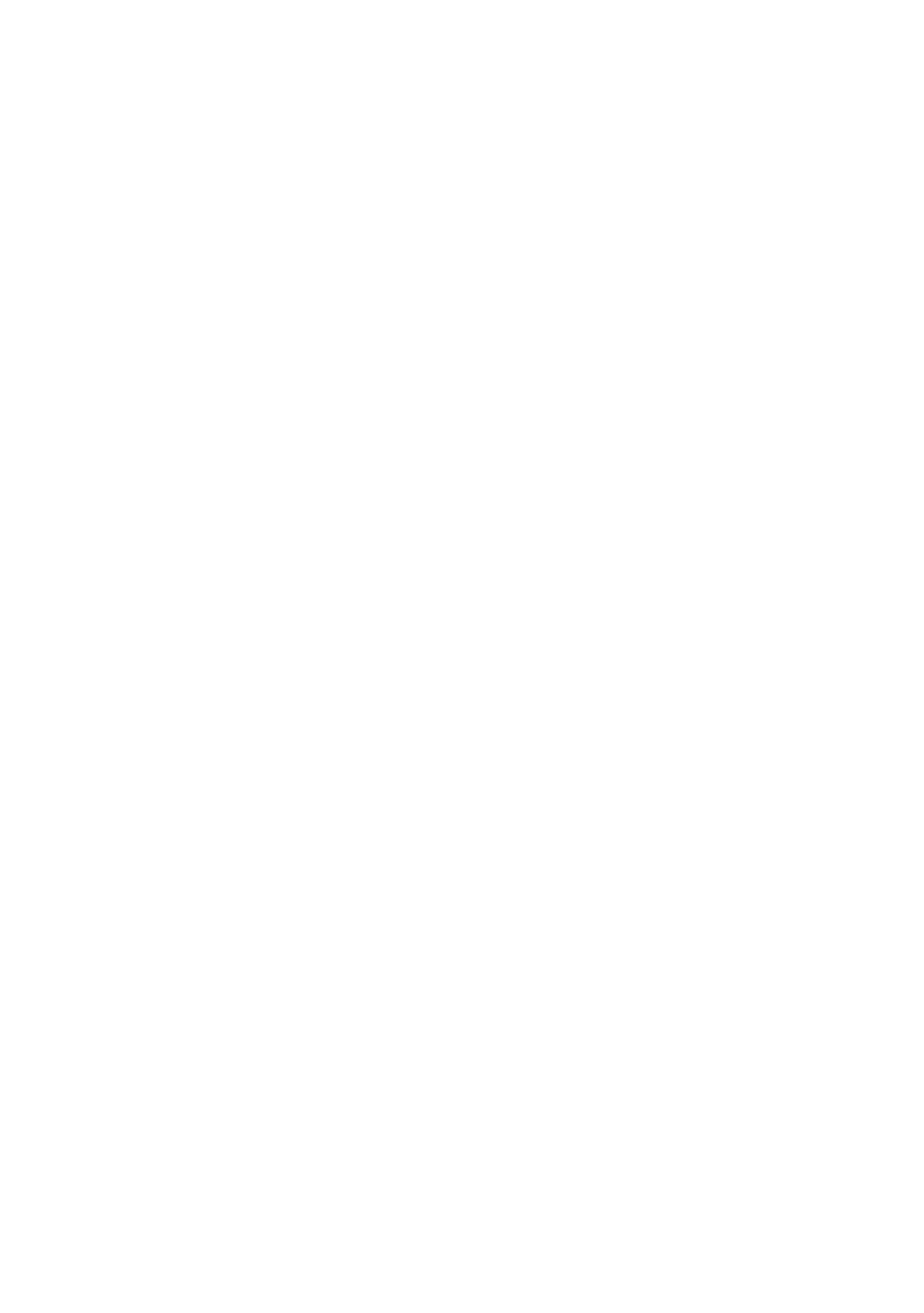## **The Five Spiritual Practices**

As Apostles of the Returning King, we begin the spiritual practices in whatever way we can. For some, a good start will be simply praying the Allegiance Prayer each day. For others, assuming all five practices may feel quite natural.

- 1. Daily *Allegiance Prayer* and *Vocation Prayer,* plus a brief prayer for the Holy Father
- 2. *Eucharistic Adoration,* one hour per week
- 3. *Prayer Group Participation,* monthly, at which we pray the Luminous Mysteries of the Holy Rosary and read the Monthly Message
- 4. *Monthly Confession*
- 5. Further, we will **follow the example of Jesus Christ** as set out in the Holy Scripture, treating all others with his patience and kindness

# **Three Charisms of the Apostolate of the Returning King**

- **E** Compassionate Listening
- Learning and Teaching the Catechism
- Promoting Unity in the Church

## **The Allegiance Prayer**

Dear God in Heaven, I pledge my allegiance to you. I give you my life, my work, and my heart. In turn, give me the grace of obeying your every direction to the fullest possible extent. Amen.

## **The Vocation Prayer**

Oh Mary, mother of Jesus and Queen of the Church, I ask you to bless me with fidelity to my vocation. Assist me in seeing that my service, however humble and hidden, is important to the universal Church. Strengthen me in times of trial and watch over my family and loved ones. Help me, beloved mother, to remain faithful to Jesus Christ, your son, the Returning King. Amen.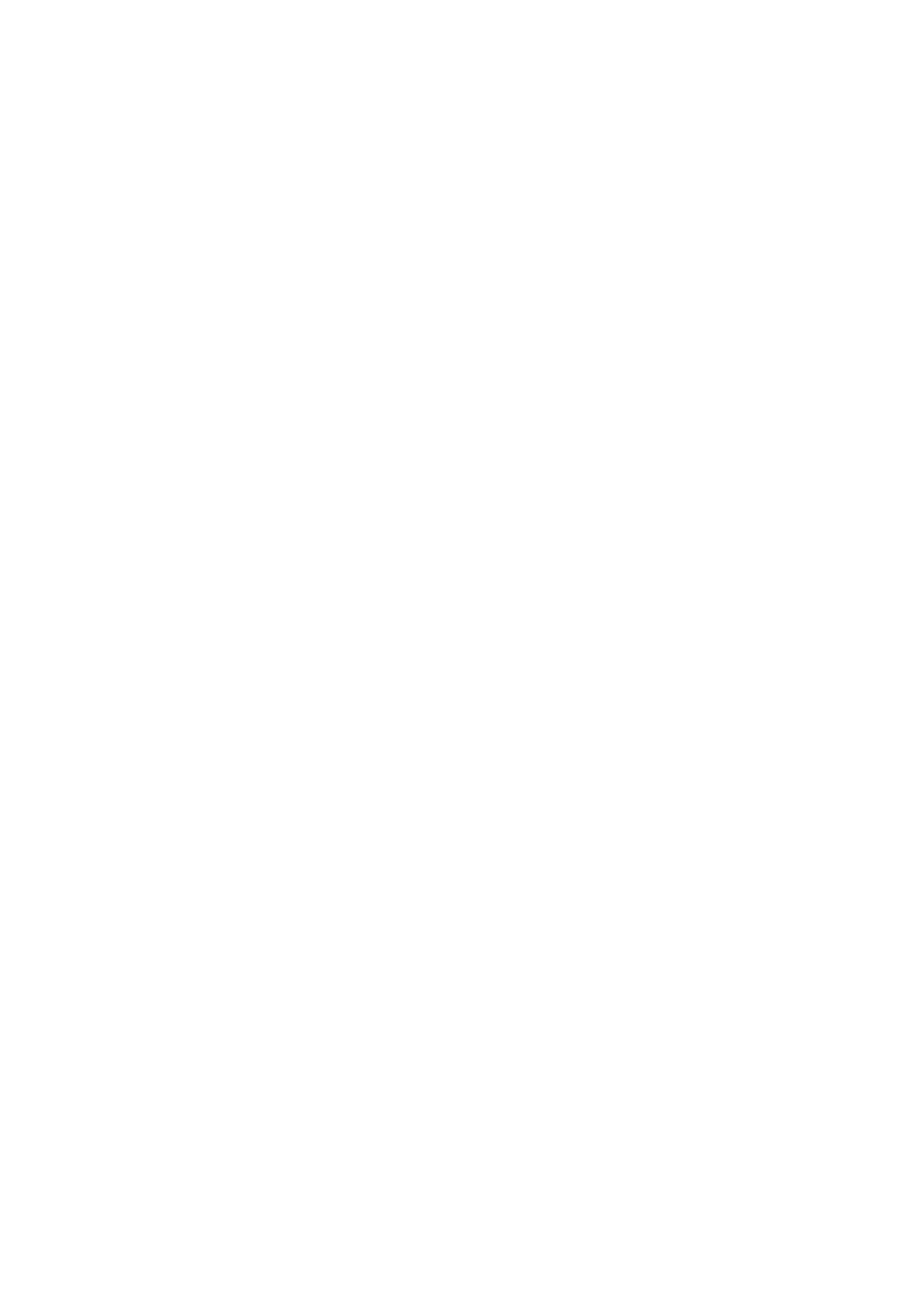# **Promise to Apostles of the Returning King**

# **May 12, 2005**

# Jesus

**Your message to people remains constant. Welcome each person to the rescue mission. You may assure each apostle that just as they concern themselves with my interests, I will concern myself with theirs. They will be placed in my Sacred Heart and I will defend and protect them. I will also pursue complete conversion of each of their loved ones. You see, the people who serve in this rescue mission as my beloved apostles will know peace. The world cannot make this promise as only Heaven can bestow peace on a soul. This is truly Heaven's mission and I call every one of Heaven's children to assist me. You will be well rewarded, my dear ones.**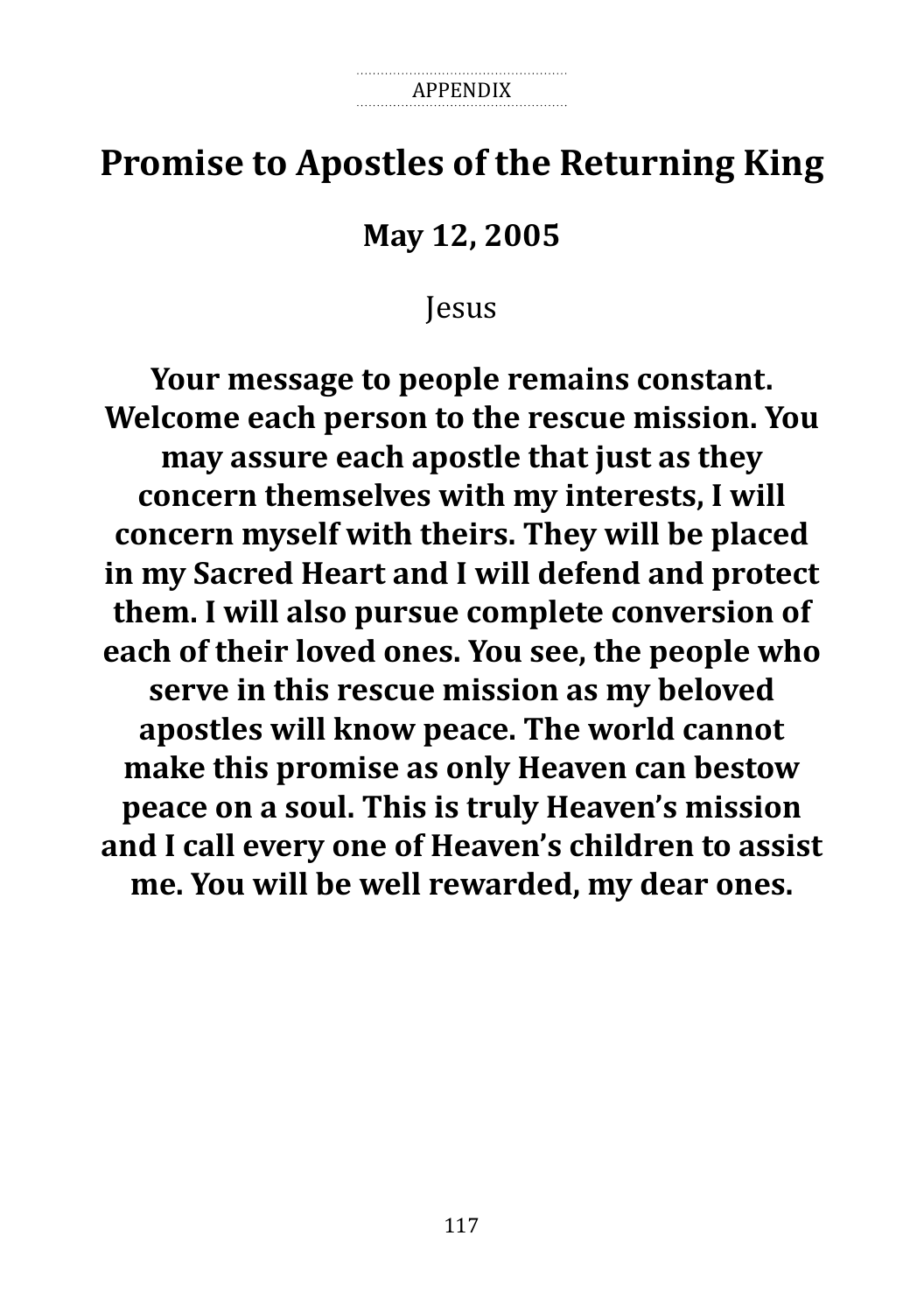#### appendix

# **The Volumes**

Anne, apostle of the Returning King

| <b>Volume One:</b>   | <b>Thoughts on Spirituality</b>           |
|----------------------|-------------------------------------------|
| <b>Volume Two:</b>   | <b>Conversations with the</b>             |
|                      | <b>Eucharistic Heart of Jesus</b>         |
| <b>Volume Three:</b> | <b>God the Father Speaks</b>              |
|                      | to Children                               |
|                      | <b>The Blessed Mother Speaks</b>          |
|                      | to Bishops and Priests                    |
| <b>Volume Four:</b>  | <b>Jesus the King</b>                     |
|                      | <b>Heaven Speaks to Priests</b>           |
|                      | <b>Jesus Speaks to Sinners</b>            |
| <b>Volume Five:</b>  | <b>Jesus the Redeemer</b>                 |
| <b>Volume Six:</b>   | <b>Heaven Speaks to Families</b>          |
| <b>Volume Seven:</b> | <b>Greetings from Heaven</b>              |
| <b>Volume Eight:</b> | <b>Resting in the Heart of the Savior</b> |
| <b>Volume Nine:</b>  | <b>Angels</b>                             |
| <b>Volume Ten:</b>   | <b>Jesus Speaks to his Apostles</b>       |

# **Excerpts from The Volumes**

**Jesus Speaks to You**

Booklet containing the messages taken from *Volume Four, Part Three: Jesus Speaks to Sinners.*

### **Jesus Speaks to Children**

and

### **Mary, Our Blessed Mother Speaks to Children**

These two illustrated children's books contain messages taken from *Volume Six.*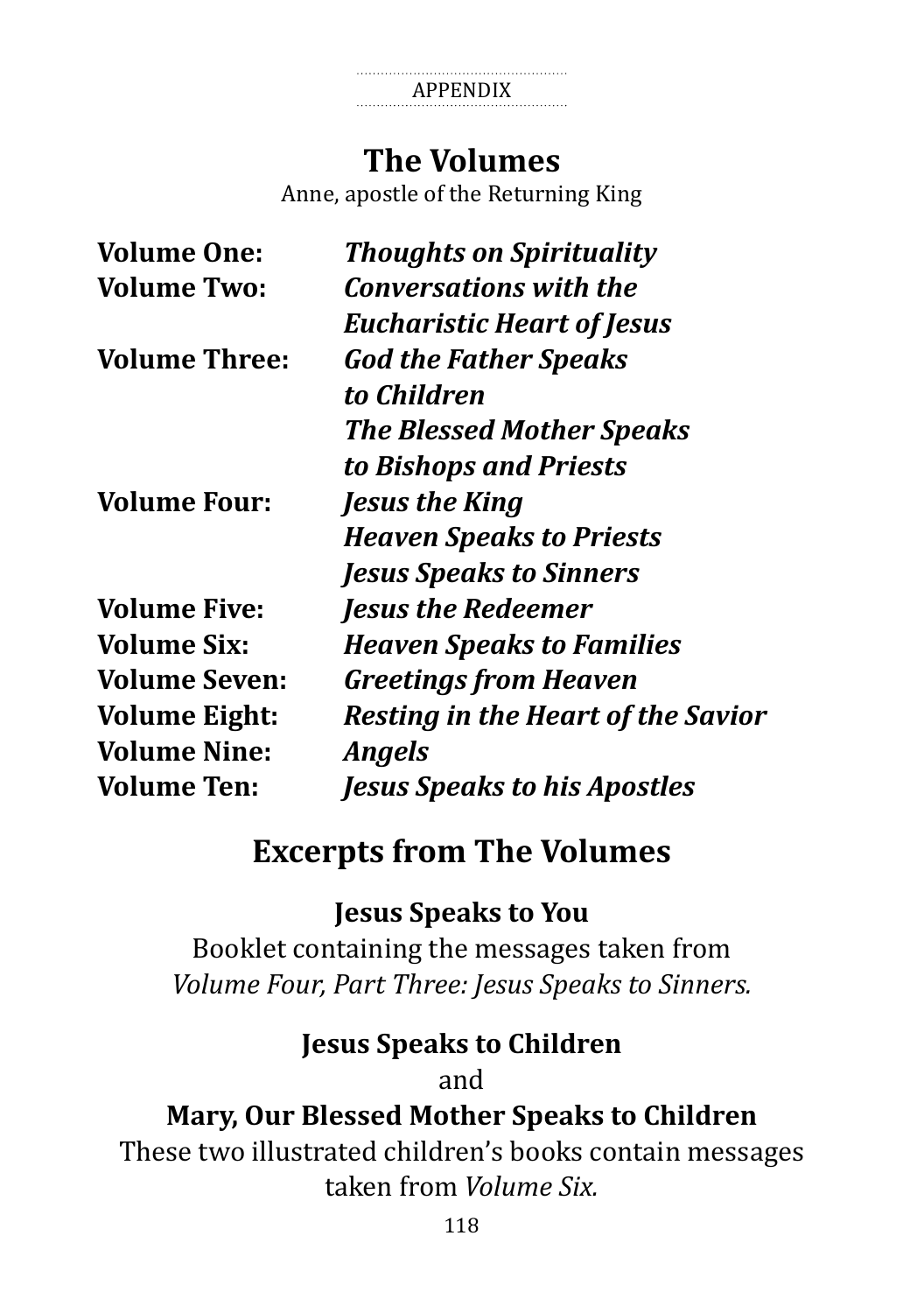

# **The "Heaven Speaks" Booklets** Anne, apostle of the Returning King

*Heaven Speaks About Abortion Heaven Speaks About Addictions Heaven Speaks to Victims of Abuse Heaven Speaks to Consecrated Souls Heaven Speaks About Depression Heaven Speaks About Marriage and Divorce Heaven Speaks to Prisoners Heaven Speaks to Soldiers Heaven Speaks About Stress Heaven Speaks to Young Adults Heaven Speaks to Those Away from the Church Heaven Speaks to Those Considering Suicide Heaven Speaks to Those Who Do Not Know Jesus Heaven Speaks to Those Who Fear Death Heaven Speaks to Those Who Experience Tragedy Heaven Speaks to Those Who Fear Purgatory Heaven Speaks to Parents Who Worry About Their Children's Salvation Heaven Speaks to Those Who Have Rejected God Heaven Speaks to Those Who Struggle to Forgive Heaven Speaks to Those Who Suffer from Financial Need*

### **Heaven Speaks Collection**

Contains all 20 Heaven Speaks booklets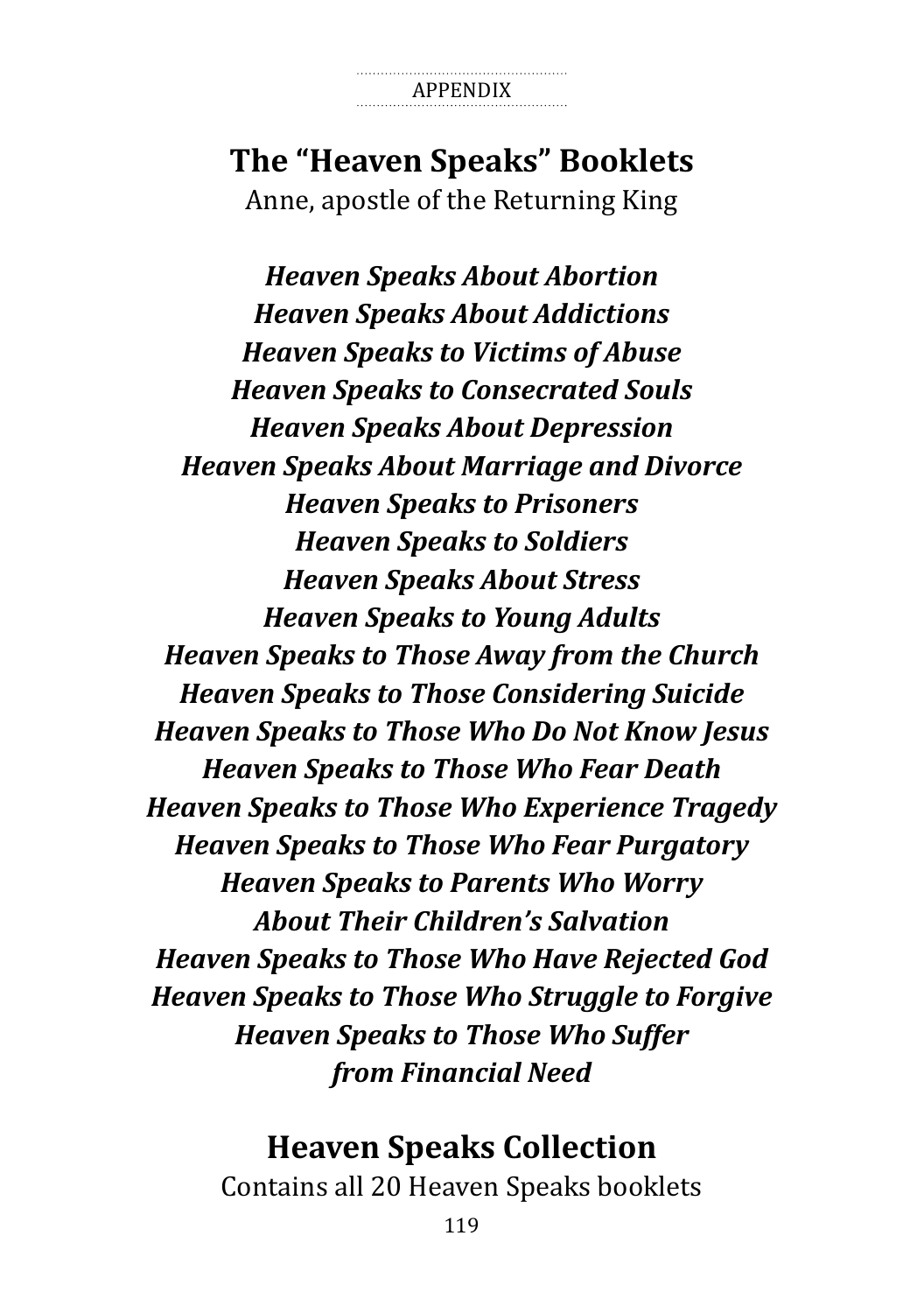appendix

**The Big Books** Other Written Works by Anne, apostle of the Returning King

#### **Climbing the Mountain** Discovering Your Path to Holiness

Anne's experiences of Heaven

### **The Mist of Mercy**

Spiritual Warfare and Purgatory Anne's experiences of Purgatory

**Serving in Clarity** A Guide for Apostles of the Returning King

# **Lessons in Love**

Moving Toward Divine Intimacy

#### **Whispers from the Cross**

Reclaiming the Church through Personal Holiness

#### **Transforming Grace** Becoming Thoughtful Men and Women of God

#### **Staying in Place** Recovery in the Church

# **Suspended in Mystery**

The Eucharist, Mary, and Mothers of the Church

**In Defense of Obedience & Reflections on the Priesthood**

### **Excerpts from The Big Books**

**Purgatory, Prayer, and Forgiveness**  Excerpted from *The Mist of Mercy*

**Heaven**  Excerpted from *Climbing the Mountain*

### **Thoughtful Men and Women of God A Guide to Contemplative Prayer**

Excerpted and abridged from *Transforming Grace*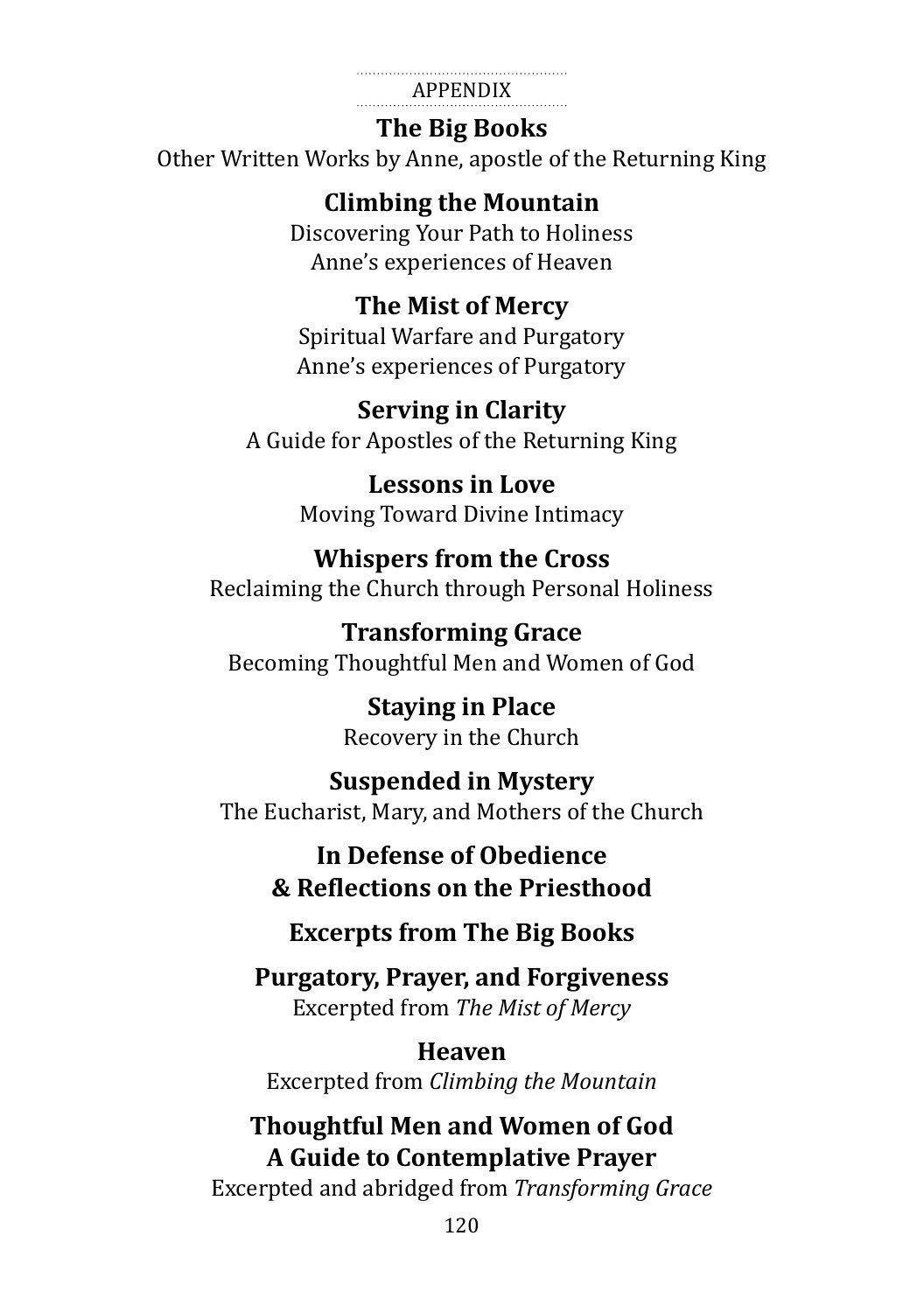# APPENDIX

# **Have you been blessed by reading this book?**

Please help others receive these words by donating to Direction for Our Times. We are a registered 501(c)3 not for profit organization in the United States and all donations are tax deductible. In Ireland, we are a Registered Charity CHY17298.

We are a small organization with a big mission. Your donation makes all the difference. Monthly or one-time donations are gratefully accepted.

# **Headquarters in Ireland:**

Tearmann Anama Headquarters of The Apostolate of the Returning King Ballyjamesduff, Co. Cavan, A82 Y670 Republic of Ireland +353-(0)49-437-3040 contactus@dfot.ie Registered Charity CHY17298

## **Office in the United States:**

Direction For Our Times 9000 West 81st Street Justice, Illinois 60458 USA +1-708-496-9300 contactus@directionforourtimes.org A 501(c)(3) Organization

*To purchase these writings in either hard copy or electronically, please visit our website:* **www.directionforourtimes.org**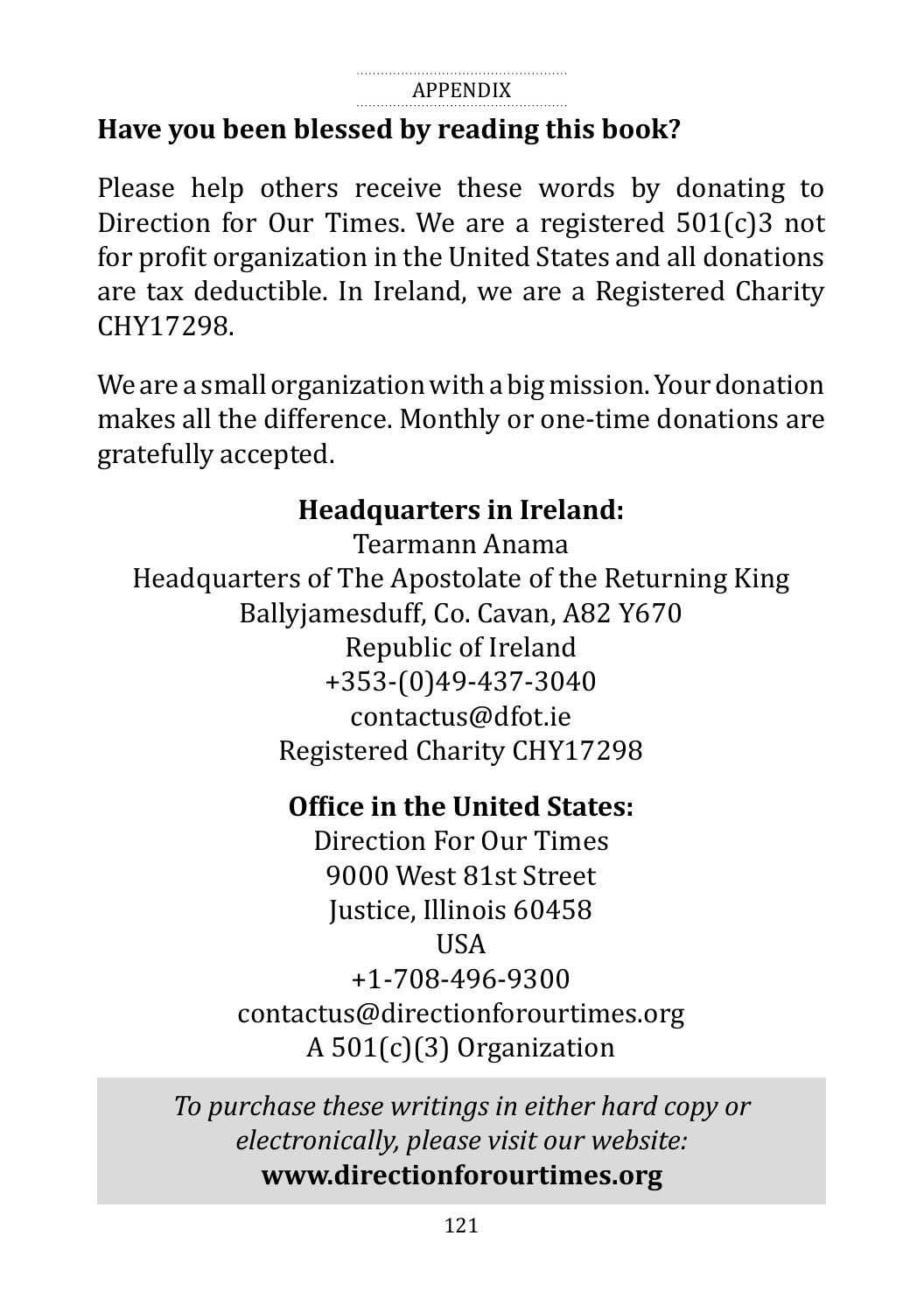| <b>APPENDIX</b><br>. |
|----------------------|
| <b>Notes</b>         |
|                      |
|                      |
|                      |
|                      |
|                      |
|                      |
|                      |
|                      |
|                      |
|                      |
|                      |
|                      |
|                      |
|                      |
|                      |
|                      |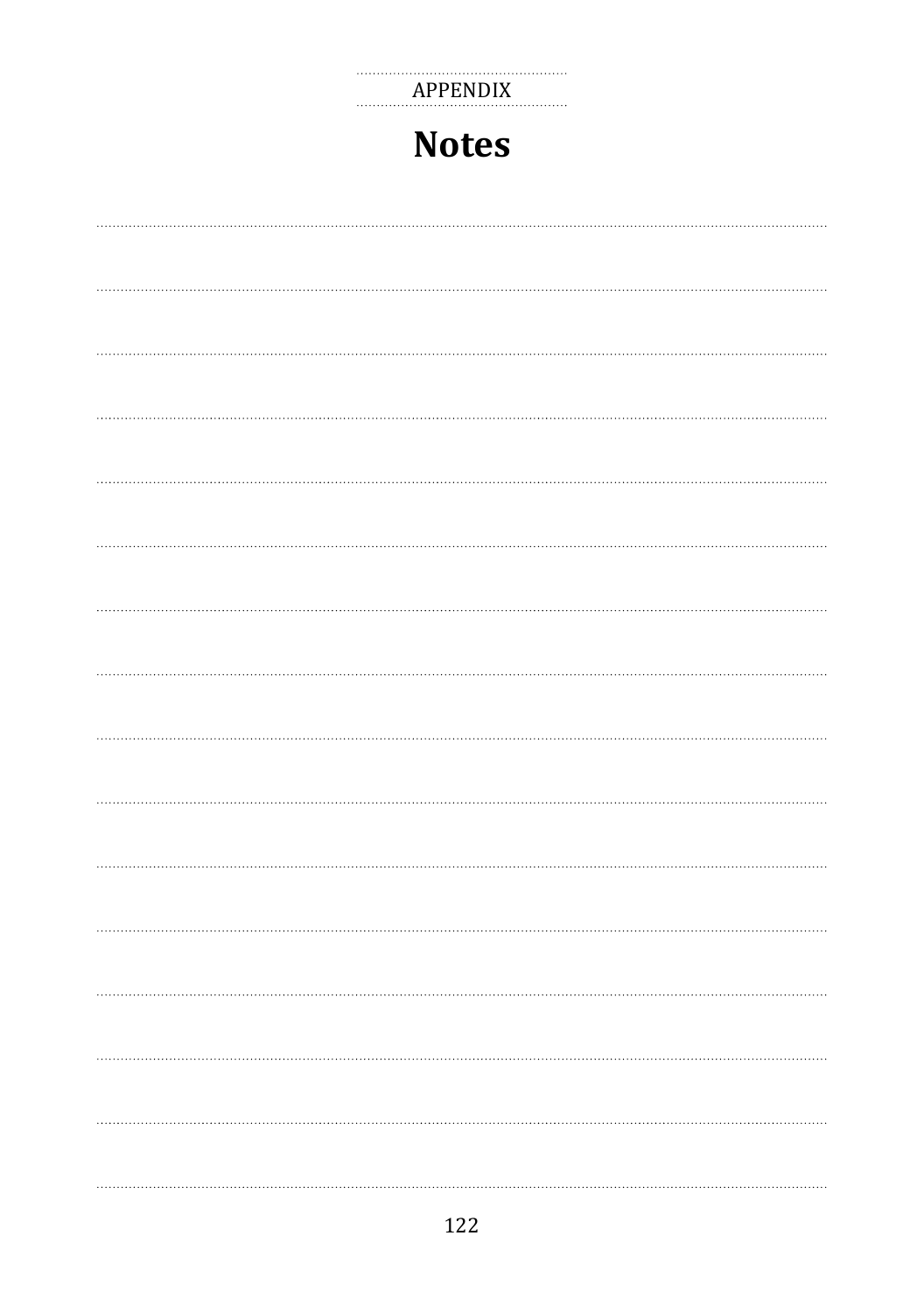| APPENDIX<br>. |
|---------------|
| <b>Notes</b>  |
|               |
|               |
|               |
|               |
|               |
|               |
|               |
|               |
|               |
|               |
|               |
|               |
|               |
|               |
|               |
|               |